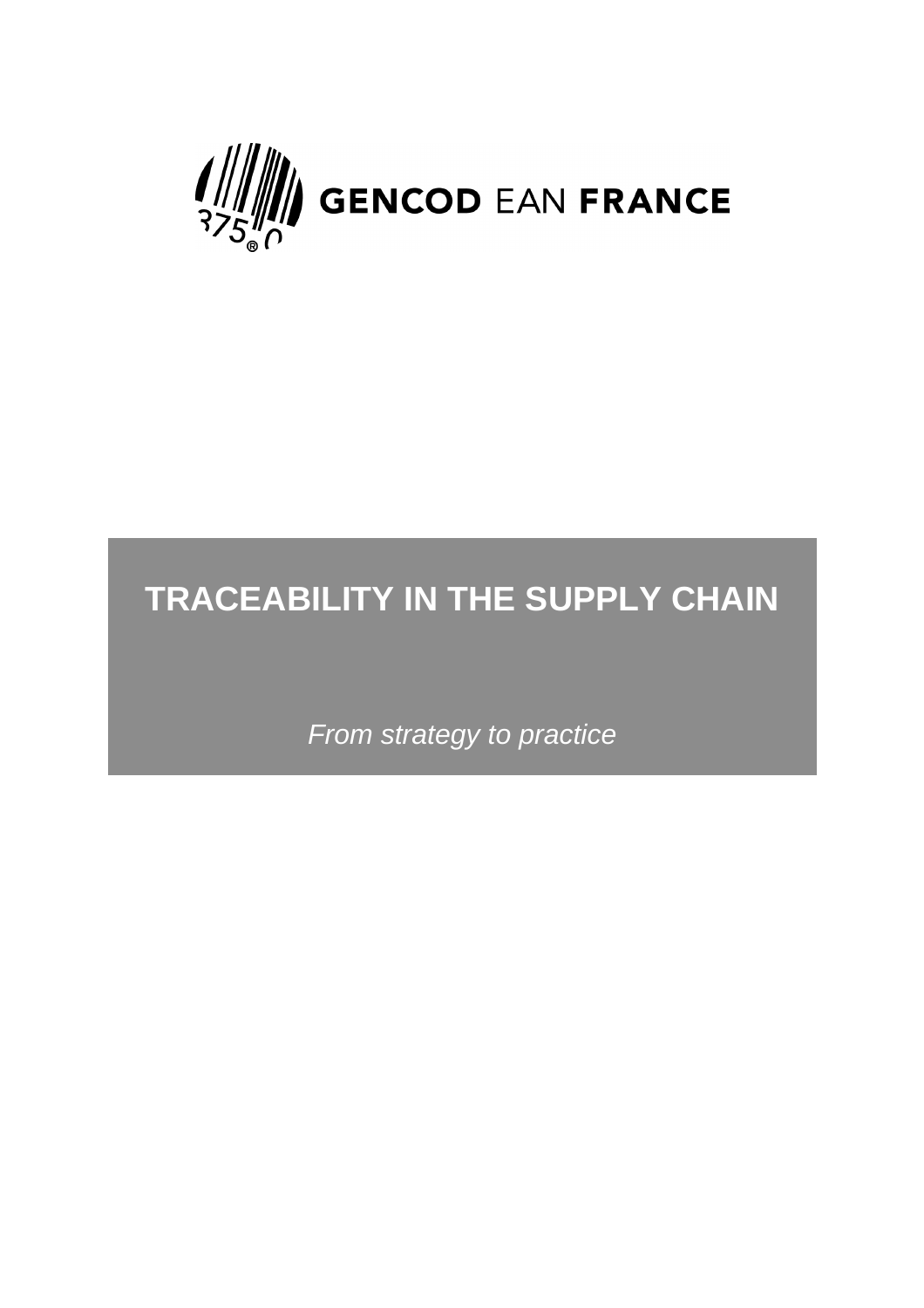#### **Index**

|                   | Introduction |                                                                      |  |  |  |
|-------------------|--------------|----------------------------------------------------------------------|--|--|--|
|                   |              |                                                                      |  |  |  |
|                   |              |                                                                      |  |  |  |
|                   |              |                                                                      |  |  |  |
|                   | 1.1          |                                                                      |  |  |  |
|                   | 1.2          |                                                                      |  |  |  |
|                   | 1.3          |                                                                      |  |  |  |
|                   |              |                                                                      |  |  |  |
|                   | 2.1          |                                                                      |  |  |  |
|                   | 2.2          |                                                                      |  |  |  |
|                   | 2.3          |                                                                      |  |  |  |
|                   | 2.4          |                                                                      |  |  |  |
|                   | 2.5          |                                                                      |  |  |  |
|                   | 2.6          |                                                                      |  |  |  |
| 3 <sub>1</sub>    |              |                                                                      |  |  |  |
|                   | 3.1          |                                                                      |  |  |  |
|                   | 3.2          |                                                                      |  |  |  |
|                   | 3.3          |                                                                      |  |  |  |
|                   | 3.4          |                                                                      |  |  |  |
| $\underline{4}$   |              |                                                                      |  |  |  |
| <u>5.</u>         |              |                                                                      |  |  |  |
| $\underline{6}$ . |              |                                                                      |  |  |  |
| Z.                |              |                                                                      |  |  |  |
|                   | 7.1          |                                                                      |  |  |  |
|                   | 7.2          | Extracts from the Act concerning liability for defective products 99 |  |  |  |
|                   | 7.3          |                                                                      |  |  |  |
|                   | 7.4          |                                                                      |  |  |  |
|                   | 7.5          |                                                                      |  |  |  |
| 8.                |              |                                                                      |  |  |  |
|                   |              |                                                                      |  |  |  |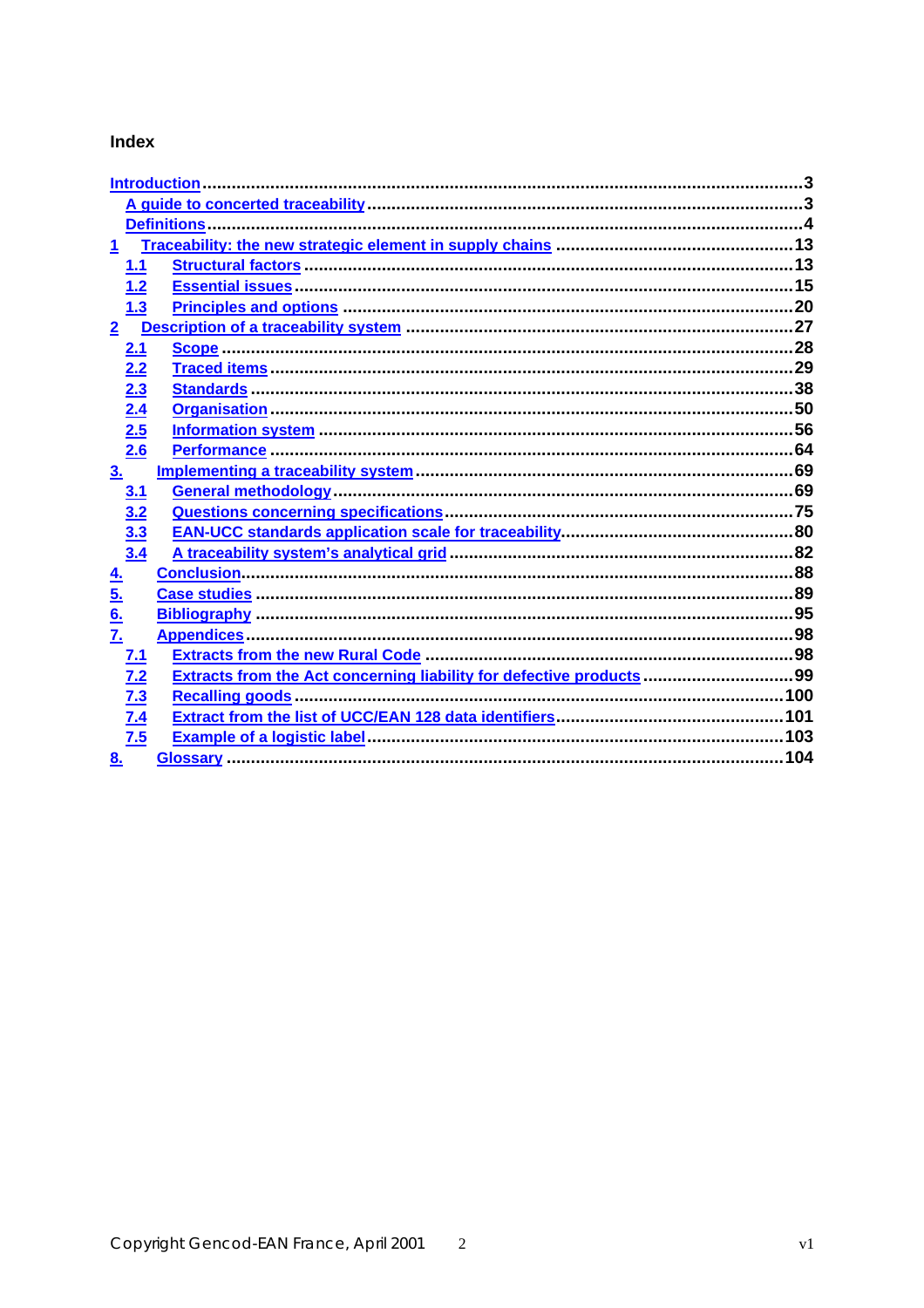## **INTRODUCTION**

## **A guide to concerted traceability**

This guide is intended to act as a **common reference document** for the implementation of a traceability system between partners in a supply chain. It enables the various parties to:

- understand the principles and elements of a traceability system;
- analyse the issues and limits of the traceability system within a given context;
- understand the various applicable tools:
- evaluate the status of a traceability system;
- implement a traceability project.

The viewpoint adopted concerns the supply chain as a whole, rather than any particular individual partner. The guide therefore focuses on the parameters that affect **the traceability of physical flows between several distinct partners**, i.e. on the interfaces rather than the internal traceability procedures specific to each company, and therefore strictly reliant on its transformation processes.

The guide positions itself in an **open environment** between independent partners, where a common language and standards are required.

All economic partners involved in distribution, and more generally speaking, **all sectors faced with the problem of tracing physical products** in a supply chain, are concerned. This guide deals with the traceability of raw materials and packaging, right through to the distribution of end products. It particularly applies to the agri-food industries.

This guide is aimed at partners operating in supply chains, service providers concerned by traceability, together with the various partners likely to be involved in traceability systems.

This guide was put together at the request of, and with the assistance of suppliers and distributors, for all partners involved in supply chains.

In particular, all of the concepts have been developed with the help of Gencod-EAN France members, who shared their expertise within the framework of the traceability working group. The recommendations produced are the result of the consensus achieved in an atmosphere of mutual understanding and a search for solutions applicable to all types of companies concerned with a common issue.

Depending on his objective, the reader may directly consult the appropriate chapters:

- as the basis of general reflection, see Chapters 2 and 3;
- to provide guidance for a research phase, see Chapters 3 and 4;
- to implement a traceability project, see Chapter 4;
- to analyse a traceability system, see Chapter 3 and paragraph 4.4.

Furthermore, this guide is a complement to other documents or services proposed to members of Gencod EAN France.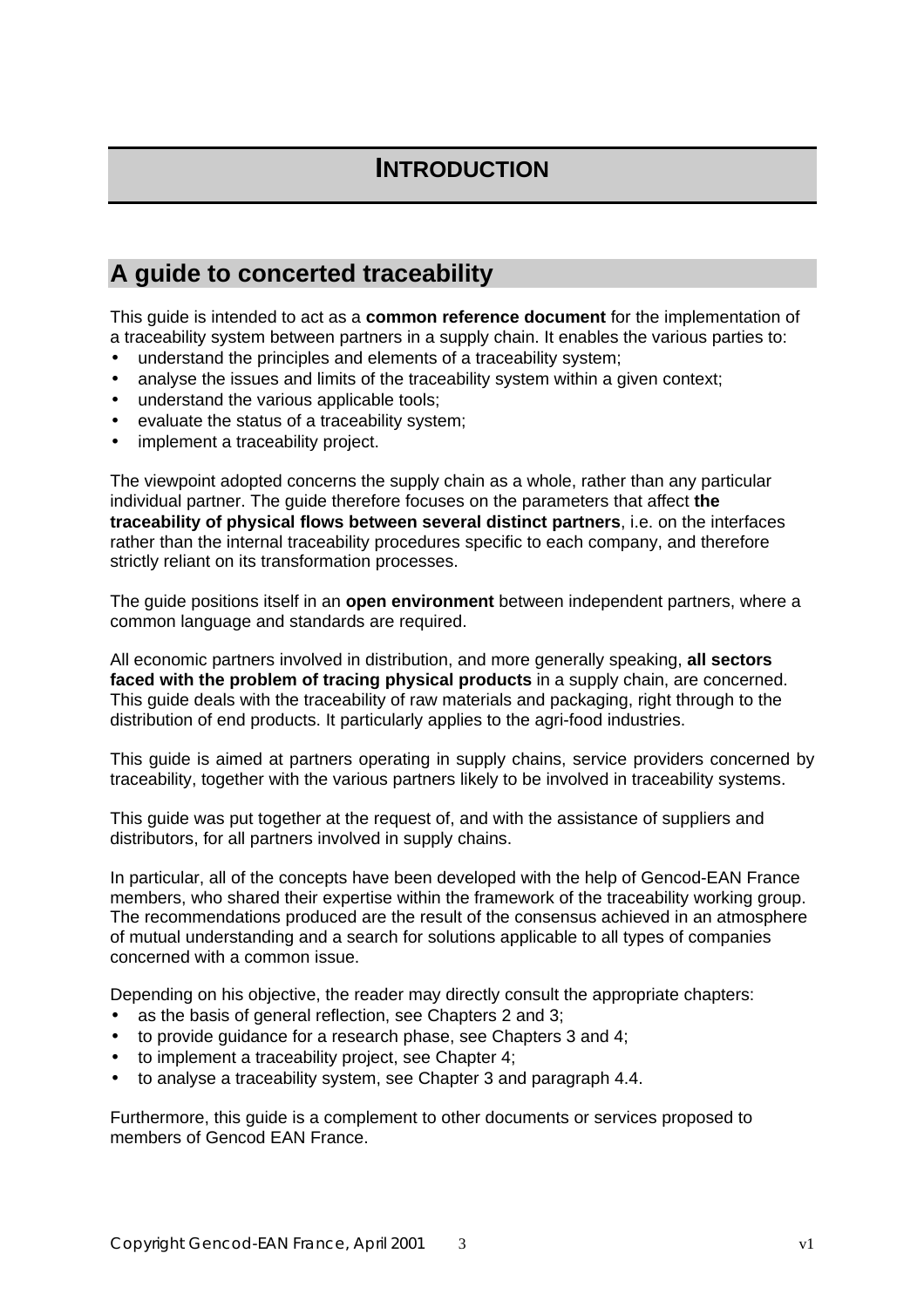## **Definitions**

This document is not intended to provide new definitions for certain terms where these already exist. Instead, it aims to create a synthesis of existing definitions, and to take the usual language into consideration, or to further explain certain terms with a practical objective.

## **Traceability**

Traceability was defined in 1987 by the standard **NF EN ISO 8402** as: **"the ability to retrace the history, use or location of an entity by the means of recorded identification"**.

By 'entity', we mean:

- an activity or process;
- a product;
- an organisation or a person.

In the case of a product, the term "traceability" may refer to:

- the origin of materials and parts;
- the history of processes applied to the product;
- the distribution and placement of the product after delivery.

**From the point of view of the user**, traceability may be defined as **following-up products in both a qualitative and quantitative manner within space and time**.

**From an information management point of view, implementing a traceability system** within a supply chain involves **systematically associating a flow of information with a physical flow.** The objective is to be able to obtain pre-defined information concerning batches or groups of products (also pre-defined) at any given moment, using one or more key identifiers.

Notes:

While the expression 'traceability' has been used for a number of years, the term itself did not appear in French-language dictionaries until the year 2000.

The terms "bottom-up and top-down", "upstream and downstream", "product and logistic" traceability, etc., are simply different ways of describing either a part of a traceability system or its objective.

(see Diagram next page)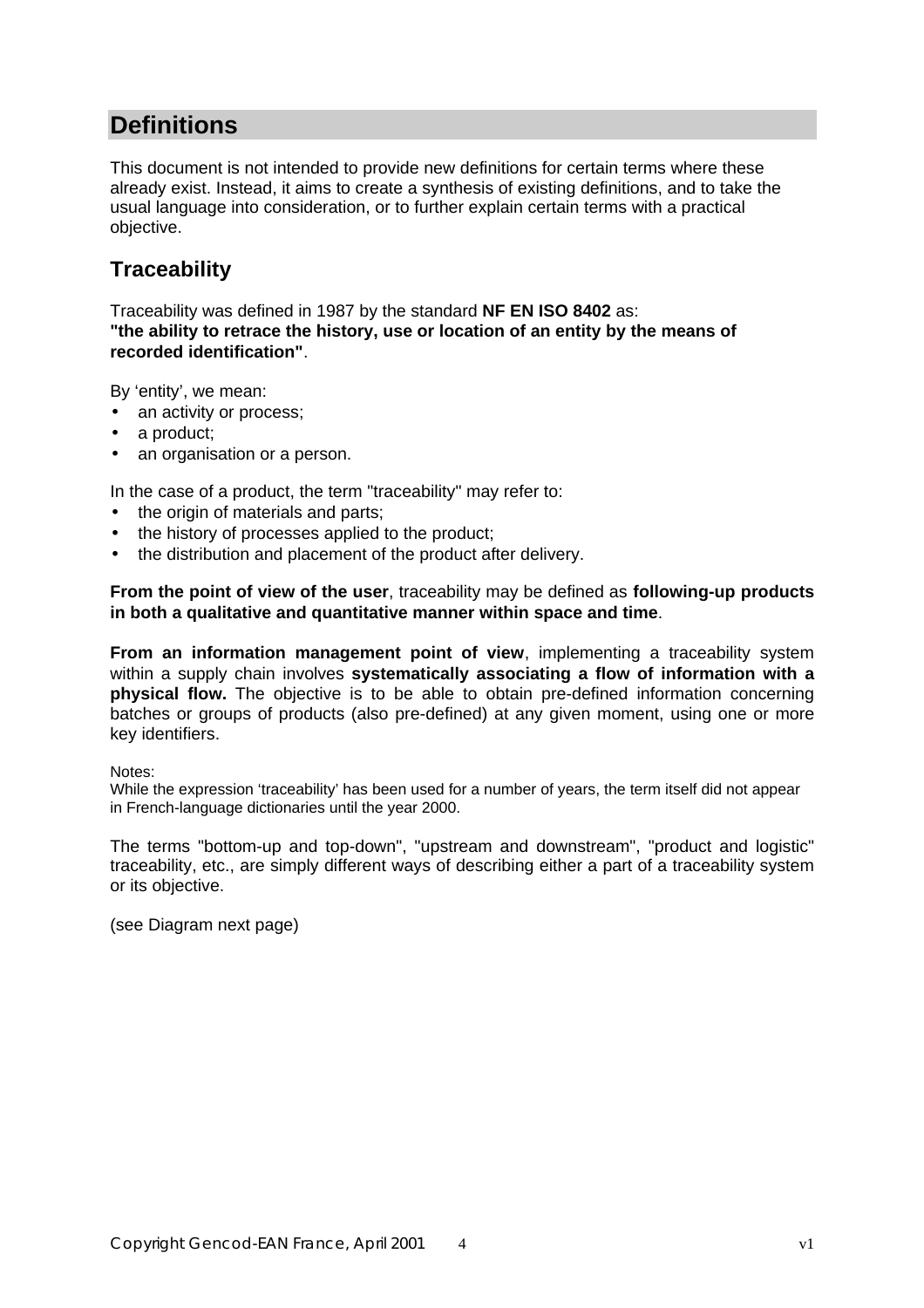

## **Associating a flow of information with the physical flow of products**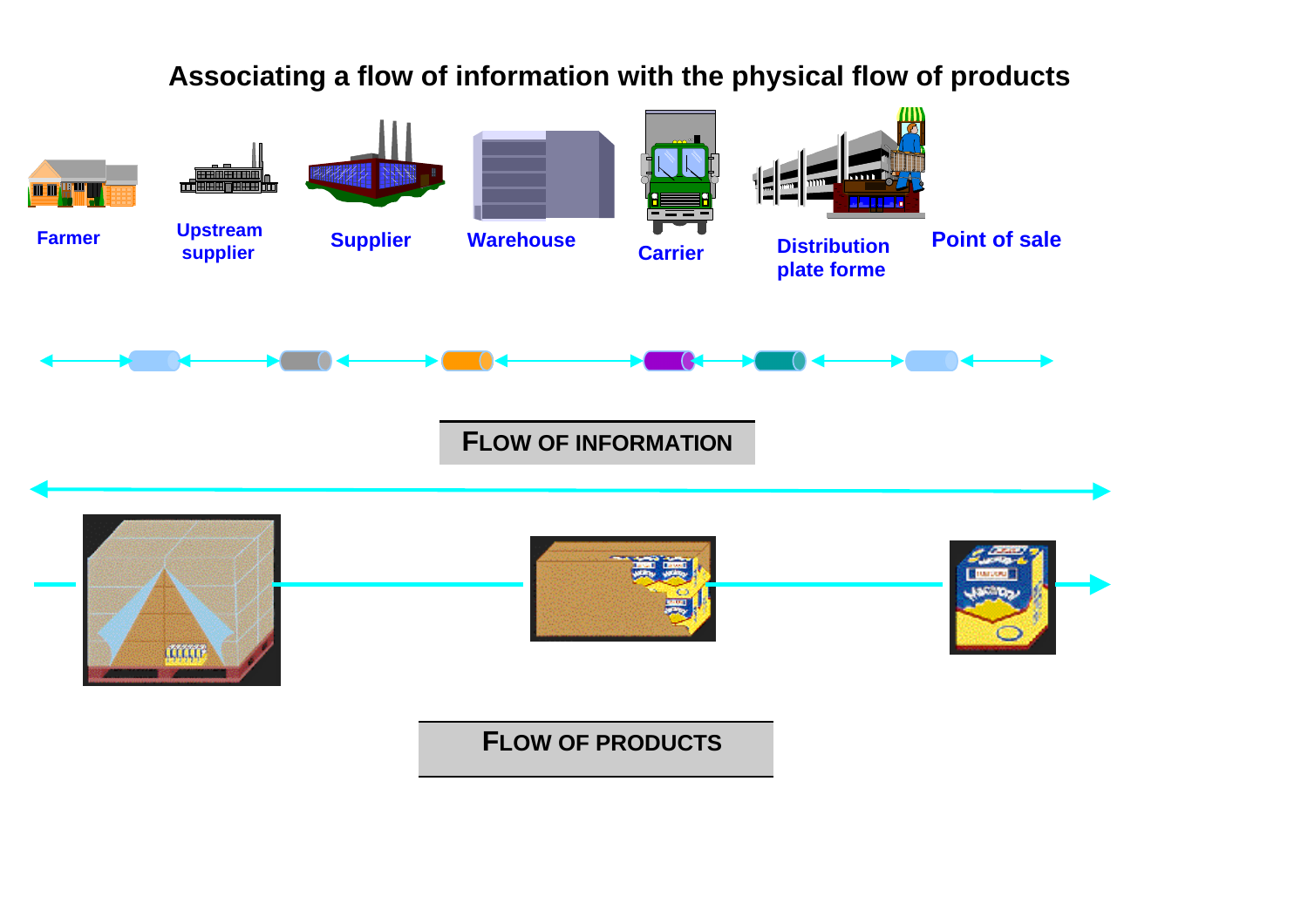### **Bottom-up traceability and top-down traceability**

These two concepts play an essential role in traceability.

**Bottom-up traceability is the capacity for locating products, from any point of the supply chain, using one or more given criteria.** It is notably used in the event of product recalls or withdrawals.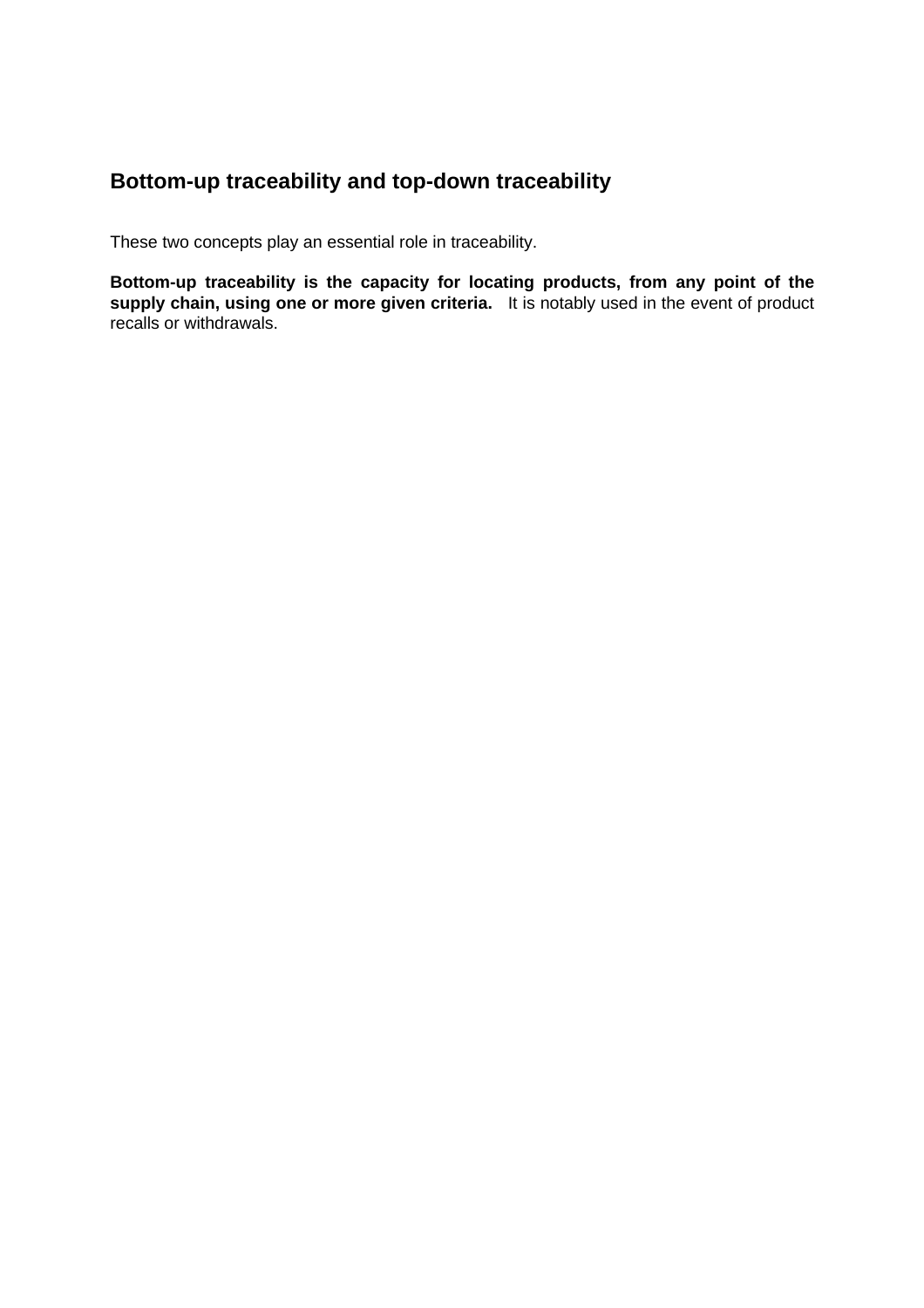# **Bottom-up traceability**





Companies that have delivered contaminated batches

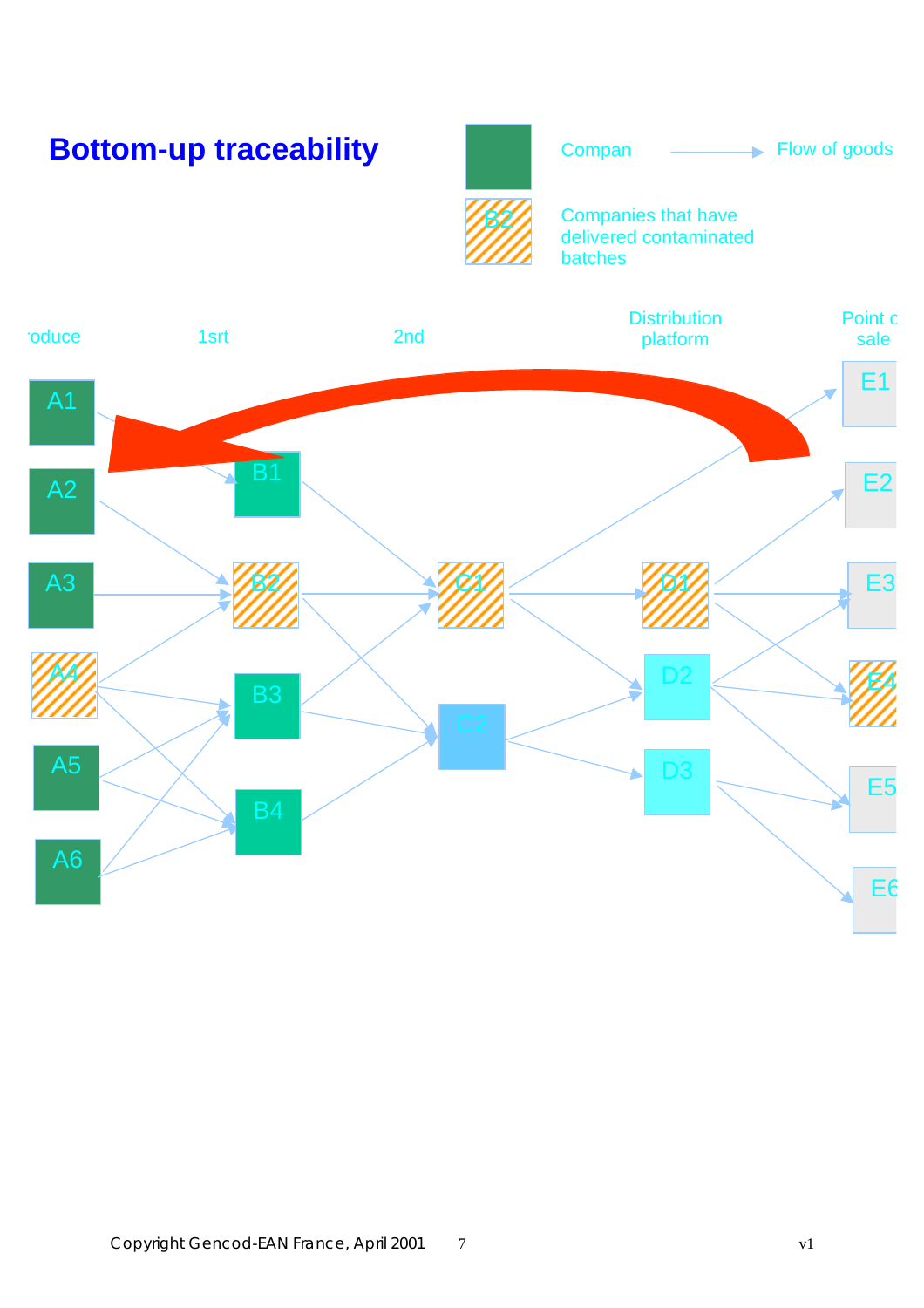**Top-down traceability is the capacity for finding the origin and characteristics of a product, from any point of the supply chain, using one or more given criteria.** It is notably used for finding the cause of a quality problem.

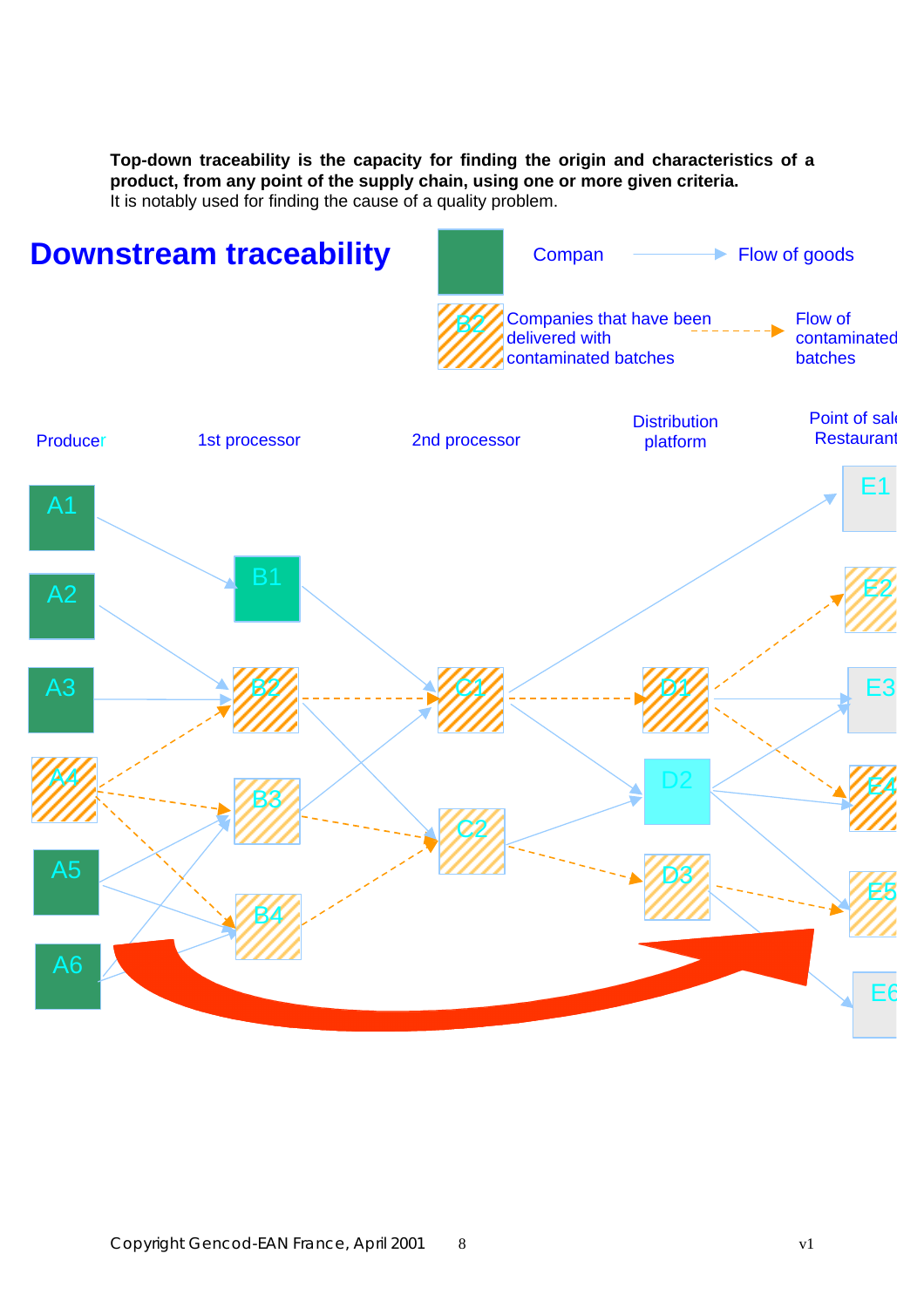In the definitions indicated above:

- The products may be end products destined for the consumer, primary processed products, raw materials, etc.
- The given criteria may be a raw material or packaging batch number, an end product batch number, serial shipping container code (SSCC), delivery time, etc.
- The location may be a storage site, a shipment platform, a distributor's platform, point of sale, recycling site, etc.
- The origin and characteristics may be the suppliers, raw material batch numbers, manufacturing chain, manufacturing order, carrier number, phytosanitary process, quality control analysis results, storage location, etc.

#### **Upstream, downstream and internal traceability**

If bottom-up and top-down traceability are confirmed concepts used for describing the direction of the traceability across the entire chain, upstream and downstream traceability correspond to the point of view of a supply chain partner. This partner is usually a company or a processing site.

Upstream traceability describes the procedures and tools implemented in order to locate an event that has already occurred before the partner concerned has become legally or physically responsible for the products.

Downstream traceability describes the procedure and tools implemented in order to locate an event that has occurred after the transfer of property or after the physical transfer of products from the partner to a third party.

Internal traceability describes the traceability implemented throughout the processing or transformation undertaken by the partner to his products. **Internal traceability takes place independent of commercial partners.**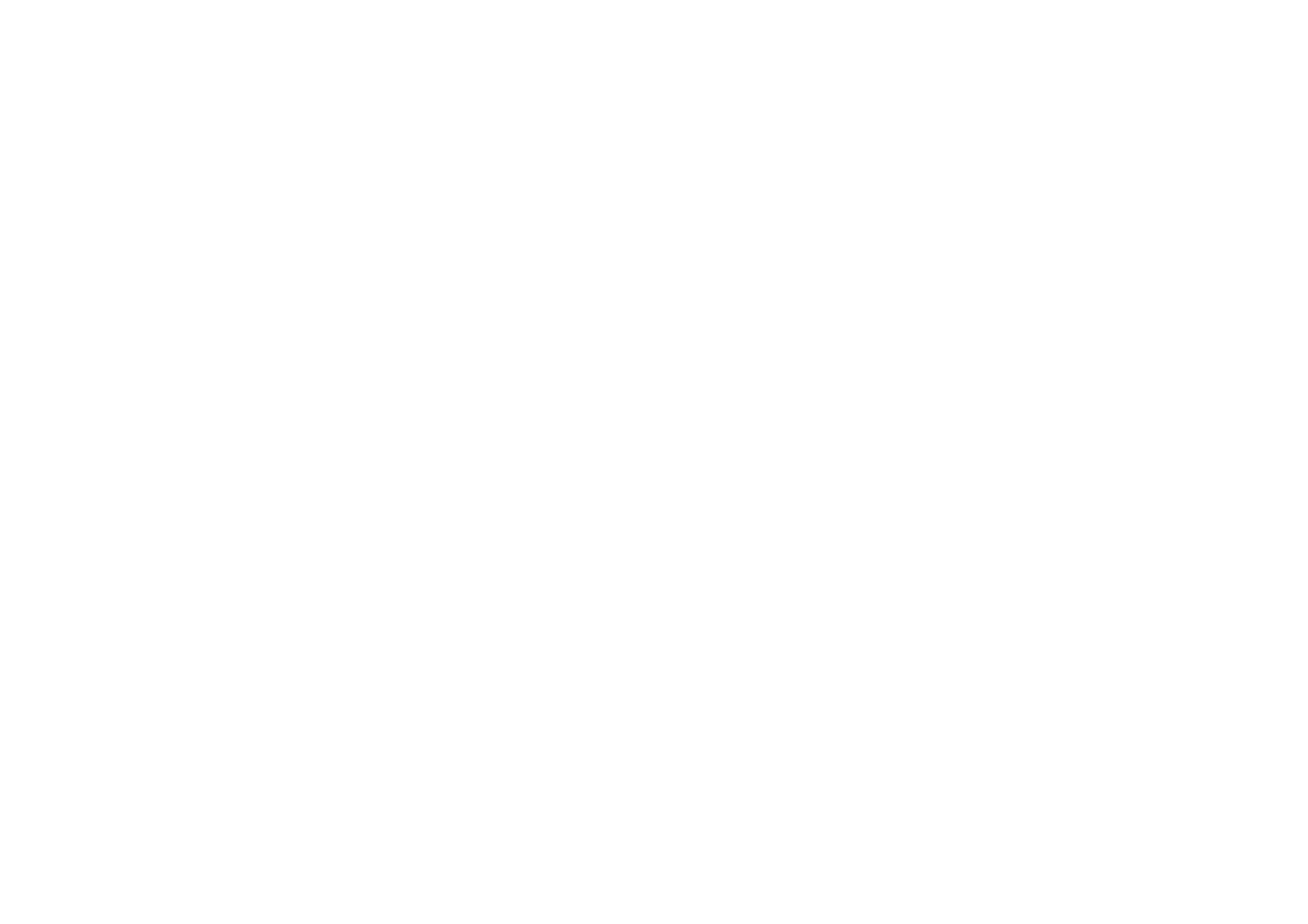## **Bottom up / Top down Upstream / downstream**

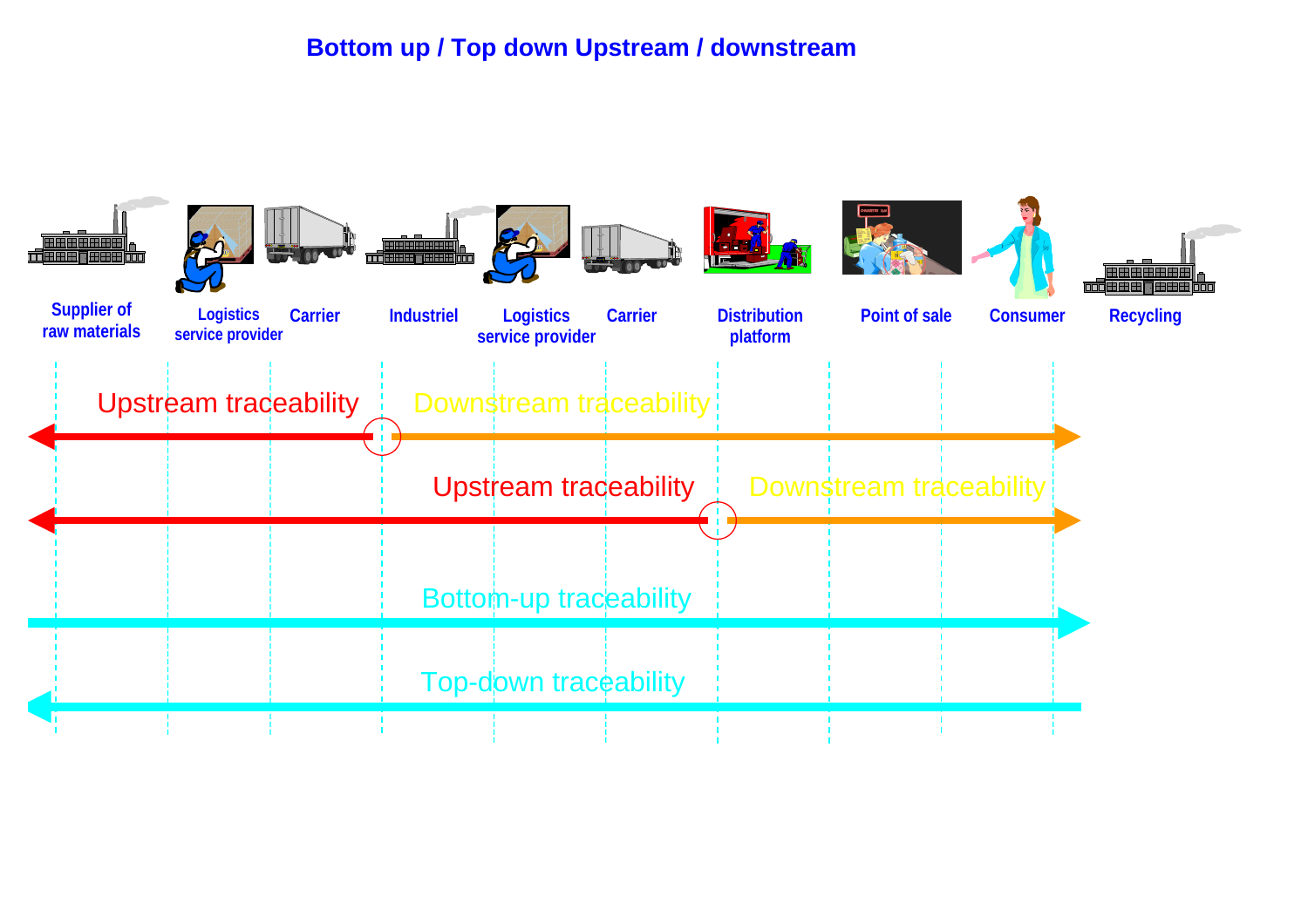## **Product traceability and logistical traceability**

**Product traceability** describes the qualitative follow-up of products. It essentially relies on correct record-keeping and the thoroughness of information concerning the product. A manufacturer notably uses it to find the causes of a quality fault, either:

- upstream, if the incident could have occurred at his suppliers' premises;
- or downstream, if the incident could have occurred during shipping, for example.

This is the "tracing" aspect of "tracking and tracing". Product traceability is essentially based on the characteristics of consumer units.

Note: The term "data traceability" may be employed to describe the link between the documentary information and the products. (cf. ACTIA guide).

**Logistical traceability** describes the quantitative follow-up of products. It essentially relies on correct record-keeping insofar as concerns the links between successive products within the chain. It makes it possible to locate the products, and to determine the destinations and origins.

It is notably used for product recalls and withdrawals, or to find out the origin of the product.

This is the "tracking" aspect of "tracking and tracing". Logistical traceability is essentially based on the geographical positioning of logistical units.

Note: Within a given scope, logistical traceability can be perfect, while product traceability can prove deficient. The opposite is also true for internal traceability. However, across the chain as a whole, logistical traceability is indispensable for obtaining true product traceability.

### **Total traceability (?) and constant traceability**

The term "total traceability", when employed, must be used with extreme prudence. It must always be qualified by a description of the elements making up the traceability system, notably the scope, the data recorded and the system performance (cf. Part 3). This term resembles an intended objective rather than a real situation.

However, some people use this term when all of the partners concerned manage the original links between what they receive and what they deliver very carefully. This involves separating batches within the framework of an off-line manufacturing process. (cf. ACTIA guide). In this case, it may be applied to logistical traceability. The term "total traceability" will not be used in the rest of this document.

On the other hand, the concept of "constant traceability" is occasionally applied in the event of an on-line manufacturing process, where the traceability is conducted using a monitoring system based on hours/minutes of events, with expanded links between consecutive batches.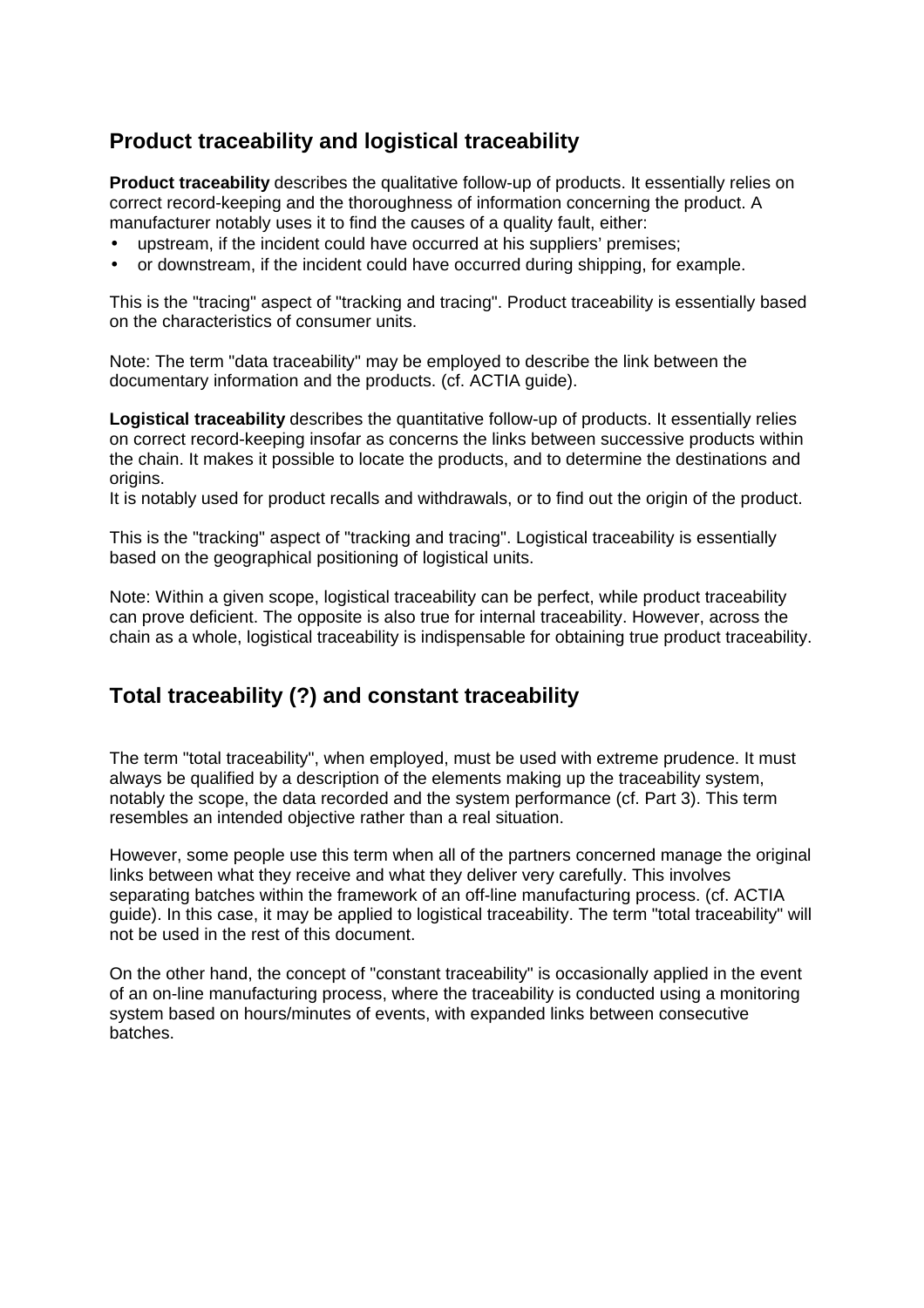## **1 TRACEABILITY: THE NEW STRATEGIC ELEMENT IN SUPPLY**

#### **CHAINS**

## **1.1 Structural factors**

#### **1.1.1 The current situation: widespread concern**

Food crises now have a definite influence on consumption, the economy and laws.

Consumers are afraid of being poisoned by the food they eat. They no longer know where their food comes from, or even what they are eating. Fear of confusion can sometimes influence their purchasing acts.

The European Commission has launched a programme called «from the farm to the plate», and foresees the creation of a European food safety agency, together with new laws concerning food traceability.

Market equilibrium is occasionally threatened by a risk of "national retrenchment", comparable to the phenomenon that has already occurred with the beef market.

Furthermore, in numerous sectors such as equipment and leisure, a huge number of technical standards have been introduced with the aim of increasing safety for consumers.

From now on, traceability would appear to be an unavoidable solution for everyone, but is the idea of traceability completely new? We seem to be going back to the future. Since the dawning of time, Nature has been tracing everything around us using a DNA marker. At the end of the day, isn't traceability simply a way of memorising events that are likely to be forgotten or overlooked?

#### **Background to a foreseeable loss of confidence**

- **1984**: the consumer code is updated, obliging manufacturers to indicate their name and address, or that of the packager in the case of pre-packaged food stuffs. Food stuff labelling becomes obligatory in France (Act No. 84-1147 of 7 December 1984).
- **1985**: *the contaminated blood case begins*.
- **1987**: ISO 9000 and traceability. The ISO 8402 standard concerning quality assurance defines traceability for the first time.
- **1991**: modification to the Act of 7.12.84: obligatory indication of the manufacturing batch number on food products
- **1996**: *start of the BSE crisis (Bovine Spongiform Encephalopathy)*
- 1997: start of the review concerning the Codex Alimentarius, involving the biotechnologies and safety of food stuffs.
- 21 April 1997: European regulation CE 820/97, which establishes an identification, recording and labelling system for bovines.
- **March 1999**: *a brand of camembert cheese experiences a 70% drop in sales following the detection of Listeria, while a second examination reveals that the level of Listeria is below statutory danger levels.*
- **May 1999**: *chicken dioxin crisis*.
- **June 1999**: *a soft drink manufacturer recalls 5 millions bottles throughout the world*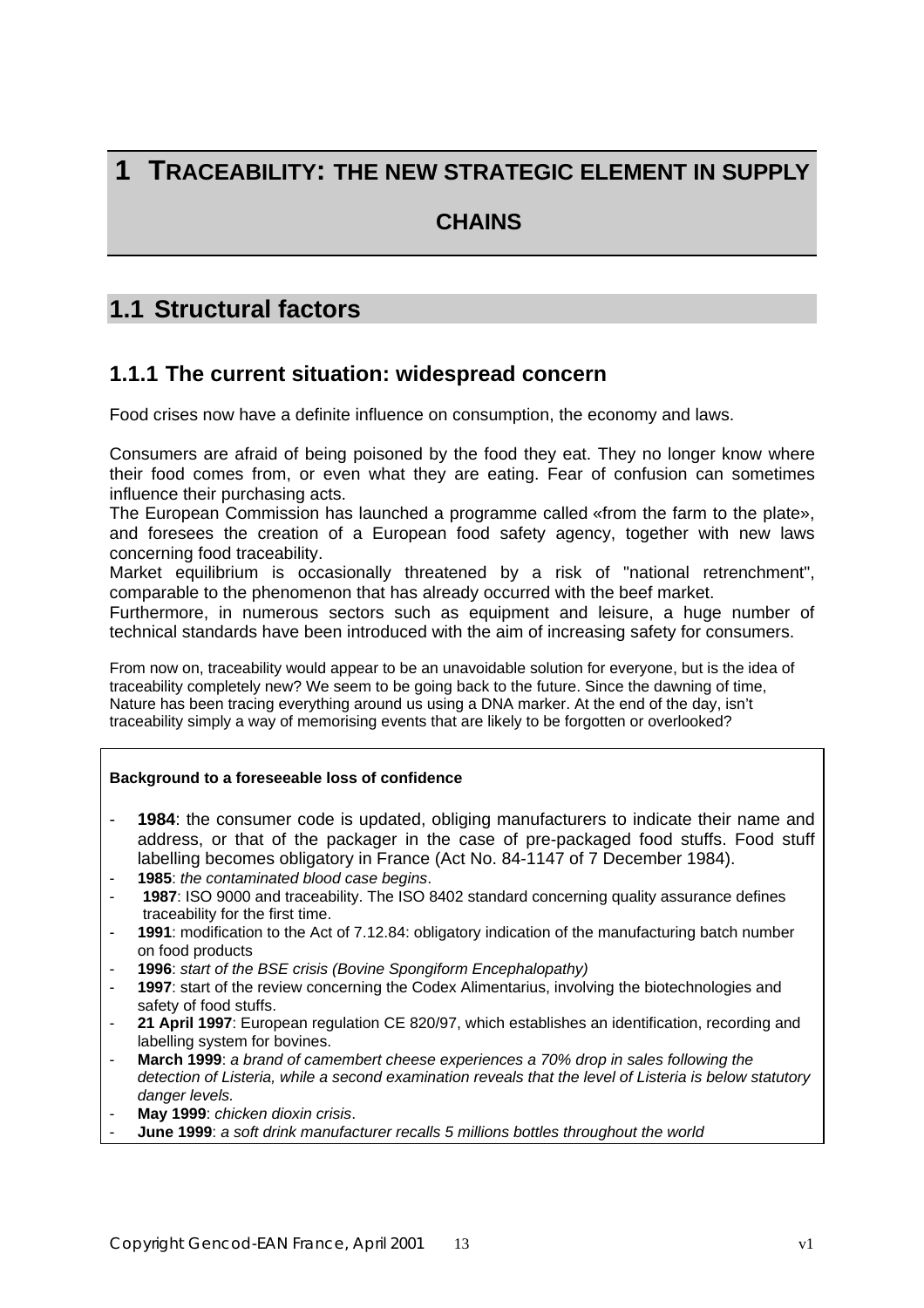- **July 1999**: article 364 b of the new Rural Code announces the possible generalisation of the traceability concept in French law
- **January 2000**: David Byrne, the European Commissioner for health and the protection of consumers, presents the white paper concerning the European Community's overall food safety strategy.
- **January 2000**: *Listeria is discovered in batches of rillettes (a company is wrongly accused by the media*).
- **January 2000**: the USA signs an agreement on "biosecurity" which recognises the right of countries to object to the import of GMOs according to «the principle of precaution».
- **10 April 2000**: the obligation to include the phrase «made using genetically modified corn or soya» on the packaging of products containing more than 1% of genetically-modified corn or soya.
- **July 2000**: new European regulations 1760/2000 and 1825/2000, which repeal regulation No. 820/97 concerning the labelling of bovines.
- **November 2000***: new* «*mad cow*» *crisis, 40% fall in bovine meat consumption in France*
- **February 2001**: a car manufacturer recalls vehicles twice in one month.
- **March 2001**: *foot-and-mouth epidemic.*

#### **1.1.2 The safety imperative**

As a result of improved control of public health, health risks are now more visible, but they have also become more unacceptable.

Successive crises have focused the attention of the media and consumers on the supply chains. However, aside from the context of socio-economic pressure, traceability seems to find its place as an extension of the principle of precaution. In our developed countries, where health safety is no longer linked to ensuring the availability of sufficiently nutritional foods, traceability is emerging as a basic yet logical step forward.

### **1.1.3 Globalisation and the diversity of supply chains**

Firstly, with the globalisation of the economy, supply chains have been extended. An ever increasing number of partners are involved: equally varied in terms of size and structure. Distribution circuits have diversified (shopping centres, small grocery stores, Internet, etc.). This supply chain complexity increases the impact in the event of a "quality incident ".

Secondly, this growing number of independent links increases the risk of information being lost, or a rupture in the information chain. Data input operations concerning the same data at different stages, and occasionally difficult interfaces between physical flows and documents multiply the risks of errors occurring. They require the use of standards for exchanging information in an automatic way.

Thirdly, tight flow production, the development of transports and logistical techniques such as CR (Continuous Replenishment) or CPFR (Collaborative Planning Forecasting Replenishment) contribute to shortening the time between manufacturing and marketing. Being able to recall the maximum number of products before they reach the consumer requires increasingly reliable and reactive procedures.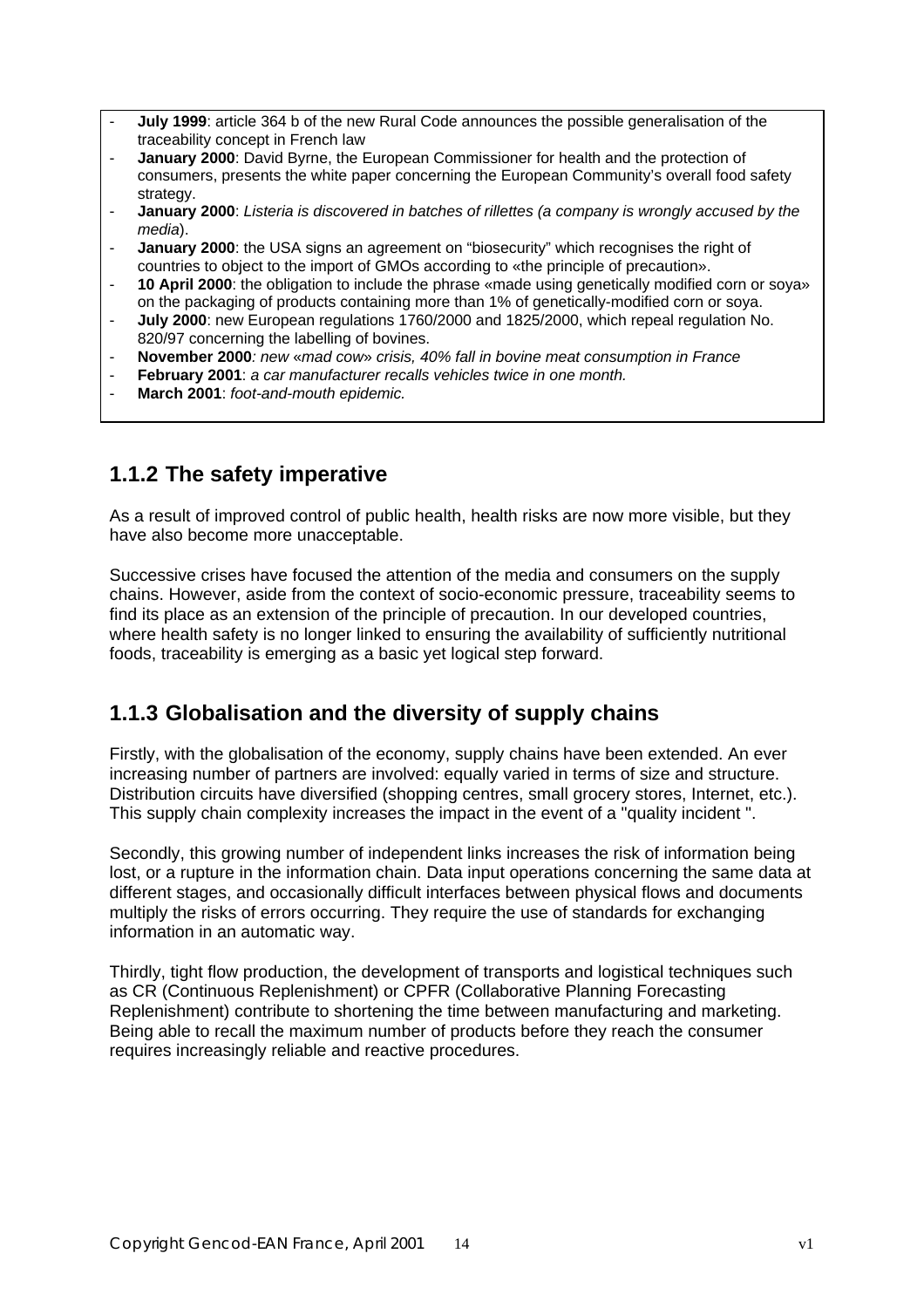## **1.1.4 Mass production and proximity loss**

Industrialisation and mass production have broken the links between the manufacturer and the end customer. The way in which consumers perceive production methods at present is more usually based on a romantic countryside ideal than on real production techniques.

This loss of proximity has been a major catalyst for the development of consumer uneasiness, in parallel with the re-examination of certain technological developments in the manufacturing process (meat meal, hormone-treated meats, genetically engineered organisms, etc.).

### **1.1.5 The complexity of the offer**

The broadening of product ranges and the development of increasingly processed products have created more and more complex links between products and raw materials. For example, these offer developments make it increasingly difficult to trace all of the products made from the same raw material.

## **1.1.6 Developments in consumer behaviour**

The consumer wants to be reassured. Amidst the surrounding media frenzy and with the revelation of certain production practices, the globalisation of the economy, crises, concern for the protection of the environment and the sensitivity towards social practices in certain exporting countries, the consumer asks for information and the proof to support it. The numerous labels created over the past few years represent a way of communicating with the consumer, without providing him with excessively technical details that could be misinterpreted.

Furthermore, the consumer no longer tolerates differences in quality. While research into the best value for money has always existed, today's consumer does not hesitate to react to even the smallest defects. All of the major brands have created customer service hotlines in order to deal with these complaints.

### **1.1.7 An increasingly regulated environment**

Whether on a national, European or international level, the commercial and industrial environment is subjected to a constantly growing number of laws, regulations and standards. Company managers risk increasingly severe civil and penal sanctions in the event of a health problem.

## **1.2 Essential issues**

## **1.2.1 Quality control**

Traceability is a **quality management** tool. It is part of an approach incorporating progress and thoroughness. When a defective product slips through quality controls, traceability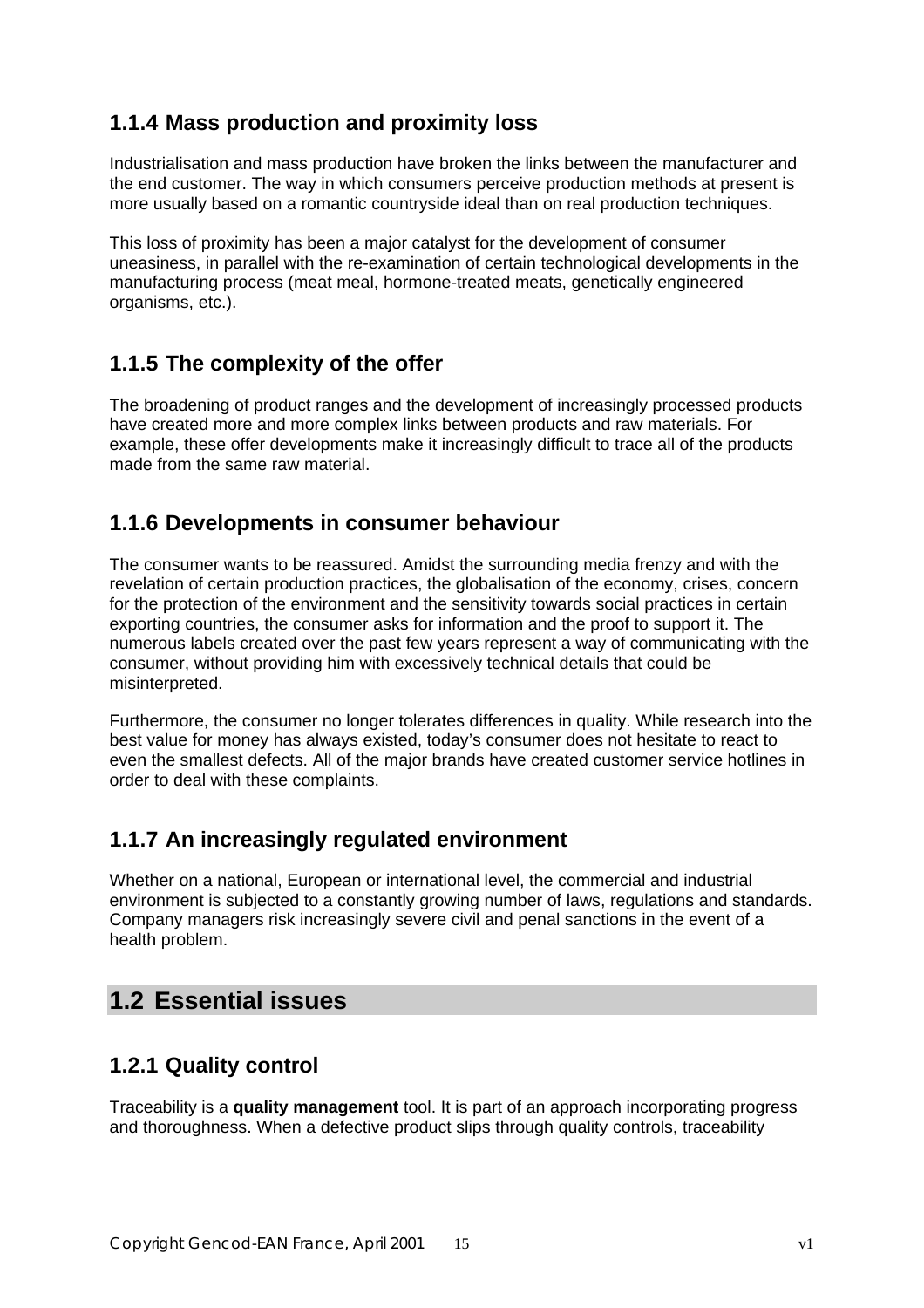makes it possible to trace the cause of the malfunction and to take the necessary corrective action.

In more general terms, a traceability system helps to control the product and everything having a bearing on its quality both upstream and downstream. This may involve the product itself, its packaging (label, secondary packaging, etc.), the information associated with it (conformity with what is marked on the product, user manual update) or its distribution.

Within the scope of **quality assurance** measures, traceability is governed by a contract or a set of regulations.

The development project concerning ISO 9000 standards in March 1999 mentioned traceability in the following way:

*"7.5.2. Identification and traceability*

*The organisation should take steps to identify the status of the product/service insofar as concerns the required measurement and verification activities and should, where necessary, identify the product and/or service using the appropriate means throughout the process. This should apply to all parties involved in the product and/or service where their interaction has a bearing on the conformity to requirements.*

*When traceability is a requirement, the organisation should control and record the unique identity of the product and/or service."*

Traceability is necessary for any **product certification** (appellation d'origine contrôlée, regional label, label rouge, etc.). Certifying organisations should verify the correct application of characteristics required for certification or the label, using information recorded by the manufacturer. This obligation for supplying results implies an obligation of resources.

Example: Traceability is an essential element in AgriConfiance® certification and the good agricultural practice protocol of the EUREP GAP.

Note:

The primary issue is not to improve the level of product quality - this is defined by the specification sheet -but to control it.

### **1.2.2 Ensuring consumer safety and optimising product recalls**

Faced with the illusion of zero risk, traceability has appeared as one of the solutions enabling the consumer to be guaranteed an improved level of safety.

Traceability systems make it possible to **conduct targeted recalls**, in shorter time-scales and at lower cost. The rapid localisation of incriminated product batches allows the manufacturer to contact the stores or other product handlers directly. Withdrawing them before they appear on the shelves, or at least stopping sales, helps to limit the impact, from both a health safety and commercial perspective.

Note: Product recalls should not be limited to serious incidents. Traceability may also be regularly employed for minor defects (poorly affixed labels, which damage the brand image, competition coupons where each one is erroneously a winner, less than ideal taste of a batch of bottles of a certain vintage after a few years, etc.).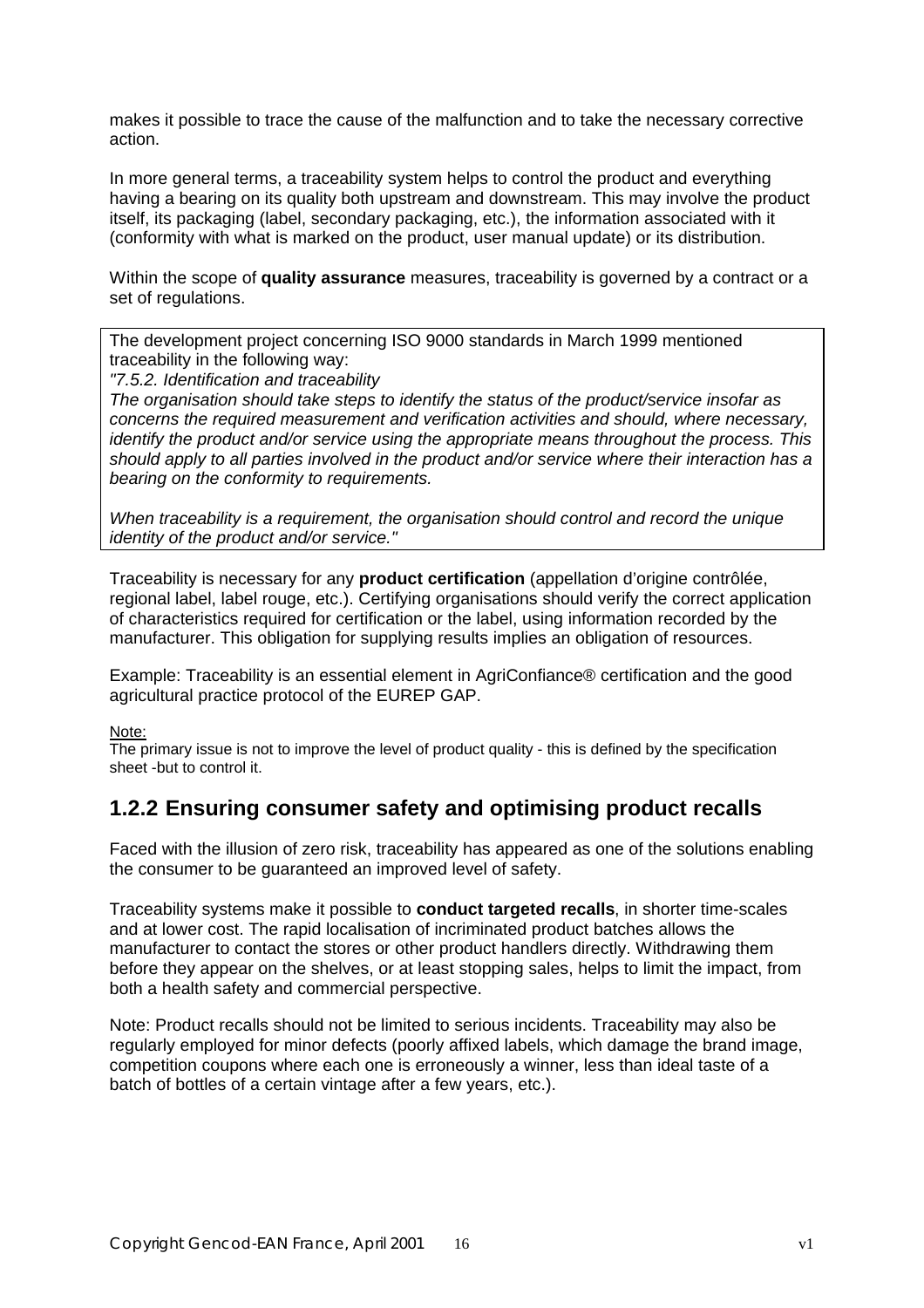In terms of public health, generalised traceability in a given sector can **help the health authorities to determine the causes of a problem** and to reduce its spread. Traceability may also be requested for securing the supply chains of dangerous products.

## **1.2.3 Controlling logistical flows**

Traceability helps the overall control of logistical flows.

In fact, the logistical chain is currently governed by the flow of information. Reduced stocks mean **competitive advantage,** and tracing the circulation of products (logistical traceability) is vital in order to reduce stocks, to manage tight flows, and to move towards real-time monitoring and anticipation.

For the suppliers, an **improved knowledge of markets and logistical circuits** makes it possible to highlight over-long supplies in a chain or parallel distribution circuits (those circuits not desired by a supplier).

Furthermore, logistics appears to be the favourite territory of **financial profits** when it comes to implementing a traceability system. Logistical unit monitoring tools (identification, labelling, communications, etc.) are in fact part of process rationalisation. They can also be used for improving the effective control of product shipping and stock management, to simplify receptions or even be used in SRM or CPFR.

Logistical traceability tools are in fact the tools and standards of Supply Chain Management in general. Traceability has not therefore revolutionised logistical practices. Moreover, it is used for accelerating the implementation of existing logistical tools and techniques, to optimise supply chain management.

*Cf. Startrac case study*

## **1.2.4 Respecting the regulations**

According to the new Rural Code, a State Council decree may henceforth define the list of products or commodities before being traced. (cf. appendix 8.1)

At present, only those sectors concerning pharmaceutics, bovine meat and products containing GEOs are explicitly subject to traceability obligations. However, **these legal obligations** could be rapidly extended to other sectors, and notably to all agri-food industries.

#### **What will be the sectors concerned by legal traceability obligations in the future**?

We need to "*generalise traceability to include all sectors".* Lionel Jospin, Estates-General on Food, Paris, 13 December 2000.

Proposed ruling of the European Parliament and the Council on Food Hygiene and Safety, Document No. 500PC0438(01): *"The proposal concerning hygiene introduces certain principles that should make it possible to improve tracing, among which: […]*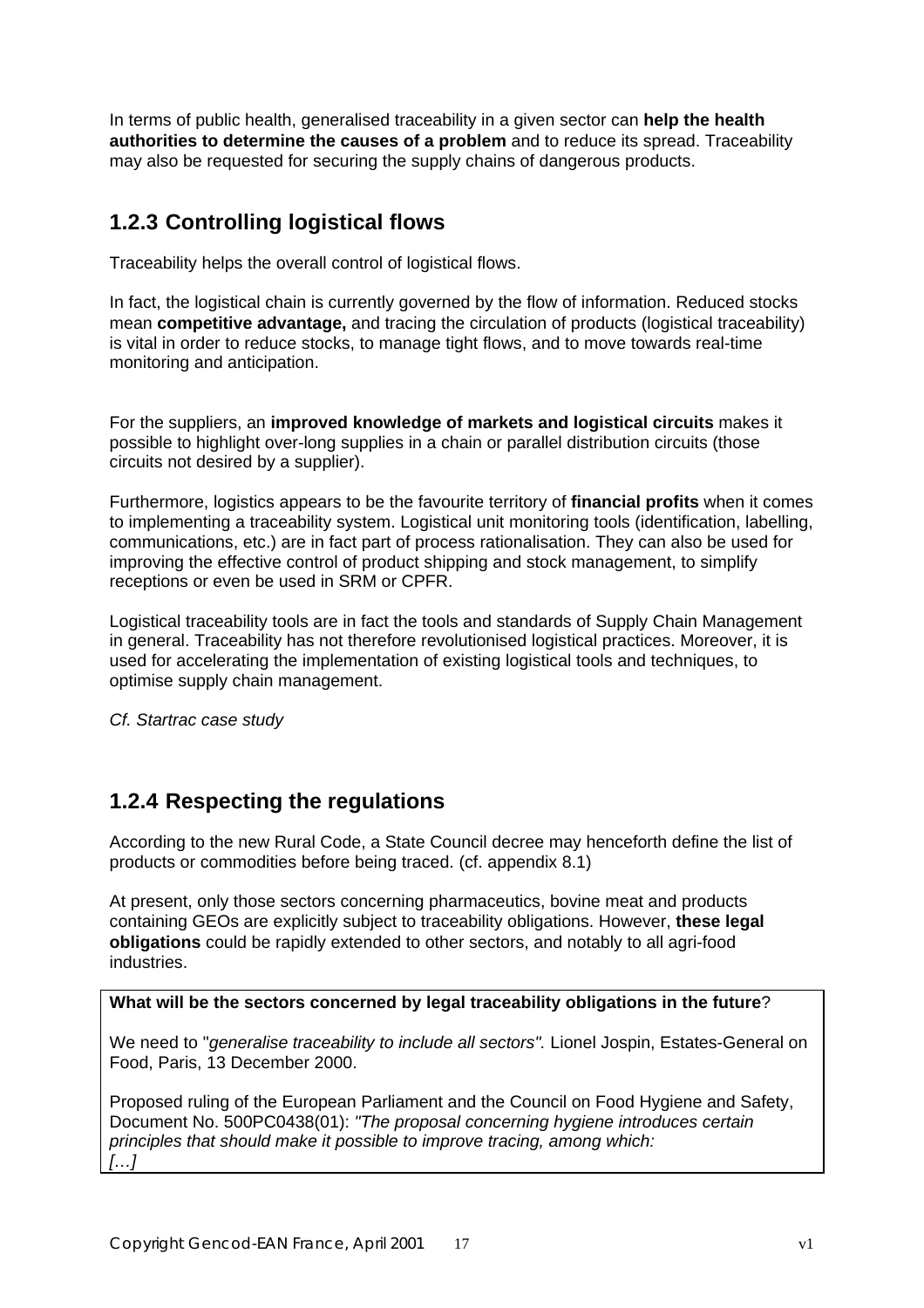*the obligation for companies operating in the food sector to guarantee the existence of suitable procedures for withdrawing food stuffs from the market should they represent a risk to the health of consumers, and to hold an appropriate register enabling the identification of the supplier of the ingredients and food stuffs used for their operation.*

*The complexity of the food chain and the occasionally extreme multiplicity of ingredients constituting food stuffs may require more detailed regulations in order to ensure suitable tracing, both upstream and downstream of the place of manufacture."*

Generally speaking, traceability may, in the event of a problem, contribute to providing a better understanding of the various partners involved, and as a result **make it easier to determine the scope of responsibility**.

In fact, if a product provokes a serious problem, the first consequence is that it implies the responsibility of one or more partners concerned in the following terms:

- commercial (immediate market sanctions);
- civil (Act No. 98-389 of 19 May 1998 concerning the liability for defective products, cf. appendix);
- penal (distribution of dangerous products posing a risk of bodily insecurity to persons)

Furthermore, traceability plays a part in improving transparency and may **help the chains to combat some types of fraud.** The verification of the authenticity of information provided is therefore fundamentally important, and must be organised to match the traceability system.

A centralised database could be created in order to control the logistical flows with regard to the volume of goods produced. In this case, the confidentiality of information supplied by all the companies to the central database, and the administration of the latter become essential elements.

Cf. Tracerbio case study

#### **1.2.5 Benefiting from a commercial advantage or protecting a brand image**

While most manufacturers currently regard traceability as a constraint, many may soon be using it as a way to promote the specific qualities of their products.

Traceability has become a **selling point**. It is closely linked with the consumer's information needs. Traceability reassures, and can therefore provide added value to a product, and become a marketing component. Furthermore, the year 2001 has seen the introduction of the term 'traceability' into a television advertising campaign aimed at the general public.

Traceability is a differentiation argument, and a competitive advantage insofar as distributors are concerned. It is sometimes regarded as an **obligation** for avoiding de-referencing.

Tracing right through to the consumer, whenever possible, enables **customer services departments** to implement individually-tailored commercial operations, such as proposing other services to a mobile telephone purchaser, or offering him a new subscription to start as his previous one ends. (Naturally, in all of these cases, only the product is monitored, and not the consumer himself.)

Furthermore, implementing a system to enable the fast recall of defective products, or to demonstrate the control of a quality problem by quickly discovering its cause, can help to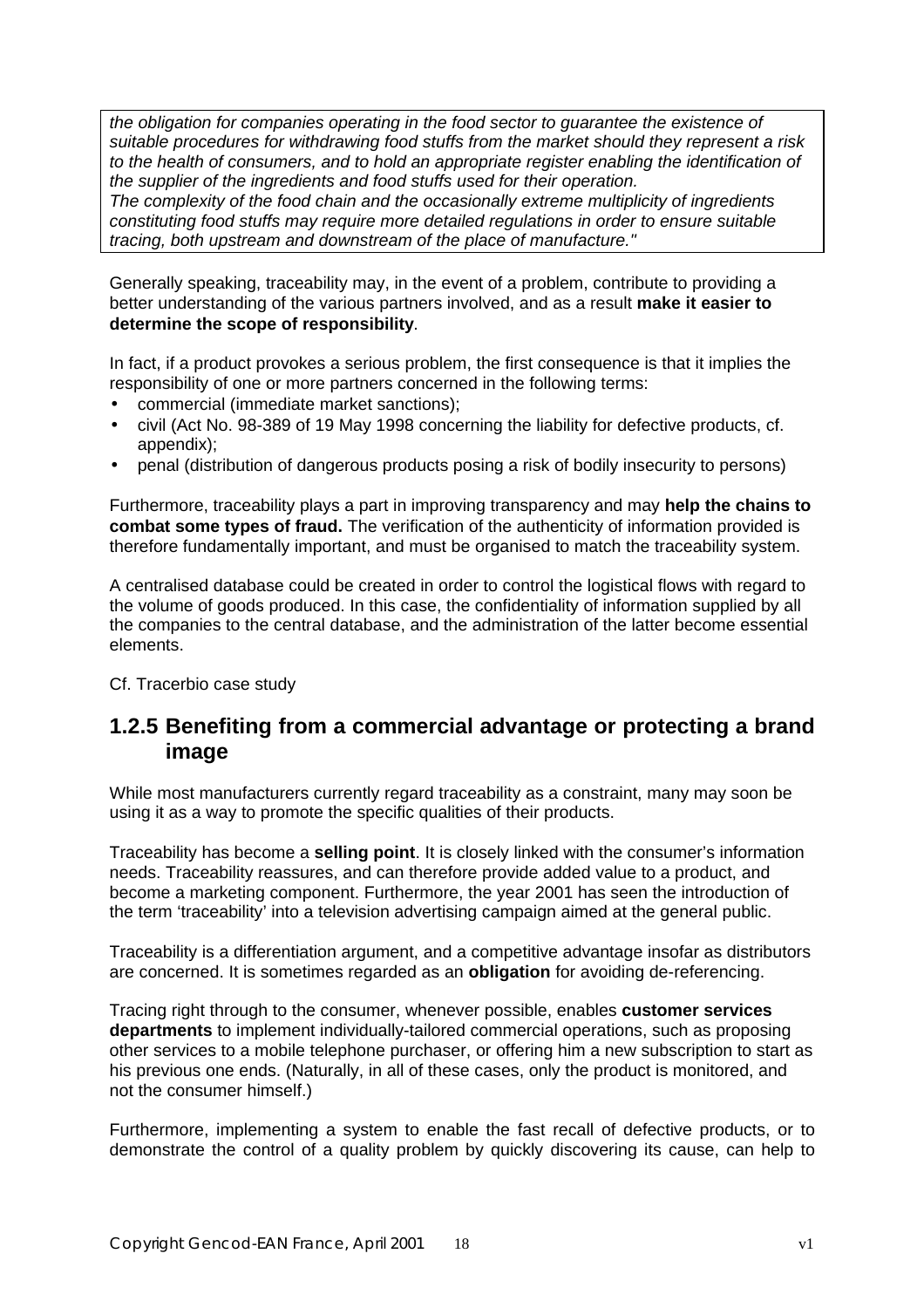**avoid or limit damage to a brand image**. However, media accusations always travel faster than denials. A traceability system represents a valuable instrument in this race against time.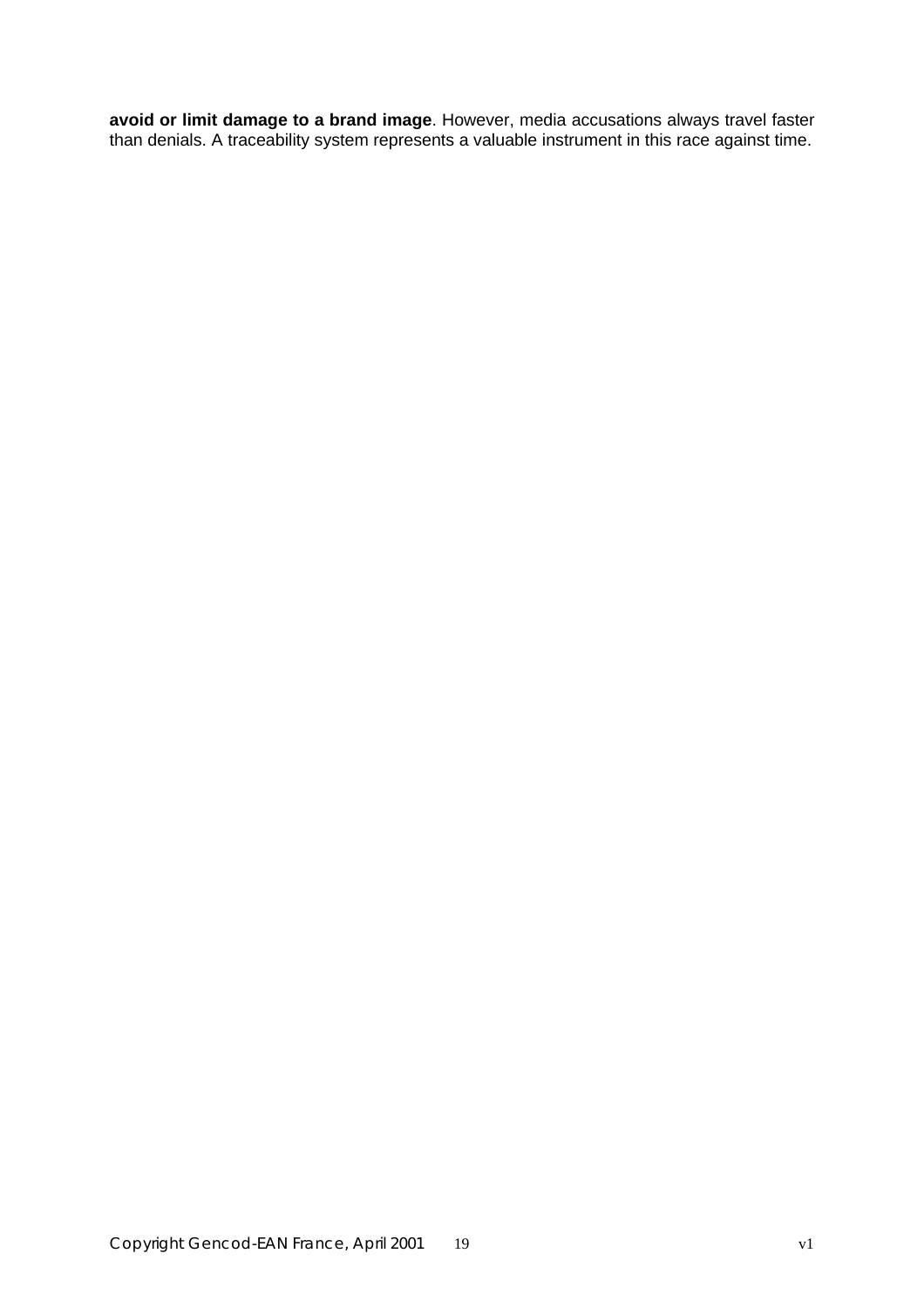## **1.3 Principles and options**

## **1.3.1 The four main principles**



These four principles are inextricably linked to traceability. If one of them is not applied, the company concerned falls short of the scope of traceability, or is responsible for the rupture in the information chain.

### **Identify the products**

The aim is to monitor products throughout their transformation process. To achieve this, the traced information is attached to manufacturing batches or logistic units, which have undergone the same transformation and therefore have identical traceable characteristics. Traced entities are therefore manufacturing batches and/or logistic units.

#### **Traceability management means monitoring each manufacturing batch and each logistic unit.**

As a result, each product batch should be marked with a unique identifier. Each time the batch is processed or transformed, it should be accorded a new identifier. This may involve batches of raw materials, packaging and end products, together with storage or logistic units.

Note: Depending on their activity, each partner has a different way of monitoring the flow and processing of the products:

• the manufacturer traces the batches resulting from the production or transformation (manufacturing, packaging, intermediate batches, etc.) and the logistic units;

• the logistics service provider (the shipper or distributor) generally only traces the logistic units or any possible storage units.

### **Manage the links**

It is imperative that the links between the batches and logistic units resulting from the transformation process are recorded.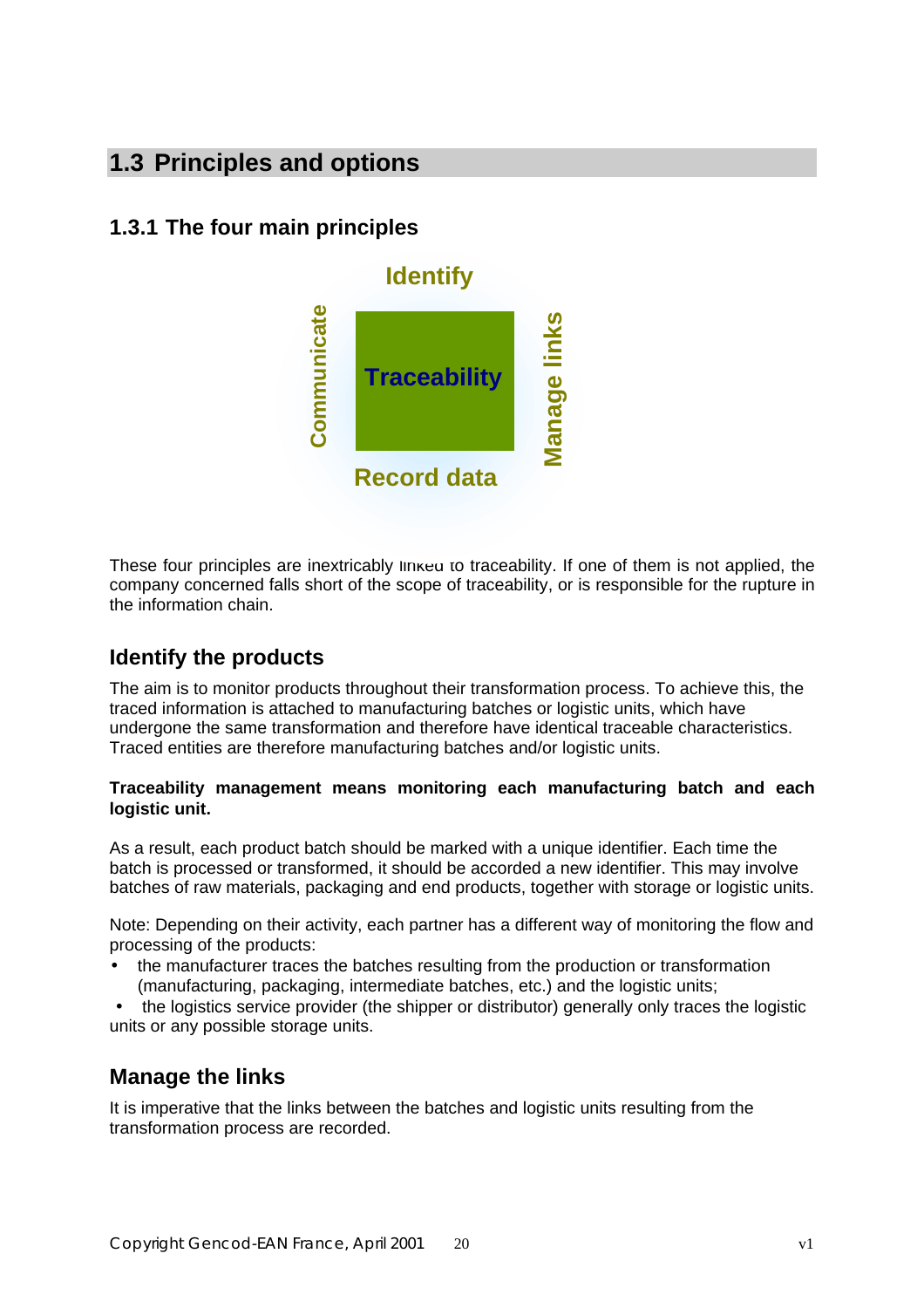This may concern links:

- between manufacturing batches;
- between manufacturing batches and logistic units;
- between logistic units

#### **Traceability management means recording the successive links between manufacturing batches and logistic units in the supply chain.**

Within a company, the control of all of these links and accurate store accounting alone make it possible to make connections between what has been received and what has been produced and/or shipped (and vice versa).

If one of the partners in the chain fails to manage these links in either an upstream or downstream sense, the resulting situation is known as **a rupture in (or loss of) traceability.**

#### **Record the data**

As well as the links, some predefined data is traced during the transformation process.

This traced data covers variable elements in the transformation process (depending on the season, production line, time of manufacture, etc.). This information may be directly relayed to the batch or product group identifiers, or linked to the manufacturing order number, the time or any other information that allows a link to be created with corresponding product batches.

**Traceability management means predefining the information to be recorded during the manufacturing process, and throughout the entire supply chain.**

**Providing information is not the same as tracing**: marking a production method, the category or composition of a product (informing consumers that a product contains ground nut oil, for example) is not strictly speaking what we would call traceability. In general, this is stable information based on the product's specifications. However, traceability systems can be implemented to support the accuracy of this information.

#### **Communicate**

To ensure the continuity of the information flow, each partner should pass on the traced batch or product group identifiers to the next partner in the production chain, enabling the latter to apply basic traceability principles in turn. These key identifiers are sometimes complemented by additional information.

#### **Traceability management means associating a flow of information with the physical flow of products.**

The link between the flow of information and the physical flow is assured by referring to the identifiers of both types of flow: shipment advice number, container serial code, shipment number, etc.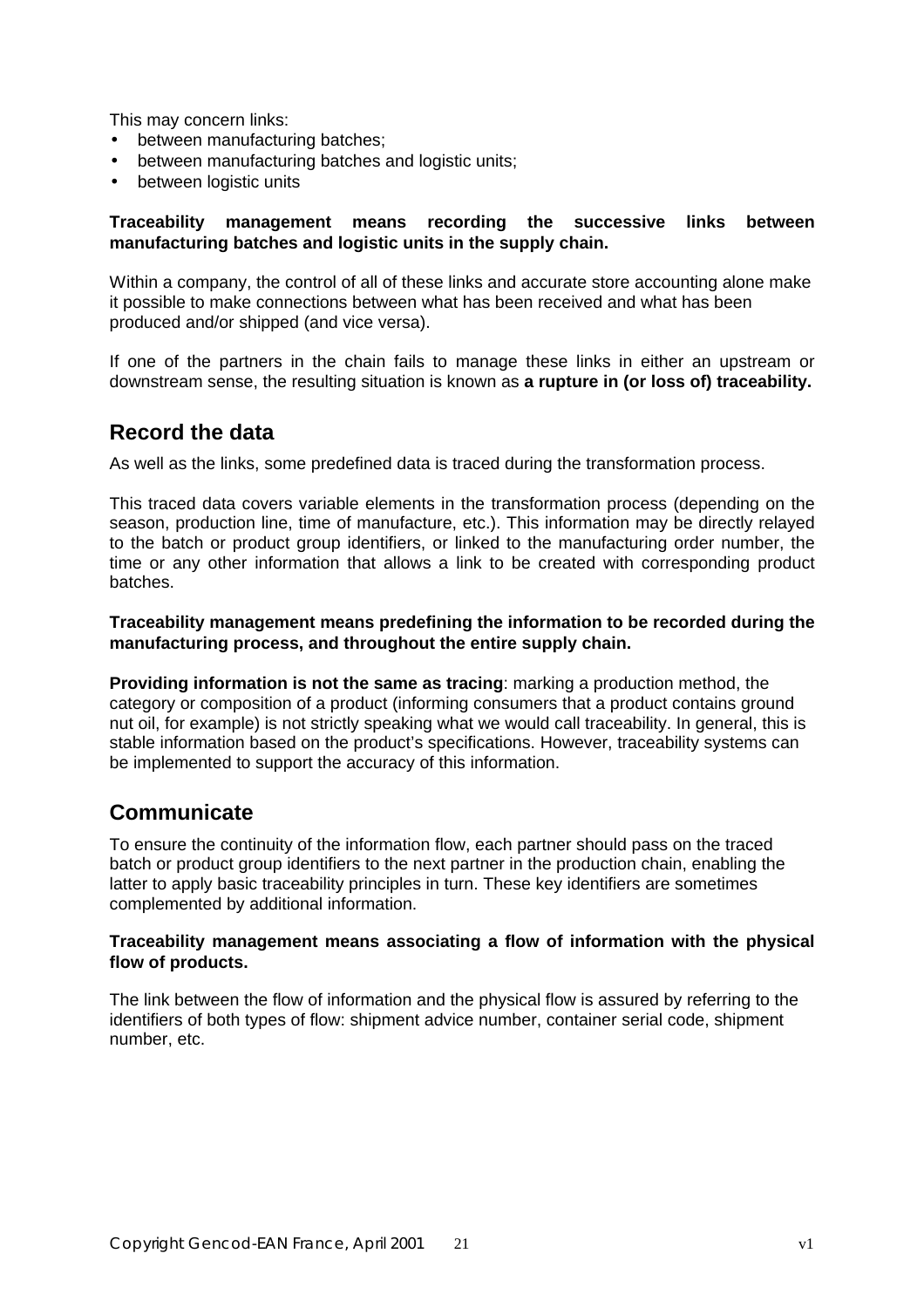## **1.3.2 This changeover requires a collaborative environment**

#### **Responsibility and interdependence**

At each link in the product supply chain, the person legally liable for the goods or the order giver) is responsible for the traceability of the product. He defines the level of traceability via the internal specifications sheet, or specifications applicable to the service providers.

#### **The traceability of the weakest link determines the traceability of the entire supply chain**.



publicised crisis, consumers may even avoid similar products from other brands. Insofar as concerns individual companies, one of the problems with traceability involves being aware of, or acting on, its direct partners (n-1 and n+1) and indirect partners (n-2 and n+2 for example).

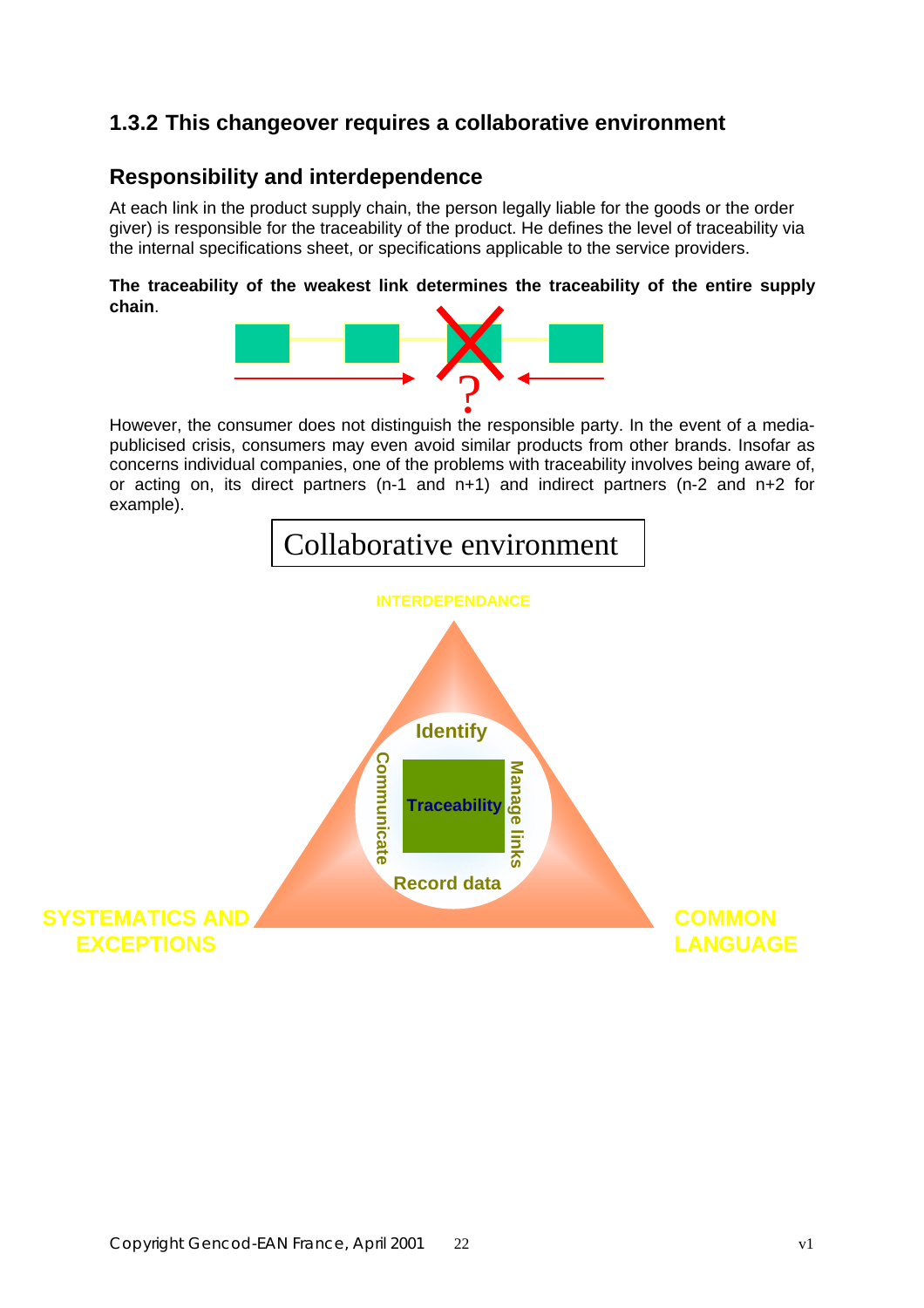## **A common language**

The traceability system is put together link by link. This requires key identifiers that are clearly understandable and unique between all of the partners involved in the chain. The traced information must have the same significance for all of them, whether it is included in a specification or passed on with each shipment. Any information likely to be interchanged must therefore be done so using a common language.

#### **Shared identification and communication standards guarantee the reliability of traceability between independent partners.**

Because of the automation of the system, they reduce costs while increasing traceability efficiency.

#### **Systematics and exceptions**

The principle of traceability does not involve knowing all of the pre-defined information at any given moment and from every single partner involved, but it means being able to find the information required at any given time.

#### **Traceability is a permanent tool for occasional use.**

Each partner stores the information that concerns his phase. Should the need arise, partner n contacts partner n-1 or n+1 to obtain the desired information. If necessary, the latter directly contacts his commercial partners in turn, to move up or down the chain.

Note: collective industry approaches may result in the implementation of a shared database, with input from all of the partners concerned. This makes it possible to obtain statistical information, overall monitoring of production within the sector, or serve to help combat fraud, for example. This information pooling is therefore an extension of the use of a traceability system.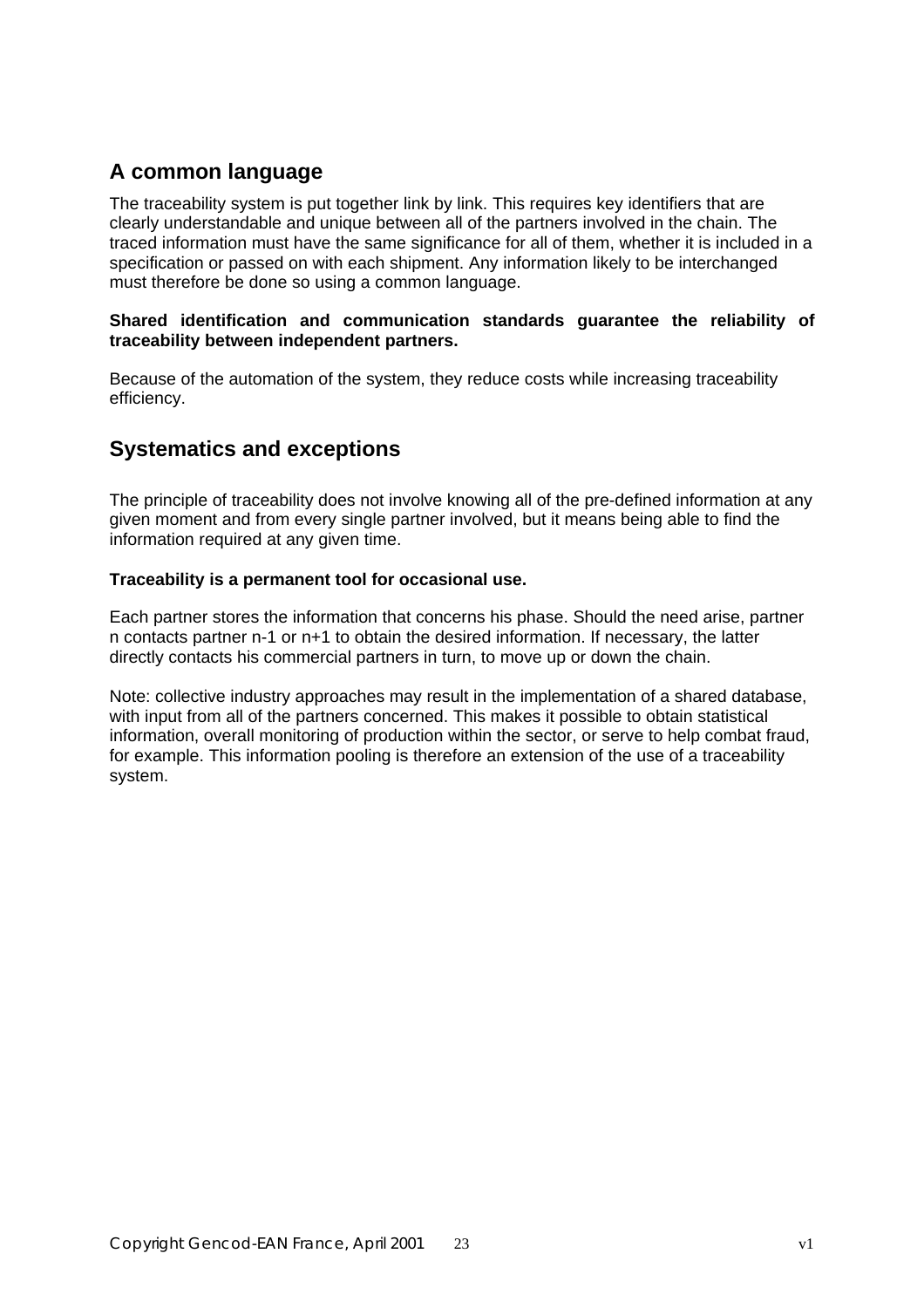## **1.3.3 The compromise between risk management, profitability and information management**

## **Risk management**

A risk assessment should always be conducted prior to defining traceability requirements. In fact, the choice of a company traceability system depends on its risk management.

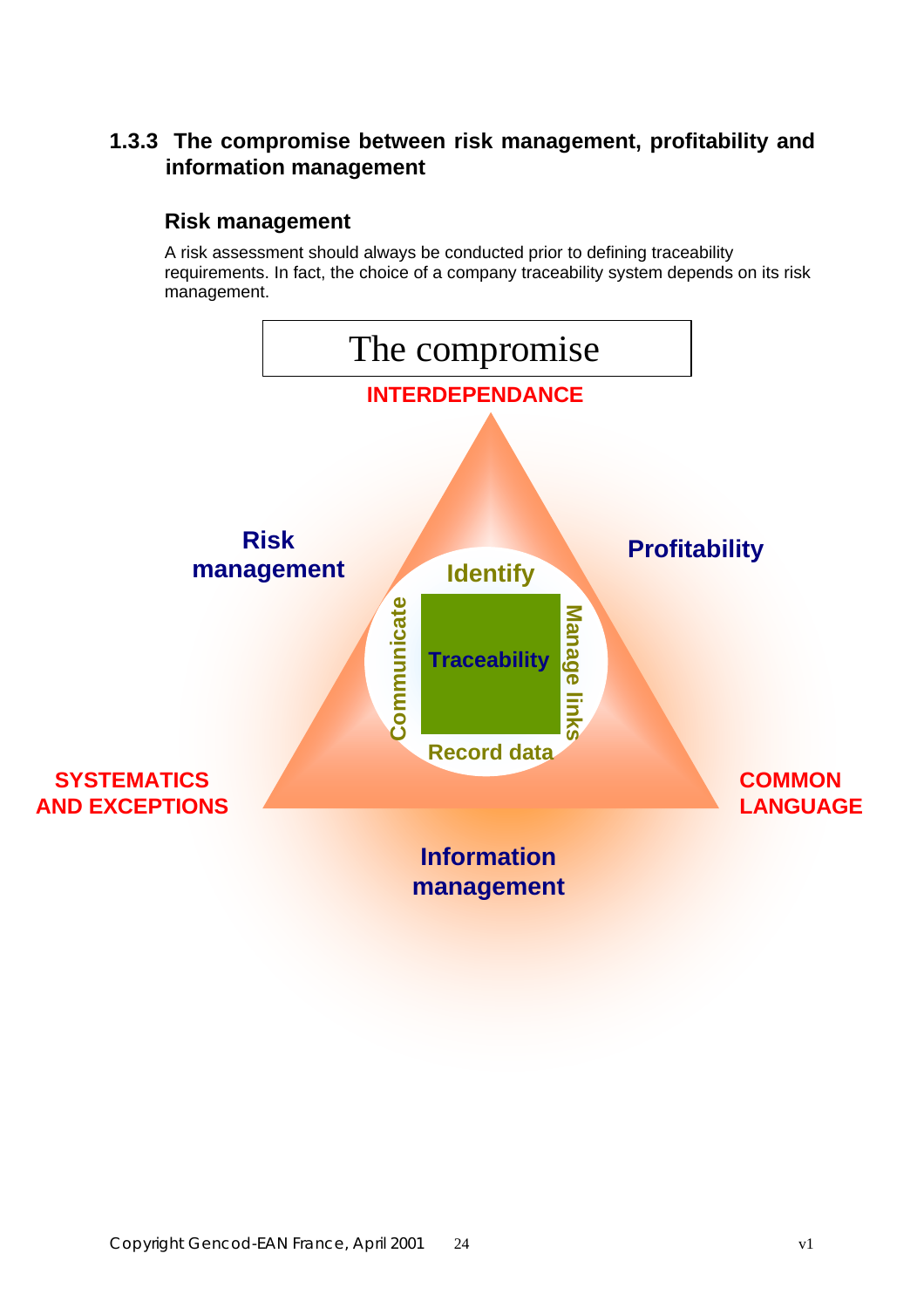Consequently, traceability may accompany or position itself within the continuity of a failure modes analysis system (AMDEC) or hazard analysis critical control points (HACCP). The analysis of critical points goes a long way to defining the elements to be traced. It also governs the choice of tools according to their reliability.

#### **Choosing a traceability system means managing risks.**

### **Profitability**

Certain benefits (concerning the improvement of logistical management, for example) or some investments in equipment (labelling machines, software, etc.) may naturally be evaluated, but the impact of a traceability system is difficult to estimate, notably in terms of organisation or image.

The benefits cannot be calculated according to objectives reached featuring a traceability component. They may be inter-linked with several projects such as SRM or product accreditation. Within the framework of regulatory, contractual or security constraints, for example, a return on investment needs not be directly linked to the traceability operation. However implementing a traceability system provides additional advantages such as process rationalisation or improved activity visibility.

The costs are generally shared between the departments concerned, and fall under the category of medium- or long-term investment policies. They concern the gap between the existing situation and set objectives.

#### **Selecting a traceability system means choosing a tool that is adapted to your objectives.**

Note: traceability tools are not usually specifically reserved for traceability itself. Some are already used by companies for other reasons. This is the case with the Serial Shipping Container Code (SSCC) and the EAN-UCC logistic label, used for logistics or measuring equipment for quality controls. In frequent cases, some traceability information already exists internally, but it is the links between the various data and the archiving resources, concerning information research and/or communication that should be improved or completed.

#### **Information management**

The company should select the information it wishes to trace at each product phase, together with what information is to be passed on to the consumer. In this way, the company makes a commitment concerning its capacity to reply to a request for information. Obviously, this choice has as much a direct impact on its computer system's architecture and tools as it does on the production process. This may also require a development of the company's or sector's culture (moving on from an oral culture towards a systematic documentation of practices, sharing certain kinds of information, etc.).

#### **Selecting a traceability system means defining your computer system's dialogue capacity.**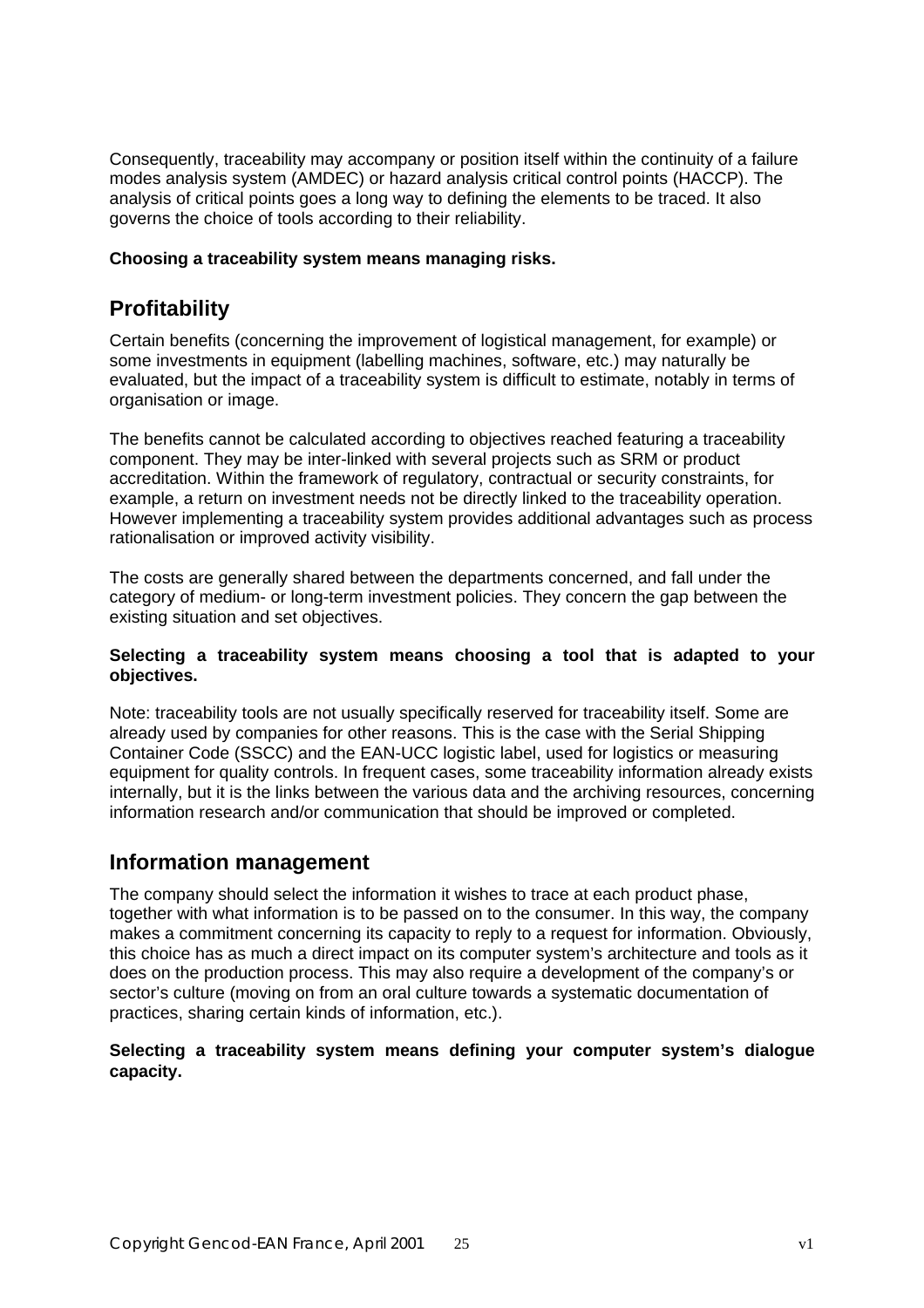### **1.3.4 Ensuring that traceability does not become another myth…**

As with total quality in the past, traceability is not the perfect solution to all of the challenges facing companies today.

Despite its qualities, traceability is simply a tool intended to be used for predetermined objectives, and subject to the laws of profitability, commercial practices and the unpredictable. It can only be considered as one of several element designed to restore consumer confidence, improve security, control quality, combat fraud or manage complex logistical chains.

Nor is traceability an additional company system**. It is integrated into systems that already exist**. Traceability therefore complements quality management tools, production, logistics or the computer system.

Being aware of the limits of traceability can only help us to use it in a more effective way, in areas where it is basically synonymous with global progress.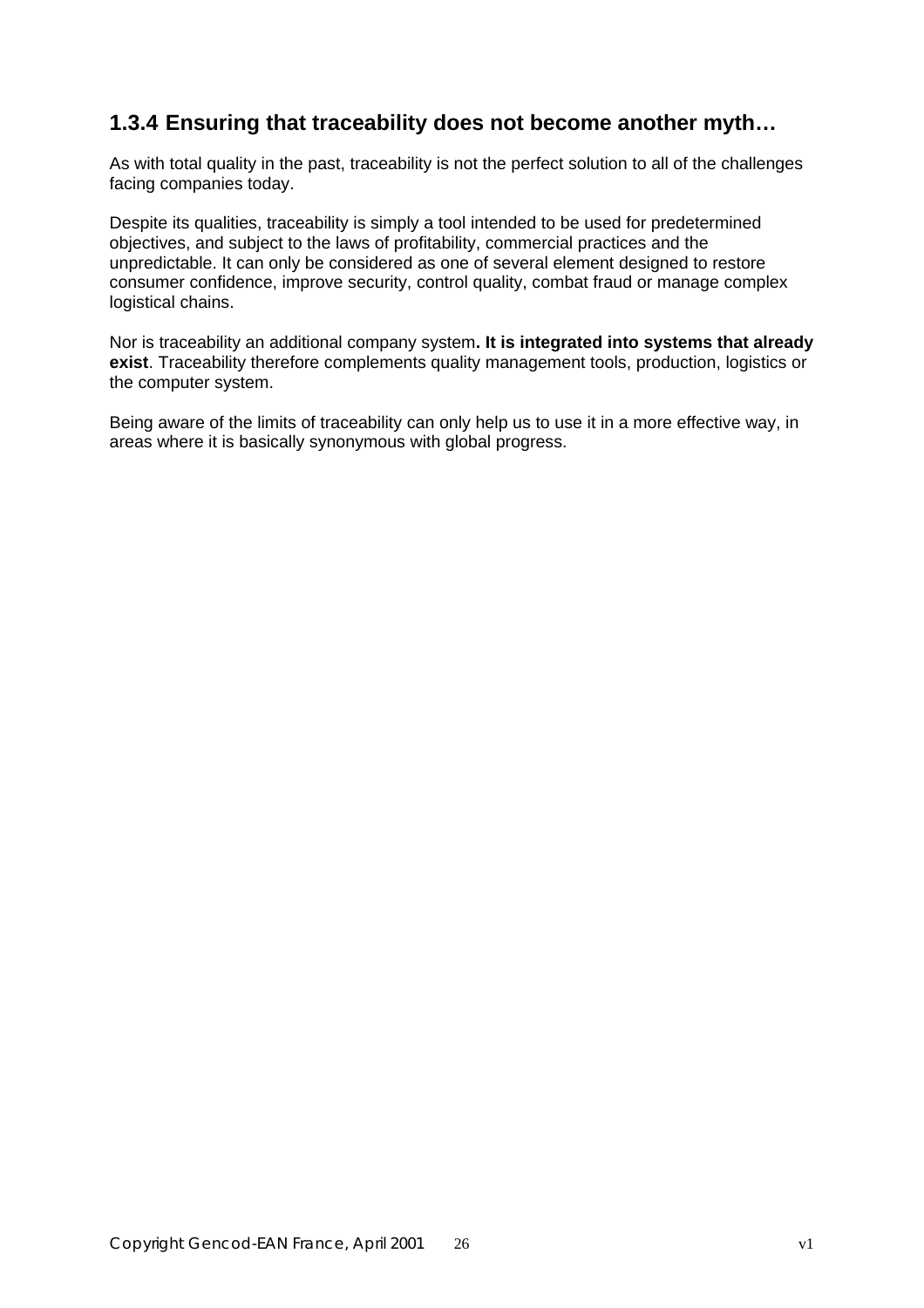## **2 DESCRIPTION OF A TRACEABILITY SYSTEM**

Whatever its field of application, a traceability system can be characterised by 5 essential components: the scope, traced elements, common language, the organisation and the computer system. The criteria and performances are added to these elements.

|              | <b>SCOPE</b><br>These elements are relatively stable. An initial                                                                                                                                                           |                                                  | Context<br>Objectives                                                                                                   |
|--------------|----------------------------------------------------------------------------------------------------------------------------------------------------------------------------------------------------------------------------|--------------------------------------------------|-------------------------------------------------------------------------------------------------------------------------|
|              | analysis may be conducted by the chain.<br><b>TRACED ITEMS</b>                                                                                                                                                             |                                                  |                                                                                                                         |
| <b>Needs</b> | These may develop over time according to<br>objectives. A shared minimum may be decided by<br>ech sector, but the choice of traced items depends<br><b>®</b> company risk management.                                      | $\bullet$<br>$\bullet$<br>$\bullet$<br>$\bullet$ | Scope<br>Products<br>Links<br>Recorded information<br>Archiving period                                                  |
|              | <b>STANDARDS</b><br>EAN-UCC standards are the common language in<br>traceability. Their use defines a major part of the<br>system's performance.                                                                           | $\bullet$<br>٠<br>$\bullet$                      | Identification of products and<br>companies<br>Automatic monitoring of physical flows<br>Interchange of electronic data |
| <b>Means</b> | <b>ORGANISATION</b><br>Each company is responsible for its own<br>organisation. It is directly linked to the computer<br>system.                                                                                           |                                                  | Responsibilities<br>Procedures<br>Information interchange scenarios                                                     |
|              | <b>INFORMATION SYSTEM</b><br>Each company is responsible for the configuration<br>of its computer system. The tools may be more or<br>less automated depending on the volumes and<br>frequency of information interchange. | $\bullet$<br>$\bullet$<br>$\bullet$              | Information acquisition<br>Information transmission<br>Information management                                           |
| Assessment   | <b>PERFORMANCES</b><br>These are the key indicators demonstrating the<br>traceability system's degree of integration. They<br>must be analysed for each product.                                                           | $\bullet$<br>$\bullet$<br>$\bullet$              | Reliability<br>Speed<br>Accuracy<br>Coherence                                                                           |

These parameters should be analysed by each company in the supply chain. However, they have an impact on the overall performance of the traceability system throughout the entire chain.

The analysis can be done: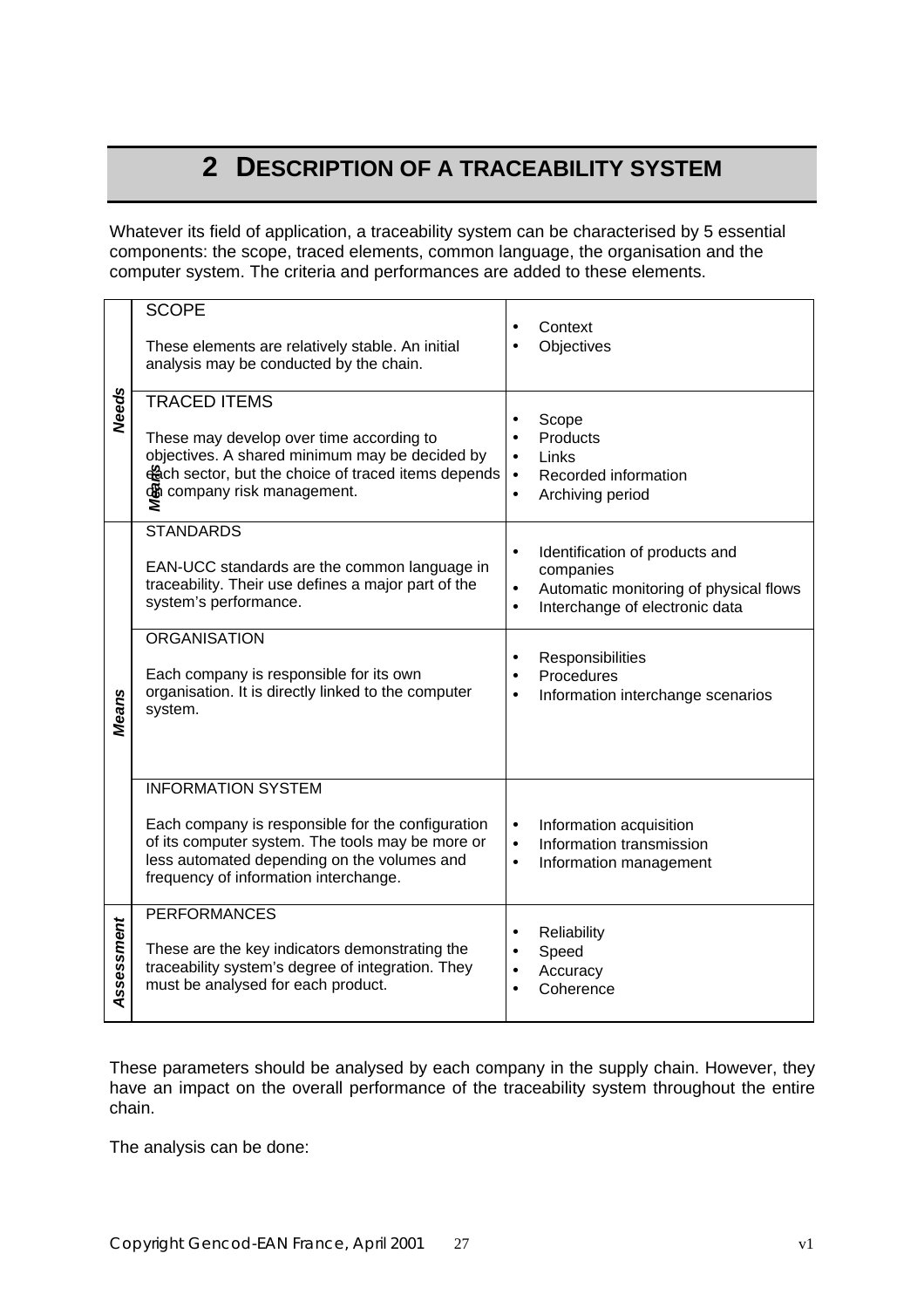- either by each company;
- or collectively, within the framework of a chain-wide approach.

## **2.1 Scope**

#### **2.1.1 Context**

Legal constraints, inter-professional agreements, a particular media scenario, and requests from consumers or customers dictate the scope of the traceability operation.

All the partners operating in the chain need to be identified, as do all those likely to influence eventual regulations.

Diagram

### **2.1.2 Objectives**

Each company or professional chain has its own objectives concerning a traceability programme.

Here are a few examples non-hierarchical objectives for which a traceability system could be implemented, together with the management resources and possible complementary tools:

| <b>Issues</b>                | <b>Traceability objectives</b>                                                                                                                                                                                                                                                                                                                         | <b>Management resources</b>                                                                                                                                                |
|------------------------------|--------------------------------------------------------------------------------------------------------------------------------------------------------------------------------------------------------------------------------------------------------------------------------------------------------------------------------------------------------|----------------------------------------------------------------------------------------------------------------------------------------------------------------------------|
|                              |                                                                                                                                                                                                                                                                                                                                                        | and complementary<br>tools                                                                                                                                                 |
| Quality                      | verify or control allegations concerning<br>the origin and background of a product (for<br>product attestation or preserving a chain's identity,<br>for example)<br>reveal the cause of quality fluctuations and to<br>implement corrective actions<br>identify batches (defective goods, for<br>example)<br>monitor and optimise a production process | quality controls<br>internal and<br>upstream specifications<br>analysis methods for<br>risks and failure modes<br>system of attestation<br>by third party<br>organisations |
| <b>Health</b><br>&<br>safety | carry out product withdrawals and recalls in a<br>fast and precise manner<br>facilitate the identification and monitoring of<br>long term accidental effects after products have<br>been launched                                                                                                                                                      | database per chain<br>$\bullet$                                                                                                                                            |
| <b>Logistics</b>             | rationalise the processes linked to logistical flows<br>optimise stock management and storage conditions<br>monitor shipments and deliveries in real-time<br>control product forwarding and be reactive should<br>incidents occur<br>be aware of unspecified losses<br>be aware of parallel distribution circuits<br>$\bullet$                         | logistic and shipping<br>service providers<br>specifications                                                                                                               |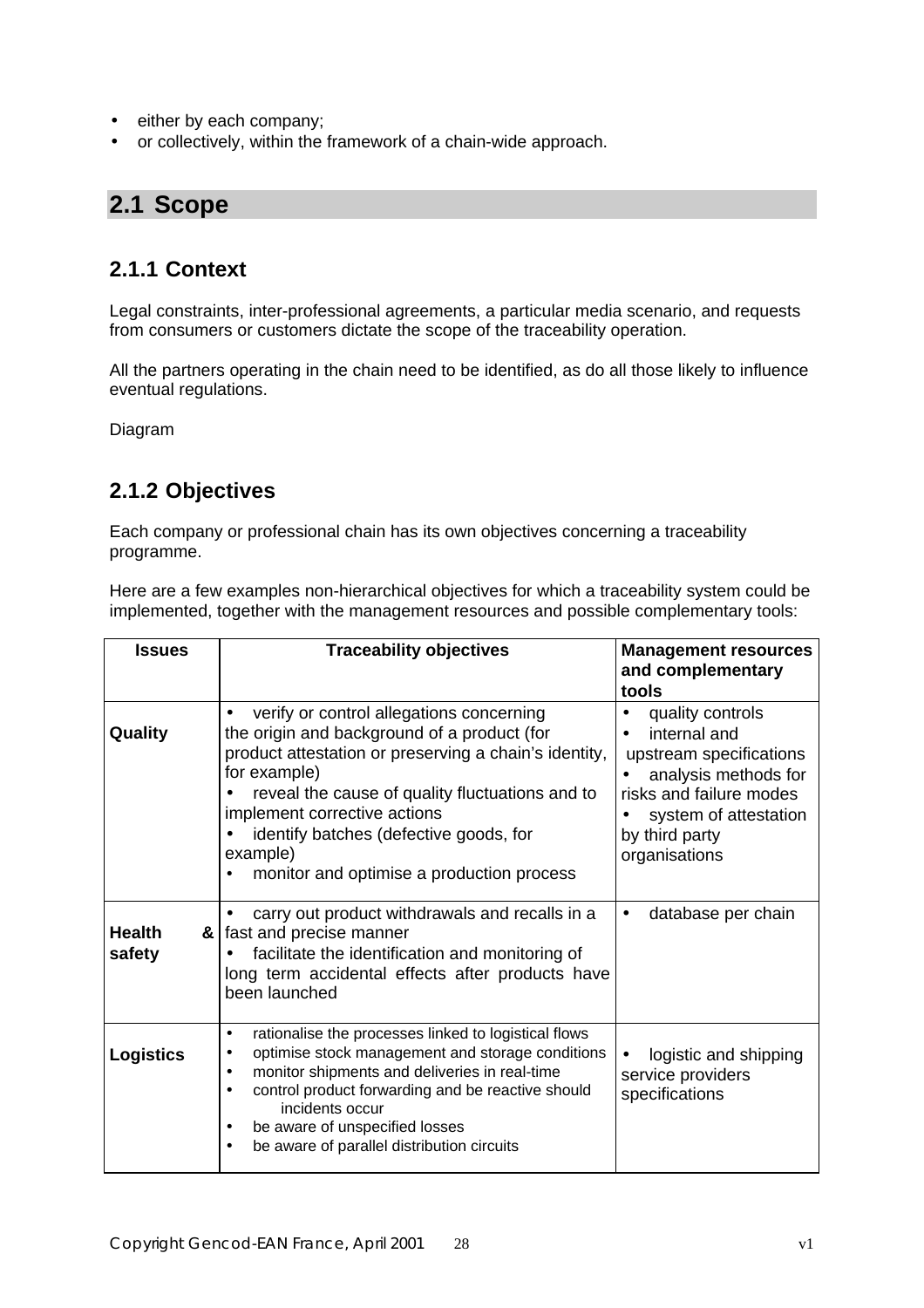| Legal<br>matters         | respect regulations<br>help to define responsibilities<br>help to combat fraud by monitoring volumes<br>and flows of manufactured and sold goods<br>help to control labelling                                                                                                                                  | system of control by<br>third party organisations<br>systematic sampling<br>$\bullet$<br>database per chain<br>$\bullet$ |
|--------------------------|----------------------------------------------------------------------------------------------------------------------------------------------------------------------------------------------------------------------------------------------------------------------------------------------------------------|--------------------------------------------------------------------------------------------------------------------------|
| Marketing/<br>commercial | protect a brand image<br>$\bullet$<br>recreate proximity between the consumer and the<br>manufacturer<br>provide end users with more detailed product<br>characteristics<br>recall equipment from customers for verification<br>improve customer services (real-time monitoring,<br>after-sales service, etc.) | Crisis management<br>unit                                                                                                |

The objectives notably define the types of requests required by the internal computer system technical specification.

## **2.2 Traced items**

## **2.2.1 Scope**

#### **The scope defines the limits of the traceability system.**

It is governed by upstream and downstream ruptures in supply chain links.

For a company, the scope corresponds to the choices made regarding:

- entities and parameters to be traced internally (products concerned, raw materials used, storage environment conditions, etc.);
- information that the company wishes to be able to find either upstream or downstream (animal feeds, raw material manufacturing conditions, temperature during shipment, etc.);
- the partners concerned (among the suppliers, customers, etc.).

To achieve this, the following elements should be analysed:

- internal rupture points due to the manufacturing process (identify the types of actions carried out and the entities concerned);
- external rupture points (i.e. mainly the various consecutive partners in the chain).

As soon as the scope desired exceeds the bounds of the company structure, a joint approach with the company's partners should be initiated. Traceability may then become an element in the specifications for suppliers, logistical service providers or transport companies, either through archiving constraints or the use of standards.

Example: the scope of the traceability imposed on the bovine industry by the European regulation 1760/2000 covers the entire chain, from the birth of the animal through to the point of sale.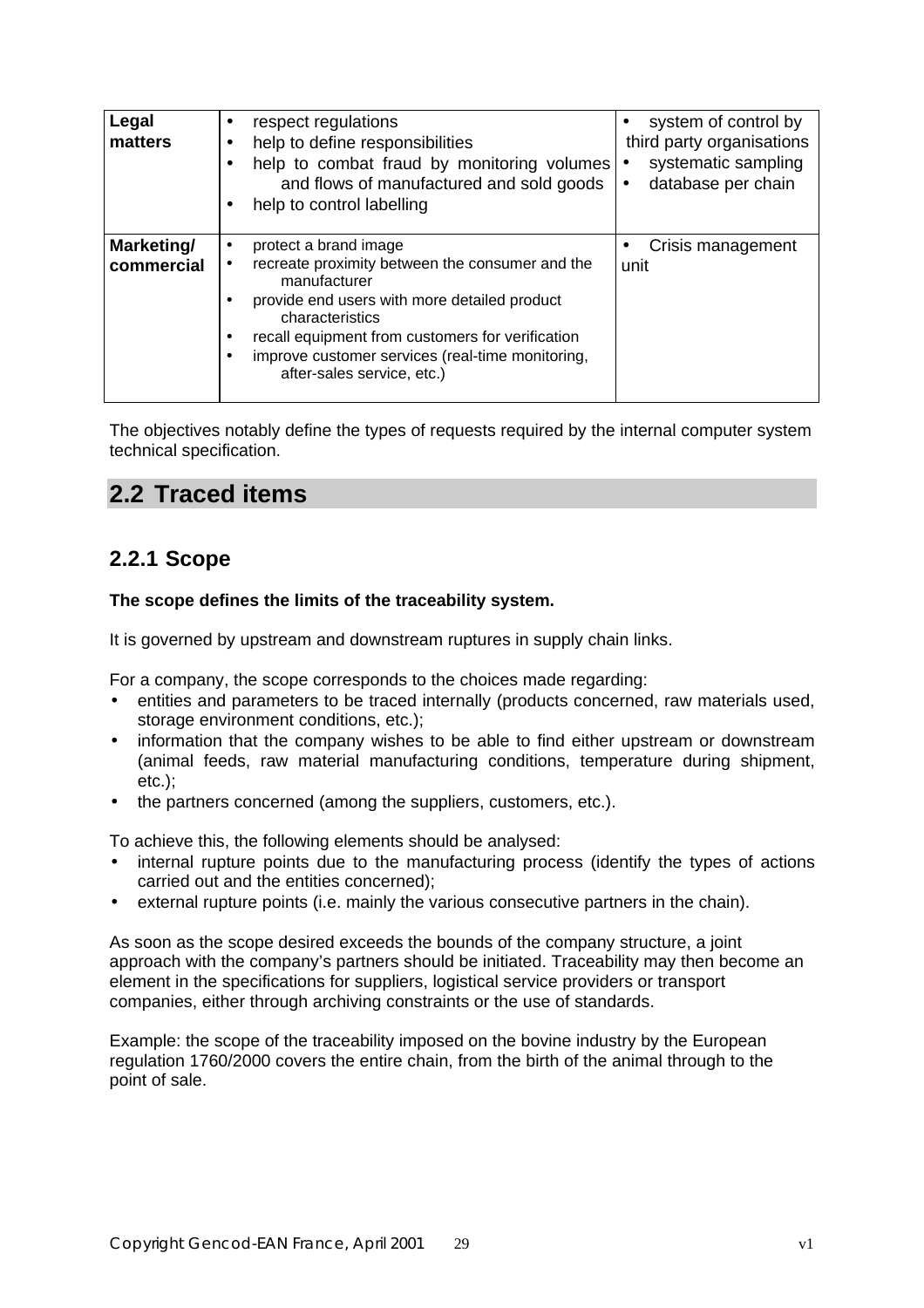# Scope of a traceability system

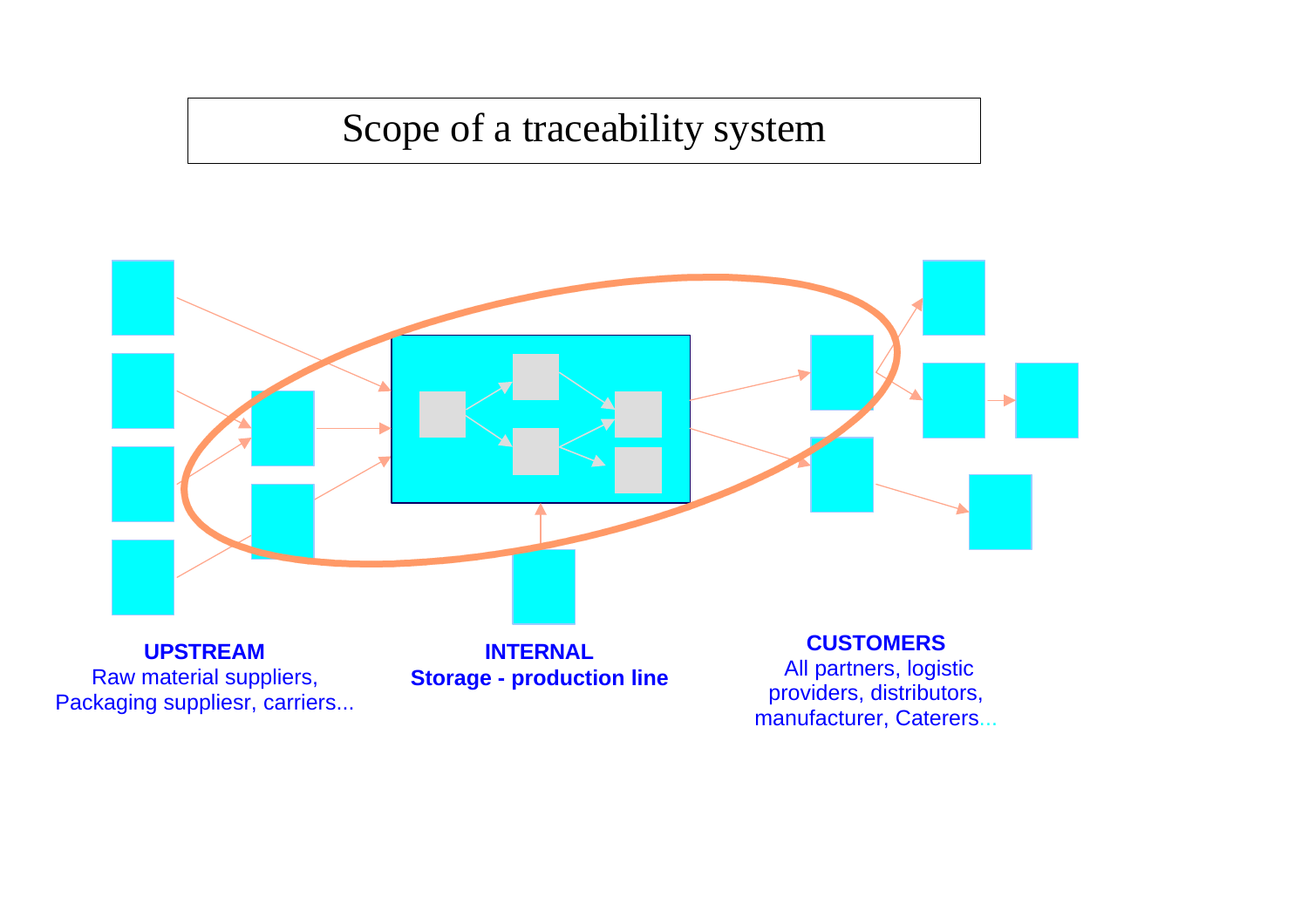#### Notes:

In the absence of consultation, and given the interdependence between each link in the chain, there may be a gap between the scope each individual partner is aiming for and the traceability system's true scope.

Break points in the chain go a long way to defining the complexity of the traceability system.

If traceability through to the end buyer may technically be envisaged for products bearing a serial number and giving rise to an invoice (car, television, refrigerator, etc.) or possibly for purchases made over the Internet, it is more difficult to implement under current conditions for a large number of products, and raises ethical questions. Recording information directly linked to an end consumer is subject to the authorisation of the CNIL (Commission Nationale de l'Informatique et des Libertés / French Commission for Data Protection). Furthermore, the end buyer is not always the actual end user (gift, meal with guests, etc.). This puts into perspective the usefulness of tracing a product through to its end buyer when recalling it in the event of a non-conformity.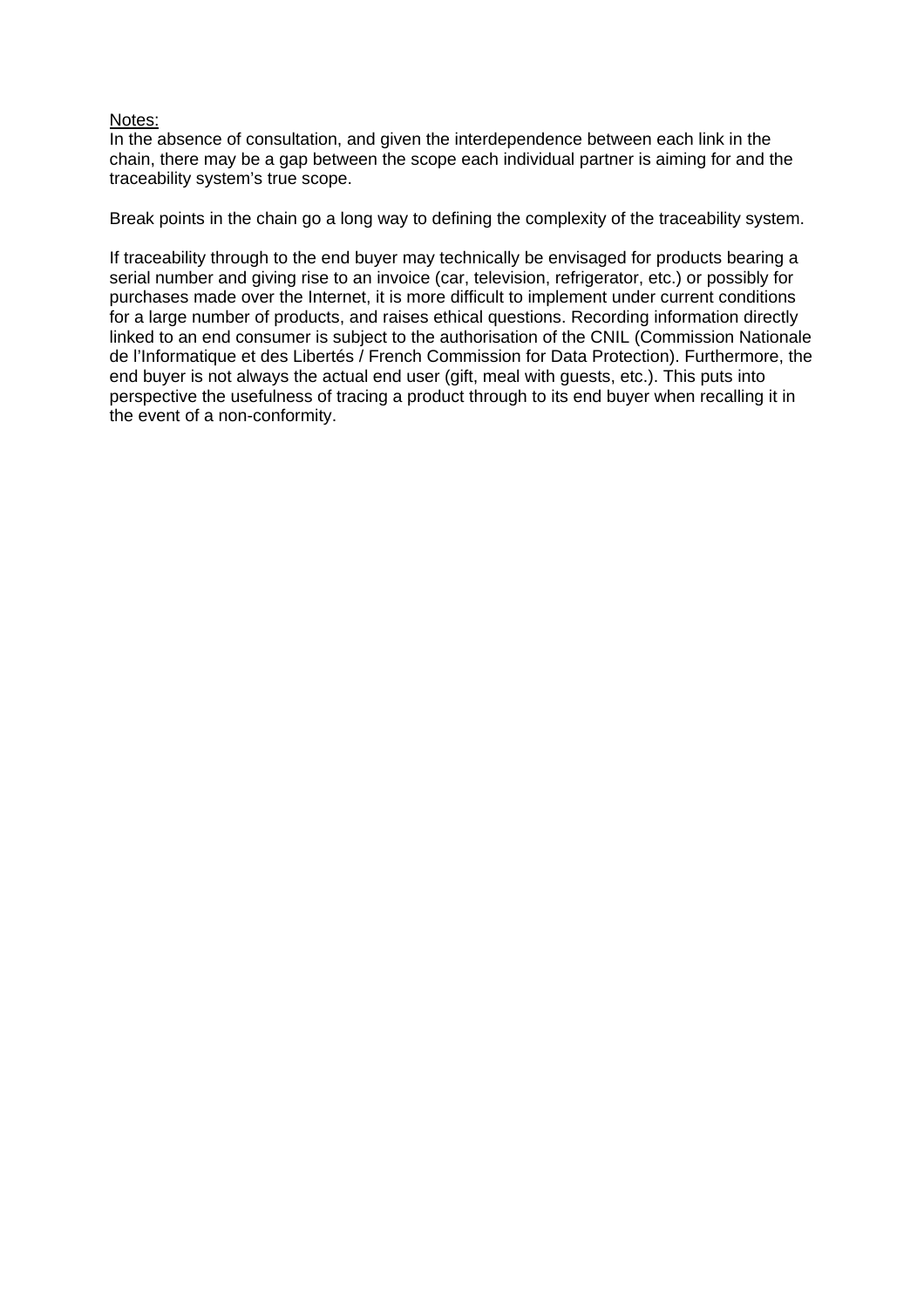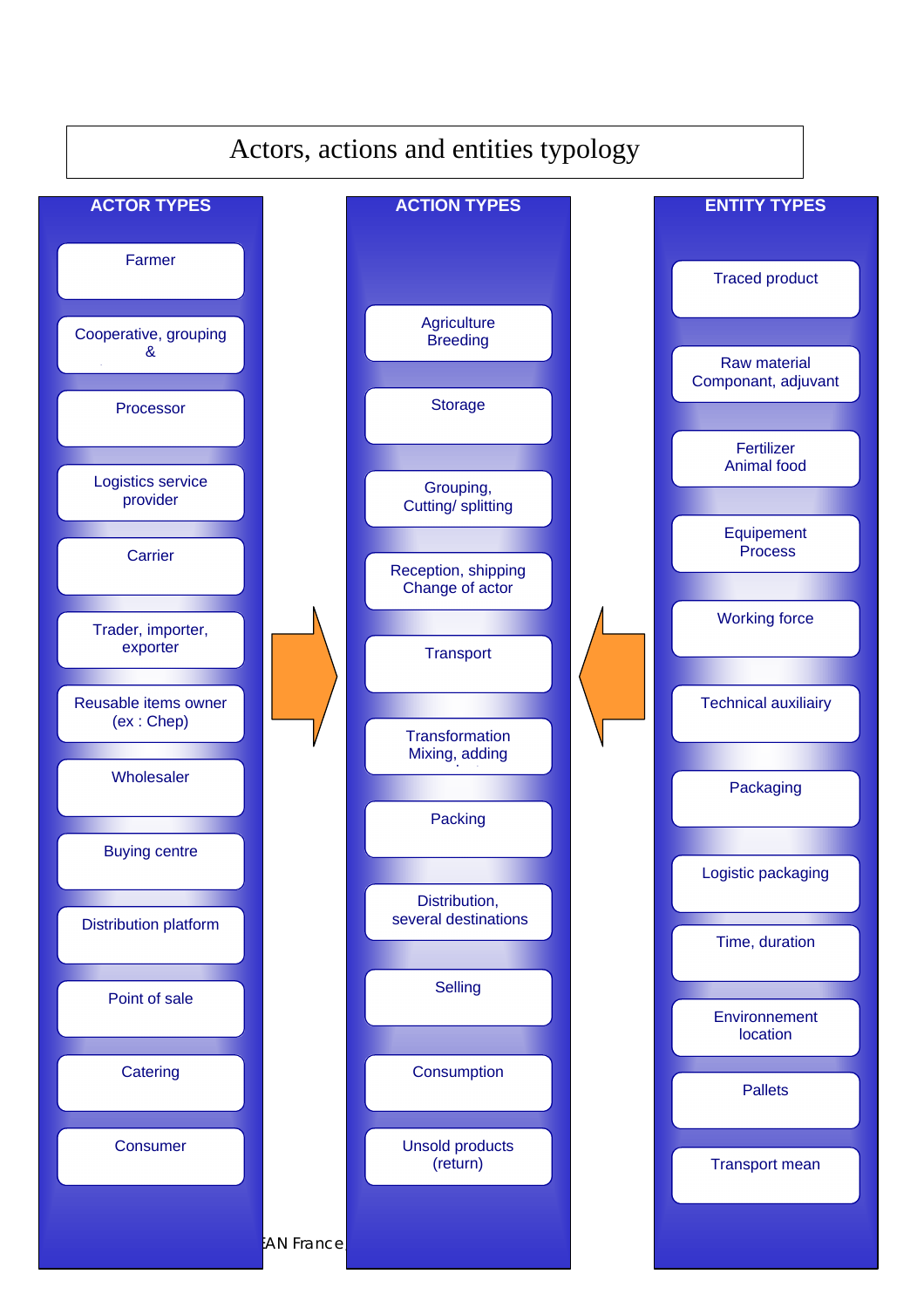#### **2.2.2 Products**

#### **Products are monitored by manufacturing batch and logistic unit. Their size and homogeneity define the traceability precision at each stage of the supply chain.**

#### **Manufacturing batches**

The manufacturing batch is the pivot point between the manufacturer's upstream and downstream supply chain. By definition (cf. Consumer Code), it unites products that have undergone the same transformation. The information to be traced concerning this transformation process may consequently be attached to the products in question.

The most critical criteria, i.e. those which, should they vary, would be most likely to alter the quality of the manufactured product, should (where possible) form part of the manufacturing batch definition.

The main criteria concerned by the definition of the manufacturing batch are generally as follows:

- the date / period of production or the transformation process;
- the country;
- the factory;
- the production line;
- the packaging line;
- the team:
- the raw material batches:
- $\mathcal{L}_{\mathcal{P}}$

Example: a batch may represent a few minutes of one day's production, a vat of x litres, etc.

Insofar as concerns fruit and vegetables, the NFV03200 standard defines the batch as "the quantity of product –which– at the time it is controlled shows identical characteristics in terms of species, variety, calibre, packaging, brand and origin".

The manufacturing batch is identified by a manufacturing batch number. It may only be considered as representative and unique if it is attached to the product code. The manufacturer is generally responsible for deciding the finesse of the batch, the batch number content and its allocation.

Insofar as concerns food products, the regulations specify:

Consumer Code, article R 112-5 ("labelling" Act n°48.1147 of 7 December 1984, from the Journal Officiel de la République Française, modified by Order No. 91.17 of 19 February 1991):

"*the labelling must contain an indication of the manufacturing batch number. By manufacturing batch number, we mean a set of sales items of food stuffs that have been produced, manufactured or packaged under practically identical circumstances."* Circular of 16/09/91: *"The time, place and manufacturing process unit represents the essential criteria in defining the batch. Naturally, only food stuffs of the same nature may be grouped together in the same batch."*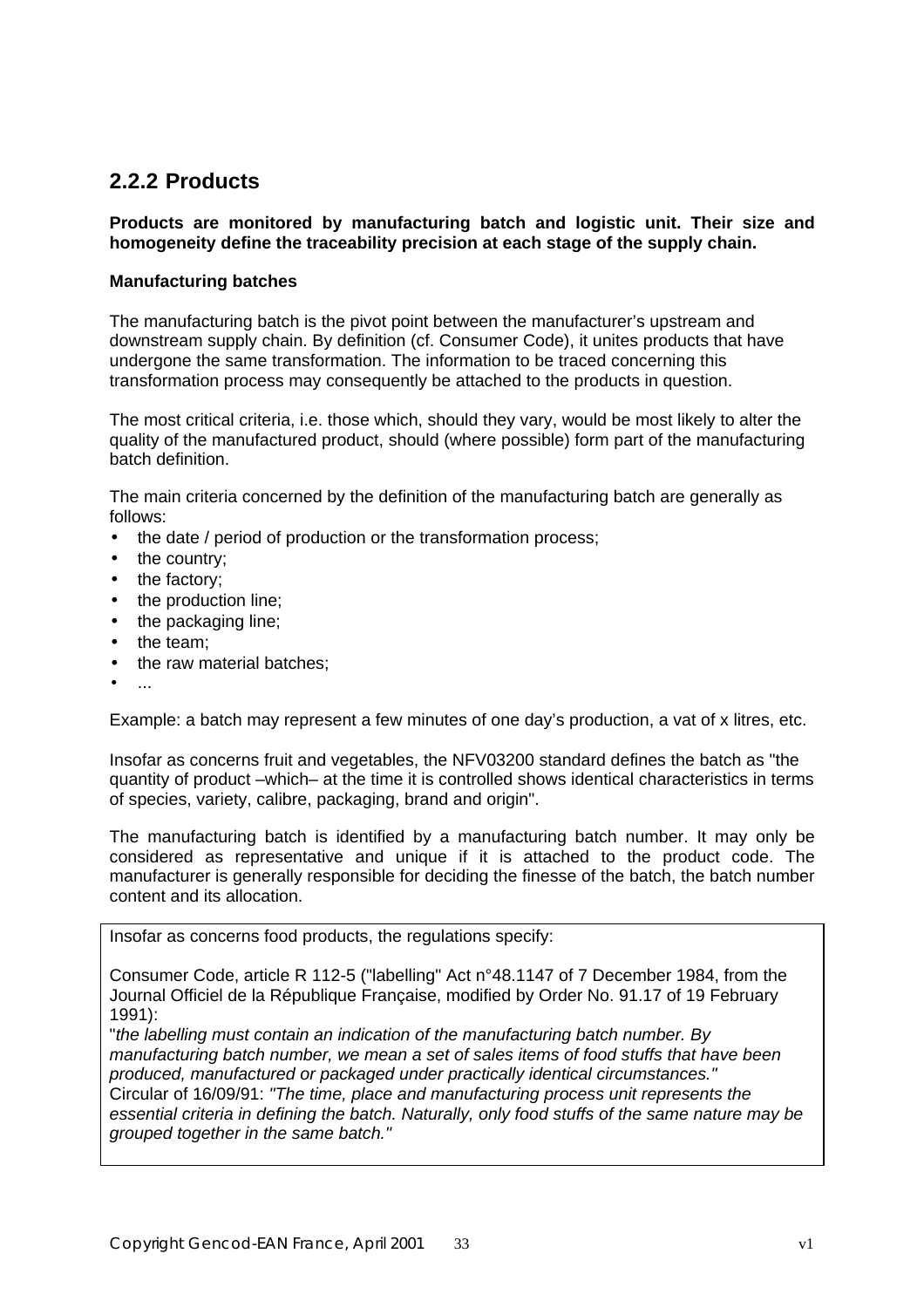Article R112-27 (Order No. 98-879 of 29 September 1998, art. 14 Journal Officiel of 2 October 1998):

*"Before being marketed, food stuffs, whether they are pre-packed or not, must be accompanied by an indicator making it possible to identify the manufacturing batch to which they belong.*

*The manufacturing batch indicator is defined by, applied by, and is the responsibility of the producer, the manufacture or packager of the food stuff, or by the first vendor established within the European Community territory."*

#### In practice:

For products subject to Expiry dates or Best Before Dates which may be used as batch numbers when their details correspond to the required definition of the batch (some products with a life span exceeding 1 year may have expiry dates specified by month or year, which would not qualify as adequate precision for batch sizes).

Printing constraints imply relatively short numbers or codes.

Notes:

The serial number may be considered as a special type of batch number where the manufacturing batch does only comprises a single unit.

Insofar as concerns multipacks, when a manufacturing batch number is allocated to a multipack (to trace the product consolidation stage), the manufacturing batch numbers of the various products representing the multipack must remain visible.

#### **Logistic units**

A logistic unit describes a unit put together for transportation and/or storage, which needs to be controlled throughout the supply chain.

These logistic units may be considered as batches when they unite products that undergo the same manipulations during loading, transportation, storage, etc.

When logistic units are not intended to be exchanged with other partners (e.g. stock units existing between the manufacturing stage and preparation for shipment), they may be identified by internal codes. However, monitoring logistic units ensures traceability at each point of exchange between two partners. Logistic units should be identified in a standardised way using a SSCC. (Standardised Shipping Container Code) (cf. 3.3.2.). The record of destinations is attached to this. Of course, the same SSCC may also be used as an internal code for identifying stock units.

#### **2.2.3 Links**

Three types of links are recorded in order to monitor the products throughout their transformation processes and shipment.

#### Links between manufacturing batches

The recording of links between manufacturing batches particularly concerns raw materials, and the corresponding packaging and end products. The precision of the links between manufacturing units is determined by the manufacturing process and batch definition.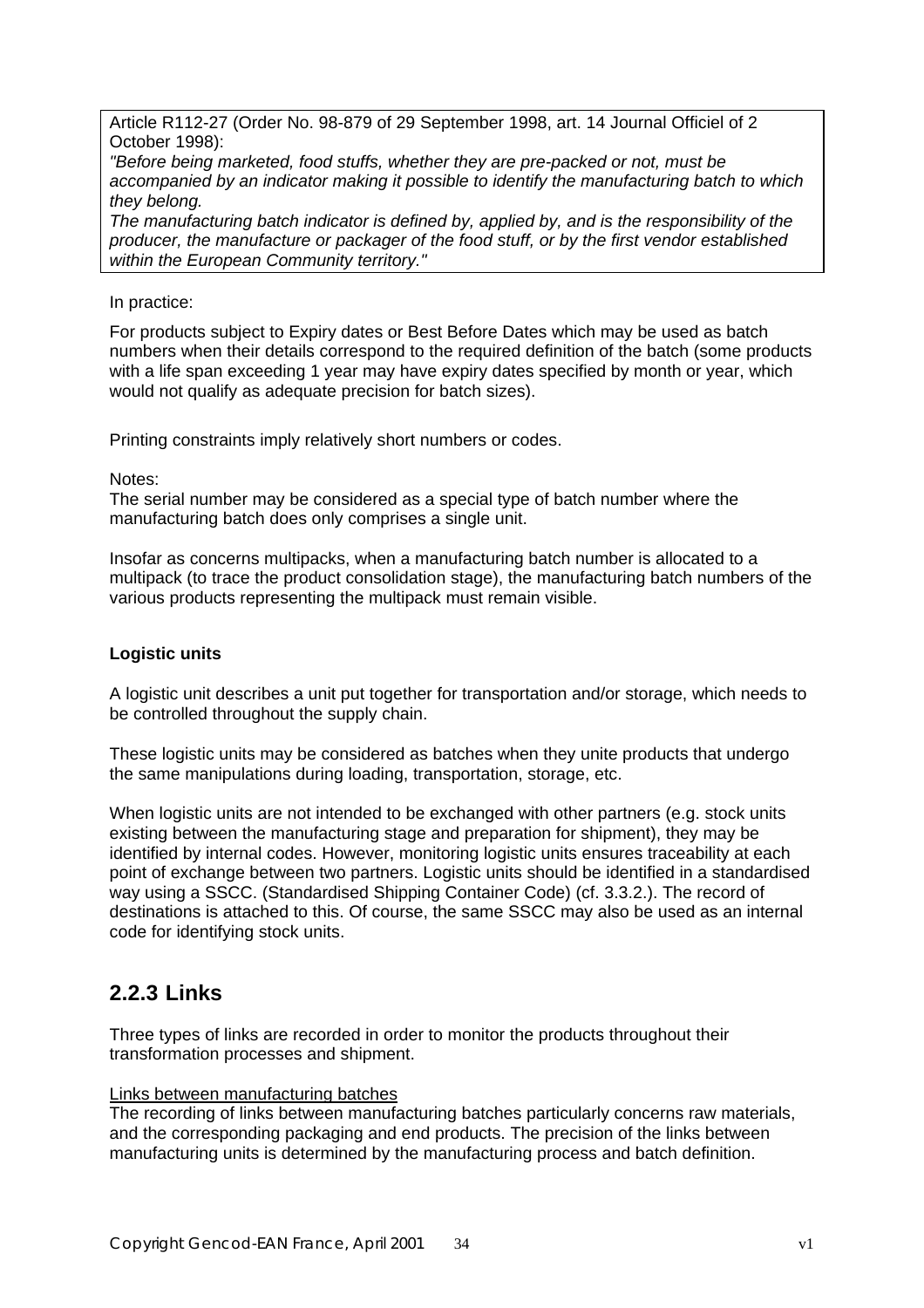If the manufacturing process is discontinuous, these links may be strictly precise. For example, the manufacturing batch corresponds to the weight, mixture, vat or "cooking level".

If the manufacturing process is continuous, the links are broadened since there is no separation between batches. They are managed using the date / time / minute of manufacture. The manufacturing sequence makes it possible to create the link between the component batch numbers. A safety margin is used.

When consecutive raw material batches are stored in a single container, without passing through zero levels, the links are also considered to be broadened. A safety margin should be allowed for in the event of product recalls.

The links between all of the intermediate batches should be recorded. The complexity of a production process and the automation of production tools therefore determine the complexity and reliability of the traceability system.

#### Links between manufacturing batches and logistic units

Their complexity depends on the type of logistic units employed: heterogeneous logistic units, multi-batches / multi-dates, non-standard, etc.

In certain cases, logistic units are not assembled directly as they leave the manufacturing chain. The links between intermediate storage units and logistic units must therefore be recorded. They are of the same type as the links between two logistic units.

#### Links between logistic units

The complexity of links between received and expedited logistic units depends on logistical practices: allotment, picking, etc. The management and precision of these links governs the knowledge of the product's destination. They can be controlled using site management.

Whenever assembling logistic units, the partner must ensure the links between received logistic units and those put together for shipment.

#### **2.2.4 Recorded data**

The data recorded at each stage of the transformation process is selected according to the company's objective (notably in terms of regulations) or the potential impact of this data on the quality of the product.

Examples:

- manufacturing dates and places;
- production line/chain;
- production team;
- storage site;
- storage temperature;
- phytosanitary processes;
- results of analyses and measurements;
- ...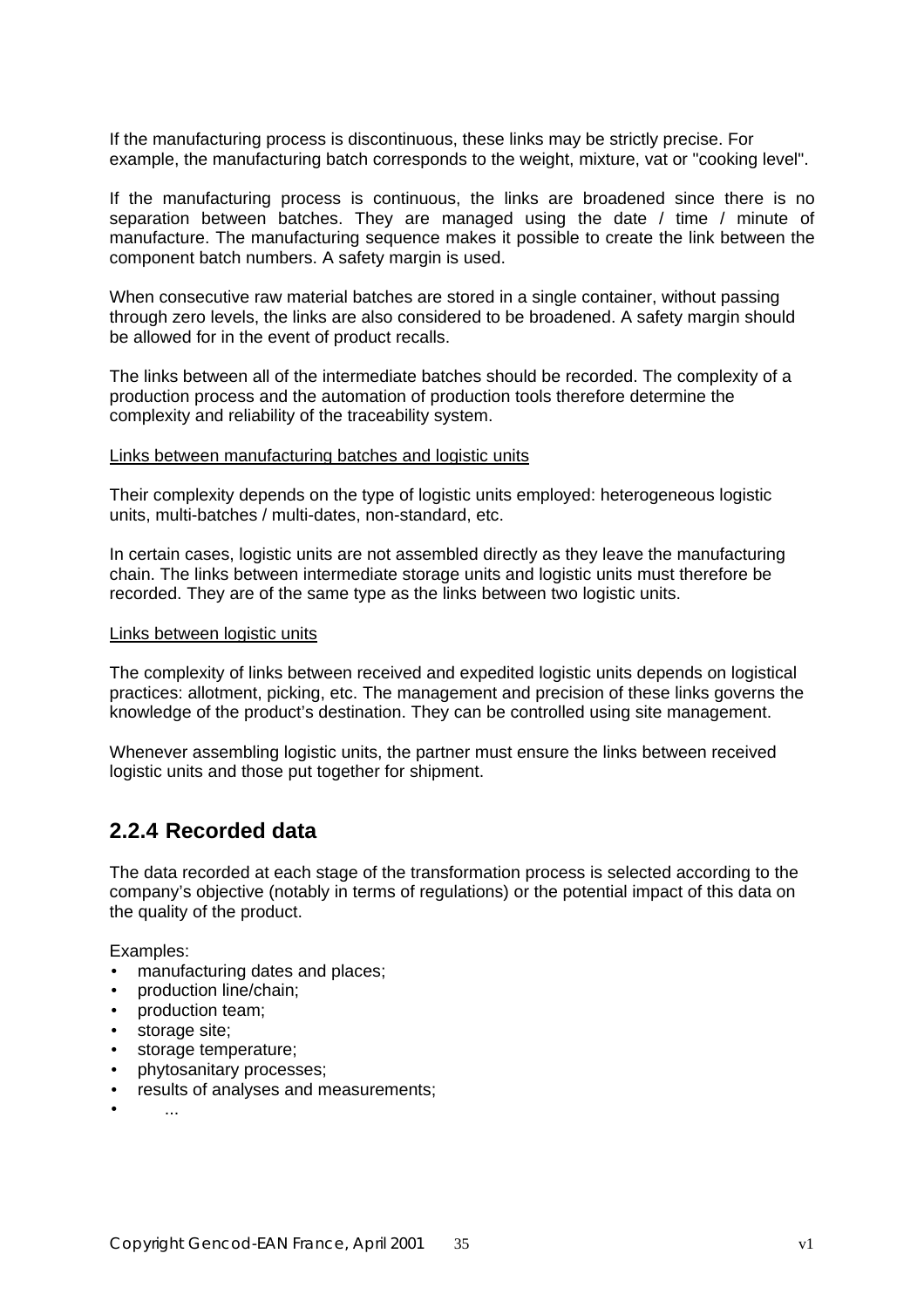The data is directly attached to the batch or product group being monitored (via a manufacturing batch number, stock unit or logistic unit identifier), or attached to the time or order of manufacture, for example, which subsequently enables a link to be made with the batch number.

In the specification description, each item of recorded data represents:

- either a search criteria:
- or descriptive information likely to be sought in the event of a search.

Search examples: internal search concerning the history of a pallet, from its SSCC (storage place, storage temperature, loading time, etc.), search for phytosanitary processes carried out from a certain date, correlation analysis on the production line and the results of this analysis, etc.

The data may be:

- clearly marked:
- indicated by automatic identification (bar codes, RFID);
- indicated by EDI.

Of the information traced internally by each consecutive partner throughout the chain, the **indicated data** on the products represents the visible part of the traceability system. This information is marked on the traced entities in a manner visible to the naked eye, and possibly in a format suitable for automatic identification (bar codes, radio frequency labels, etc.).

#### **In any event, manufacturing batch and logistic unit identification represents the minimum in labelling requirements.**

The **data to be communicated** may be transferred to subsequent partners in the chain automatically, without being marked on the products, using a means of electronic data interchange and featuring the identification references of the various physical entities. (cf.3.3.3.).

In parallel to the transfer of products, the following data is systematically passed on to the next partner in the product's development chain:

- commercial information required for product delivery (delivery note and shipment advice information);
- trade item and logistic unit identifiers:
- any relevant legal information:
- any other relevant traceability information defined either by the sector or by both parties.

In the event of a jointly-managed database, it is important to specify the level of confidentiality of each data item.

All of the information exchanged between independent partners implicates a prior agreement between the parties concerning the content, description and format. Data needs to be standardised when exchanges are made automatically and involve more than two partners. These exchanges represent a common dictionary of intercommunicated information.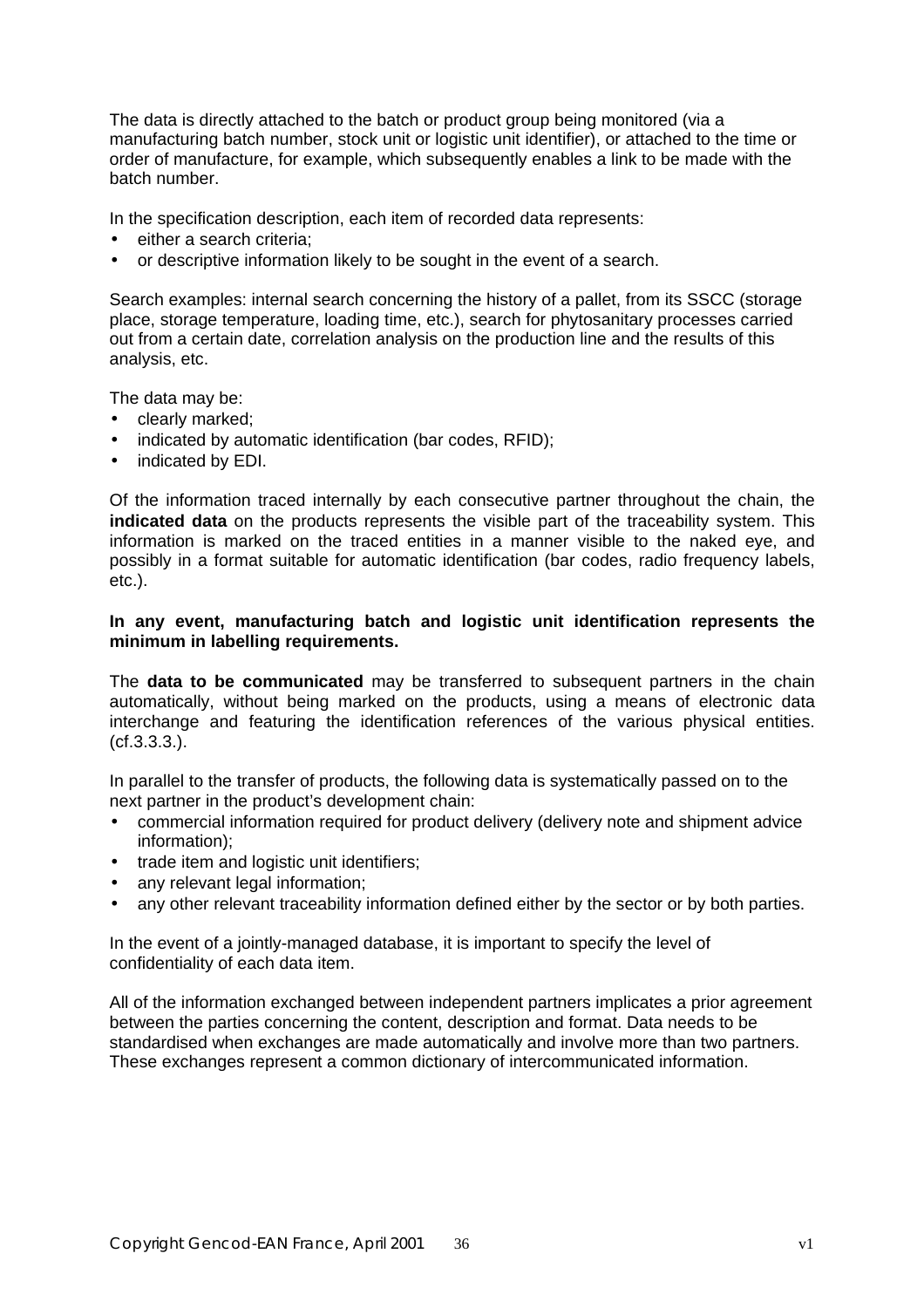# **2.2.5 Duration of data archiving**

Unless specific regulations, contractual obligations or recommendations exist, each partner decides the duration of his data archiving.

The archive duration should logically always be longer than the life of the product.

The following factors should be taken into consideration:

- specific legal constraints concerning the sector;
- the period during which DGCCRF (French Consumer Protection Agency) controls may be made;
- the life of finished products in the case of raw material:
- data use;
- the period during which the consumer has the legal right to make a claim.

Subject to specific sector norms, the recommended archiving periods are as follows:

| Type of product                                                        | Recommended archiving period                  |
|------------------------------------------------------------------------|-----------------------------------------------|
| <b>Product with Expiry date</b><br>Period longer than the time between |                                               |
|                                                                        | manufacture and the Expiry date               |
| Product with Best Before date or without                               | Period longer than the time between           |
| Expiry date                                                            | manufacture and the Best Before date          |
| Product without expiry date                                            | Period longer than the average estimated life |
|                                                                        | span of the product.                          |

In some chains, for example, the archiving period is 6 months longer than the expiry date, following the recommendations of the DGCCRF (French Consumer Protection Agency) .

For upstream suppliers:

- either the archiving period is recommended for the sector as a whole, or is subject to regulations:
- or the archiving period is defined in the customer's specifications;
- or the supplier defines the archiving period himself, according to the Expiry date / Best Before date of the end products.

### Note:

Insofar as concerns raw materials, it is recommended that the archiving period is defined according to the end product, using the raw material with the longest life span. In fact, it would seem difficult to imagine differentiating the length of the archiving period according to the corresponding end products.

Note:

The volume of archived information can grow very quickly, and requires a substantial archiving capacity. For cosmetics, alcohol and spirits, for example, the archiving period can last several years.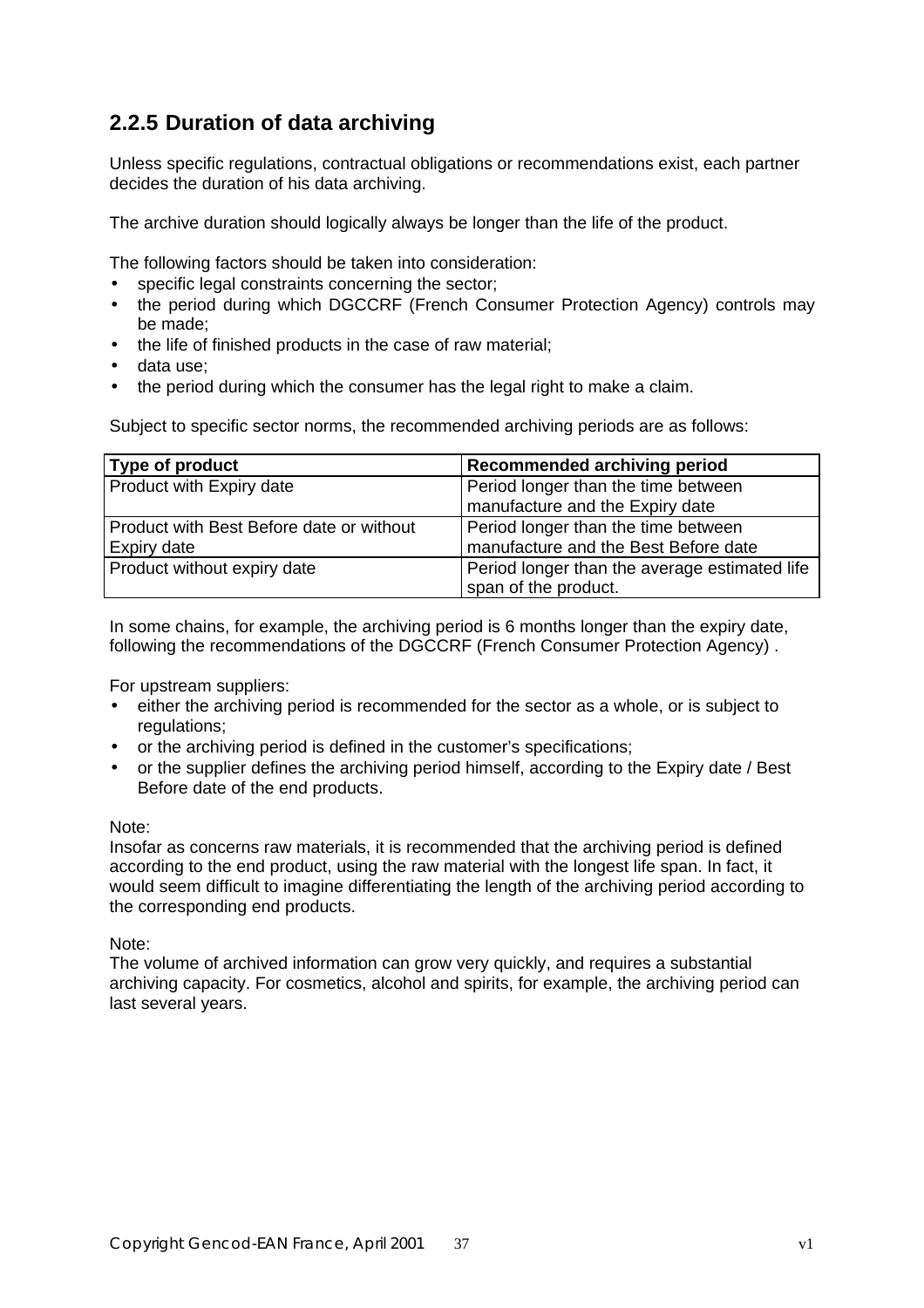# **2.3 Standards**

# **2.3.1 The role of the EAN·UCC system**

Given the diversity of the partners and supply chains, it is vitally important that manufacturers, companies, importers/exporters, wholesalers, logistical service providers, transport companies and distributors work together to develop technologies and standards enabling continuity in within the traceability system, "from the paddock to the plate". Achieving this requires a global approach to the supply chain. The use of international and multi-sectoral standards integrating all of the companies' information interchange requirements is the essential element for successful traceability.

The key for developing commercial processes and effective traceability systems at the lowest possible cost therefore involves responding to consumer needs and legal constraints by using the same common language. EAN•UCC standards are the common language used for traceability purposes.

Using EAN•UCC standards improves communication between buyers, vendors and third party organisations responsible for controlling products and entities. The standards represent a standardised identification and communication system that makes it possible to overcome the limits of code systems or languages specific to an individual company, sector or country. In fact, when specific languages are used, product supply and traceability becomes more expensive as it has to respond to the different identification and communication requirements of each importing country or each individual company.

The EAN•UCC system offers identification tools on an international scale, with no ambiguity insofar as concerns a product, service or place. The EAN•UCC codes may be represented by bar codes. These enable the automatic identification of products using a scanner, and avoid the need to re-input traceability information. These codes are also used for Electronic Data Interchange.

The result of consultation between suppliers and distributors, EAN•UCC standards are controlled by the EAN International association and national EAN organisations around the world, in association with UCC in the USA and Canada. They are used by a million companies in nearly one hundred countries. These standards are adapted to companies of every size and operating in all economic sectors.

Note:

EAN128 labelling is, for example, recommended by the United Nations Economic Commission for Europe (UN/ECE) within the framework of meat quality criteria standardisation.

### **Why do traceability standards exist?**

- to ensure the continuity of the traceability between the various supply chain partners, on an international level;
- to strengthen the reliability of the traceability system;
- to control logistical flows, product withdrawals and recalls;
- to reduce transaction costs:
- to enable tool interoperability and technological independence with regard to a given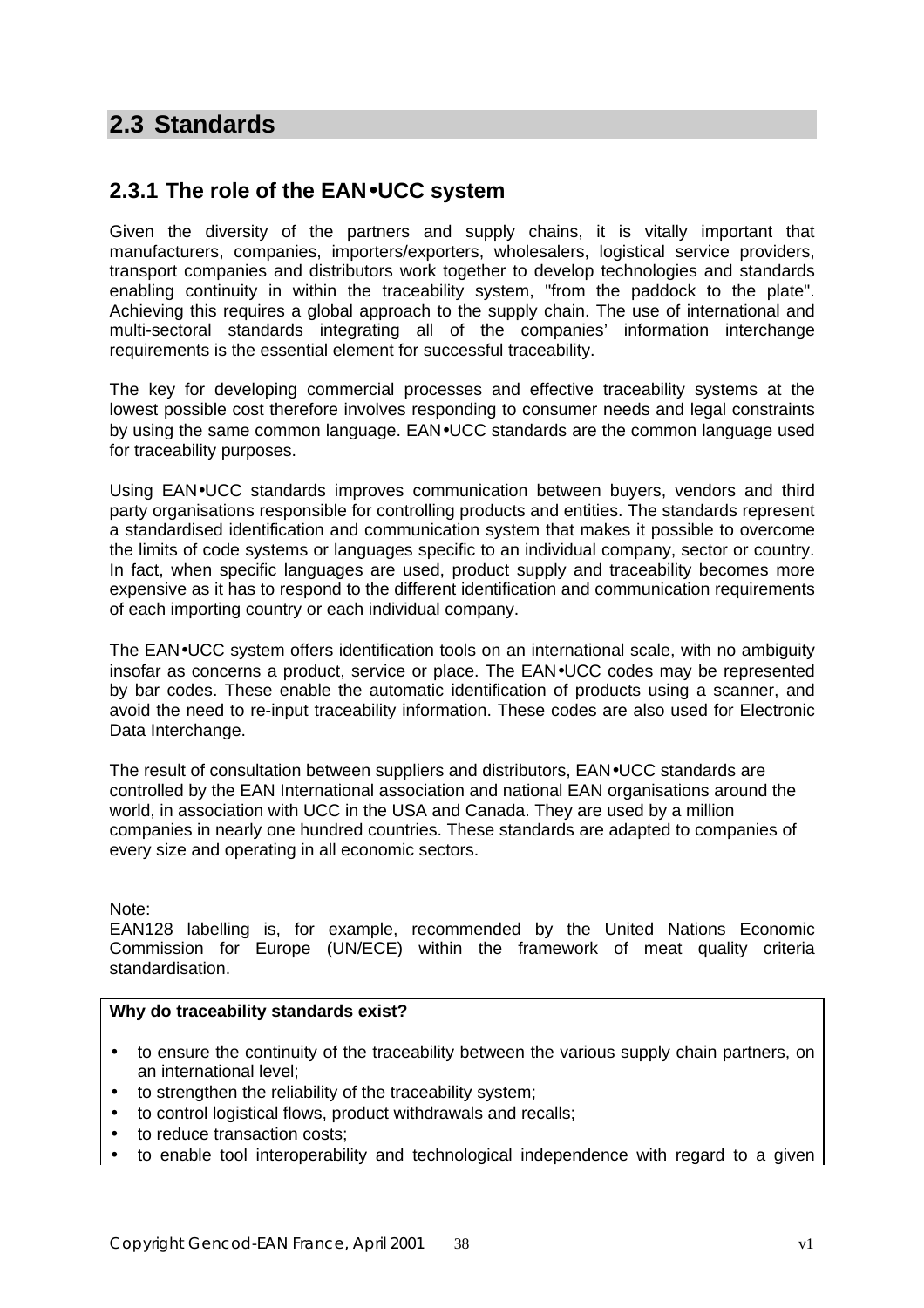service provider;

- to be reactive when faced with commercial opportunities by allowing for systems that are directly compatible with new commercial partners, and by economising through 'made-tomeasure' products or services;
- to exploit existing company identification and communication systems.

EAN•UCC standards form the basic foundations of traceability. Created by the companies concerned themselves to optimise their information and goods exchanges, they are the direct reflection of their needs and commercial practices in all kinds of supply chains, from the simplest to the most complex. In this way, they now provide adapted solutions for traceability problems, and the constraints of companies operating traceability systems.

| Apply the four key traceability principles                                                      |                                                                                      |  |
|-------------------------------------------------------------------------------------------------|--------------------------------------------------------------------------------------|--|
| Identify                                                                                        | international and multi-sectoral identifiers for the products and their<br>$\bullet$ |  |
|                                                                                                 | packaging, logistic units, raw materials, phytosanitary products, etc.               |  |
| Control the links<br>management of hierarchies between trade items (consumer units<br>$\bullet$ |                                                                                      |  |
|                                                                                                 | and their multipacks)                                                                |  |
|                                                                                                 | easier management of links between primary and secondary logistic                    |  |
|                                                                                                 | units                                                                                |  |
|                                                                                                 | links between physical and information flows are ensured by using<br>$\bullet$       |  |
|                                                                                                 | the same identifiers and data dictionary.                                            |  |
| Record the<br>information                                                                       | codification of traceability information<br>$\bullet$                                |  |
|                                                                                                 | codification of partners and sites<br>$\bullet$                                      |  |
|                                                                                                 | traceability information attached to product identifiers<br>٠                        |  |
| Communicate                                                                                     | automatic identification, currently via bar codes, and via RFID in the<br>$\bullet$  |  |
|                                                                                                 | future                                                                               |  |
| Electronic Data Interchange: EDI, web EDI, Internet                                             |                                                                                      |  |
| by actively managing constraints                                                                |                                                                                      |  |
| Risk management                                                                                 | information interchange reliability thanks to the accuracy of the<br>$\bullet$       |  |
|                                                                                                 | information content and the reliability of interchange methods                       |  |
|                                                                                                 |                                                                                      |  |
| Profitability                                                                                   | automation of data exchanges<br>$\bullet$                                            |  |
| uniform data processing with the various partners involved<br>$\bullet$                         |                                                                                      |  |
|                                                                                                 | choice and compatibility of market tools (not made-to-measure)<br>٠<br>$\bullet$     |  |
| Information                                                                                     | insignificant identifiers making it possible to attach all the desired               |  |
| management                                                                                      | traceability information in a flexible way, while optimising the volume              |  |
|                                                                                                 | of information and system durability.                                                |  |
|                                                                                                 | and making collaboration the basis of development for each company.                  |  |
| Responsibility and                                                                              | the brand owner is responsible for product codification. The creator<br>$\bullet$    |  |
| interdependence                                                                                 | of the logistic unit is responsible for the codification of logistic units.          |  |
|                                                                                                 | However, all of these codes follow a common structure and                            |  |
|                                                                                                 | common regulations. They are unique and understandable on an                         |  |
|                                                                                                 | international level.                                                                 |  |
| Common language                                                                                 | EAN-UCC standards are<br>the common<br>traceability<br>language,<br>$\bullet$        |  |
|                                                                                                 | recognised internationally and in all sectors.                                       |  |

### **Standards provide solutions to traceability principles**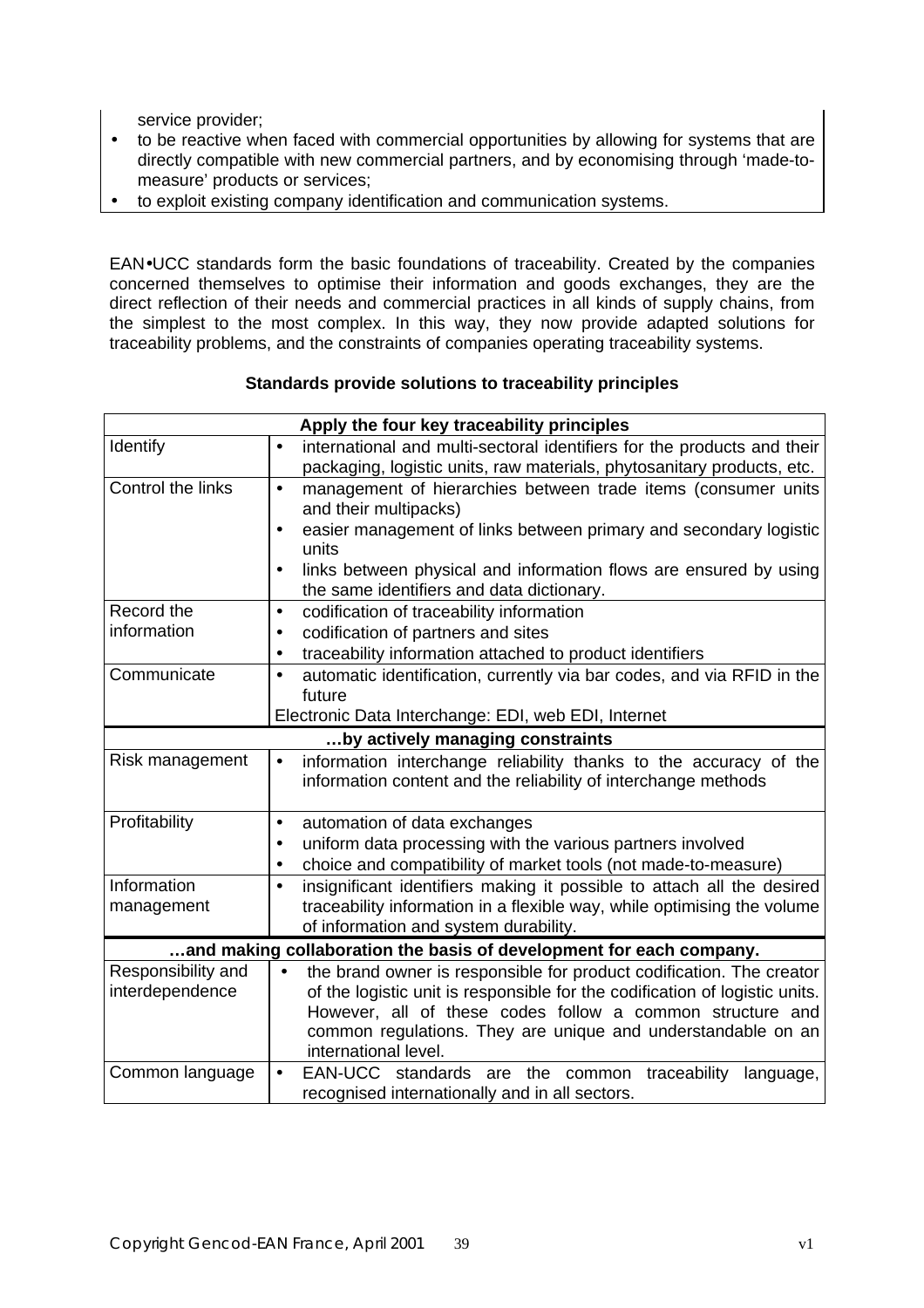| used for making fast and targeted product recalls or withdrawals. | <b>Systematics and</b><br>exceptions | data exchange scenarios allow for managing regular supply flows<br>and the application of good logistical practices. They notably make<br>it possible to operate SRM or CPFR. Furthermore, the SSCC is |
|-------------------------------------------------------------------|--------------------------------------|--------------------------------------------------------------------------------------------------------------------------------------------------------------------------------------------------------|
|-------------------------------------------------------------------|--------------------------------------|--------------------------------------------------------------------------------------------------------------------------------------------------------------------------------------------------------|

# **2.3.2 Product and company identification**

EAN-UCC codification standards allow the identification of a company's consumer units, logistic units and sites. They make it possible to answer questions such as "What? Where? Who? When? and How?" in both the upstream and downstream directions between various chains.

The codification of products and companies is the crucial and obligatory first step when putting together a traceability system. All additional information, such as batch numbers, expiry dates and registration numbers always forms part of the EAN identification codes of the item or company.

### **Identification of a trade item**

| <b>Examples of questions</b>                                                                                                                                                                                                                                                                                                                    | <b>Applicable EAN-UCC</b><br>standard                                                                                              | <b>Examples of attached</b><br>information                                                                                                                                                                                                                    |
|-------------------------------------------------------------------------------------------------------------------------------------------------------------------------------------------------------------------------------------------------------------------------------------------------------------------------------------------------|------------------------------------------------------------------------------------------------------------------------------------|---------------------------------------------------------------------------------------------------------------------------------------------------------------------------------------------------------------------------------------------------------------|
| What is the product to be<br>traced or recalled?<br>What raw materials,<br>$\bullet$<br>phytosanitary products, food<br>stuffs, packaging, etc. are<br>used?<br>Insofar as concerns the<br>manufacturing process, what<br>are the tools and<br>manufacturing aids used?<br>What types of logistic units<br>are received, stored and<br>shipped? | <b>GTIN</b><br>(Global Trade Item Number)<br>International<br>Code <sub>1</sub><br>Item<br>containing 8, 12, 13 or $14$<br>numbers | description<br>$\bullet$<br>supplier<br>brand owner<br>$\bullet$<br>composition<br>$\bullet$<br>characteristics<br>manufacturing process<br>label<br>$\bullet$<br>product content (GTIN of the<br>row below)<br>dimensions<br>weight<br>handling instructions |
| See also: entity typologies                                                                                                                                                                                                                                                                                                                     |                                                                                                                                    |                                                                                                                                                                                                                                                               |

A trade item describes a unit for which pre-defined information needs to be accessed, where the price may be set, and the item may be ordered or billed during commercial exchanges at any point throughout the supply chain).

Consumer units and logistic units are trade items.

E.g.: a bottle of water, a carton of boxes of biscuits, a pallet of fertiliser, etc.

### **Identification of a manufacturing batch**

| <b>Examples of questions</b> | <b>Applicable EAN-UCC</b> | <b>Examples of attached</b> |
|------------------------------|---------------------------|-----------------------------|
|                              | standard                  | information                 |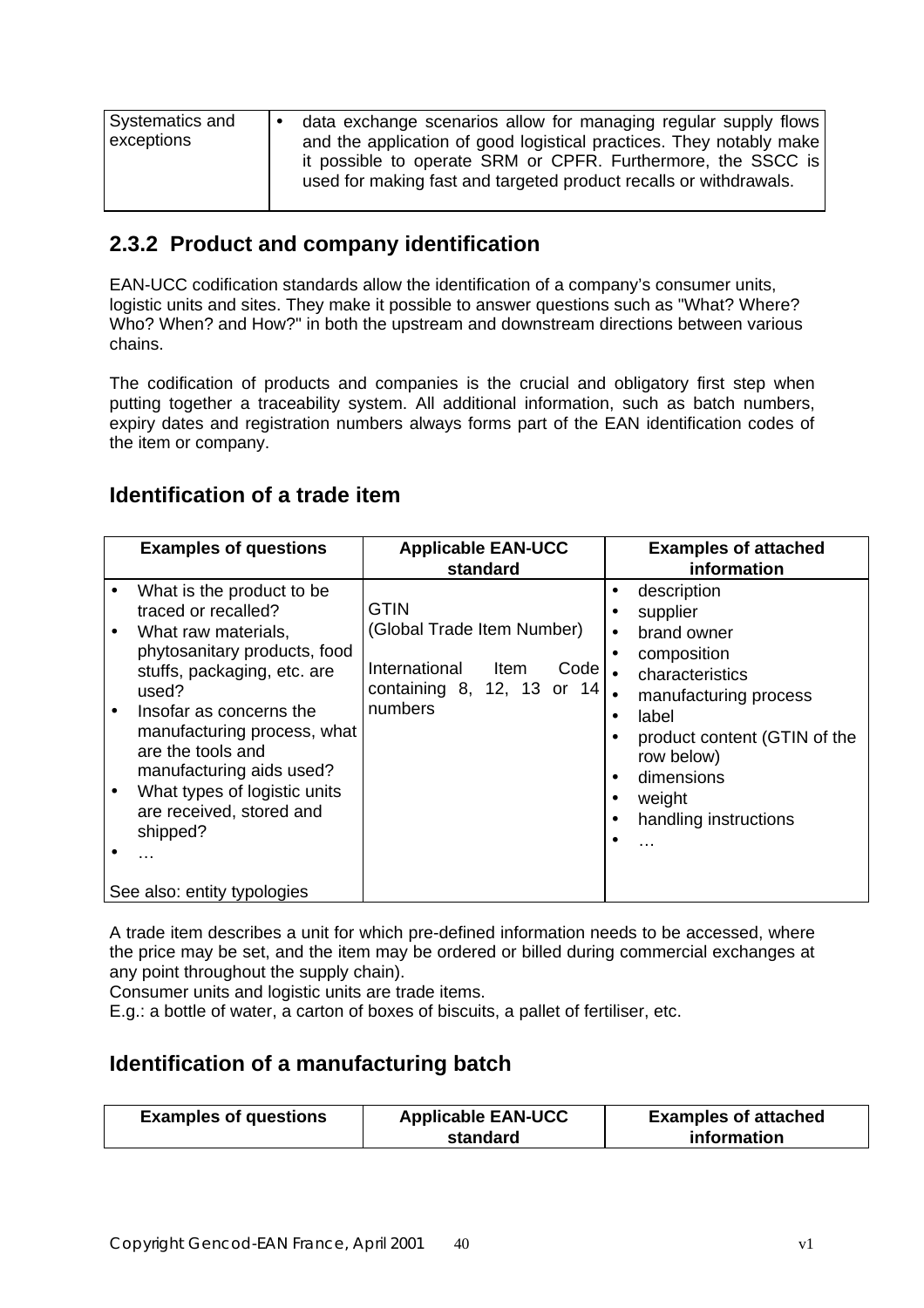|           | Which product batches are<br>concerned by the quality | GTIN + batch number | date / time of production and<br>packaging |
|-----------|-------------------------------------------------------|---------------------|--------------------------------------------|
|           | variation?                                            |                     | consumption expiry date                    |
| $\bullet$ | Which batches are to be                               |                     | production line                            |
|           | recalled?                                             |                     | temperature at the time of                 |
|           | Which were the raw material                           |                     | the transformation process                 |
|           | batches used?                                         |                     | sample number                              |
|           | $\cdot$                                               |                     | results of analysis                        |
|           |                                                       |                     | $\cdots$                                   |

### *The GTIN + manufacturing batch number' pair should be unique.*

There is no international standard for the identification of a manufacturing batch. This is allocated by the producer, manufacturer or packager. Consequently, and in order to ensure the uniqueness of the batch identification, the batch number should be unambiguous for the same product reference (GTIN) in all of the supplier's factories should several production sites exist.

The owner of the product brand is responsible for the unambiguous nature of the batch number. Batch by batch, product by product, he ensures the uniqueness of each batch number.

In comparison to the manufacturer, who has an obligation in terms of resources, the brand owner has an obligation to provide results in terms of tracing back the history and origin of products.

Note: when there are several suppliers for one single GTIN (distributor brands and out-sourcing)

In the case of distributor brands, or more generally, when several companies manufacture the same product (by the same product we mean the same EAN code), the manufacturers ensuring the uniqueness of the batch number at their individual sites does not suffice. In fact, there is a risk of two manufacturers using the same batch number at any given time. This risk, although probably slight (the initial condition would be that both suppliers use the same batch number structure), cannot be overlooked.

Notably in this particular case, the distributor that owns the commercial brand name is responsible for the non-ambiguity of the batch number for each EAN code. The fact of allocating a batch number that allows a unique identity for the EAN code could form part of the specifications. The brand manager could also decide to recall products from both manufacturers in the event of any ambiguity.

The packager's identification could be the solution for distinguishing products with the same batch number, originating from two different suppliers.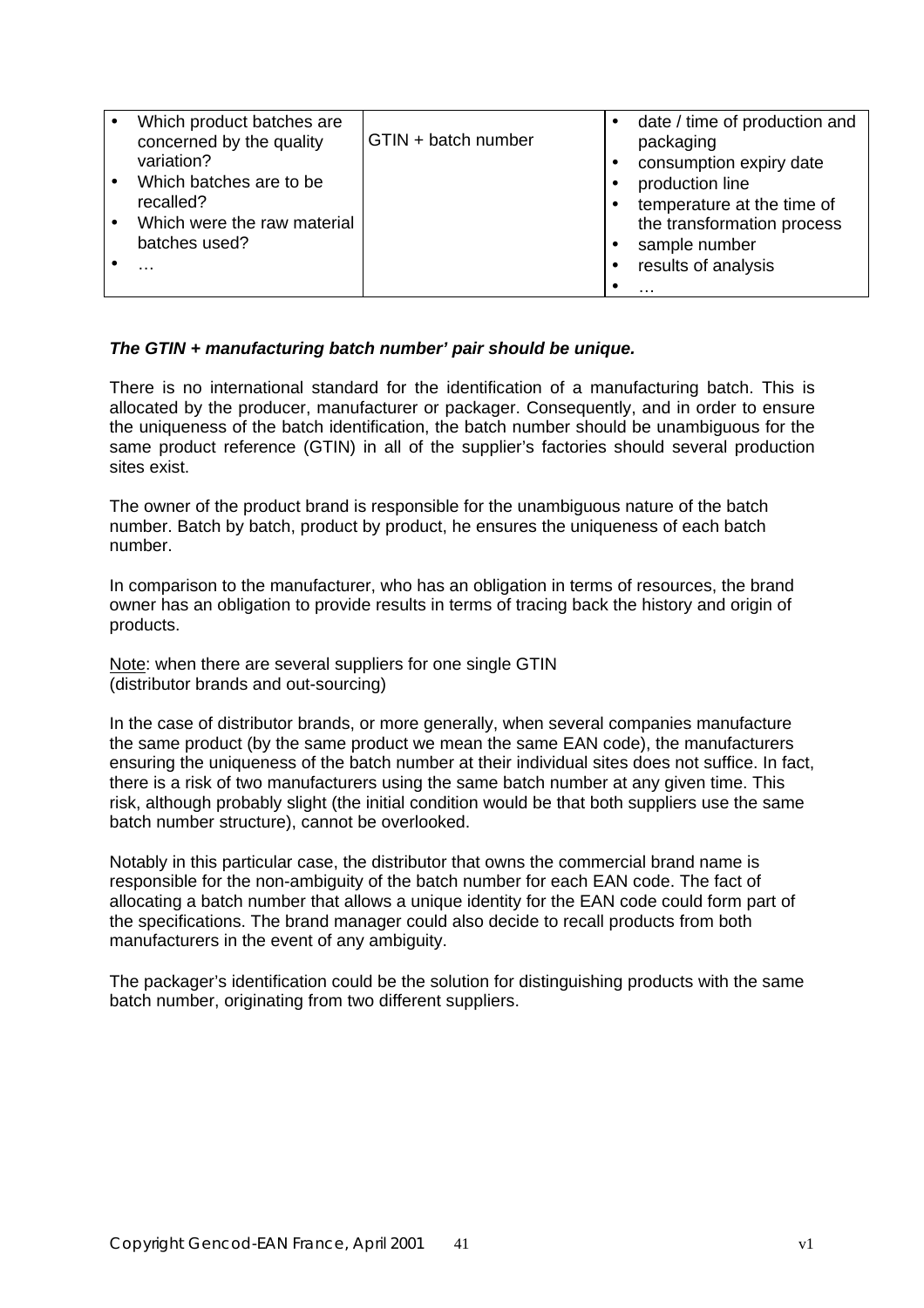## **Identification of logistic units**

|                        | <b>Examples of questions</b>                                                                                                                                                                | <b>Applicable EAN-UCC</b><br>standard                                                                      | <b>Examples of attached</b><br>information                                                                                                                                                                                                                                                                                                                                                                                                                                                                         |
|------------------------|---------------------------------------------------------------------------------------------------------------------------------------------------------------------------------------------|------------------------------------------------------------------------------------------------------------|--------------------------------------------------------------------------------------------------------------------------------------------------------------------------------------------------------------------------------------------------------------------------------------------------------------------------------------------------------------------------------------------------------------------------------------------------------------------------------------------------------------------|
| $\bullet$<br>$\bullet$ | Which logistic units were<br>delivered to which platform<br>at which date?<br>Which pallets contain the<br>incriminating manufacturing<br>batches?<br>Which pallets need to be<br>recalled? | <b>SSCC</b><br>(Serial<br>Shipping<br>Container<br>Code)<br>18-number code<br>ISO standard "Licence plate" | type of logistic unit (GTIN)<br>content<br>supplier<br>$\bullet$<br>transport company<br>delivery date<br>$\bullet$<br>location<br>storage<br>and<br>temperature<br>quantity of cartons removed<br>$\bullet$<br>from or added to the pallet<br>(picking, replacement of a<br>carton on a pallet, etc.)<br>transportation conditions<br>$\bullet$<br>movements (dates and times<br>$\bullet$<br>removal from<br>οf<br>stocks,<br>loading, etc.)<br>shipping advice number<br>$\bullet$<br>delivery note number<br>. |

### **The SSCC is the key to logistical traceability. It makes it possible to trace each shipped, transported, received and manipulated unit. It also ensures the link between the physical flow of goods and the flow of information by EDI**

### **Archiving period**

Within the framework of the traceability system, the SSCC follows the general archiving duration recommendations (cf. 3.2.5), i.e. it must be unique and archived for a period exceeding the life span of the product, while for purely logistical applications a year's archiving may be considered as adequate.

Note: managing links between raw materials and end products

- where a manufacturing batch of raw materials is divided up between several logistic units: the logistic units SSCC is a more precise identification than the raw material batch numbers. In this case, the solution involving creating the link between this SSCC and the end product's batch number would be sufficient and more accurate than creating the link with the raw material's manufacturing batch number. This solution would also result in a reduction in the volume of information to be recorded.
- if the raw material manufacturing batches are smaller than the logistic units they are shipped in, the raw material batch numbers are therefore more accurate than the SSCC in terms of bottom-up traceability. Management of the link between the raw material batch numbers and the end product batch numbers is therefore recommended (furthermore, the SSCC is still used for logistic purposes). The raw material batch number and GTIN may be shown by bar codes affixed to the logistic units.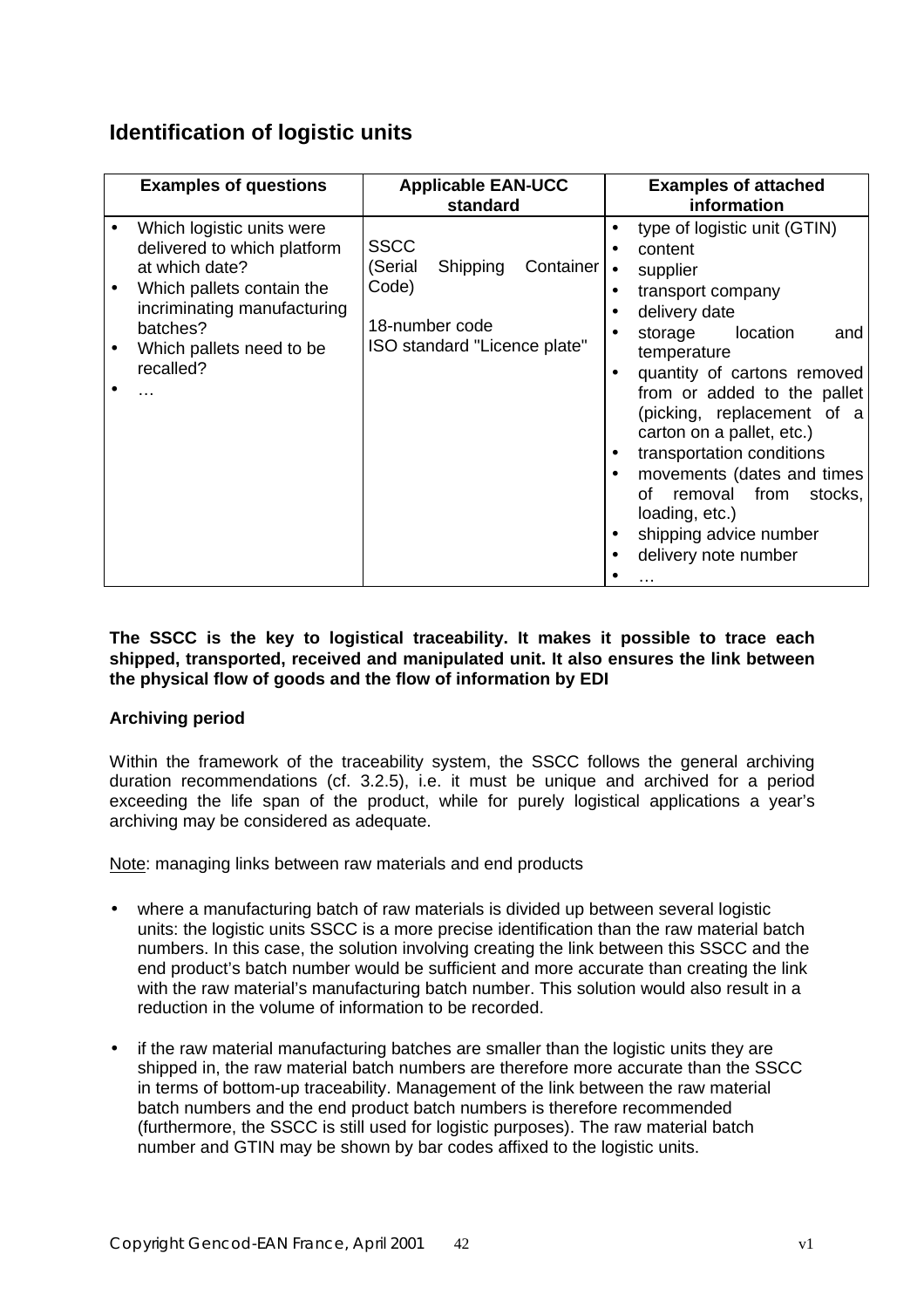# Cf. Guide to Logistical Applications

# **Identification of companies, physical places and functional entities**

| <b>Examples of questions</b>                                                                                                                                                                                                                                                                                                                                                                                                                                                                   | <b>Applicable EAN-UCC</b><br>standard                                        | <b>Examples of attached</b><br>information                                                                                                                                                                                                                                                   |
|------------------------------------------------------------------------------------------------------------------------------------------------------------------------------------------------------------------------------------------------------------------------------------------------------------------------------------------------------------------------------------------------------------------------------------------------------------------------------------------------|------------------------------------------------------------------------------|----------------------------------------------------------------------------------------------------------------------------------------------------------------------------------------------------------------------------------------------------------------------------------------------|
| Where were the products<br>manufactured?<br>stored<br>Which site<br>product?<br>Where were the products<br>$\bullet$<br>delivered?<br>Who is the manufacturer?<br>Who is the product brand<br>owner?<br>Who imported the products?<br>Who are the distributors to<br>whom the<br>incriminating<br>product<br>batches<br>were<br>delivered?<br>Who ordered the product?<br>٠<br>Who is the transporter?<br>$\bullet$<br>Who are the suppliers of the<br>$\bullet$<br>raw material batches used? | <b>GLN</b><br>the   (Global Location Number)<br>13-number international code | country<br>$\bullet$<br>geographical address<br>$\bullet$<br>postal address and other<br>$\bullet$<br>details<br>sanitary certification number<br>$\bullet$<br>certification code<br>$\bullet$<br><b>SIREN, SIRET</b><br>$\bullet$<br>packager code<br>contact name<br>position<br>$\ddotsc$ |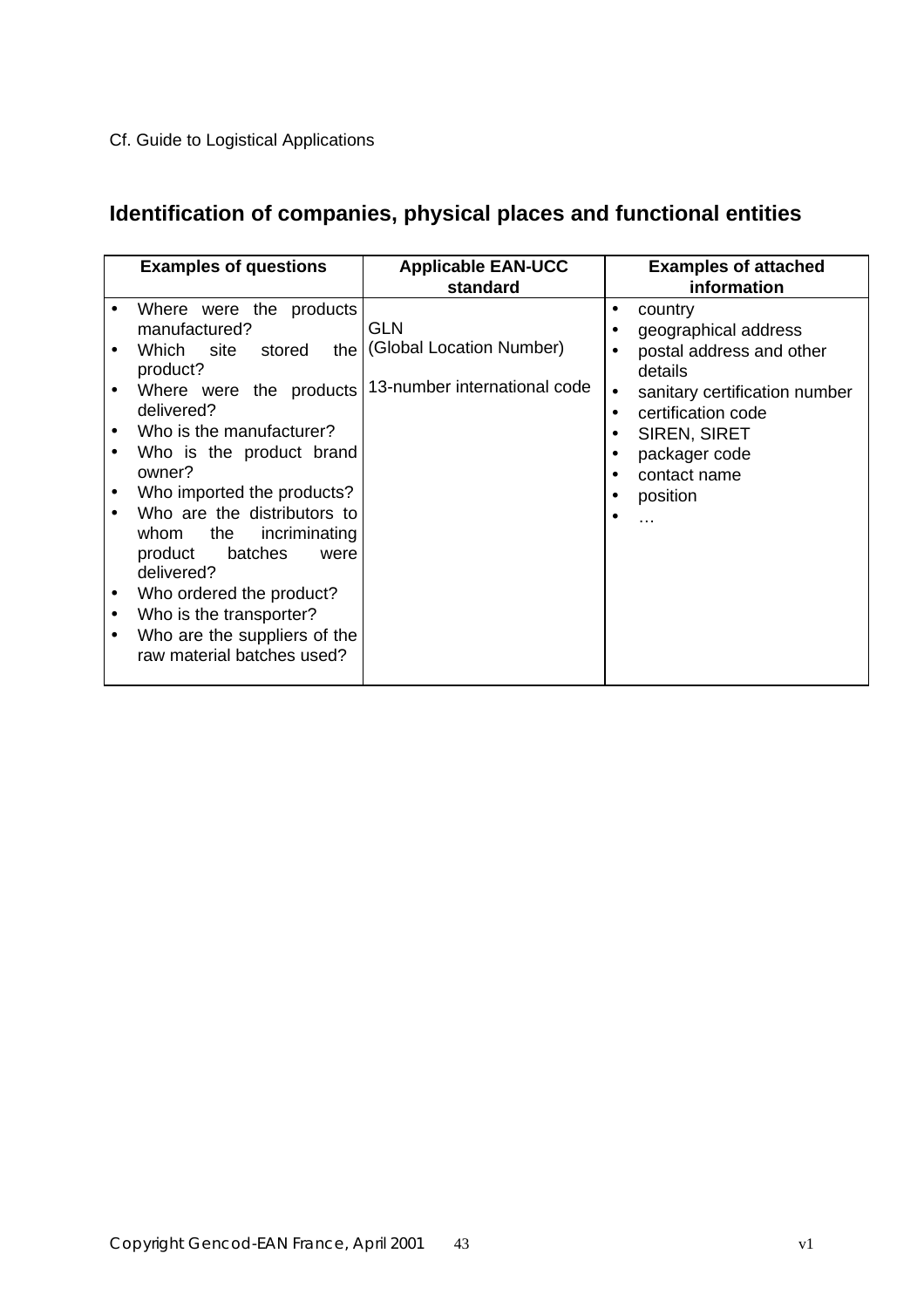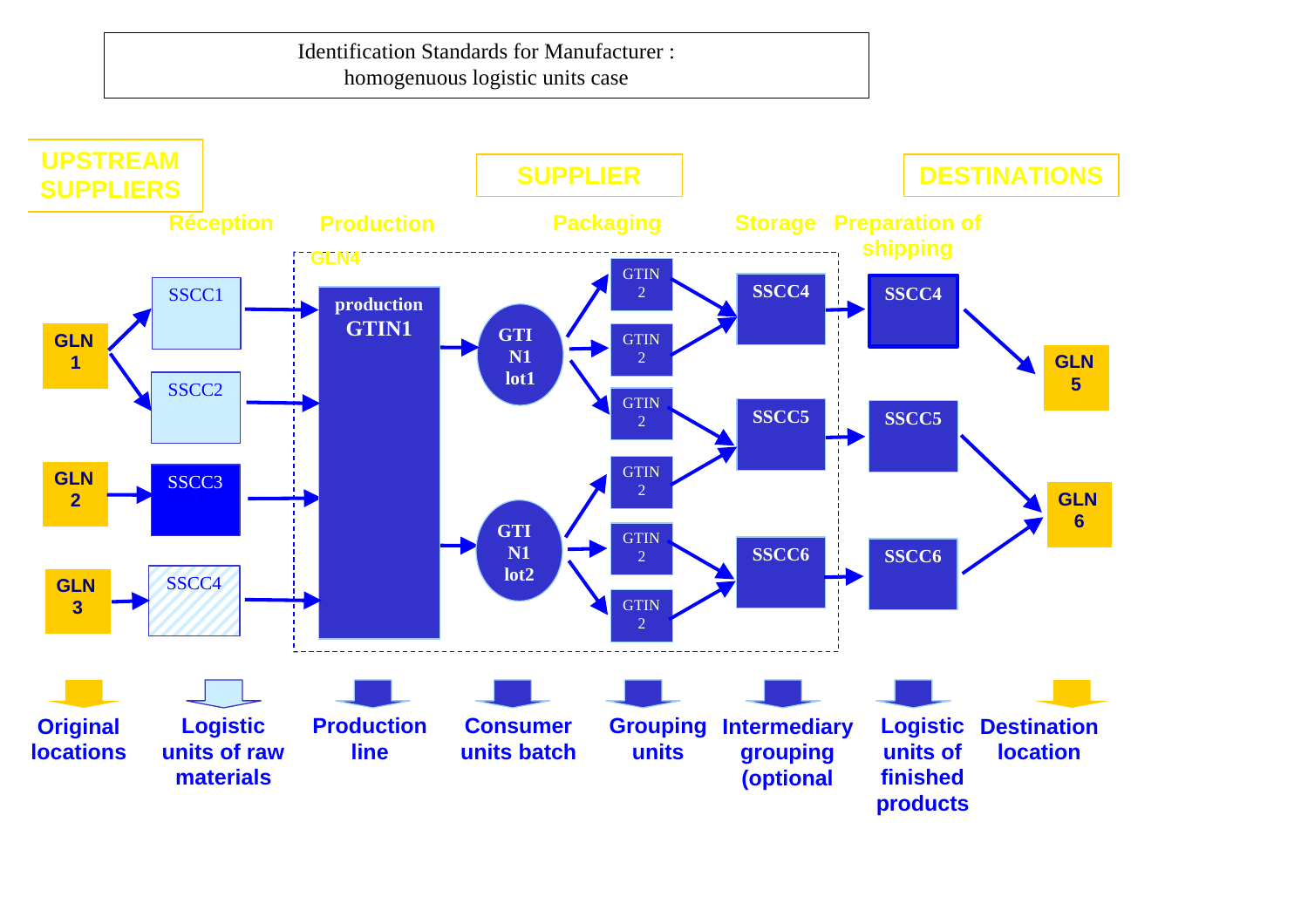Identification standards for distribution platform homogenuous logistics units, cross docking and picking cases

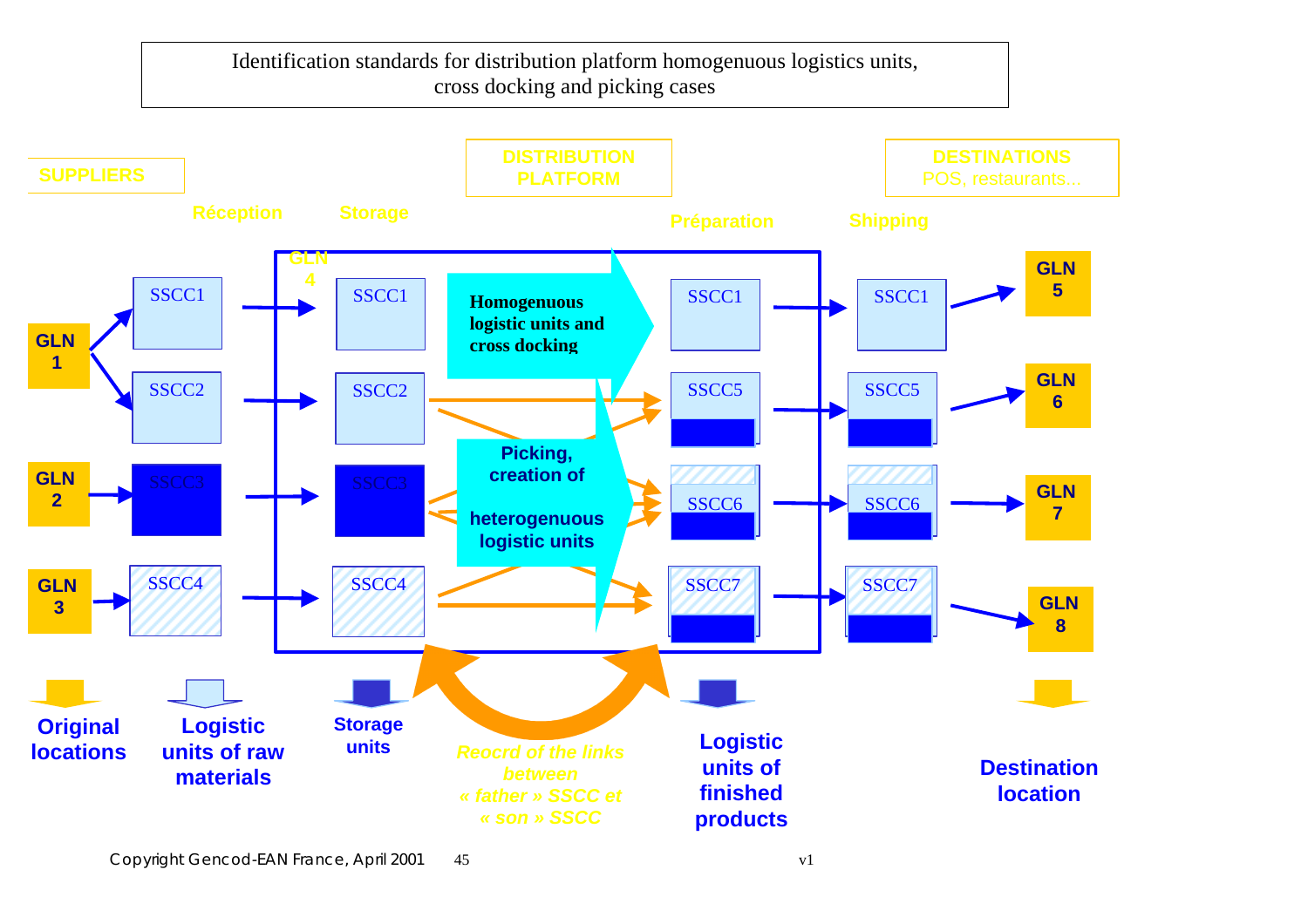Illustration to be added: example of an EAN13, GLN and SSCC structure

#### Cf. Global Location Number Manual

### **Codification of information to be traced**

In order to enable electronic data management, and to transfer the information via bar codes, EDI messages, or possible radio frequency labelling in the future, a common dictionary of complementary traceability information to be exchanged between suppliers, distributors and third party organisations is essential.

The major part of this information is common to all sectors. This comprises UCC/EAN 128 data identifiers and EANCOM® message data. (see 'Application Identifier / AI list' in appendix, and message profiles)

However, some chains depend on new and specific needs. In this case, after consultation between chain partners in working groups within EAN International and/or the national EAN organisation, the data is standardised and coded.

## **2.3.3 Automatic physical flow monitoring**

Automatic identification standards make the input of pre-defined and coded information easier and more reliable. This currently concerns bar codes.

| <b>Bar codes</b>                                   | <b>Application</b>                                                                                                                                                               | Data symbolised                                                                                                                                                                                                                                                                | <b>Comments</b>                                                                                                                                                                                                                                                |
|----------------------------------------------------|----------------------------------------------------------------------------------------------------------------------------------------------------------------------------------|--------------------------------------------------------------------------------------------------------------------------------------------------------------------------------------------------------------------------------------------------------------------------------|----------------------------------------------------------------------------------------------------------------------------------------------------------------------------------------------------------------------------------------------------------------|
| <b>EAN 13</b><br><b>UPC 12</b><br>EAN <sub>8</sub> | Automatic identification of a<br>trade item at the point of<br>sale                                                                                                              | <b>GTIN</b>                                                                                                                                                                                                                                                                    | Enables automatic access<br>all<br>the<br>information<br>to<br>GTIN,<br>attached<br>to<br>the<br>depending<br>the<br>on<br>information<br>transferred<br>throughout the chain.                                                                                 |
| $ITF-14$                                           | Automatic identification of $a \rvert \bullet$<br>trade item for monitoring it<br>throughout<br>the<br>logistic<br>chain, excluding the point<br>of sale                         | <b>GTIN</b>                                                                                                                                                                                                                                                                    | Extremely well adapted for<br>carton labelling.                                                                                                                                                                                                                |
| UCC/EAN-<br>128                                    | Automatic identification of $a \rvert \bullet$<br>trade item for monitoring it<br>logistic<br>throughout<br>the<br>chain<br>of<br>Automatic<br>input<br>traceability information | <b>GTIN</b><br>Batch number<br>$\bullet$<br><b>SSCC</b><br>serial<br>$\bullet$<br>number<br><b>GLN</b><br>$\bullet$<br><b>Before</b><br><b>Best</b><br>Date/Expiry date<br>Manufacturing<br>date<br>Country of origin<br>Packaging date<br>Sanitary<br>certification<br>number | In these types of bar codes,<br>application identifiers<br>the<br>(AI) are codes that identify<br>the subsequent data in a<br>unique way. They allow this<br>symbology to be used for all<br>of the necessary traceability<br>information.<br>Cf. appendix 8.4 |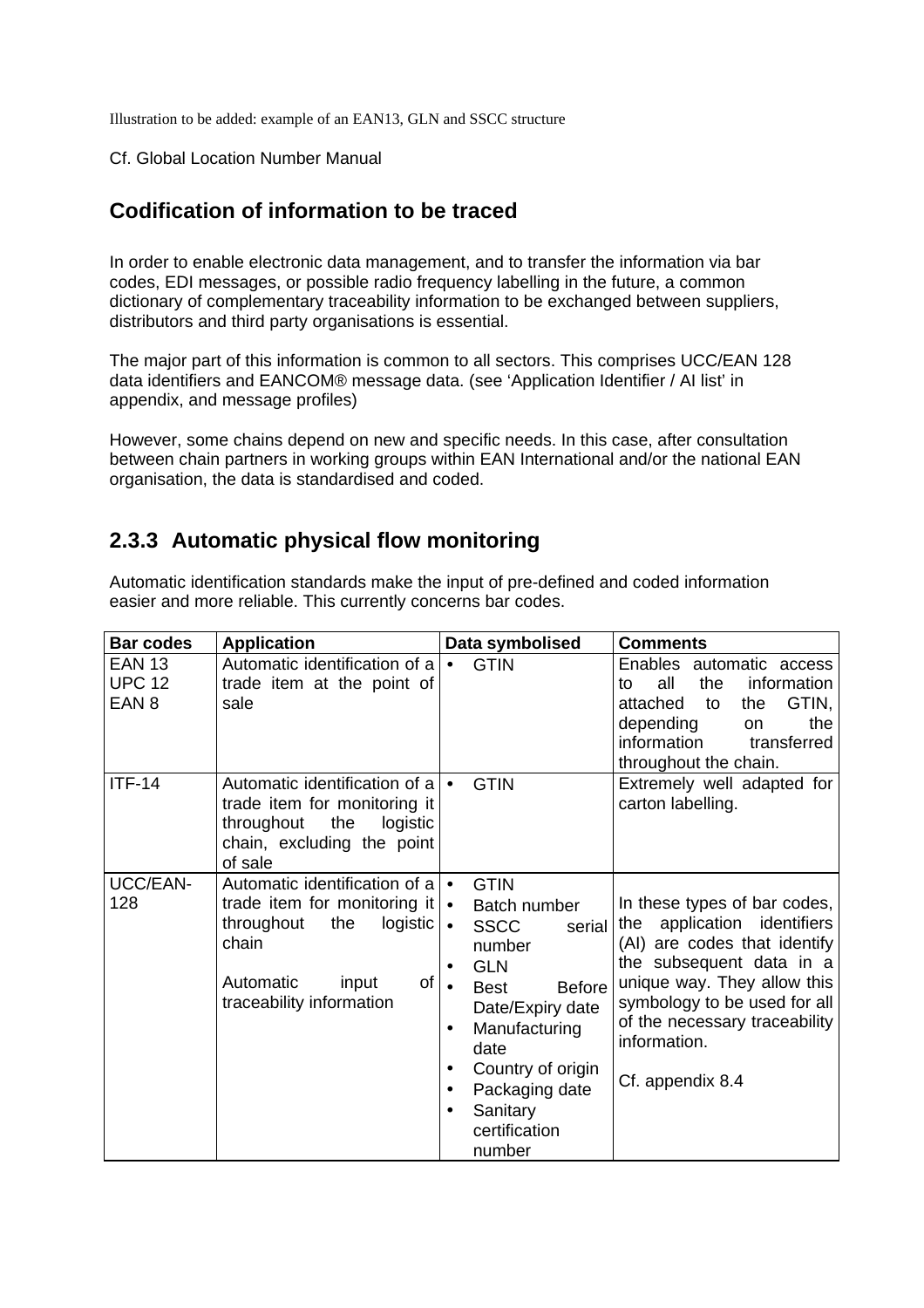|  | $\epsilon$<br>$\sim$ $\sim$                                          |  |
|--|----------------------------------------------------------------------|--|
|  | (all of the data to be<br>marked<br>for<br>traceability<br>purposes) |  |

Illustration to be added (from the GUM) with consumer unit, carton and pallets with the respective symbologies.

Note:

The RSS (Reduced Space Symbology) density, the new EAN-UCC standard for bar codes, makes it possible to symbolise a wide range of information in a limited space. Some of the first RSS applications probably concern traceability.

The norms and standards for radio frequency labels (RFID) are currently being defined on an international level. In the long term, RFID will enable standard uses.

# **The EAN·UCC logistic label**

The logistic label is the most visible part of a traceability system. Its use is the prior requisite to product traceability in a logistic chain.

The logistic label is actually the SSCC support. The latter is the only obligatory information included in UCC/EAN 128 bar codes on the label, as it makes it possible to identify the physical entity to be monitored in a unique way, and to create the link with a shipping advice EDI message.

In a technological environment without electronic data interchange, the logistic label is the support for all the traceability information associated with the logistic unit.

In a technological environment with generalised electronic data interchange, the shipping advice message may communicate all of the necessary traceability information without this data also being marked via bar codes on the logistic label. In this case, the SSCC alone is all that is required.

The configuration of the logistic label reflects the supply chain process. It contains three types of information in three distinct parts which may be printed in clear, or in UCC/EAN 128 bar codes, at different times:

| Part     | <b>Information</b>                                           |
|----------|--------------------------------------------------------------|
| Shipment | Information known at the time of shipment:                   |
|          | destination postcodes                                        |
|          | shipment advice number                                       |
|          | information concerning the transport company<br>$\bullet$    |
|          | ٠<br>$\cdots$                                                |
| Customer | General information known at the time the order was received |
|          | GLN of the order-giver                                       |
|          | order number                                                 |
|          | .                                                            |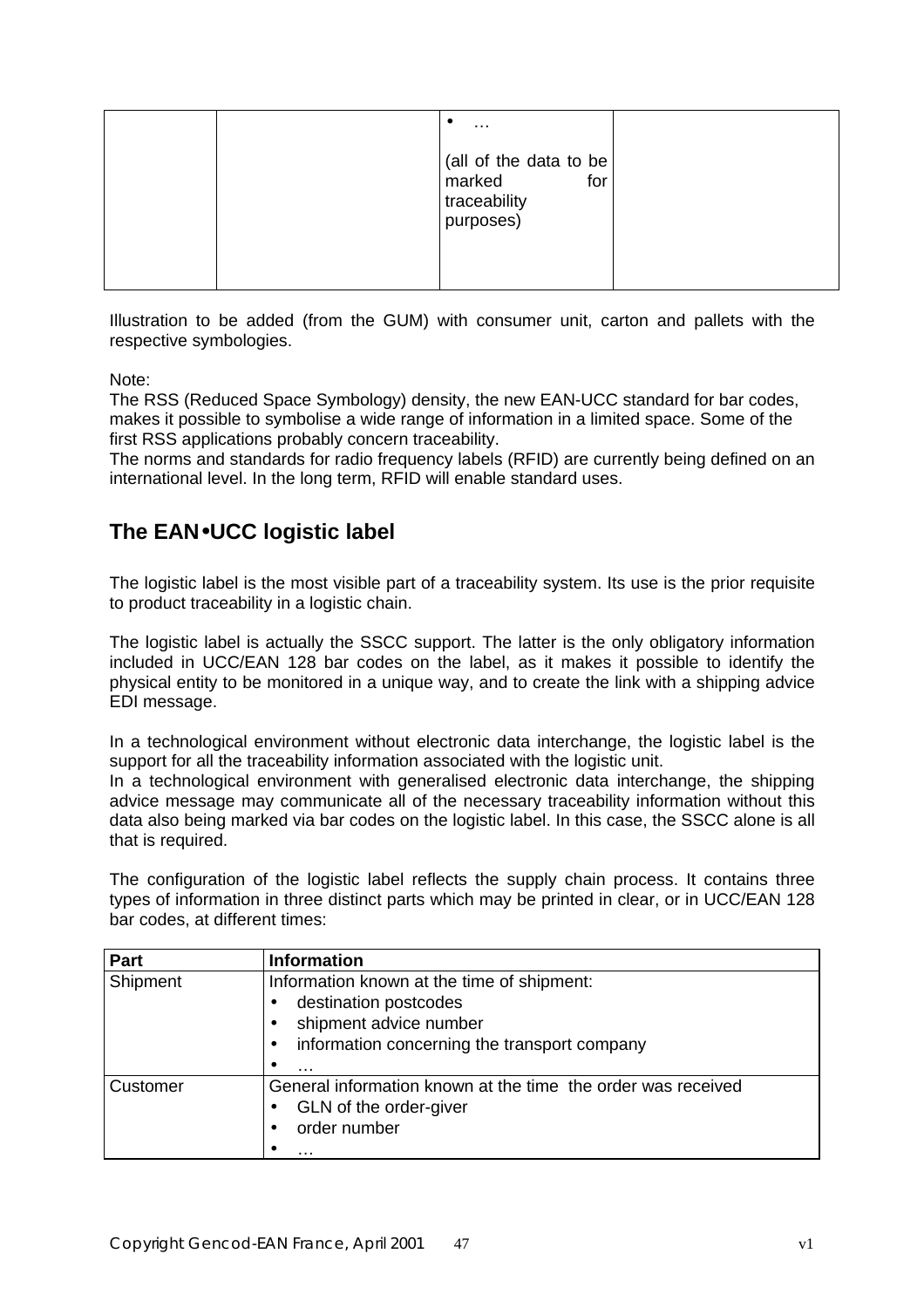| Product | General information known at the time of manufacture:<br>SSCC (obligatory)<br>• GTIN of the marked product or content<br>dates (Best Before Date, Expiry date, manufacturing date)<br>batch number<br>$\cdots$ |
|---------|----------------------------------------------------------------------------------------------------------------------------------------------------------------------------------------------------------------|
|---------|----------------------------------------------------------------------------------------------------------------------------------------------------------------------------------------------------------------|

Cf.: example of a label to be added to the appendix

Note:

The following recommendations are applicable for marking dates and batch numbers for heterogeneous pallets: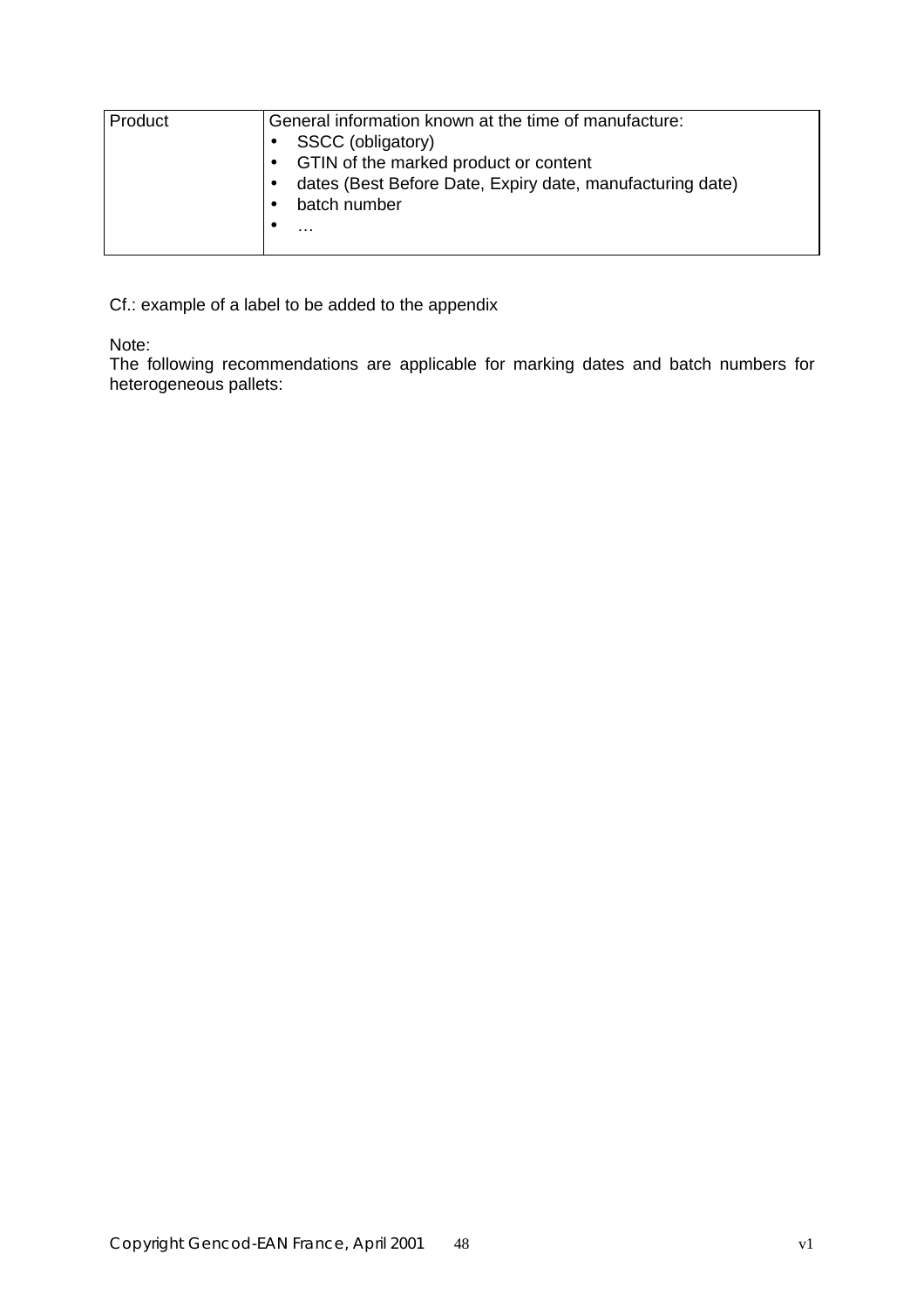| <b>Heterogeneous pallets</b> | <b>Logistic label</b> |                  |     |      |     | <b>EDI message</b> |                                                                  |          |
|------------------------------|-----------------------|------------------|-----|------|-----|--------------------|------------------------------------------------------------------|----------|
|                              |                       |                  |     |      |     |                    | <b>Shipment advice</b>                                           |          |
| Mono-product,                |                       |                  |     |      |     |                    | multi-batches Mark the least favourable Communicate the detailed |          |
| or multi-dates               |                       |                  |     |      |     |                    | Expiry date / Best Before information concerning batch           |          |
|                              |                       | Date             |     |      |     |                    | numbers and dates                                                |          |
|                              |                       | Do               | not | mark | the | batch              |                                                                  |          |
|                              |                       | numbers          |     |      |     |                    |                                                                  |          |
| Multi-products               |                       | Do               | not | mark | the |                    | batch Communicate the                                            | detailed |
|                              |                       | numbers or dates |     |      |     |                    | information concerning batch                                     |          |
|                              |                       |                  |     |      |     |                    | numbers and dates                                                |          |

Cf. Guide to EAN•UCC standards logistical applications

### **2.3.4 Electronic Data Interchange**

The communication standards of electronic data interchange allow reliable and fast data transmission between partners. This involves standardised electronic data interchanges (EDI), either with value-added networks using the EANCOM® language, or via the INTERNET using the XML language.

Cf. § computer system

### **The EANCOM language**

The EANCOM® language is a subsystem of the EDIFACT (Electronic Data Interchange For Administration, Commerce and Transport) language, developed under the auspices of the United Nations.

Among the 45 messages included in EANCOM® language, some may be particularly used within the framework of a traceability system. **The shipment advice message is the most important message to implement in traceability.**

| <b>NAME OF</b>          |  | <b>FUNCTION</b>                                                                                                   |  |  |  |  |
|-------------------------|--|-------------------------------------------------------------------------------------------------------------------|--|--|--|--|
| <b>EANCOM®</b>          |  |                                                                                                                   |  |  |  |  |
| <b>MESSAGE</b>          |  |                                                                                                                   |  |  |  |  |
| <b>DESADV</b><br>notice |  | Shipping To provide information concerning the goods shipped or ready<br>for shipment in the accepted conditions. |  |  |  |  |
|                         |  | Examples of information provided:<br>delivery date;<br>mode and means of transport;<br>SSCC;                      |  |  |  |  |

### **Examples of EANCOM messages associated with traceability**

- quantity;
- level of packaging and item details;
- batch numbers;
- production date;
- Best Before Date, Expiry date:
- country of origin;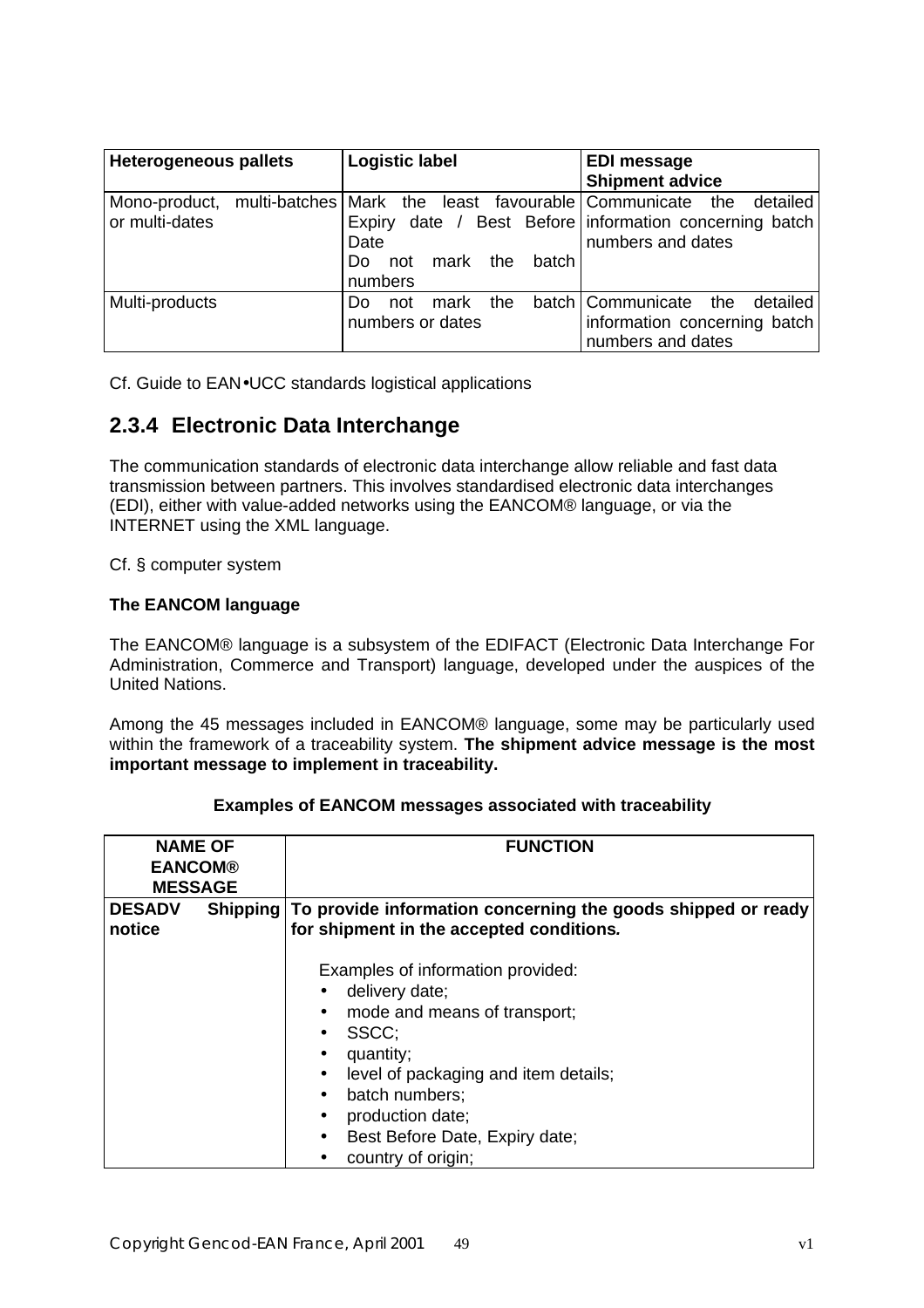| <b>PRODAT</b>                | To send the description of items from a technical and functional    |
|------------------------------|---------------------------------------------------------------------|
| Product information          | point of view                                                       |
|                              |                                                                     |
|                              | Example of information provided:                                    |
|                              | item identifier(s);                                                 |
|                              | characteristics of the item;                                        |
|                              | technical information;<br>$\bullet$                                 |
|                              | handling information;<br>$\bullet$                                  |
|                              | .                                                                   |
| <b>RECADV</b>                | Receipt of delivery                                                 |
| Receiving notice             |                                                                     |
| <b>IFTSTA</b>                | To trace back information concerning the execution of a transport   |
| <b>Transportation status</b> | order at any point of the transport chain                           |
| <b>INVRPT</b>                | To indicate the status of stocks                                    |
| Inventory status             |                                                                     |
| <b>RETINS</b>                | To provide information on the way in which goods are to be returned |
| Return goods order           |                                                                     |
|                              |                                                                     |

### **XML language**

XML (eXtensible Markup Langage) is the language destined to replace HTML on the World Wide Web. The standardisation of this technology is still relatively recent, but it appears to be a flexible and open technology for EDI.

Compared to EANCOM®, it offers the following advantages:

- perfect adaptability to Internet technologies;
- improved capabilities for responding to the needs of real-time interchanges;
- a capacity for processing all kinds of data content;
- the support of all of the leading computer industry partners
- a lower implementation cost for small- and medium-sized companies when compared to EDI with a Value-Added Network (VAN).

The disadvantages mainly concern the following points:

- the size of XML files, which are 4 to 6 times bigger than EANCOM® files;
- the lack of security over the Internet.

Shipment advice messages were among the first messages available in XML.

# **2.4 Organisation**

### **2.4.1 Responsibility assignment**

The responsibility for traceability is borne by all departments within the company concerned. Each department manager (logistics, quality, production, etc.) assures a part of the traceability system. Therefore there is not necessarily an appointed traceability manager as such. However, a person may be chosen to ensure traceability co-ordination and monitoring. Notably, the quality manager may be chosen for this role.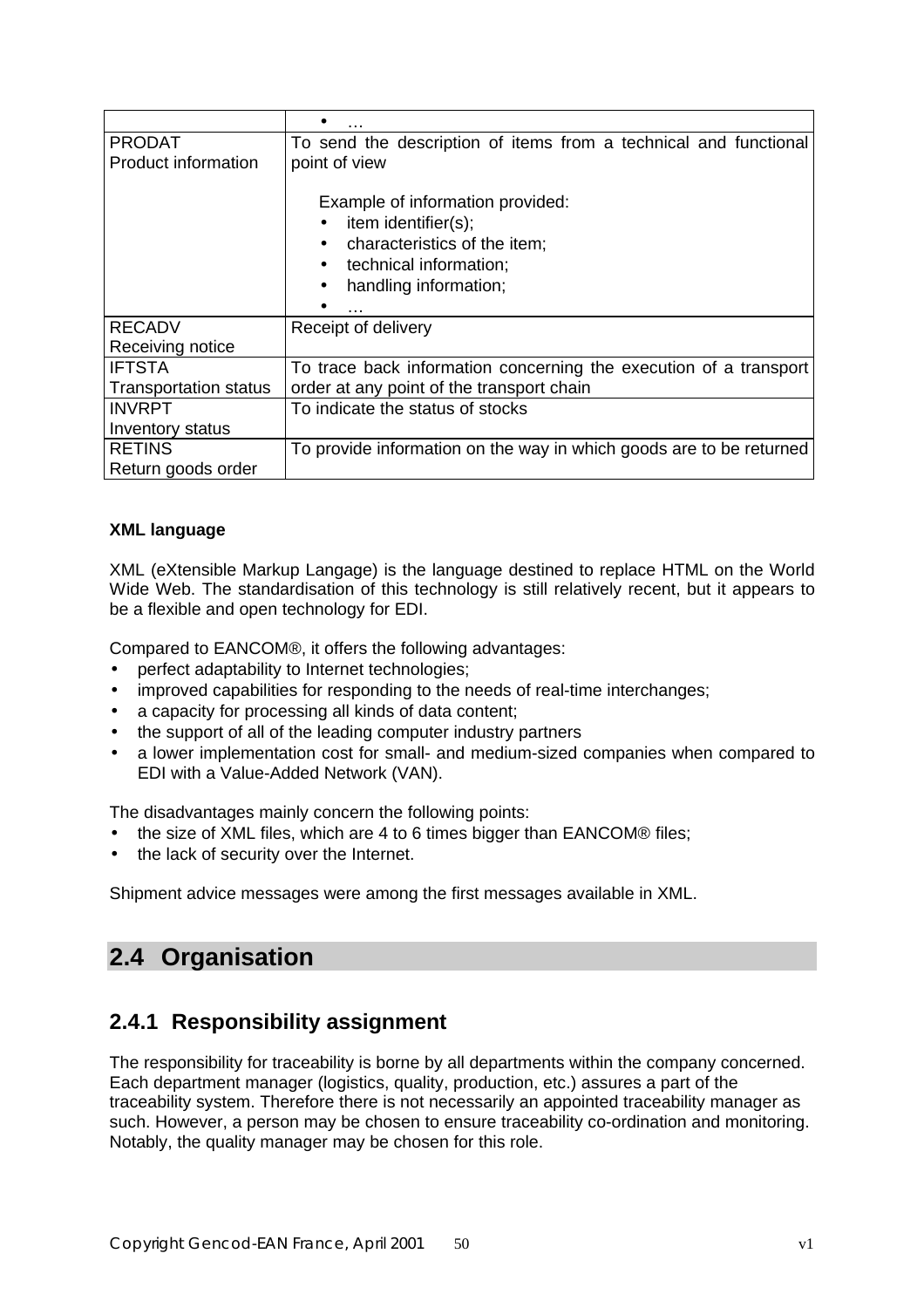In any event, traceability should be a collective objective.

# **2.4.2 Procedures**

Drafting procedures involves the detailed description of the task allocation. The procedures could have a bearing on:

- operations (such as incident and end of batch management);
- tests (exercises, frequencies, etc.);
- research (search allocation, clearance, etc.);
- system monitoring;
- …

For a distribution platform; the procedure is similar but does not feature a manufacturing stage.

A traceability system's operating procedures define the actions to be undertaken at each stage of the transformation process. They describe the following elements, for example:

| <b>Stage</b> |  | Operat<br>or<br>Tools | $\bullet$<br>$\bullet$ | <b>Traced product</b><br>Batch or logistic<br>unit identifier<br>Link with<br>previous stage | $\bullet$<br>٠<br>٠ | Recorded<br>data<br>Archiving<br>support<br>Archiving<br>period | $\bullet$<br>٠ | Marked<br>information<br>Type of<br>marking<br>(clear print,<br>bar codes) |  | Information<br>provided<br>Means of<br>communicati<br>on (logistic<br>label, EDI,<br>$etc.$ )<br>Consignee(s)<br>Confidentiali |
|--------------|--|-----------------------|------------------------|----------------------------------------------------------------------------------------------|---------------------|-----------------------------------------------------------------|----------------|----------------------------------------------------------------------------|--|--------------------------------------------------------------------------------------------------------------------------------|
|--------------|--|-----------------------|------------------------|----------------------------------------------------------------------------------------------|---------------------|-----------------------------------------------------------------|----------------|----------------------------------------------------------------------------|--|--------------------------------------------------------------------------------------------------------------------------------|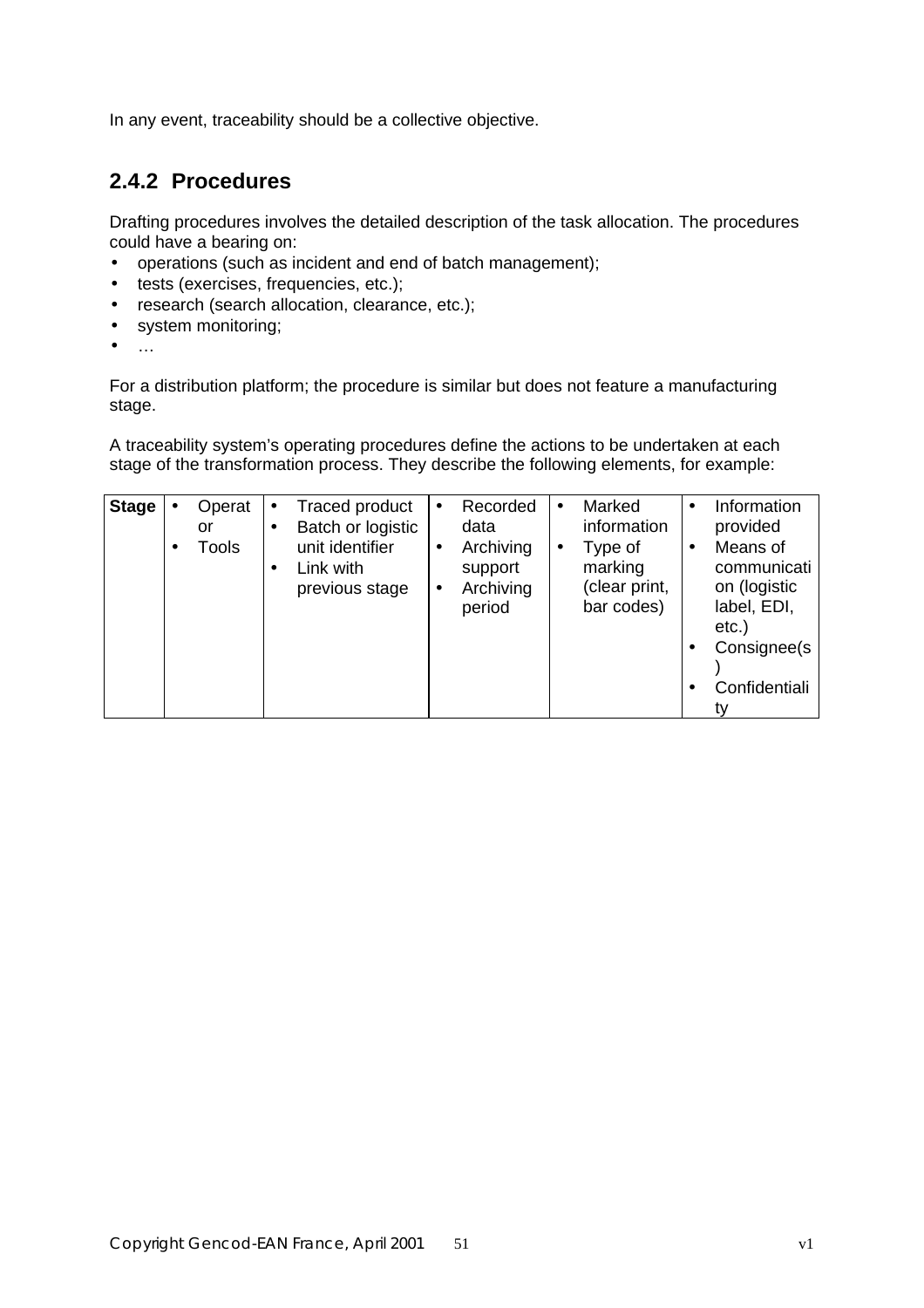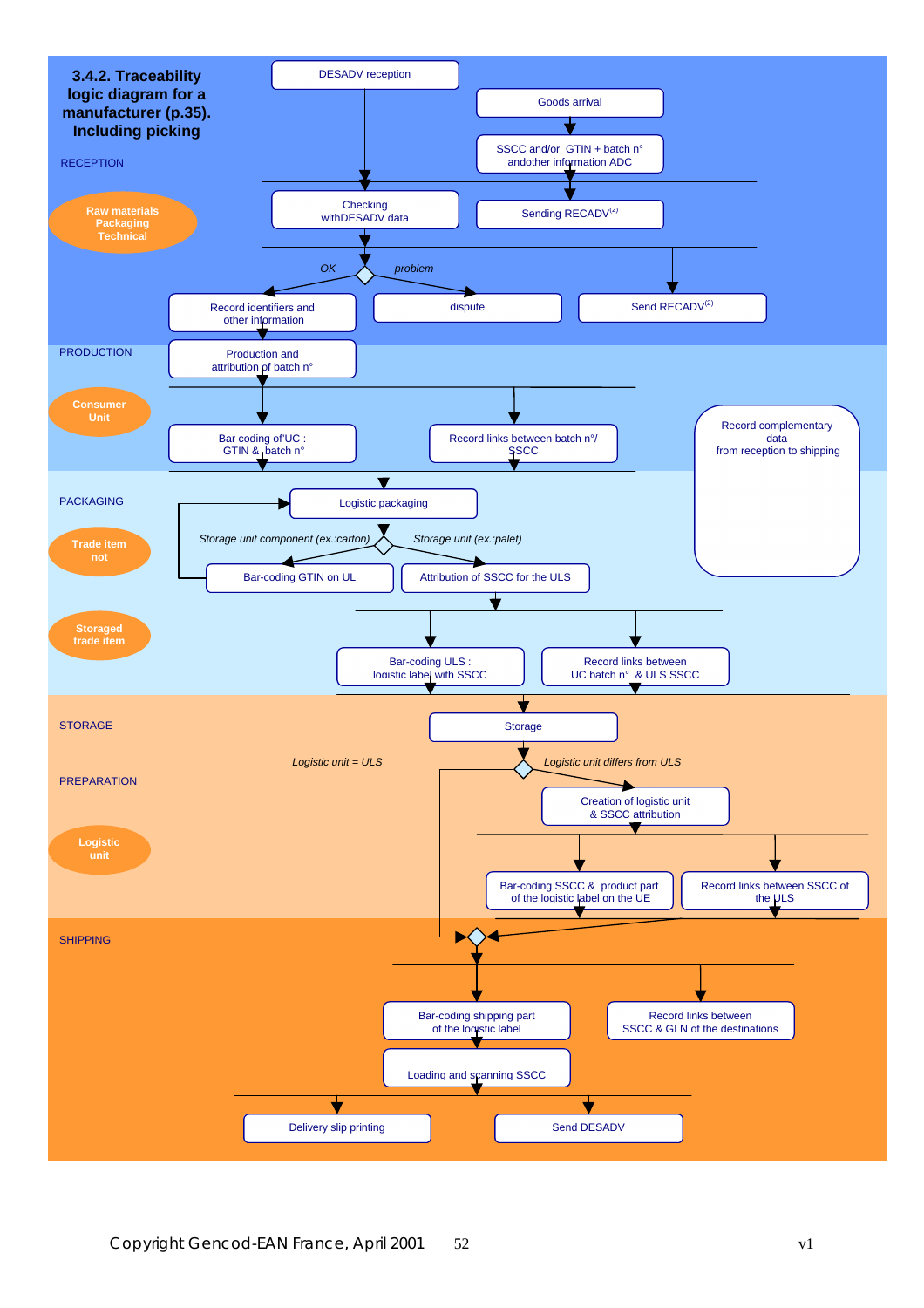Examples of incidents:

Carton to be replaced, EAN 128 label poorly affixed or unreadable, pallet fallen from shipping dock, pallet damaged then reconstituted, etc.

#### Search examples:

To trace back a pallet's history: enter the SSCC that identifies the pallet.

To trace back the destinations of end products from a raw material manufacturing batch:

- 1. search for the end product manufacturing batch number (GTIN) from the raw material batch number;
- 2. search for the SSCC of logistic units from these manufacturing batches;
- 3. search for the destinations (GLN) of the SSCC of these logistic units.

A description of the operating modes (trigger element, description of the action, end of the action) may be carried out for all the types of actions (receipt of goods, traceability system management, etc.). It may be used for operator training and future system evaluations.

## **2.4.3 Information exchange scenarios between companies**

### **Systematic exchanges**

The systematic exchange scenario corresponds to the acquisition of data. The flow of information may appear in paper (delivery note) or electronic (EDI messages, e-mail, etc.) form. In both cases, the link between the information and the goods is ensured by referring to the identifiers of delivered batches (manufacturing batches and/or logistic units).

It is particularly important that the information exchange scenarios are defined when they are performed using EDI.

Systematic exchanges may be more or less complex depending on the possible intervention of logistical service providers or the management of allotted orders, for example.

With EDI, the messages containing traceability information are messages that are already used in logistical management. This particularly involves messages (shipping notices) and RECADV (receiving notice) in EDIFACT/EANCOM® language. Cf. 3.3.4

Cf. "Logistic applications of EAN-UCC standards", implementing EDI, EANCOM CD-ROM, appendix: "Table of logistic messages".

### **Product recalls and withdrawals**

In the event of a "quality incident", the problem may be detected at various levels and links of the supply chain: by the consumer, by the distributor, during quality controls at the manufacturer's site, or by an upstream supplier. The exchanges follow the major stages indicated below:

1: detection of a quality problem;

- 2: transmission of the information concerning the detected problem;
- 3: determination of the causes and/or information on the suppliers concerned;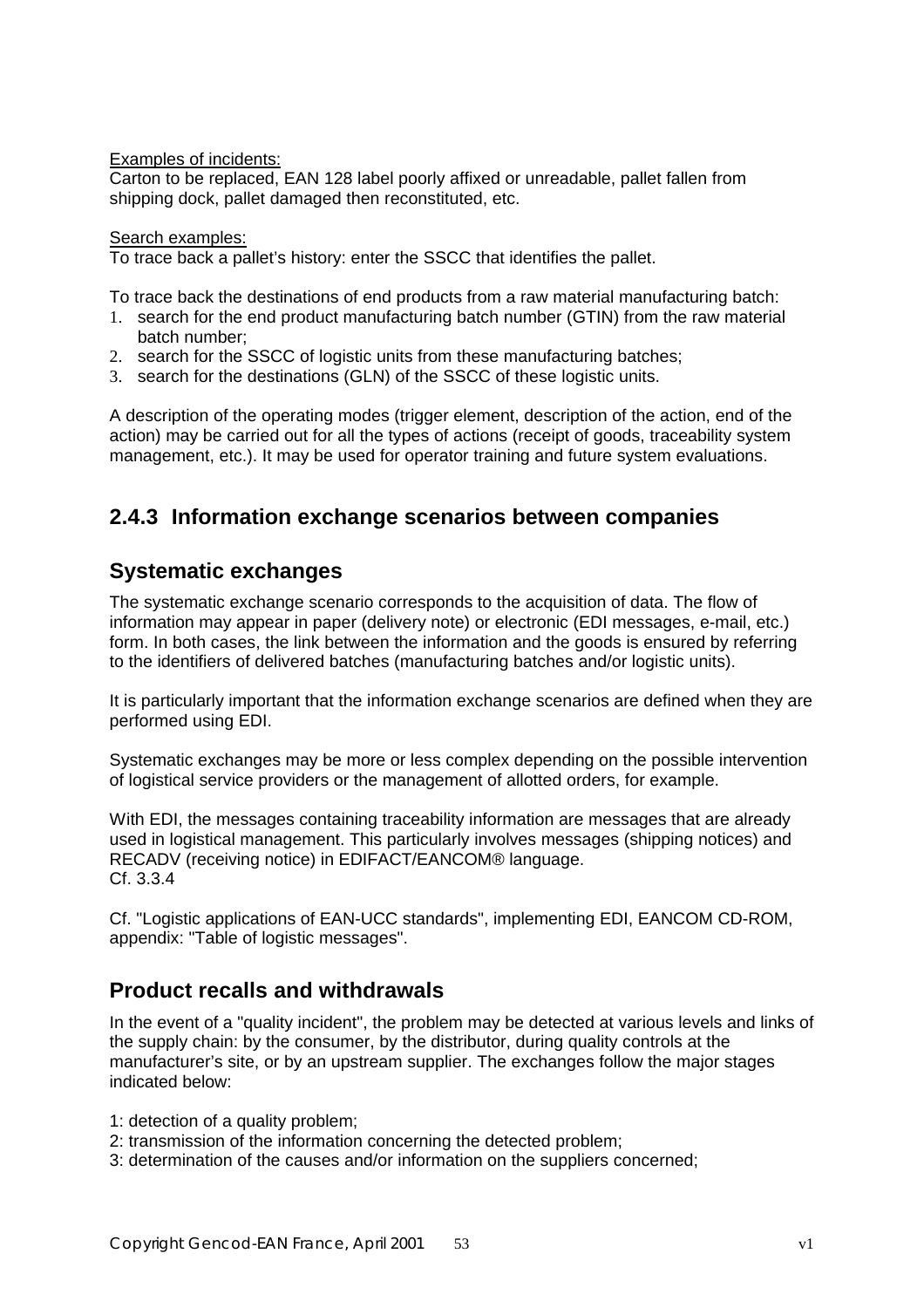4: localisation and immobilisation of the batches concerned, either in stock, transit or already delivered;

5: immobilisation of any other batches affected by the same quality problem, and corrective action.

Stages 3 and 4 may be carried out either in parallel or in reverse order.

Cf. Appendix: "Recalling goods", extract from the Logistic Guide.

The localisation and immobilisation of products is done using the SSCC. Batch numbers are used downstream where the pallets have already been divided up.

In general, the logistical service provider informs the manufacturer of the physical situation of the products to be recalled. The manufacturer passes on the information, and notifies the distribution platforms concerned, for example.

If the problem has been brought to light by a consumer, or if the products have already been sold, the product recall should be publicised in the media if the fault justifies such action.

Diagram: "using the traceability system for product recalls and withdrawals."

Note: if the manufacturer is incapable of ensuring the recall of his products, the public authorities supersede him.

In practice:

It is preferable that the supplier provides the identification (batch number or SSCC) of the products which are directly incriminated, even if he undertakes a broader recall than the particular products concerned. There are therefore two levels of recall:

- products directly incriminated;
- products recalled or immobilised as a safety measure.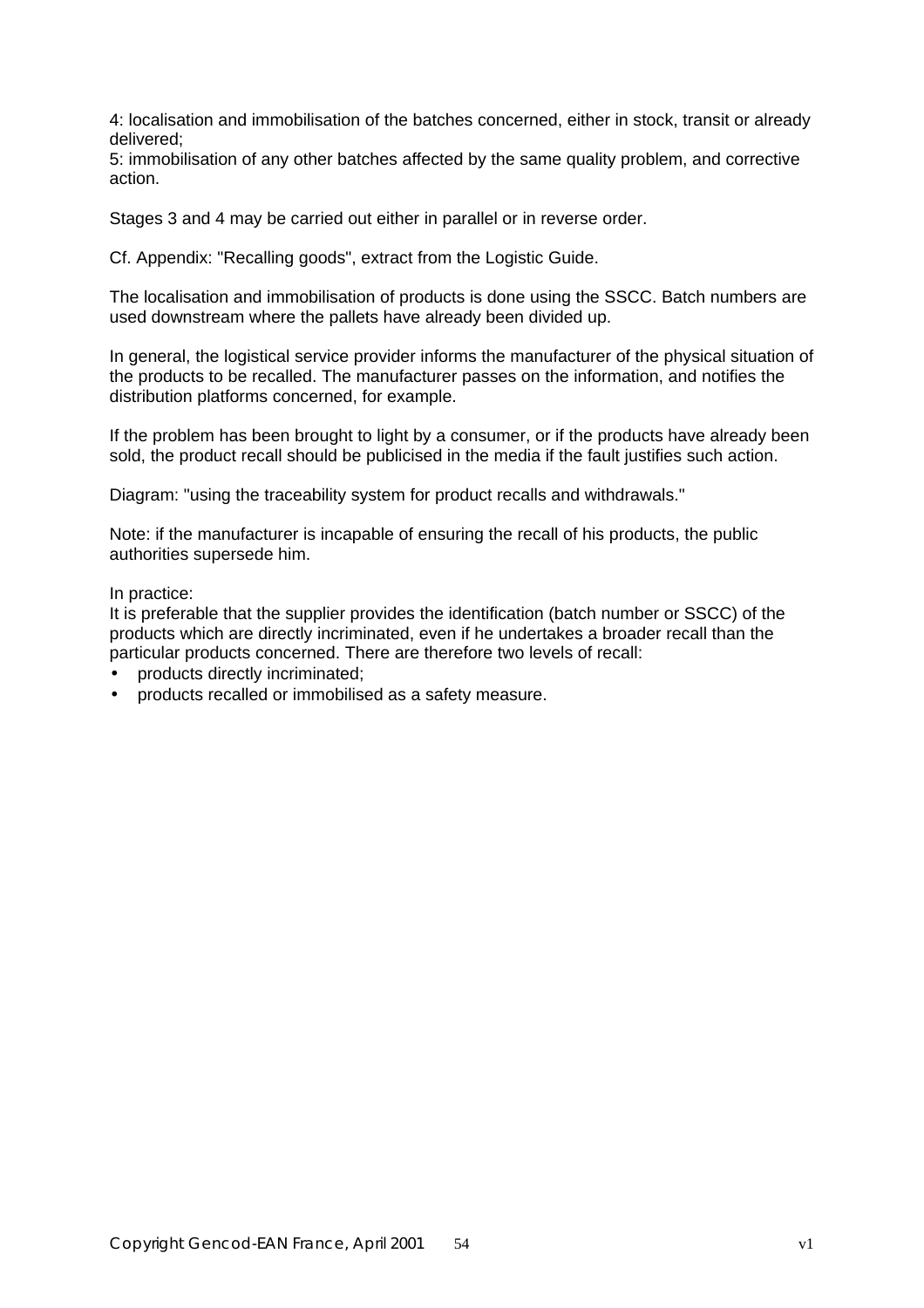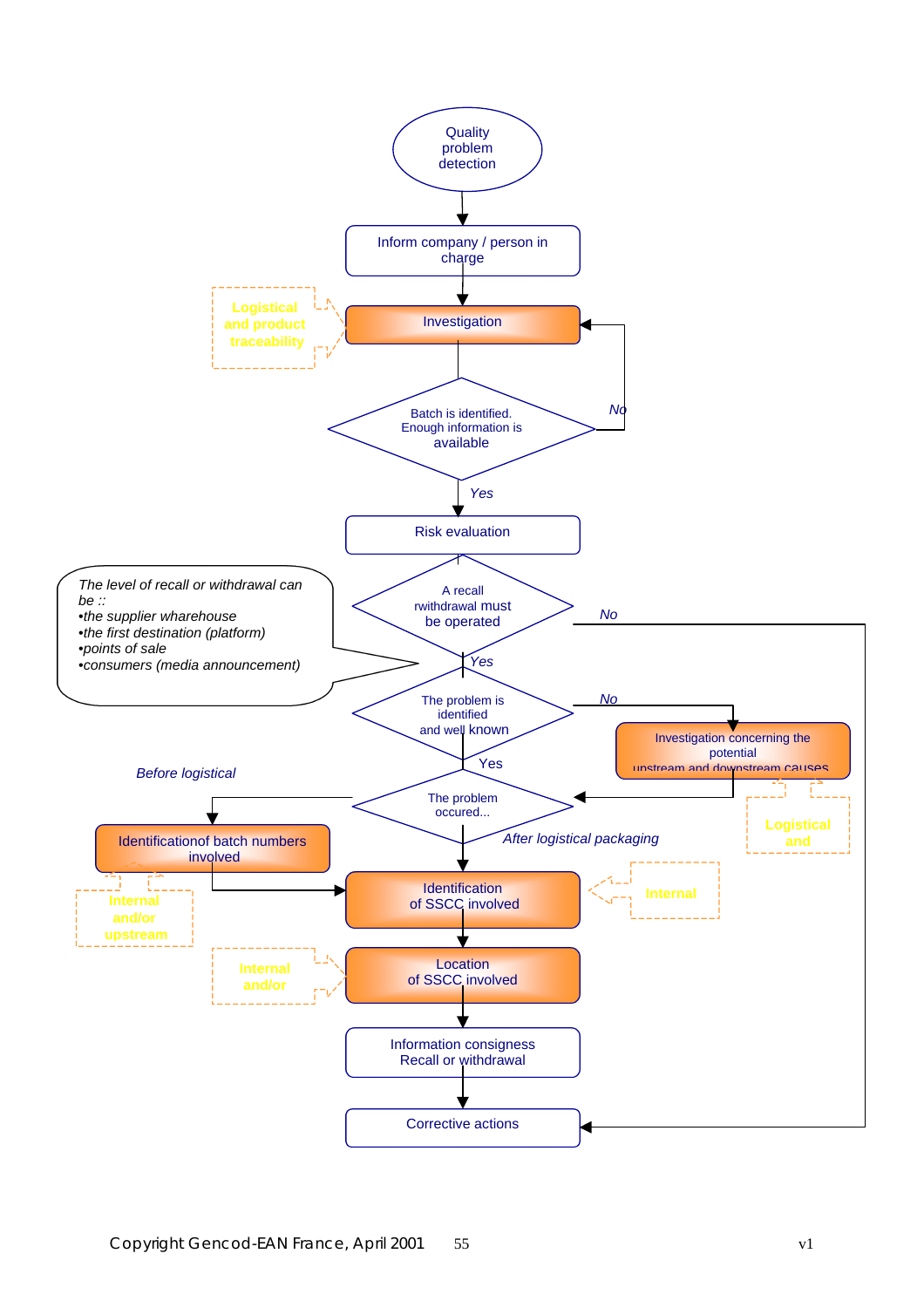# **2.5 Information system**

This part of the document provides a description of the information system required for implementing a traceability system, and a presentation of the main tools employed. However, we should point out that for traceability managers who are not computer specialists, the deciding factor in the success of their project depends on the specification, i.e. the expression of needs, as presented in the first part of the document.

# **2.5.1 Description of flows**



The information system should assure three distinct functions:

- acquisition of information;
- transmission of information;
- information management.

# **Acquisition of information**

Any traceability system is based on the collection of information enabling it to describe and be aware of all of the parameters ensuring the various types of traceability. The data collected can be provided by a partner (supplier, transporter, testing laboratory, etc.), result from product manipulations carried out by the company (production team, cooking time, etc.) or calculated (product composition, date, etc.).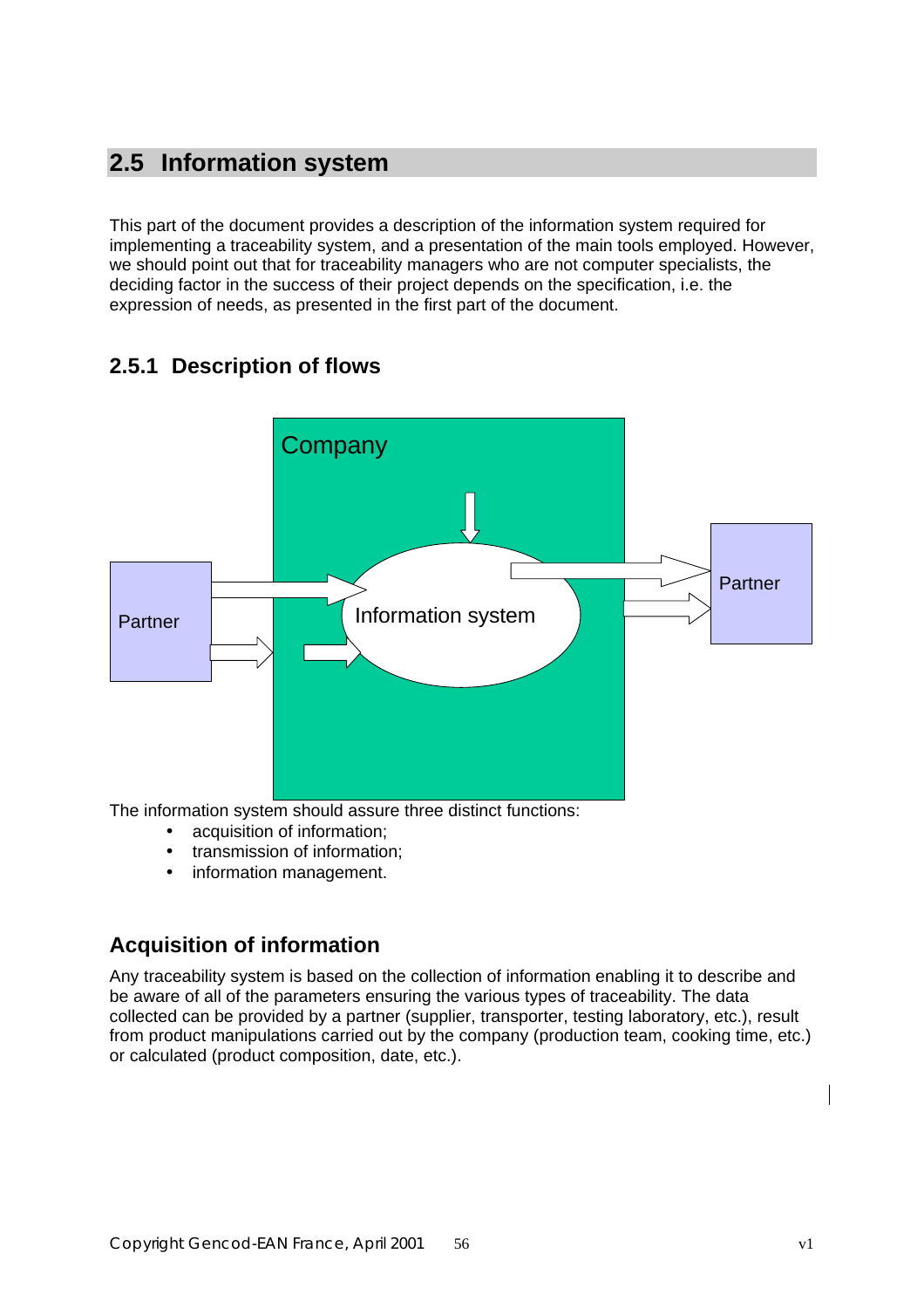# **Transmission of information**

In order to ensure traceability continuity, the traceability system should allow for the transmission of the relevant information to other supply chain partners. This information can be data transmitted in report form (test reports, shipment advice notes) or enable the identification of products (batch numbers, SSCC, etc.). This information may also be made available via an on-line consultation system (Internet, Minitel, etc.).

### **Information management**

In order for the company to be able to respond to any traceability information request from its customers (suppliers or consumers) the traceability system should make it possible to consult the collected data by using selective search tools. It should also ensure information archiving (the duration of which notably depends on the nature of the traced products and legal constraints).

# **2.5.2 The various tools**

This presentation of tools used for traceability purposes is not exhaustive. It describes the most frequently used tools currently available, and their characteristics. It also covers the main applications of the different tools, and their selection criteria. The tools may be divided into three families:

• information acquisition tools: they enable the collection of information required for traceability purposes;

- information transmission tools: they make it possible to communicate the necessary information to supply chain partners, to ensure traceability continuity;
- management tools: they allow the exploitation of traceability information.

Insofar as concerns the information acquisition and transmission tools, the company cannot decide unilaterally the solutions to be implemented concerning the exchange of information with its partners. Using standardised solutions makes the deployment of a traceability system far easier.

# **Acquisition and transmission of information**

Only the interface tools for exchanges between companies are presented. The internal information acquisition tools are too specific to the production systems themselves to be listed.

### **Desynchronised information exchange tool**

The most frequently used tools are presented in detail. Other tools exist, providing solutions to particular needs such as OCR, etc.

### Integrated EDI

Integrated EDI enables the acquisition and transmission of information between partners equipped with information systems. It makes it possible to exchange large volumes and complex data. It is particularly adapted to frequent exchanges. The information should be structured to allow automated exchanges. Standards are available for the main types of information exchanged between companies. EDI guarantees the security of acquired information, both in terms of the identification of the information source and the reliability of the data. It allows the information to be made available quickly.

However, implementing EDI requires significant investment, both in financial and human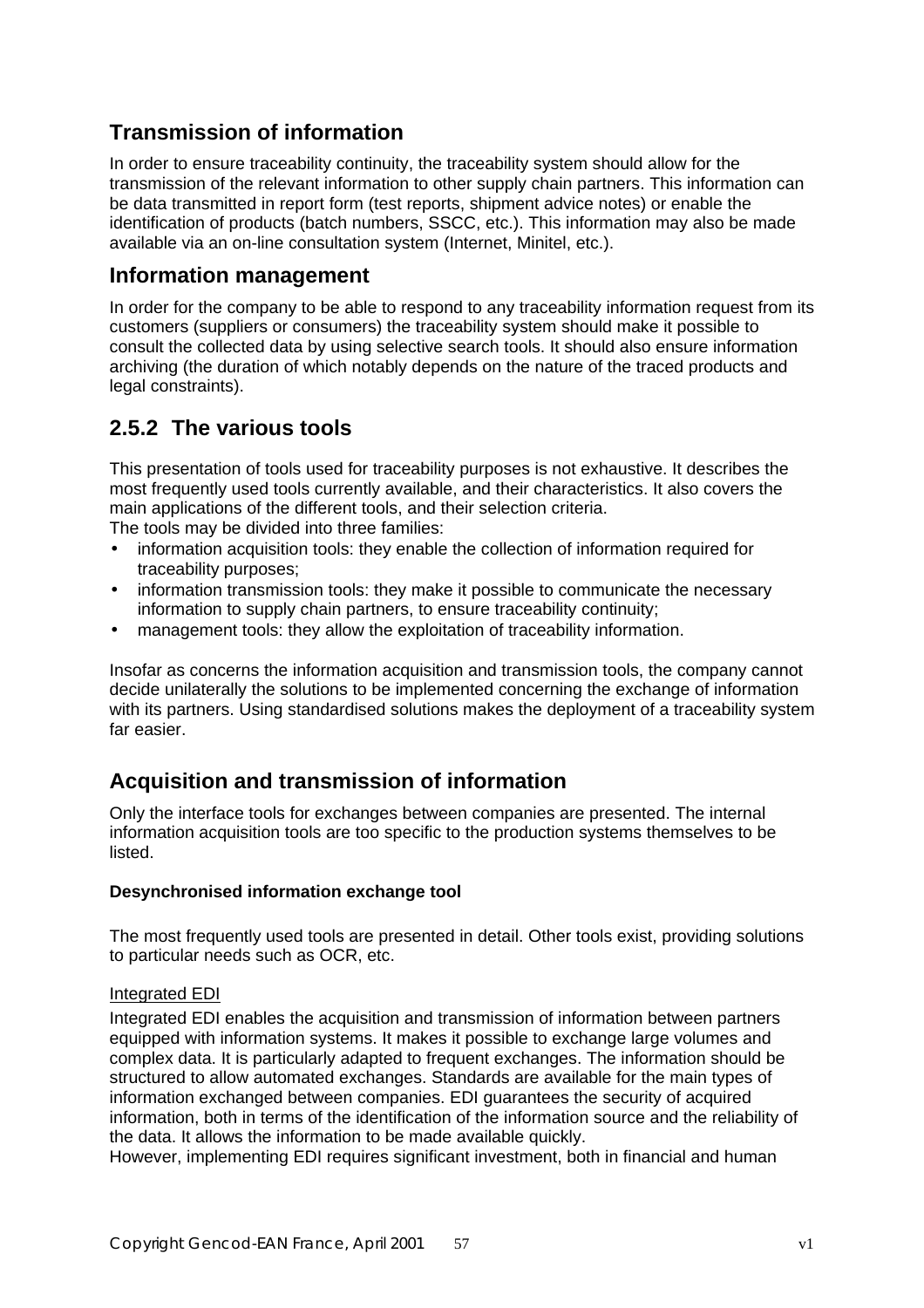terms. It also involves setting up maintenance procedures and tool-user training.

| <b>Integrated EDI</b> | Advantages           | Automated solution<br>Integration into the Information System (Structured<br>data)<br>Management of a large and complex volume<br>Secure inputting and guaranteed authentication<br>Information quickly made available<br>Electronic data processing |
|-----------------------|----------------------|------------------------------------------------------------------------------------------------------------------------------------------------------------------------------------------------------------------------------------------------------|
|                       | <b>Disadvantages</b> | Equipment required by both partners<br>Training and support for users<br>Maintenance infrastructure<br>Implementation costs and time required                                                                                                        |

### EFI (Electronic Form Interchange)

With its small-scale computer equipment and simple implementation, EFI makes it possible to exchange information in electronic form. For a small investment, it therefore makes it possible to quickly implement electronic exchanges. The maintenance of this type of tool is simple. It is an excellent preparation for implementing integrated EDI. However, it does not allow automated procedure exchanges with partners. Furthermore, the volume of information exchanged and the complexity of the data remain limited. If fact, the data needs to be recollected either manually or in a semi-automatic way in order to integrate the information into an information system. using this type of tool in expanded flow situations requires the implementation of well-defined procedures.

| EFI | Advantages           | Simplicity of implementation<br>Low implementation costs and short time scales<br>Low maintenance<br>Preparation for integrated EDI<br>Low impact on organisation                                                                                            |
|-----|----------------------|--------------------------------------------------------------------------------------------------------------------------------------------------------------------------------------------------------------------------------------------------------------|
|     | <b>Disadvantages</b> | Limited volume and complexity of information<br>Re-collection required for integration into the<br>information system<br>Manual information processing<br>The time taken to make the information available<br>depends on the procedures<br>Little automation |

### E-mail

Even though e-mails are mainly intended for information exchanges between individuals, they may be used in traceability systems for information acquisition purposes. The simplicity of implementation and the flexibility of use make it possible to recommend electronic exchanges using this tool. It does however have several limits, either in terms of security, as the identification of partners and the monitoring of messages are not guaranteed, or in terms of information structuring, as the partners are obliged to establish the rules of exchange prior to starting. While exchanging e-mails and the interrogation of the information systems remains manual, this method represents a first step towards EDI.

However, this tool is well-adapted to occasional information exchanges, with generally fairly unstructured information.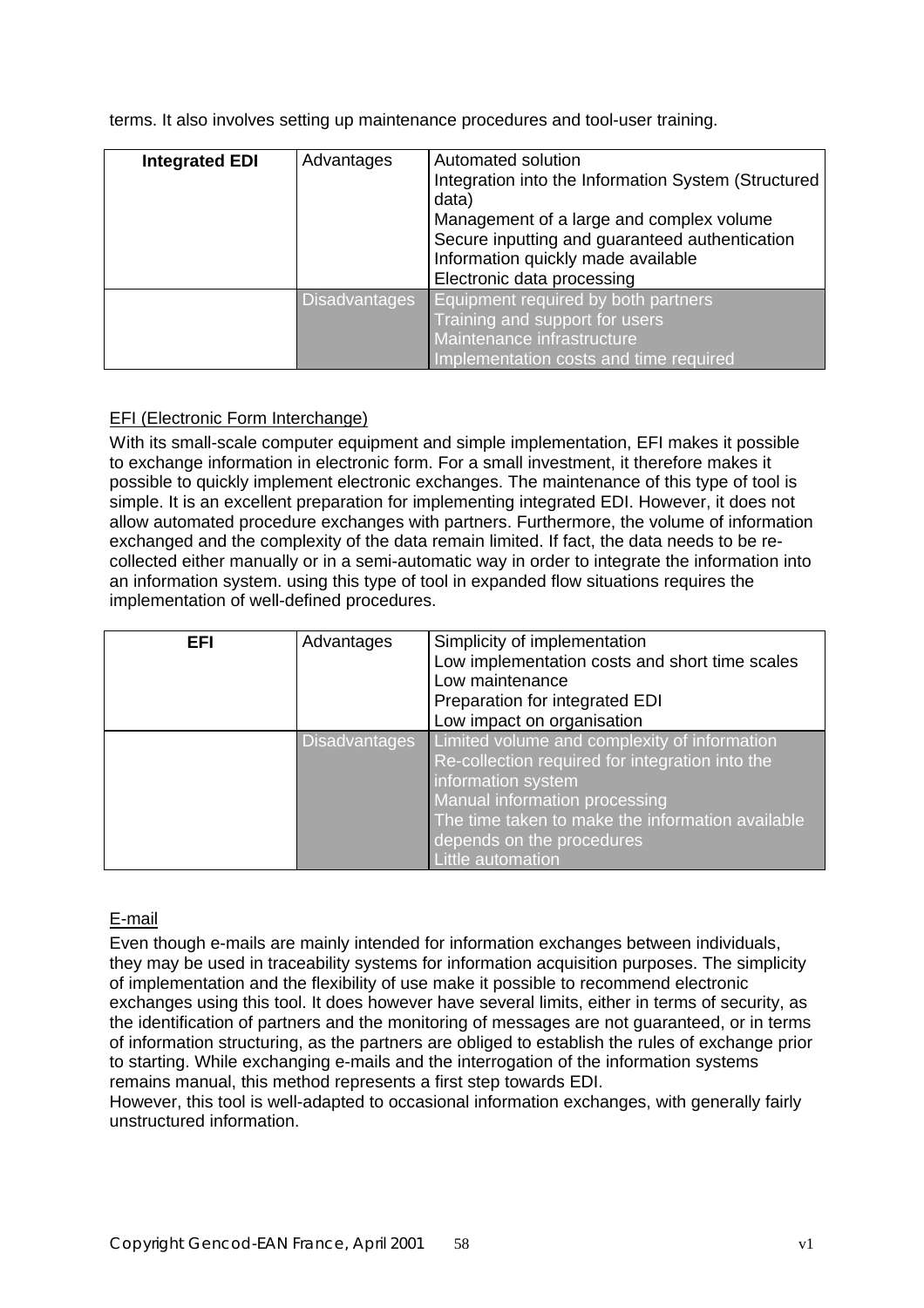| E-mail | Advantages           | Flexibility<br>Simple implementation                                                                                                                                                                                                                                                   |
|--------|----------------------|----------------------------------------------------------------------------------------------------------------------------------------------------------------------------------------------------------------------------------------------------------------------------------------|
|        | <b>Disadvantages</b> | Intended for information exchanges between<br>individuals, rather than systems<br>Poor level of security (message traceability),<br>Uncertain reliability (identification)<br>Not automated<br>Dialogue required prior to the exchange in order to<br>define the information structure |

### Physical electronic data supports (CD-ROM, Diskette, etc.)

Exchanging information using physical supports such as diskettes or tapes enables the reliable integration of the data into information systems. It makes it possible to manage complex and, depending on the supports used, large volumes of information. However, this type of exchange is not suitable for real-time processes.

It requires discussion with partners in order to define the data format and the choice of support to be used, together with the exchange procedures (frequencies, etc.). The implementation and operational costs particularly depend on the type of support used.

| <b>Physical electronic</b><br>data supports (CD-<br>ROM, Diskette, etc.) | Advantages           | Security (identification, information integrity)<br>Integration into the Information System (structured<br>data)<br>Management of complex information                                                                             |
|--------------------------------------------------------------------------|----------------------|-----------------------------------------------------------------------------------------------------------------------------------------------------------------------------------------------------------------------------------|
|                                                                          | <b>Disadvantages</b> | Bilateral dialogue required regarding the<br>information structure<br>Implementation and operational costs need to be<br>considered<br>Time required to make the information available<br>(real-time operations are not possible) |

### Clear information input (paper label, information on the product)

Exchanging 'paper' documents currently remains the most frequently-used solution for transferring information. In order to use it in the case of a traceability system, procedures must be defined to ensure the security and reliability of the information. While its implementation may require only a small investment, this method can prove costly in operational terms. The time taken to acquire the information remains significant, and the volume and complexity of the information is therefore limited. Difficulties in reading or interpreting the information may also adversely affect the traceability system. This method is a highly flexible solution, but the procedures should be clearly defined so as to avoid obstructing the operation of the traceability.

| <b>Input</b> | Advantages | Flexibility                                                                                                                                                  |
|--------------|------------|--------------------------------------------------------------------------------------------------------------------------------------------------------------|
|              |            | Small investment                                                                                                                                             |
|              |            | Disadvantages   Difficult to ensure security and reliability<br>Long acquisition time<br><b>Limited volume and complexity</b><br><b>High operating costs</b> |

### **Summary**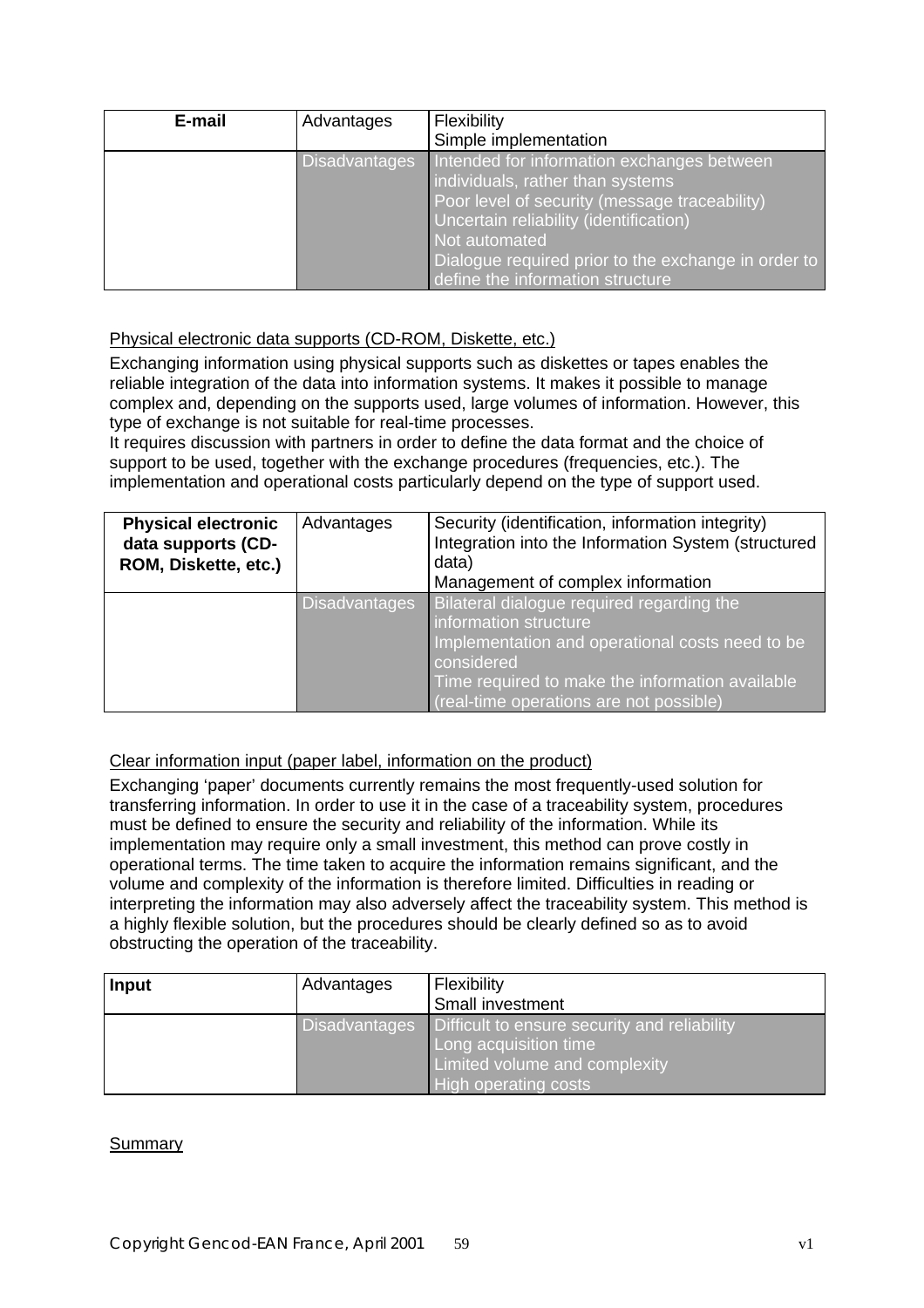The following table compares the principal tools with regard to the main criteria:

*Volume: quantity of information exchanged*

*Frequency: frequency of information exchanged*

*Complexity: complexity of information exchanged*

*Structured data: allows the transfer of structured information for automatic processing purposes*

*Time to make information available: the time between the transfer and processing of the information by the addressee*

*Automatism: allows the automation of information exchanges (emission and reception)*

*Reliability/security: reliability and security of data and the exchanges themselves Computing: requires the implementation of information systems Implementation: scale of implementation work*

*Organisation / personnel: impact on the organisation and competence of the personnel involved*

*Maintenance: complexity of tool maintenance*

*Investment: cost of implementing the solution*

*Operating costs: costs associated with the maintenance of the tool during use*

|                    |                                                                              | Integrated<br>EDI | <b>EFI</b>               | E-mail         | Electronic<br>supports | Input                        |
|--------------------|------------------------------------------------------------------------------|-------------------|--------------------------|----------------|------------------------|------------------------------|
|                    | Volume                                                                       | $+$               | $\mathbf 0$              |                | $+/-$                  | $\overline{\phantom{0}}$     |
|                    | Frequency                                                                    | $+$               | $\mathbf 0$              | 0              |                        | $\qquad \qquad \blacksquare$ |
|                    | Complexity                                                                   | $+$               | $\overline{\phantom{a}}$ | $\overline{a}$ | $+/-$                  | -                            |
|                    | Structured data                                                              | $+$               | $+$                      |                | $\ddot{}$              |                              |
| Functions          | Time to make<br>information<br>available                                     | $+$               | $\mathbf 0$              | 0              |                        |                              |
|                    | Automatism                                                                   | $+$               |                          |                |                        |                              |
|                    | Reliability / security                                                       | $+$               | $\Omega$                 |                | $\Omega$               | 0                            |
| Constraints<br>9se | Computing                                                                    | Yes               | Low level                | Low level      | <b>Yes</b>             | Depends                      |
|                    | Implementation                                                               | Complex           | Low level                | Low level      | Variable               | Low level                    |
|                    | Organisation /<br>personnel                                                  | Complex           | Low level                | Low level      | Variable               | Low level                    |
|                    | Maintenance                                                                  | Complex           | Low level                | Variable       | Variable               | Low level                    |
|                    | Investment                                                                   | High level        | Low level                | Low level      | Variable               | Low level                    |
|                    | Operating costs<br>$\mathbf{u}$ , $\mathbf{u}$ , $\mathbf{u}$ , $\mathbf{u}$ | Medium level      | Low level                | Low level      | Medium level           | High level                   |

*+ = well-adapted tool /*

*- = poorly-adapted tool*

*0 = tool may be employed*

*+/- = depends on the type of tool*

### **Information exchange and identification tools associated with the goods or process**

The most frequently used tools are presented in detail. Other types of tools exist that make it possible to respond to particular needs. These tools include sensors, voice recognition tools, etc.

#### Bar codes

The automatic input of information using bar codes facilitates the implementation of real-time applications. It ensures the reliability of the inputted data, but bar code technology and its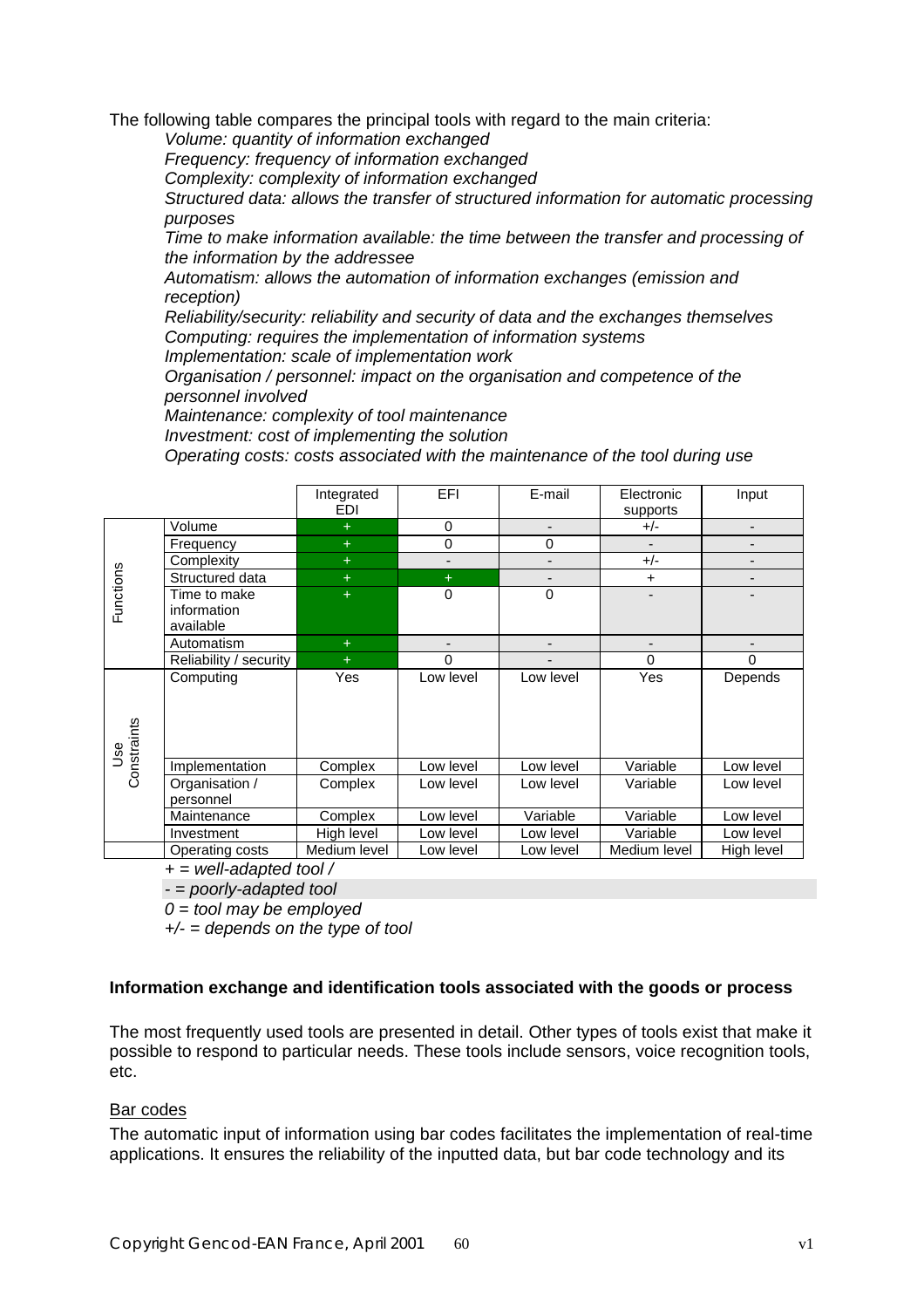acquisition process limits the volume of information. It is well-suited to inputting repetitive information such as the identification of received products.

Implementing a bar code system requires numerous parameters to be taken into consideration: firstly, the relative fragility of the information support and the life span of the data must be analysed according to the environment, as must the reading procedures. Secondly, a critical mass must be reached for marking the information. Lastly, the personnel must receive specific training focusing on the tool and its associated procedures during the hand-over stage. While the bar code system represents a major investment, this solution offers the advantages of standardised systems which are therefore easy to use when sharing information with partners.

See the chapter on EAN standards.

| Bar code | Advantages           | Allows real-time applications<br>Input reliability<br>Adapted to repetitive inputting<br>Information integration<br>Standardised tools<br>Easy to use<br>Fast                                                                                                             |
|----------|----------------------|---------------------------------------------------------------------------------------------------------------------------------------------------------------------------------------------------------------------------------------------------------------------------|
|          | <b>Disadvantages</b> | Reading environment constraints<br>Cannot be used on some supports<br>Personnel training and guidance<br>Critical mass for marking the information<br>Investment level<br>Computer equipment required<br>Limited volume of information<br>Support fragility / readability |

### Radio-frequency labelling (RFID)

The automatic input of information using RFID labels allows the implementation of real-time applications. It guarantees the reliability of the information inputted, but limits the volume of data. It is well-suited to inputting repetitive information such as received products. When implementing RFID, numerous parameters need to be taken into consideration. Firstly, the reading (and possibly the writing) processes need to be studied according to the operational environment. Secondly, a critical mass must be reached for marking the information. Lastly, the personnel involved should received guidance during the tool handover stage, with training specifically covering the tool and its associated procedures. As the level of investment is fairly high, this solution makes it possible to cover applications where bar codes cannot provide adequate solutions. For the time being, no truly standardised solutions exist, which limits the use of this technology for open applications. Work is currently in progress to achieve EAN standardisation. This will make it possible to obtain RFID solutions that are compatible (insofar as concerns data) with existing bar code standards.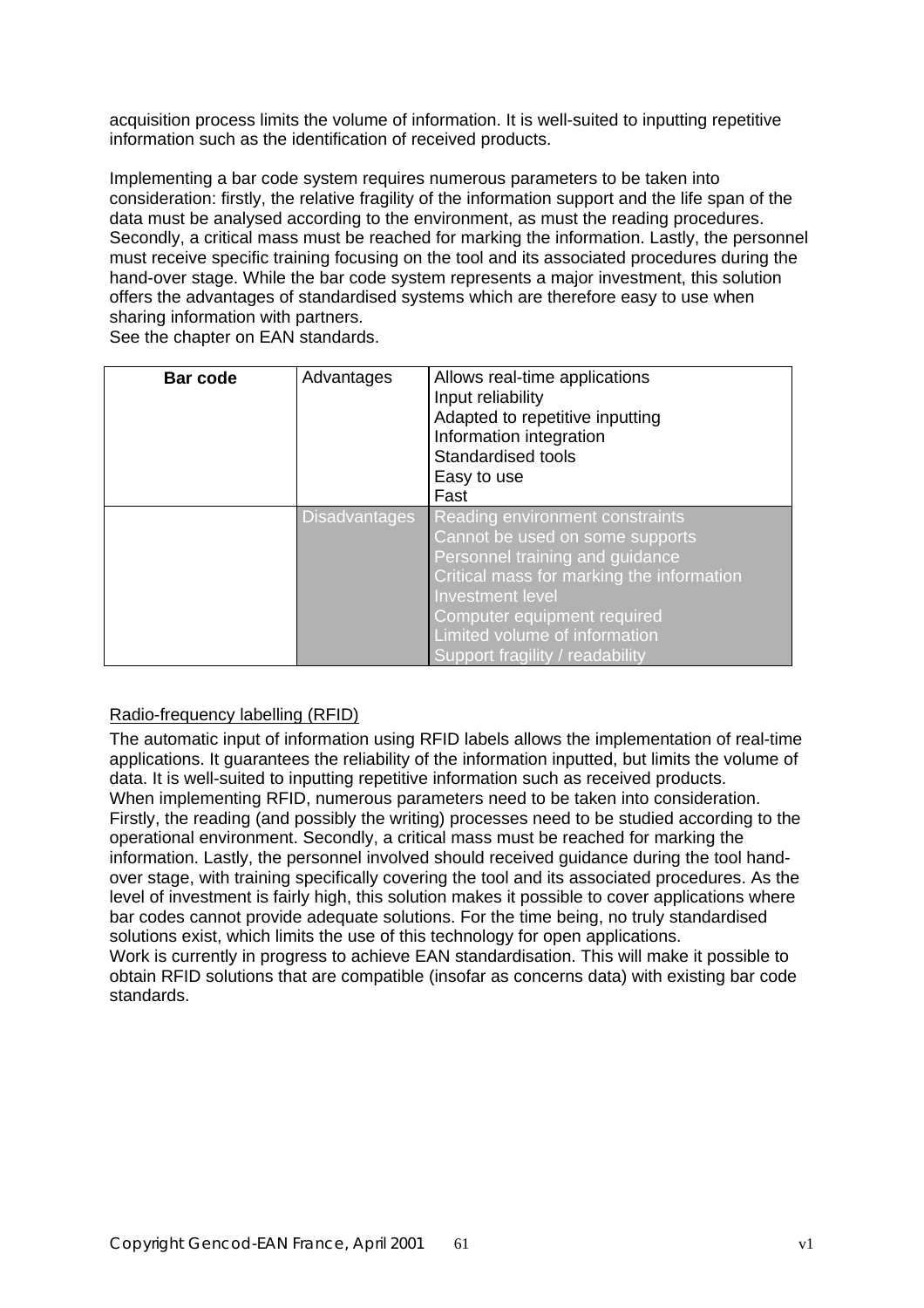| <b>RFID label</b> | Advantages           | Allows inputting and updating of information<br>Security<br>Adapted to real-time applications<br>Input reliability<br>Adapted to repetitive inputting<br>Information integration<br>Flexible positioning<br>Long life span                                                            |
|-------------------|----------------------|---------------------------------------------------------------------------------------------------------------------------------------------------------------------------------------------------------------------------------------------------------------------------------------|
|                   | <b>Disadvantages</b> | Non-standardised solutions<br>Investment costs<br>Personnel training and support<br>Maintenance<br>Limited volume of information<br>Computer equipment required<br>Critical mass for marking the information<br>Cannot be used on certain supports<br>Reading environment constraints |

### Clear information input (paper label, information on the product)

The input of information in clear on the products, or the visual identification of products by employees is currently the most frequently-used method of recuperating information. In the case of a traceability system, this approach requires the definition of procedures aimed at ensuring the security and reliability of the information. Difficulties in reading or interpreting the information can also penalise the traceability system. Its implementation, which requires only a small investment, can prove costly in operating terms. As the time required to acquire the information remains significant, the volume and complexity of this information is limited. This is a highly flexible solution, but procedures must be clearly defined in order to avoid hindering the traceability system.

| Information in clear<br>(paper documents,<br>labels) | Advantages           | Small investment<br>Flexibility                                                                                                    |
|------------------------------------------------------|----------------------|------------------------------------------------------------------------------------------------------------------------------------|
|                                                      | <b>Disadvantages</b> | Difficult to ensure security and reliability<br><b>Operating costs</b><br><b>Acquisition time</b><br>Limited volume and complexity |

### Summary

The following table compares the main tools with regard to the main criteria:

*Volume: quantity of information exchanged*

*Frequency: frequency of information exchanges*

*Complexity: complexity of information exchanged*

*Structured data: allows the transfer of structured information for automatic processing purposes*

*Time to make information available: the time between the transfer and processing of the information by the addressee*

*Automatism: allows the automation of information exchanges (emission and reception)*

*Reliability/security: reliability and security of data and the exchanges themselves Computing: requires the implementation of information systems Implementation: scale of implementation work*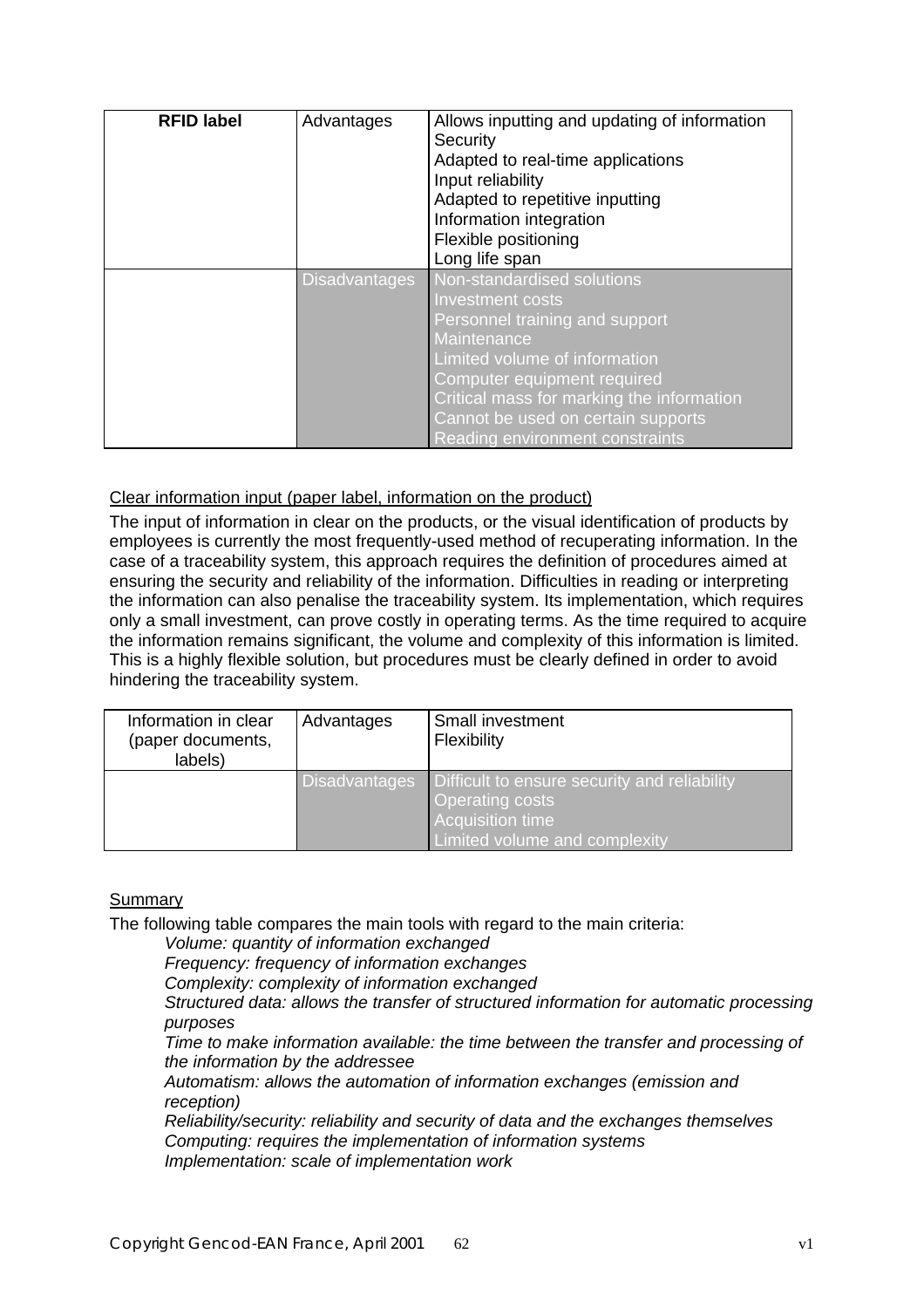*Organisation / personnel: impact on the organisation and competence of the personnel involved Maintenance: complexity of tool maintenance Investment: cost of implementing the solution Operating costs: costs associated with the maintenance of the tool during use*

|                 |                          | Bar code   | RFID label | In-clear information     |
|-----------------|--------------------------|------------|------------|--------------------------|
|                 | Volume                   |            |            |                          |
|                 |                          |            |            |                          |
|                 |                          |            |            |                          |
|                 |                          |            |            |                          |
|                 |                          |            |            |                          |
| Functions       | Frequency                | $\ddot{}$  | $+$        | $\overline{\phantom{a}}$ |
|                 | Complexity               | 0          | 0          |                          |
|                 | Structured data          |            | $+$        |                          |
|                 | Time to make information | Real-time  | Real-time  |                          |
|                 | available                |            |            |                          |
|                 | Automatism               | $\ddot{}$  | $+$        |                          |
|                 | Reliability / security   | $\ddot{}$  | $+$        | $\Omega$                 |
|                 | Computing                | Yes        | Yes        | Depends                  |
|                 |                          |            |            |                          |
|                 |                          |            |            |                          |
|                 |                          |            |            |                          |
|                 |                          |            |            |                          |
| Use constraints | Implementation           | Complex    | Complex    | Simple                   |
|                 | Organisation / personnel | Complex    | Complex    | Simple                   |
|                 | Maintenance              | Complex    | Complex    | Simple                   |
|                 | Investment               | High level | High level | Low level                |
|                 | Operating costs          | Low level  | Low level  | High level               |
|                 | <b>Standards</b>         | Yes        | No         | <b>No</b>                |

*+ = well-adapted tool /*

*- = poorly-adapted tool*

*0 = tool may be employed*

*+/- = depends on the type of tool*

### **Information management**

The three principal functions of a management system insofar as concerns traceability are:

- archiving;
- information searches and requests;
- analysis.

| <b>Archiving</b>                | <b>Searches &amp; requests</b> | <b>Analysis</b>                   |
|---------------------------------|--------------------------------|-----------------------------------|
| The speed with which            | Three levels of data need to   | Analysing the correlation         |
| information can be accessed     | be distinguished for the       | between production actions        |
| is an important criteria in the | purposes of database           | and results of the "quality       |
| choice of data management       | organisation:                  | variation" type may be            |
| tool.                           | the key traceability           | combined with other functions     |
|                                 | identifiers (GTIN, batch       | defined by each company           |
|                                 | number, SSCC, suppliers'       | and exceeding the challenges      |
|                                 | and customers' GLN, etc.)      | of traceability (e.g. statistical |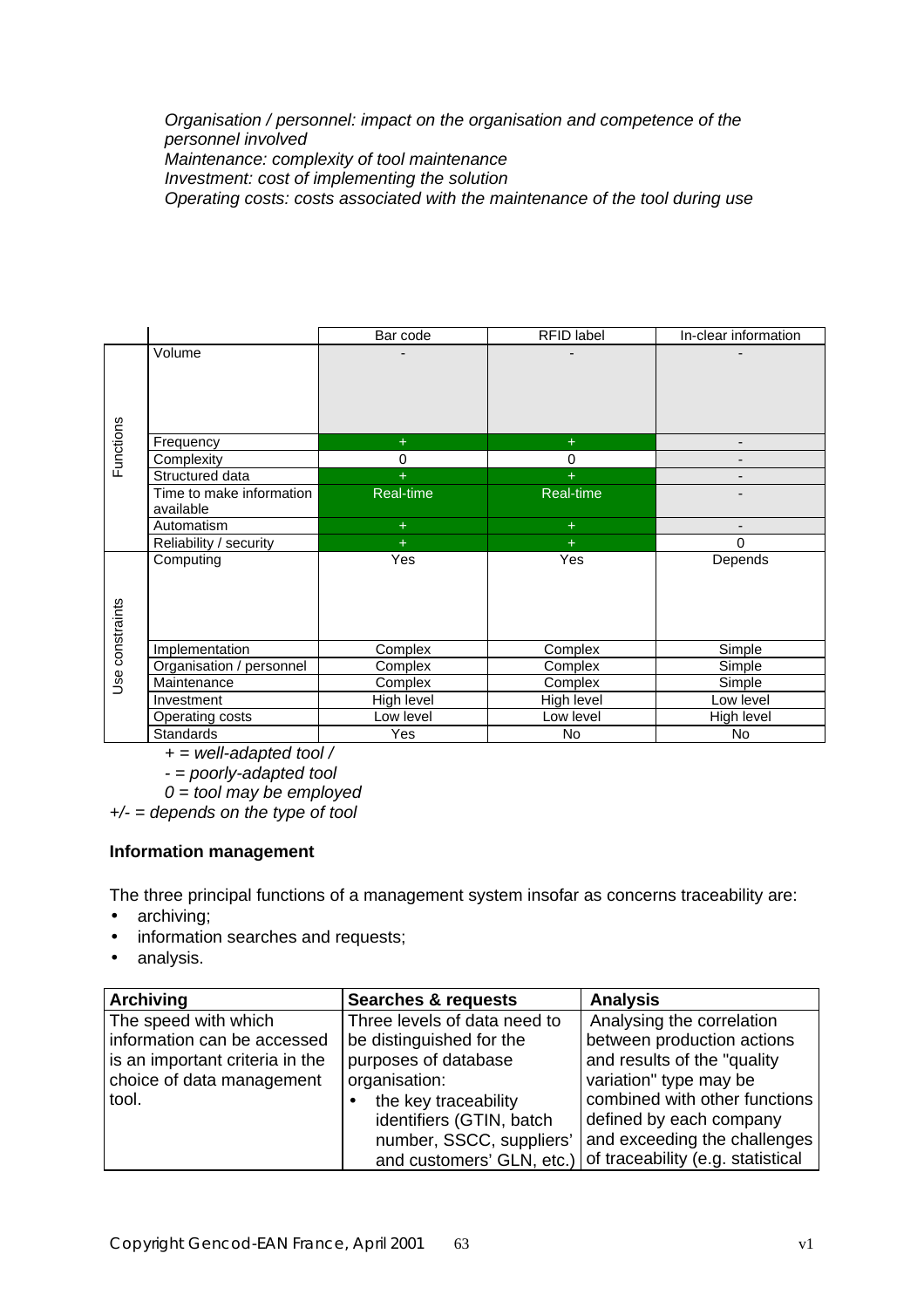|                      |                             | Other search criteria (date   follow-up of performance). |
|----------------------|-----------------------------|----------------------------------------------------------|
|                      | of delivery, temperature    |                                                          |
| levels, etc.)        |                             |                                                          |
|                      | Qualitative or quantitative |                                                          |
| data for description |                             |                                                          |
| purposes only        |                             |                                                          |

Traceability information may be stored in a computer system or managed in paper form. Insofar as concerns the latter, it should be noted that the volume and complexity of such information remain somewhat limited and it makes heavy work of data searches and handling.

The data handled is that described in the preceding chapters (cf. "items to be traced")

Note: The specifications constitute the determining factor enabling the required computer tools to be installed. Cf. "implementation".

# **2.6 Performance**

# **2.6.1 Reliability**

The reliability of the traceability system is synonymous with its capacity to retrieve the information required without any risk of error. For every product and at every stage of its transformation process, overall reliability is determined by the reliability of the tools, procedures and information sources used.

Reliability is a critical factor in the performance of a traceability system. Indeed, if, for example, the procedures for recording links between logistic units and consignees are manual, an input error can lead to the failure to recall a product that has been identified as presenting a serious risk. This may then call into question the cost efficiency and even the usefulness of the system.

Other important factors are the ease of access and of use of the information.

# **2.6.2 Rapidity**

The rapidity criteria apply in particular to information request procedures and tools used for locating products or any other type of information search concerning the traceability system.

In particular, rapidity depends on the information management tools used and their automation. Even if one has good traceability in theory, a traceability system may prove to be totally ineffective in practice because, for example, a manual archiving system is used for too great a volume of information accumulated over the course of several years.

# **2.6.3 Precision**

The precision of bottom-up and top-down traceability is determined by the size of successive batches and the type of origin links recorded.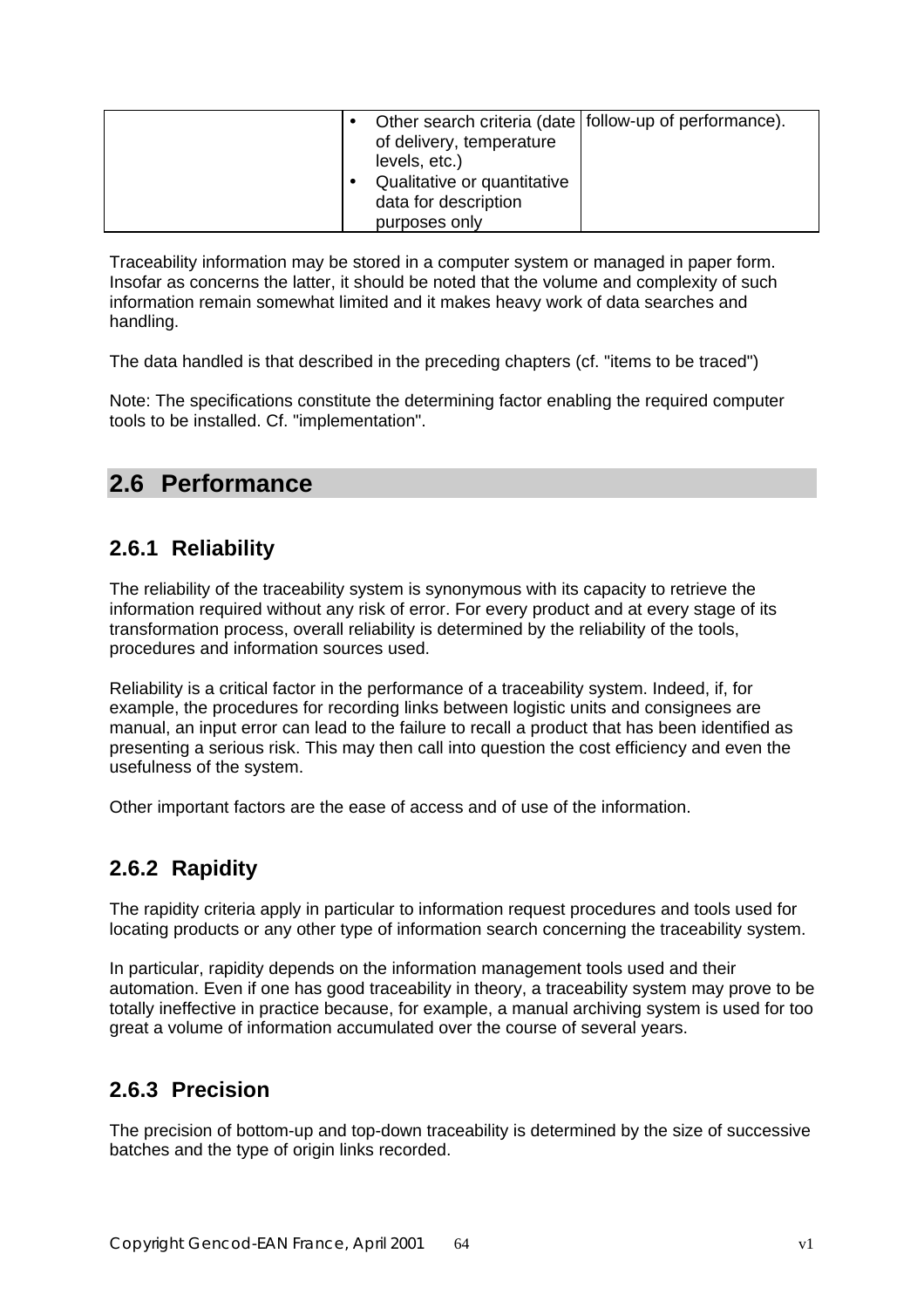The size of successive manufacturing batches, together with the number and the complexity of transformation stages in a sector have a direct impact on the time needed to determine the origin of a quality variation, on the quantity of finished products concerned by any possible quality problem, and also on costs in the event of product withdrawal or recall.

## **2.6.4 Coherence**

The coherence of a system can be seen firstly insofar as concerns how well-suited it is to requirements. The profitability of a traceability system depends mainly on the relevance of the information traced and on the suitability of the means set in place in relation to the volume of information processed and the criticality of such information. The data traced should correspond to both customer requests and internal requests.

The system should also integrate the capacity to be upgraded, to integrate new functions and extend the perimeters of traceability or of the data traced. Coherence thus assures the durability of the system thanks to the use of standards, the compatibility of successive information systems, for example, and their degree of flexibility and adaptability to the environment.

The system's coherence can also be seen in the comparison between traceability implemented by the company and that implemented by its partners. It also takes into account the dialogue between the partners: this should ensure good understanding between the different trades and partners involved in the processing of the product.

# **2.6.5 Risks and critical points**

The risks involved in a traceability system are as follows:

- rupture in traceability;
- loss of information without a rupture in traceability;
- inaccurate information:
- loss of precision;
- performance level below the critical threshold for the system to be operational
- etc.;

The reasons for rupture notably include the following:

- unrecorded links between successive production batches and logistic units;
- information exists but is not linked to batch numbers and logistic units;
- use of proprietary systems (no standards);
- manual input and "paper" archiving;
- procedures are not conformed to or are not precise enough;
- personnel's lack of awareness or training;
- lack of automation;
- lack of analysis or overall monitoring of the traceability system
- etc.

In general, the critical points are located at every point at which there is a change of partner and operation. cf. Action typology §3.2.1.

Every operation presents a risk of traceability rupture, a risk entailed if the link between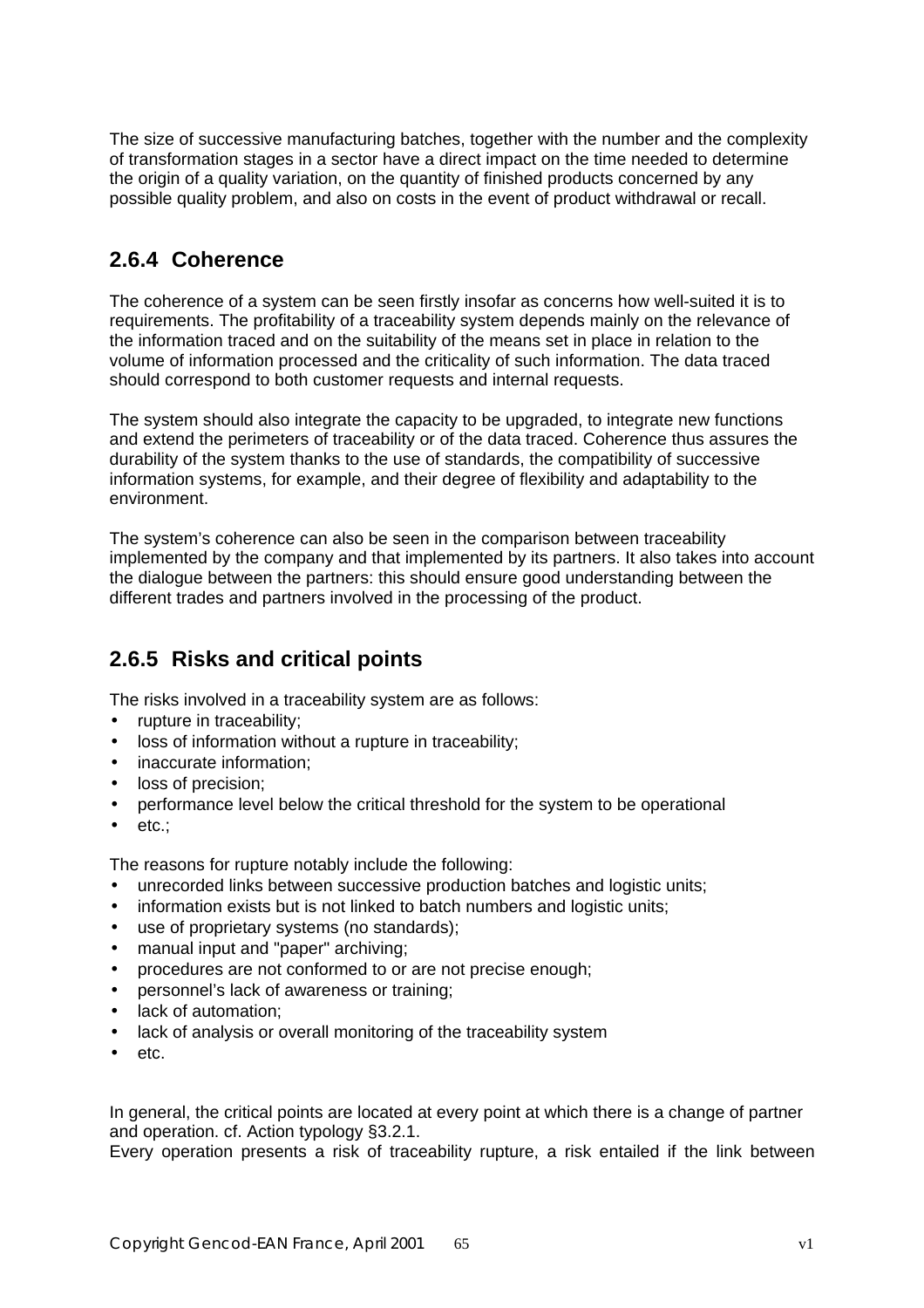successive batches or logistic units is not recorded. The table below does not repeat the risk of traceability rupture, except where such risk is specifically large and therefore deserves to be stressed.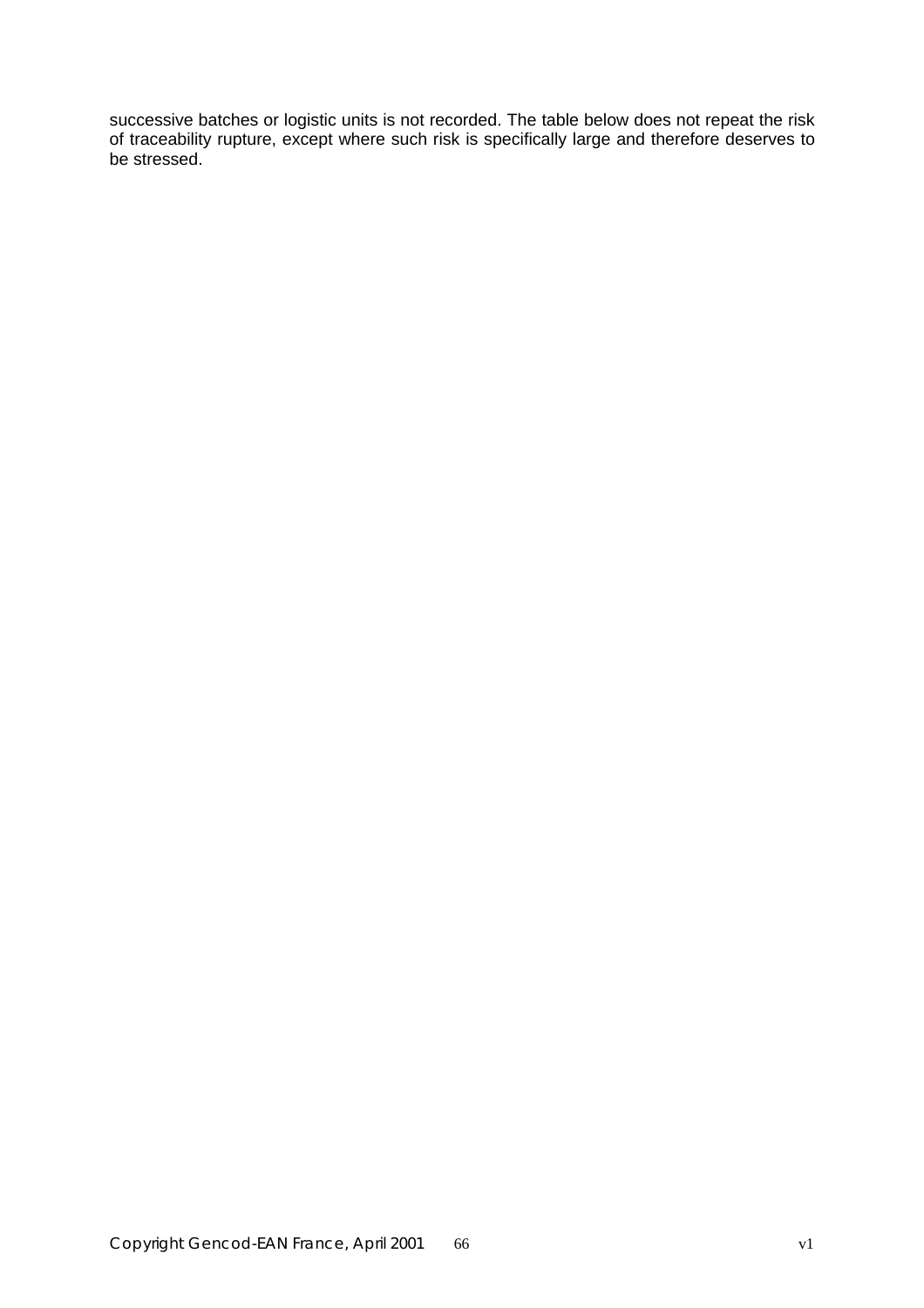# **Risks involved in traceability by type of operation**

| <b>Operation</b>                              | <b>Risks</b>                                                                                                                                                                                      | <b>Responses</b>                                                                                                                                                                                                                                               |
|-----------------------------------------------|---------------------------------------------------------------------------------------------------------------------------------------------------------------------------------------------------|----------------------------------------------------------------------------------------------------------------------------------------------------------------------------------------------------------------------------------------------------------------|
| Production,<br>breeding                       | $\bullet$<br>loss of information regarding<br>the conditions of production or<br>breeding;<br>errors in manual inputting;<br>$\bullet$                                                            | keeping documentary records<br>and archiving;<br>sector collaboration to define<br>$\bullet$<br>and codify the information to be<br>recorded;                                                                                                                  |
| Storage                                       | loss of information regarding<br>$\bullet$<br>storage conditions and<br>possible spoilage;                                                                                                        | site management and recording<br>$\bullet$<br>storage parameters;<br>recording re-assemblies in the<br>event of spoilage (replacing a box<br>in a pallet, for example);                                                                                        |
| Product<br>consolidation or<br>division       | loss of precision<br>$\bullet$<br>reliability of the links<br>$\bullet$                                                                                                                           | use homogenous manufacturing<br>$\bullet$<br>batches:<br>reduce the size of batches or<br>multipacks;<br>identify batches and multipacks<br>in detail (carton in the case of<br>picking);<br>automatic input                                                   |
| Reception,<br>shipment, change<br>of partner  | rupture de traceability linked<br>$\bullet$<br>to discontinuity in product<br>identification;<br>inputting error in the case of<br>manual procedures used for<br>the re-inputting of information; | use EAN-UCC standards for the<br>$\bullet$<br>identification of products and<br>partners, automatic bar code<br>identification and Electronic Data<br>Interchange;<br>suppliers' and transporter's<br>specifications including use of<br>standards;            |
| Transport                                     | loss of information<br>concerning transport<br>conditions;<br>breakdown in traceability in<br>the event of successive<br>partner changes when<br>products are consolidated and<br>divided;        | record the conditions during<br>transport and localisation on a<br>continuous basis (in real-time if<br>possible);<br>use the Sender's section of the<br><b>EAN-UCC logistics label</b>                                                                        |
| Transformation,<br>mixing, adding<br>products | loss of precision<br>$\bullet$<br>risk of error when inputting<br>data manually;<br>rupture in traceability in the<br>event of an incident;                                                       | separate batches;<br>$\bullet$<br>drawing up and conforming to<br>detailed procedures, automation;<br>supplier specifications;<br>adapt the manufacturing process<br>to suit the size of incoming<br>batches;<br>keeping documentary records<br>and archiving; |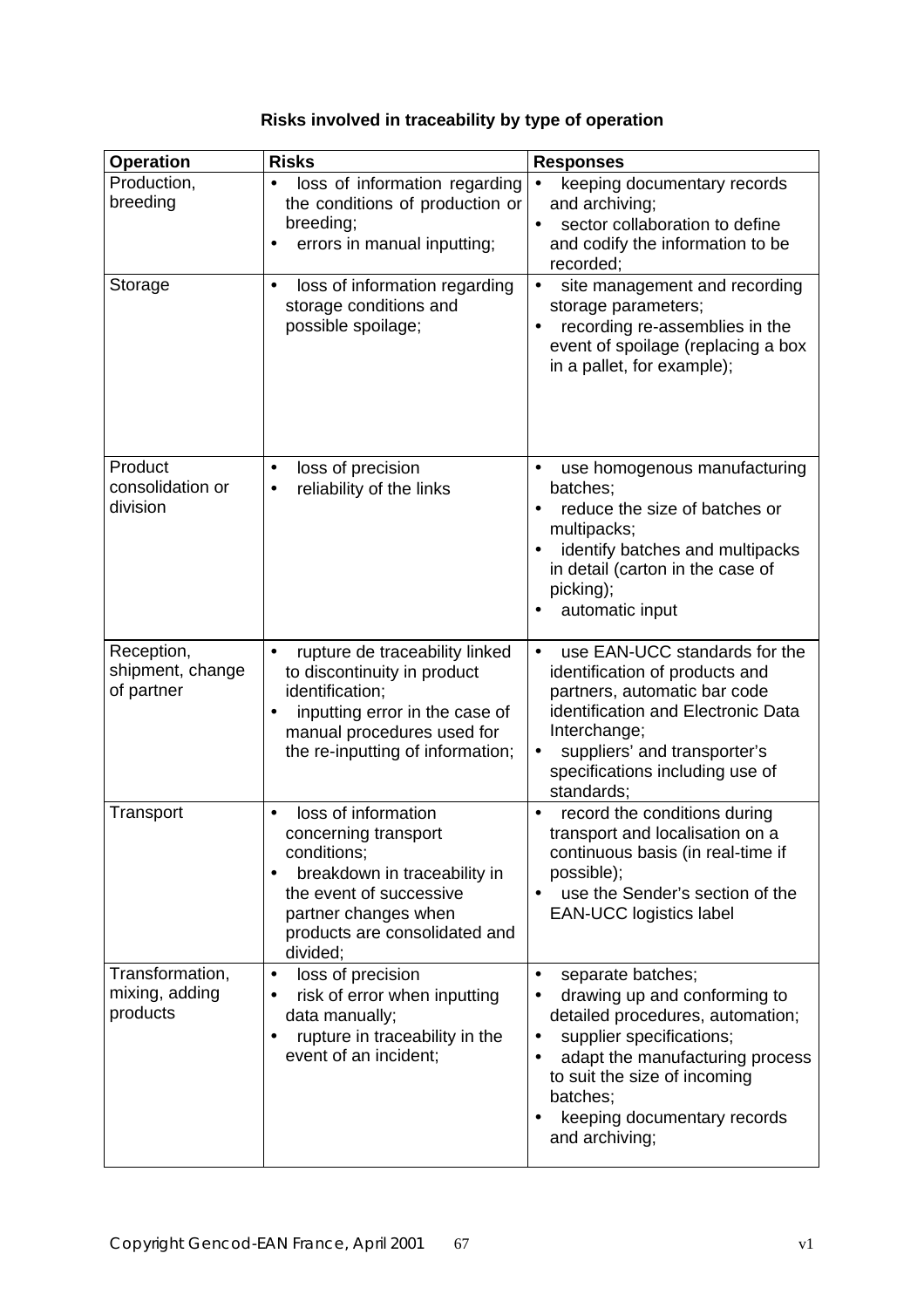| Packaging                                   | loss of accuracy concerning<br>the links of origin and<br>information (heterogeneous<br>logistic units as batch numbers<br>or dates, different production<br>dates to the date of packaging<br>for example). | Homogeneous logistic units or<br>highly detailed marking (batch no.<br>or SSCC in bar codes on the<br>smallest homogeneous unit)<br>mark the most unfavourable date<br>but send a detailed notice of<br>delivery message;<br>mark the information clearly on<br>the product (in-clear labelling);<br>security margin in the event of<br>product recall; |
|---------------------------------------------|--------------------------------------------------------------------------------------------------------------------------------------------------------------------------------------------------------------|---------------------------------------------------------------------------------------------------------------------------------------------------------------------------------------------------------------------------------------------------------------------------------------------------------------------------------------------------------|
| Distribution,<br>widespread<br>destinations | loss of traceability linked to<br>$\bullet$<br>widespread destinations;                                                                                                                                      | keep a record of the links<br>between SSCC and GLN<br>destinations;<br>send a delivery notice with SSCC<br>by EDI at the time of loading;<br>use Receipt of delivery;                                                                                                                                                                                   |
| Consumption                                 | loss of traceability, greater<br>risk involved if the purchaser is<br>not the end customer;<br>poor or improper use of the<br>product;                                                                       | labelling, in-clear information on<br>the packaging                                                                                                                                                                                                                                                                                                     |
| Return of unsold<br>goods                   | See consolidation and<br>$\bullet$<br>division.                                                                                                                                                              | Detailed identification (batch);<br>keep a record of all movements.                                                                                                                                                                                                                                                                                     |

Performances may be different for different products and production stages depending on the systems implemented.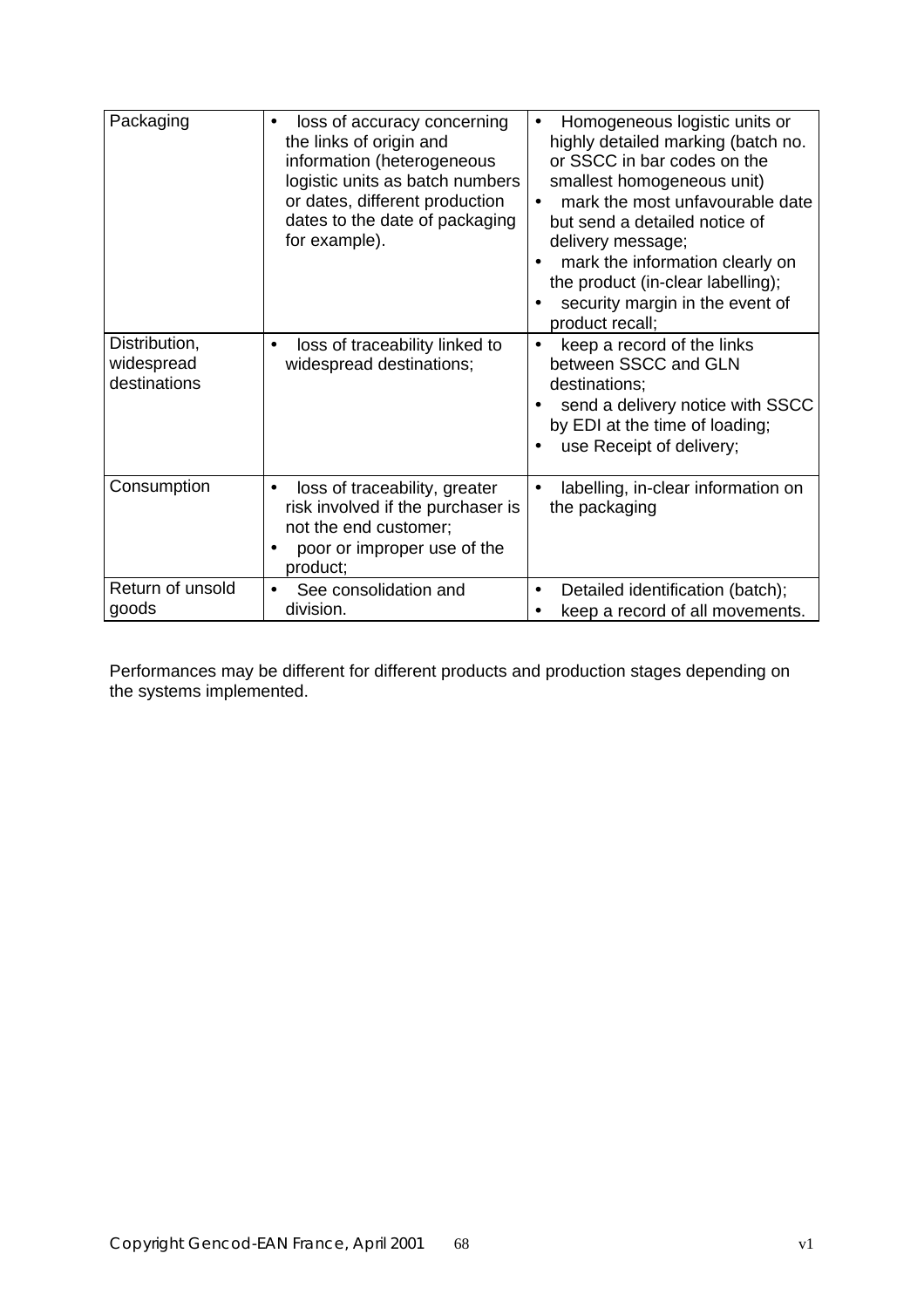# **3. IMPLEMENTING A TRACEABILITY SYSTEM**

This chapter does not deal with matters concerning general project management.

# **3.1 General methodology**

This methodology applies once the decision to adopt a traceability procedure has been approved. However, undertaking a needs assessment and analysis of the existing conditions may have a retroactive effect on the approaches and schedules initially defined.

The framework, the elements traced, the tools, organisation and performances refer to Chapter 3 "Description of a traceability system".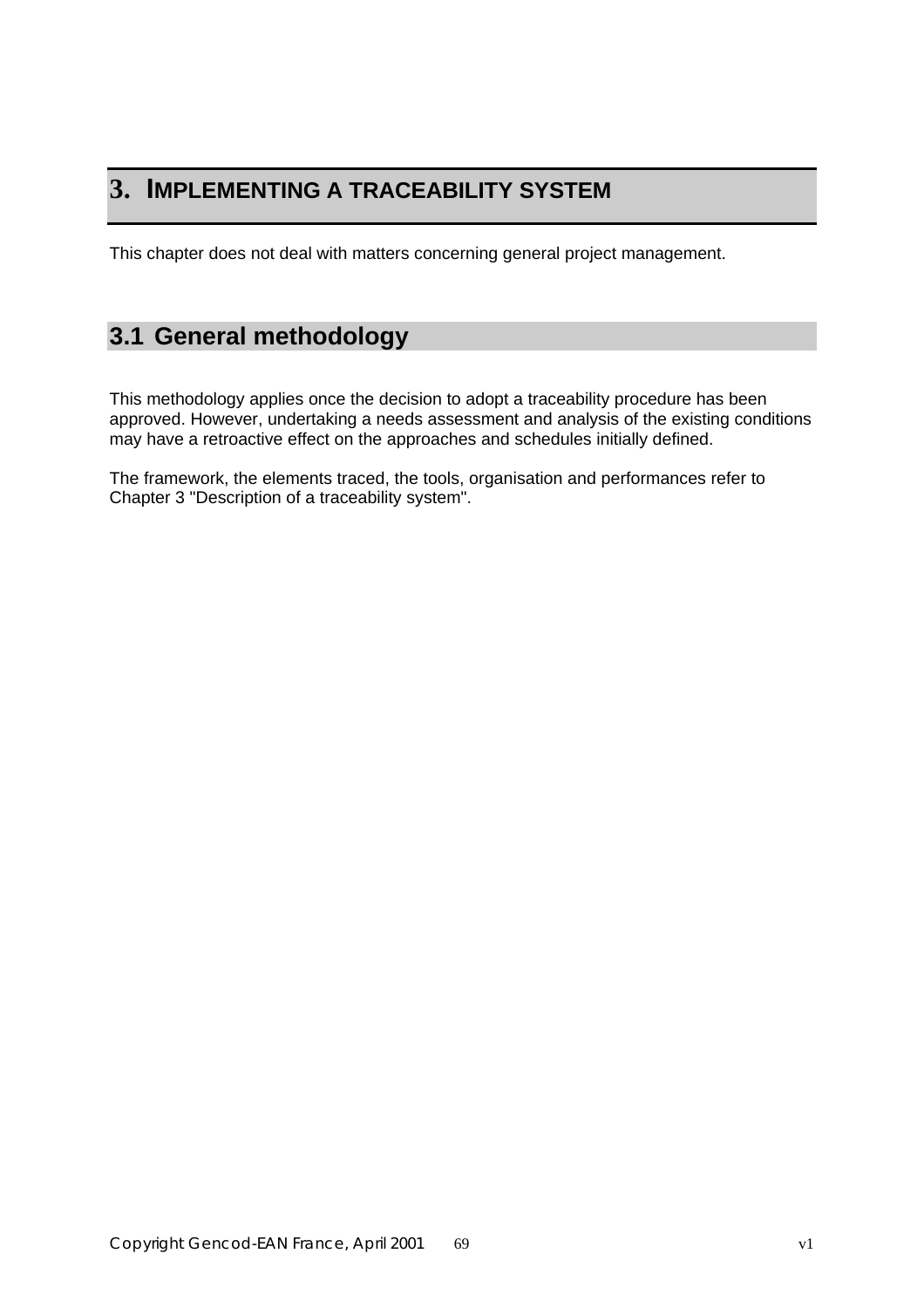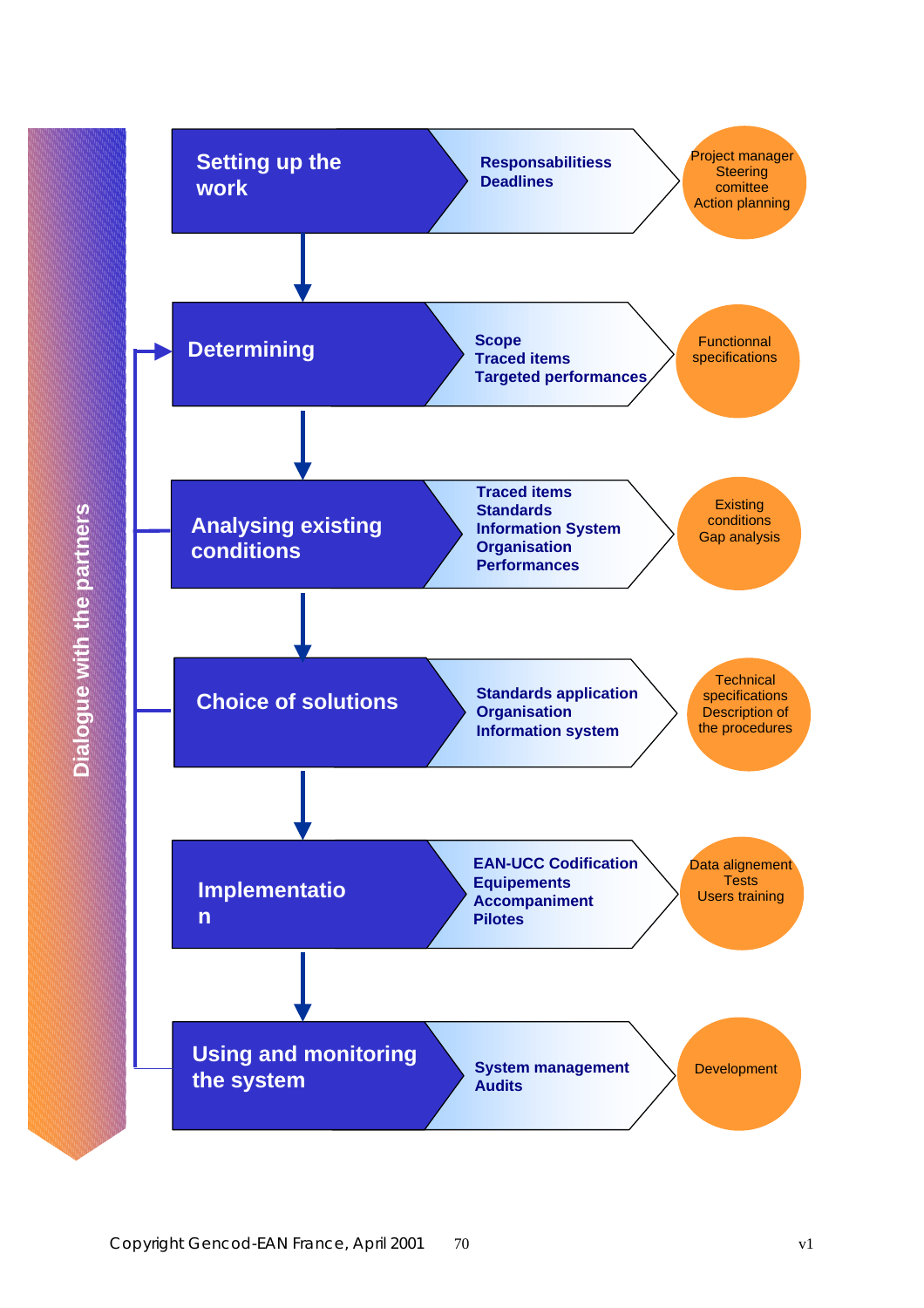# **3.1.1 Dialogue with the partners**

Dialogue with the partners does not constitute a stage as such. Such dialogue ought, in fact, to be maintained throughout the project. It may even serve as the catalyst for the project if the demand comes from a customer.

The analysis of existing conditions and needs, the choice of data communication solutions (tools and scenario), together with the choice of pilot schemes are partly and notably dependent on the partners.

# **3.1.2 Setting up the work structure**

Any traceability procedure must be supported by Management.

Traceability is in fact a transversal problematic. Production, logistics, quality, the sales department, human resources, finances, etc. – all the company's departments are involved in the challenges and in setting up a system. Therefore, it cannot be an isolated initiative within the company but must be integrated within an overall programme.

# **3.1.3 Determining needs**

Of course, traceability does not mean tracing everything that can possibly be traced, but rather what is useful and necessary.

Depending on its constraints, goals and risk analysis, a company may perfectly well chose (or accept, depending on the situation of its suppliers) to limit the perimeters of its traceability system.

The company's needs assessment allows the following points in particular to be defined:

- the departments which are most concerned within the company;
- the priorities of the traceability system (upstream, internal, downstream and the products concerned);
- related complementary tools.

The conclusions of the needs assessment forms the operational or user specifications (see questions grid in section 4.2 for further details). It can be planned along the lines of the description of a traceability system:

### **Example of an operational specifications plan**

### **Framework**

- Context (constraints, partners, etc.)
- Goals (security, rationalisation of logistics flows, marketing, etc.)

### **Items to be traced**

- Scope (products concerned, modelling the internal and external rupture points, upstream limits, downstream limits)
- Products (composition of manufacturing batches, size of successive manufacturing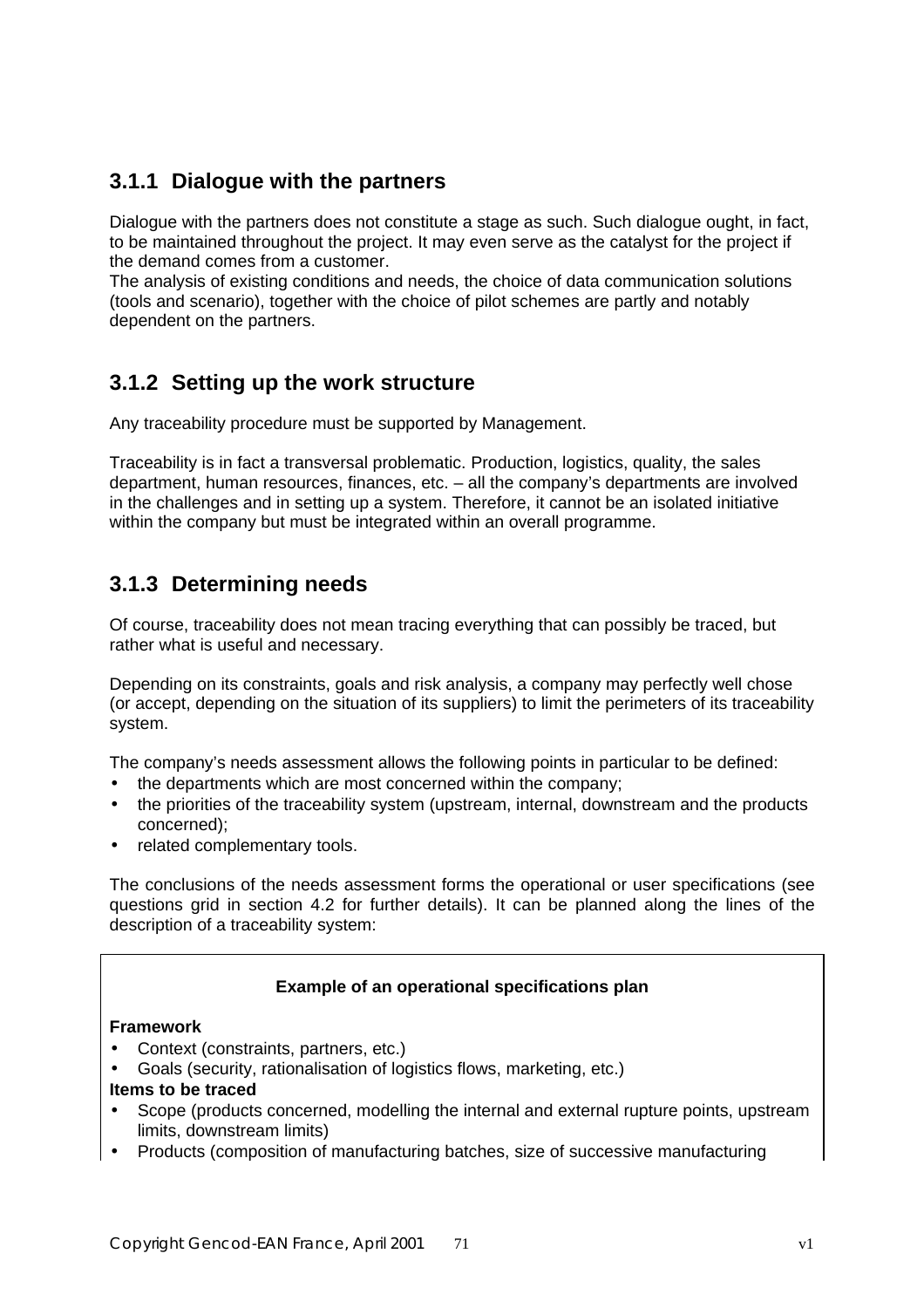batches or of logistic units, etc.)

- Links (links between manufacturing batches and logistic units, strict or broad links, etc.)
- Data recorded (at every stage, with their use and types of information request, confidentiality, etc.)
- Length of time data should be kept in archives (for each type of data)

### *Target performances*

- *Reliability (of the information, the tools and procedures, etc.)*
- *Rapidity (of information requests)*
- *Precision (of the system per product)*
- *Coherence*

# **3.1.4 Analysing existing conditions**

Analysing existing conditions may entail a review of operational specifications or may even, on occasion, precede the determination of needs. However, this should not influence the needs but rather the implementation schedule.

The analysis grid shown in section 4.4 defines the criteria required for assessing the maturity of the traceability system within a company. Nonetheless, the assessment remains dependent upon the accurate definition of goals and needs.

Overall, it is a matter of separating the links of the chain and checking to see whether they communicate effectively with each other and how long this takes, for example.

# **3.1.5 Choice of solutions**

Developing the technical part of the specifications and describing the procedures may be carried out in parallel. Indeed, the tools chosen should be adapted to the organisation and vice versa.

In general, the description of how the traceability system will be organised cannot be completed in isolation from the other issues at stake, since it has to be integrated into the company's existing procedures.

### **Elements of the organisation of the traceability system which need to be incorporated into the company's existing procedures and documents**

### **Division of responsibility**

Responsibility for co-ordination, responsibility for implementation, distribution of tasks

### **Procedures**

Description of operations and tools for each stage, operational modes, etc.

### **Information interchange scenarios**

EDI messages used, product recalls

### **Example of a technical specifications plan**

### **Technical functions**

Technical translation of the operational specifications, description of sort data, of descriptive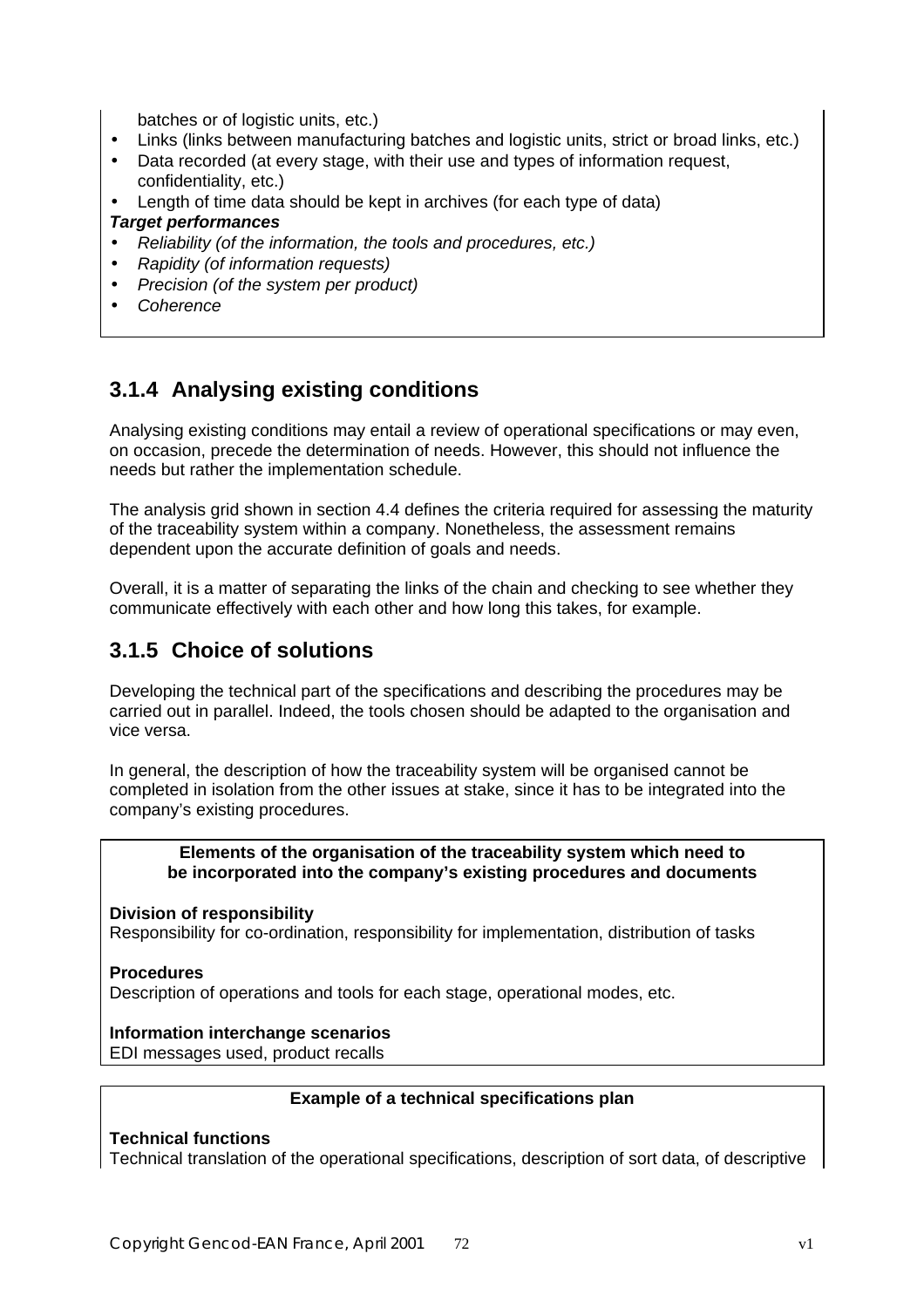data and codification standards, etc.

### **Technical constraints and performances**

Reliability, rapidity, upgradeability, volume of information to be processed, archive duration , frequency of information exchanges, environment, human resources, etc.

### **Hardware configuration**

Interface tools: readers, printers, etc. Interfaces: production software, EDI work station, etc.

### Practical advice:

Traceability implies recording data all along the production chain. To do this, it is necessary to have available a certain amount of equipment for marking, reading and/or data capture and prepare, in the information system, a space that allows you to send, process if necessary and return such information.

In particular, there are several types of equipment required for use of EAN standards:

- Printing / labelling equipment;
- bar code scanning equipment;
- portable input equipment.

### **Printing and marking equipment**

The most important station is located at the end of the manufacturing chain at the time of SSCC marking. This is the stage at which the link must be made between the SSCC and all the information related to the manufacturing process (batch number, manufacturing chain number, date of manufacturing, raw material batch number, etc.). A second labelling station is usually located in the dispatch department where the shipping label will be affixed. This is where the link between the SSCC and the consignee should be made. It is often useful to set up a labelling station at the raw materials reception point, if all the goods are not identified using EAN standard markings.

The following points should be taken into consideration when choosing printers:

- direct marking or use of labels;
- size of labels:
- number of labels to be printed per day;
- conditions of use (you should take into account environmental conditions such as the temperature in the printing area, the fact that this is may be a dusty or damp area, the label or marking support, etc.)

### **Scanning equipment**

The scanning stations are located at various points in the company:

- at the raw materials reception point where the company must record the SSCCs or GTIN and batch numbers received;
- at the beginning of the manufacturing process where the batch numbers of the raw materials used in manufacturing the end products must be recorded;
- at the end of the manufacturing process in order to read the SSCCs and record the location of storage units;
- in the shipping bay where the logistic units SSCCs must be recorded and included on the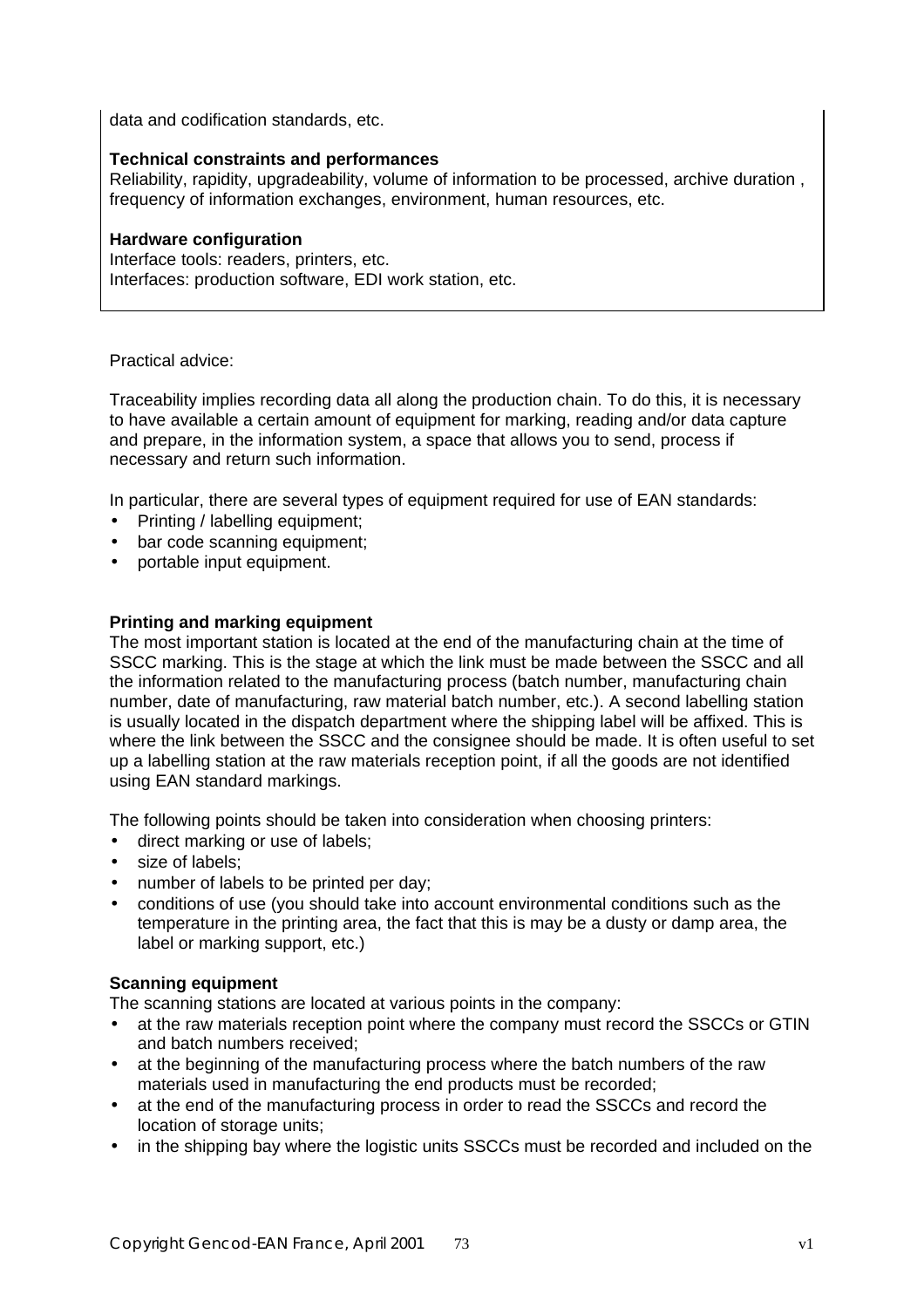shipment advice note.

Other scanning stations may be set up at various points in the company in order to carry out checks whenever the merchandise is moved.

Depending on how they will be used, the company may choose either fixed or portable scanning devices. **Fixed scanning equipment** is recommended particularly if the production process is fixed or includes mandatory stages, and if the marking positioning is stable. These devices may be:

- scanners;
- CCD cameras

There are several technologies available for **portable scanning devices** (or portable input devices):

- bar code scanner pen:
- douchette;
- scan gun;
- CCD scanning gun.

Research into the applications of use will serve to determine the most judicious choice. For general application, it may be useful to invest in one or several technologies.

## **3.1.6 Implementation**

The implementation plan may be spread over several years depending on the existing system, the goals, priorities, the investment policies and the possible impact on the manufacturing process.

It would seem logical to first ensure internal traceability. Although the SSCC is now used upstream for logistical reasons, placing SSCCs on pallets alone is not sufficient for the requirements of traceability. What is needed is to control the internal links (links between manufacturing batches and the SSCC, links between the SSCC and the consignees).

### **Example of how to divide up the tasks involved in an implementation plan**

### **Support**

Communication, training for users before deployment, drawing up user documents, etc.

### **Choice of pilot schemes**

**Codification, aligning data with partners** Managing hierarchies

### **Installing equipment**

Scanning equipment, labelling machines, EDI station, software packages, etc. This stage may take a long time, do not underestimate the time required

**Testing and correcting the system** Internally and with the partners

### **Setting up the crisis unit**

Contacts, internal procedures and partners' quality control procedures, etc.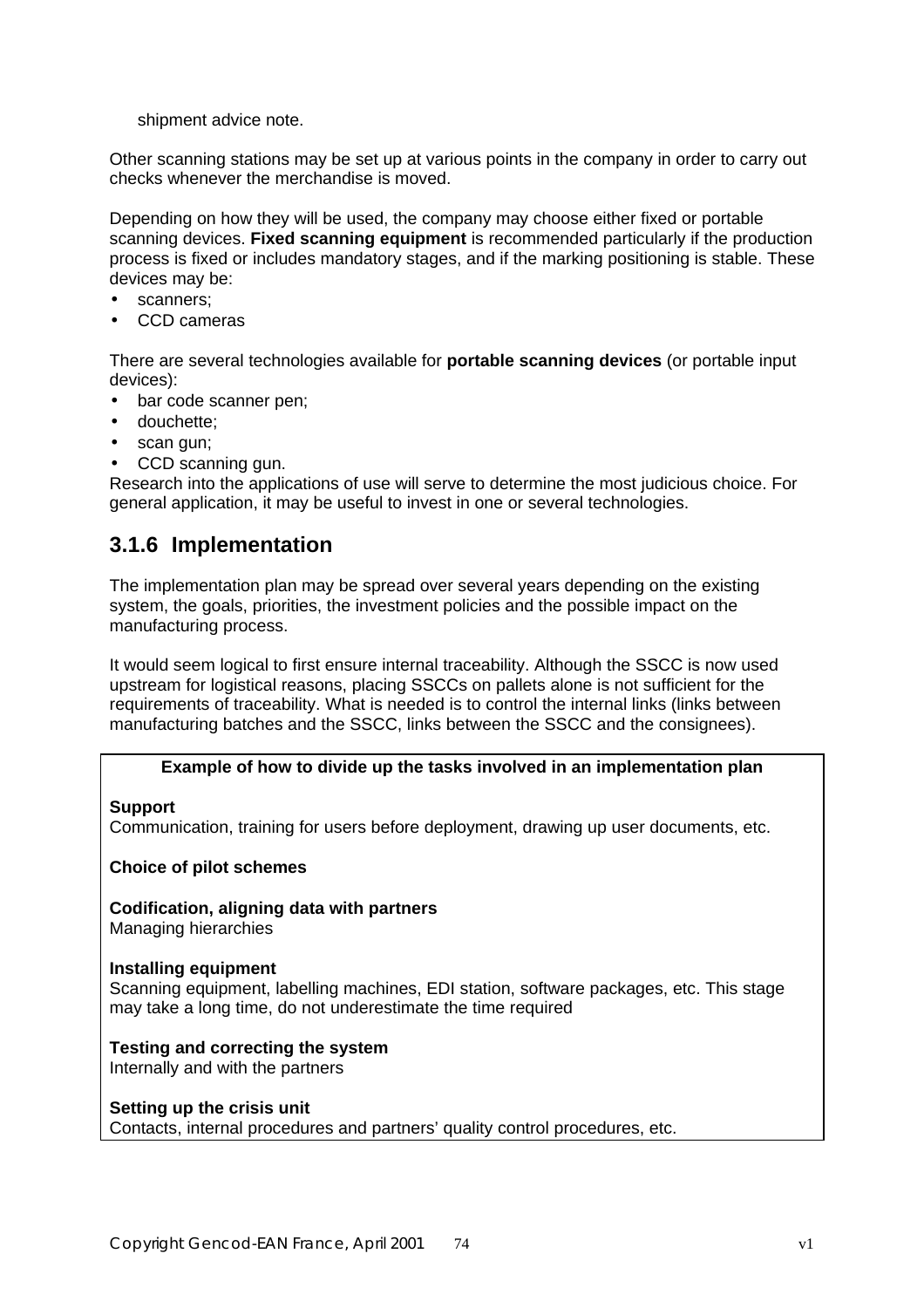## **3.1.7 Using and monitoring the system**

As for any system, **regular expert reports are recommended** to check that the system developed does not go off course, either at the level of conforming to procedures or in the use of tools. Such reports may, for example, be effected every 6 months by a third party. The AMDEC method may be used in order to analyse the possible modes of rupture, their seriousness and to implement preventative measures.

Tests and crisis simulations should be carried out on a regular basis.

(In particular, see 3.6.5. "risks involved in traceability by type of operation".) The critical thresholds concerning the reliability of recorded information, of the procedures and of the tools should be mentioned. Internal corrective action and subsequent action taken in collaboration with service providers or suppliers can then be taken.

Should restructuring or changes in the information system occur, for example, re-testing the traceability system is strongly recommended.

As well as creating initial objectives**, the traceability system may be valorised to the full** by using it for applications that are not priorities, but that do not require further heavy investment in terms of tools.

Examples:

- providing traceability training for sales representatives (where the initial demand was mainly internal or customer-based);
- using the collected information for producing statistics and improving production (choice of raw materials, team training, etc.);
- managing stock rotation among customers for an improved service;
- using logistical traceability for recalling products with minor defects, but which could damage the brand image (minor manufacturing or packaging defect);
- identifying parallel distribution circuits
- …

(see also 3.1.2 "Objectives")

Furthermore, the traceability system evolves according to the development of the context.

## **3.2 Questions concerning specifications**

At this stage of the project, the fundamental question is no longer "to trace or not to trace?", but rather **"what to trace and how to trace it?".**

The following questions are not exhaustive. They are intended to serve as a reflection guide for companies wishing to integrate a traceability system into their specifications. They follow the order of the plan shown in 4.1.3 and 4.1.5. They echo the traceability system description shown in chapter 3.

| <b>FRAMEWORK</b>                                                        |  |
|-------------------------------------------------------------------------|--|
| context                                                                 |  |
| 1. Do applicable regulations exist or are they currently being drafted? |  |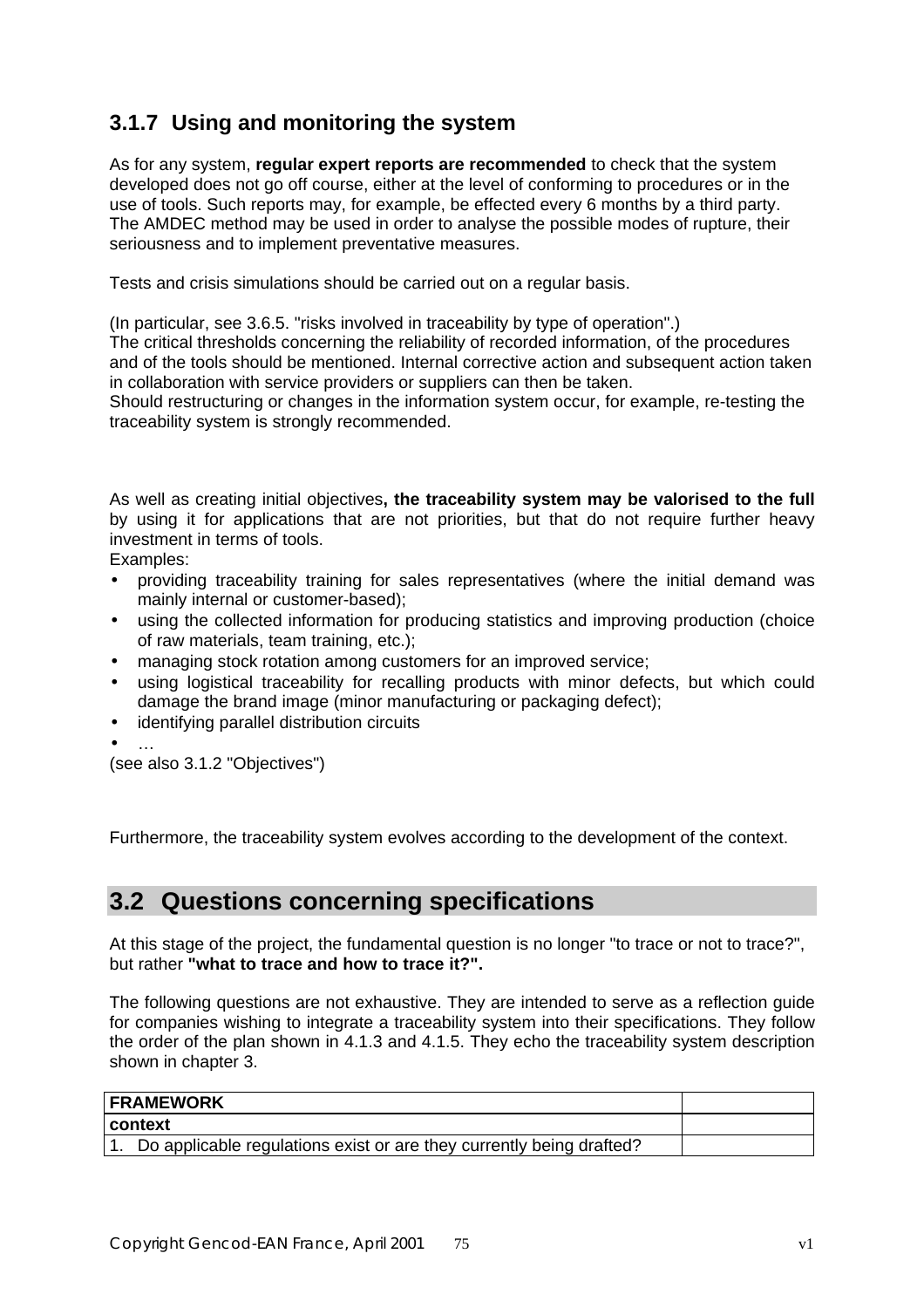| 2. Do applicable inter-professional agreements exist, or are they currently<br>being drafted?                                                      |  |
|----------------------------------------------------------------------------------------------------------------------------------------------------|--|
| Do applicable standards exist, or are they currently being drafted?<br>3.                                                                          |  |
| Do applicable industry recommendations or fair practice guides exist,<br>4.                                                                        |  |
| or are they currently being drafted?                                                                                                               |  |
| Are consumers requesters?<br>5.                                                                                                                    |  |
| 6. Are some of my customers requesters?                                                                                                            |  |
| 7. Does traceability offer a competitive advantage for my company?                                                                                 |  |
| 8. Is traceability a requirement for being referenced by some customers?                                                                           |  |
| 9. Are some of my company's departments requesters?                                                                                                |  |
| 10. Have some of my service providers already expressed their interest in                                                                          |  |
| the system?                                                                                                                                        |  |
| 11. Does my company have brands with a notoriety that needs to be                                                                                  |  |
| protected?                                                                                                                                         |  |
| 12. Could some of my company's products represent serious risks in the                                                                             |  |
| event of a quality defect?                                                                                                                         |  |
| 13. Have incidents already occurred in my company's operating sector?                                                                              |  |
| 14. Has a crisis that has received significant media coverage already                                                                              |  |
| occurred in my company's operating sector?                                                                                                         |  |
| 15. Does my company have aspects that are known to be fragile?                                                                                     |  |
|                                                                                                                                                    |  |
| Comments concerning questions 1 to 15: the greater the number of                                                                                   |  |
| positive answers, the greater the need for traceability for the company in                                                                         |  |
| the given chain. This analysis notably reflects the urgency and the<br>reliability of the traceability system to be implemented, and the resources |  |
| to be deployed.                                                                                                                                    |  |
|                                                                                                                                                    |  |
| 16. Who are the institutional partners involved, or with an influence of                                                                           |  |
| traceability within my chain?                                                                                                                      |  |
| 17. Who is the source of the initiative? Is this an internal or external                                                                           |  |
| initiative (customer, chain, regulatory, etc.)?                                                                                                    |  |
| 18. What is the traceability status of my suppliers? My service providers?                                                                         |  |
| My customers? My competitors?                                                                                                                      |  |
| 19. What are their needs?                                                                                                                          |  |
| 20. What are their projects in terms of traceability?                                                                                              |  |
|                                                                                                                                                    |  |
| <b>Objectives</b>                                                                                                                                  |  |
| 21. What are the traceability objectives within my company? (cf. objectives                                                                        |  |
| chart)                                                                                                                                             |  |
| 22. What are the priorities?                                                                                                                       |  |
| 23. What are the deadlines?                                                                                                                        |  |
| (questions to be expanded upon according to the objectives)                                                                                        |  |
|                                                                                                                                                    |  |
| <b>TRACED ELEMENTS</b>                                                                                                                             |  |
| <b>Scope</b>                                                                                                                                       |  |
| 24. Which projects are concerned by the traceability project?                                                                                      |  |
| For each of these products:<br>25. For internal traceability: what are the various stages of the internal                                          |  |
| process? What are the rupture points? What are the incoming and                                                                                    |  |
| outgoing products at each stage of the process? What information                                                                                   |  |
| needs to be recorded?                                                                                                                              |  |
|                                                                                                                                                    |  |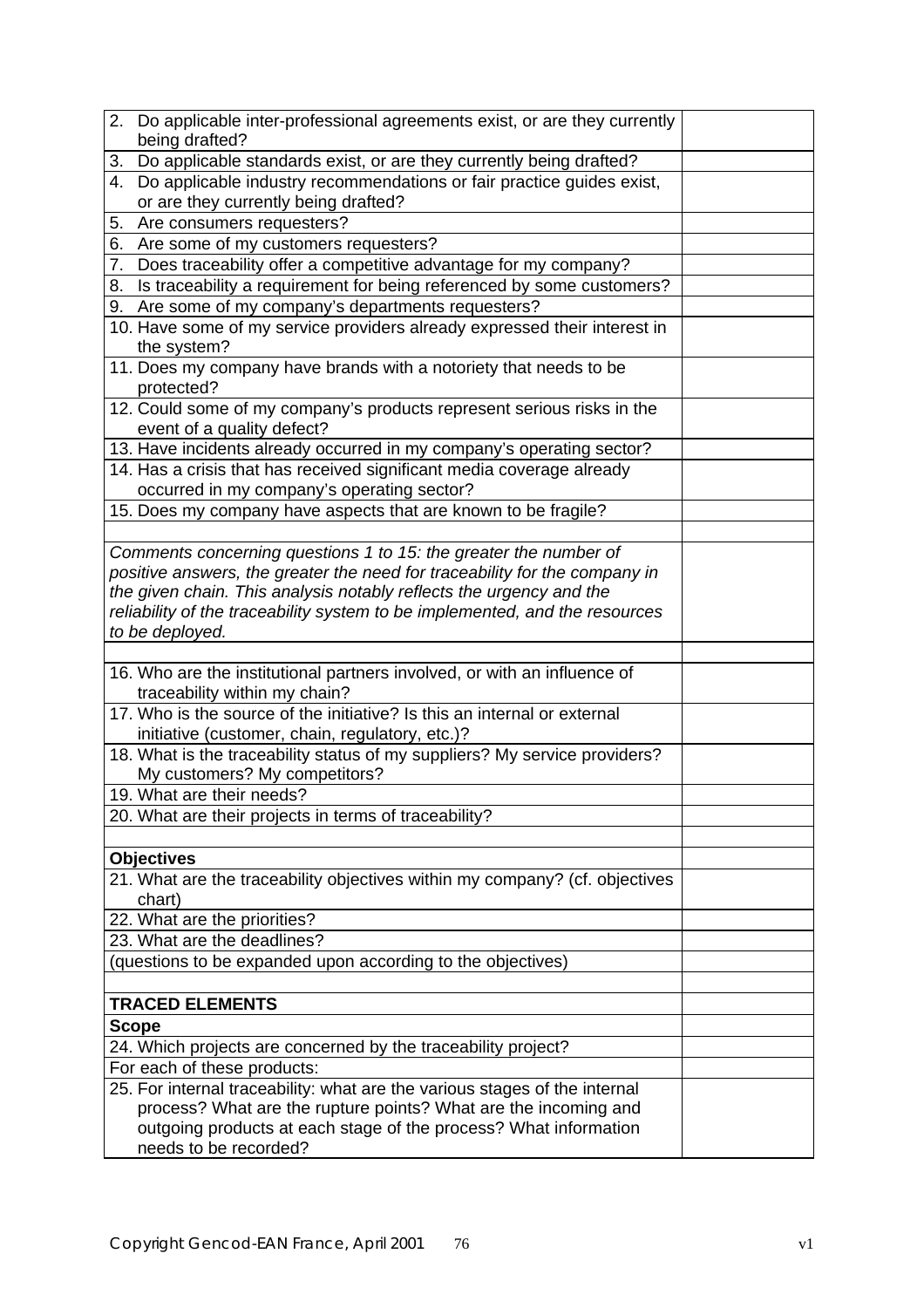| 26. Is upstream traceability required? If so, which raw materials are         |  |
|-------------------------------------------------------------------------------|--|
| concerned? Which technical materials? Which packaging?                        |  |
| For each of these elements: what are the various stages (production,          |  |
| transformation, manipulation, storage, transport, etc.) and partners          |  |
|                                                                               |  |
| involved upstream? What are the incoming and outgoing products? Up            |  |
| to which point do I wish to know the origin and background of                 |  |
| products?                                                                     |  |
| 27. Is downstream traceability required? If so, for which                     |  |
| chains/destinations? For each of these destinations: what are the             |  |
|                                                                               |  |
| various downstream stages? Up to which point do I wish to trace the           |  |
| routing and localisation of products?                                         |  |
|                                                                               |  |
| The rest of the analysis is carried out according to the company's            |  |
| objectives, for each type of product and at each stage within the scope of    |  |
| the traceability system.                                                      |  |
|                                                                               |  |
| <b>Products</b>                                                               |  |
| 28. Which criteria should be included in the definition of manufacturing      |  |
| batches? What should be the size of the batches? Should the batches           |  |
| be separated?                                                                 |  |
| 29. How are the batches identified?                                           |  |
| 30. What types of logistic units are used? How are they identified?           |  |
|                                                                               |  |
|                                                                               |  |
| <b>Links</b>                                                                  |  |
| 31. What is the type of link (absolute or expanded)? If it is expanded, what  |  |
| is the safety margin to be envisaged? How are the links between the           |  |
| preceding and subsequent batches made (direct links between                   |  |
| manufacturing batches/GTIN or SSCC, time/minutes, manufacturing               |  |
|                                                                               |  |
| sequence, spot number, shipping code, etc.)                                   |  |
| 32. Is picking done? In this case, do we wish to trace the links between the  |  |
| primary and secondary pallets?                                                |  |
|                                                                               |  |
| <b>Recorded information</b>                                                   |  |
|                                                                               |  |
| 33. Is certain information attached to received product batches (packing      |  |
| date, origin, etc.) that I would like to receive each time a delivery         |  |
| arrives? If so, which information?                                            |  |
| 34. What information / data needs to be recorded (data received from a        |  |
| partner, measurement information, manufacturing or manipulation               |  |
|                                                                               |  |
| information, incidents, etc.)? For what reason?                               |  |
| 35. What is this information attached to in order to be linked to the batches |  |
| (batch number + GTIN, time, manufacturing sequence, shipping code,            |  |
| $etc.$ )?                                                                     |  |
| 36. Of this data, which information do I need to pass on to another           |  |
|                                                                               |  |
| transformation stage? Is it essential that this information is marked in      |  |
| clear on the products, or can it be communicated electronically? Who          |  |
| are the consignees?                                                           |  |
| 37. What are the intended types of searches? What information is likely to    |  |
| be sought? From what initial information?                                     |  |
|                                                                               |  |
| 38. Archiving periods                                                         |  |
| 39. Does the product have an Expiry Date or Best Before Date? What is         |  |
| its maximum or average estimated life span, according to each case?           |  |
| 40. Do legal constraints exist concerning the archiving duration certain      |  |
|                                                                               |  |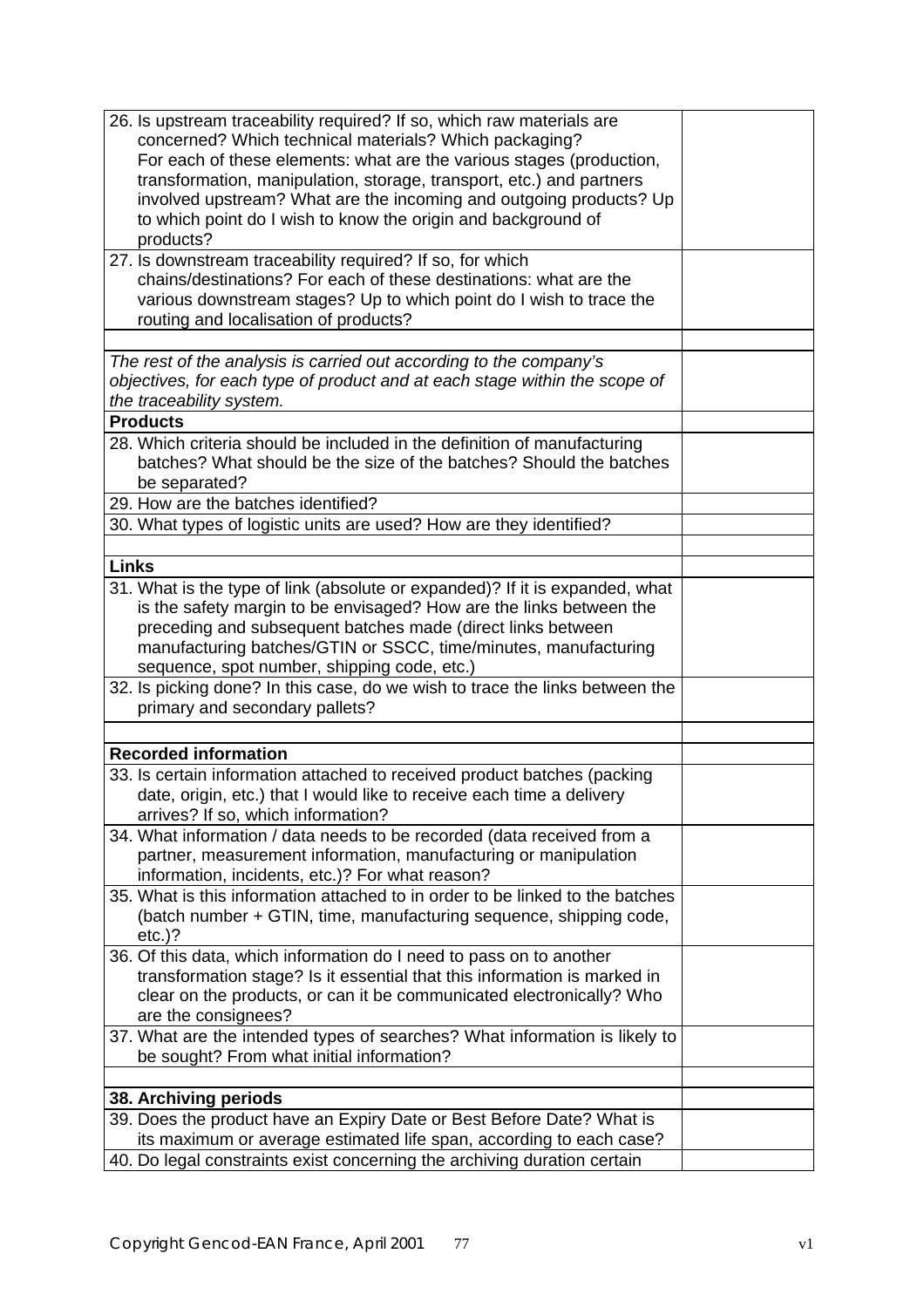| data? Do industry recommendations exist?                                                                                                                                                                                                        |  |
|-------------------------------------------------------------------------------------------------------------------------------------------------------------------------------------------------------------------------------------------------|--|
| 41. For each item of traced information, what is the subsequent archiving                                                                                                                                                                       |  |
| period according to its use or constraints?                                                                                                                                                                                                     |  |
|                                                                                                                                                                                                                                                 |  |
| <b>TARGET PERFORMANCES</b>                                                                                                                                                                                                                      |  |
| 42. What is the maximum amount of time for undertaking each of the<br>searches?                                                                                                                                                                 |  |
| 43. What is the maximum number of suppliers to be involved when tracing<br>a batch upstream (first supplier within the upstream scope of the<br>traceability system)? (to be calculated according to the batch sizes and<br>the types of links) |  |
| 44. What is the maximum number of downstream customers or products<br>that must respectively be consignees or originate from this batch?                                                                                                        |  |
| 45. What are the measurable reliability levels of the system? What are the<br>critical levels?                                                                                                                                                  |  |
| <b>EAN-UCC STANDARDS</b>                                                                                                                                                                                                                        |  |
|                                                                                                                                                                                                                                                 |  |
| 46. When and by whom are the codes attributed?                                                                                                                                                                                                  |  |
| 47. What tools do my partners use?                                                                                                                                                                                                              |  |
| 48. Which tools would I like to use with them in order to exchange<br>information (EAN 128 labels, EDI, etc.)? Upstream and downstream?                                                                                                         |  |
| <b>ORGANISATION</b>                                                                                                                                                                                                                             |  |
| <b>Division of responsibilities</b>                                                                                                                                                                                                             |  |
| 49. What are the responsibilities of the department concerned by<br>traceability? Who is in charge of traceability co-ordination and<br>monitoring?                                                                                             |  |
|                                                                                                                                                                                                                                                 |  |
| <b>Procedures</b>                                                                                                                                                                                                                               |  |
| 50. At each stage of the product transformation process: what is the action<br>to be taken? For each action: how is this carried out? Using which<br>tools? How is the action initiated? When can it be considered as<br>completed?             |  |
| 51. What are the types of search? Who will be able to conduct the<br>searches?                                                                                                                                                                  |  |
| 52. Does confidential internal information exist? Insofar as concerns<br>external relations?                                                                                                                                                    |  |
| 53. Which people or positions will be involved in the collection of<br>information? In the transmission of data? What is their level of<br>training? What is their capacity to adapt?                                                           |  |
| 54. How should incidents be managed (carton to be replaced on a pallet,<br>etc.)? Unsold items?                                                                                                                                                 |  |
| 55. How should batch-ends be managed?                                                                                                                                                                                                           |  |
|                                                                                                                                                                                                                                                 |  |
| 56. How are the tests and exercises organised?                                                                                                                                                                                                  |  |
| 57. How regularly? Who is responsible?                                                                                                                                                                                                          |  |
|                                                                                                                                                                                                                                                 |  |
| <b>Scenario</b>                                                                                                                                                                                                                                 |  |
|                                                                                                                                                                                                                                                 |  |
| 58. Do messages adapted to my sector exist?                                                                                                                                                                                                     |  |
| 59. What are the message profiles to be used?<br>60. If EDI is used, what are the information interchange scenarios? Which                                                                                                                      |  |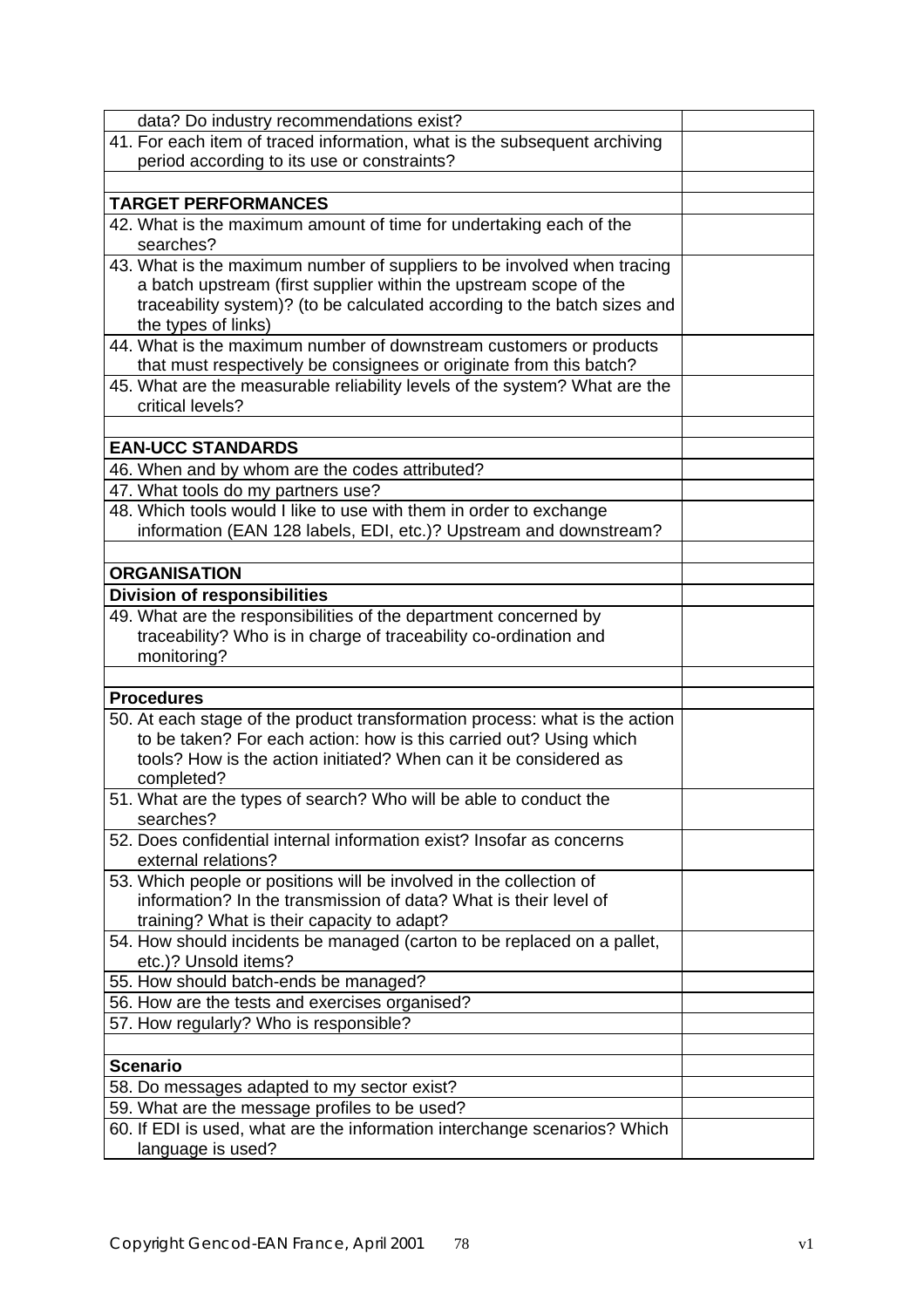| 61. How is the crisis unit organised? In the event of an incident, what is the<br>recall procedure arranged with my partners? Who are my contacts with<br>the partners? |  |
|-------------------------------------------------------------------------------------------------------------------------------------------------------------------------|--|
| 62. Where will the products be stored in the event of a recall?                                                                                                         |  |
|                                                                                                                                                                         |  |
|                                                                                                                                                                         |  |
| <b>INFORMATION SYSTEM</b>                                                                                                                                               |  |
| 63. What are the standards for communicating data by EAN 128 and/or<br>according to EDI requirements?                                                                   |  |
| 64. What should be the response rapidity for each of the envisaged<br>searches?                                                                                         |  |
| 65. What is the working environment?                                                                                                                                    |  |
| 66. What are the estimated volumes and frequencies of the information to<br>be archived?                                                                                |  |
| 67. What are the estimated volumes and frequencies of the information to<br>be communicated?                                                                            |  |
| 68. What is the criticality of this information? Does an information<br>transmission reliability level need to be specified?                                            |  |
| 69. What are the interface tools (scanners, printers, etc.)? How many are<br>required?                                                                                  |  |
| 70. Which interfaces should be allowed for (software package, EDI station,<br>$etc.$ )?                                                                                 |  |
| 71. What are the archiving supports?                                                                                                                                    |  |
|                                                                                                                                                                         |  |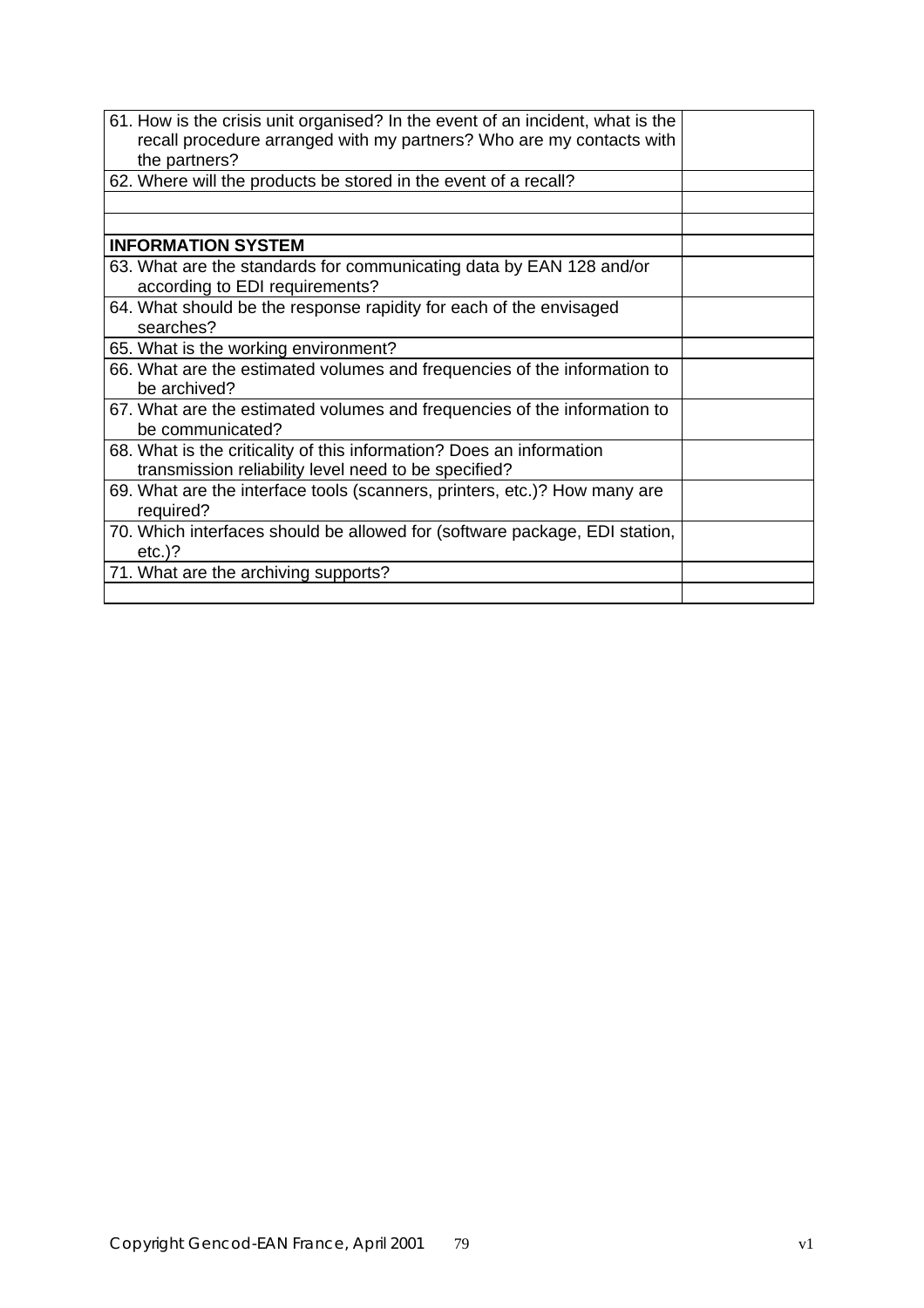## **3.3** EAN-UCC standards application scale for traceability

The progressive use of EAN-UCC standards can be set out in four distinct stages. Insofar as the company is concerned, each one corresponds to a level of 'traceability maturity' in the interfaces with its partners.



### **Stage 1: Codification of consumer units**

- Consumer units codified with GTIN
- Logistic items non-codified

The internal traceability may be effective, but the risks of errors in information interchanges between companies are significantly high. There is a serious risk of a rupture occurring in interfaces with partners.

### **Stage 2: Codification of logistic items**

- Consumer units codified with GTIN
- Logistic items codified with GTIN
- Logistic units are marked with EAN 128 labels and identified by a SSCC, but this is not integrated: there is no record of links between the manufacturing batches and the SSCCs, nor between the SSCCs and the destinations' GLNs.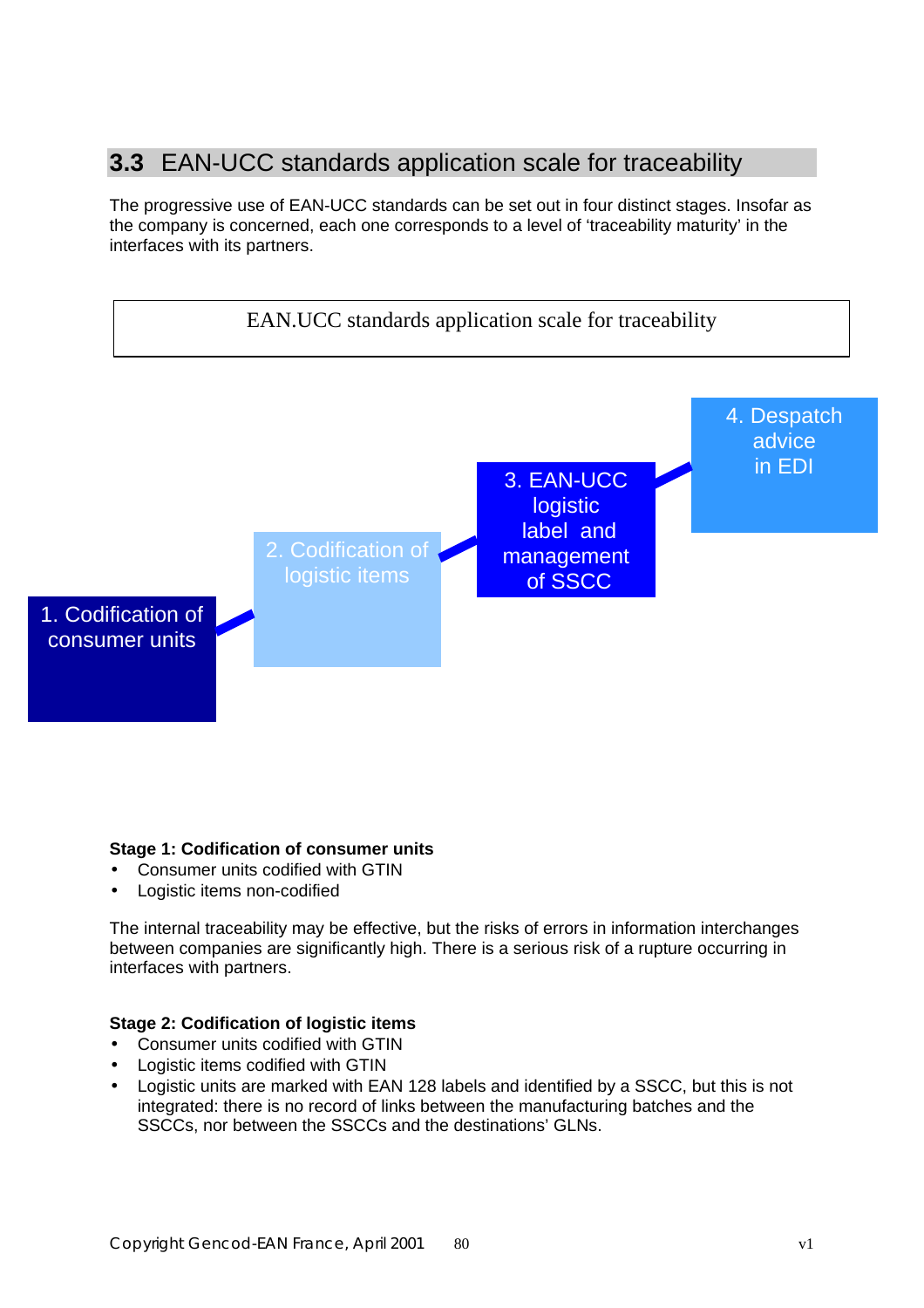The company may respond to a customer's request concerning EAN 128 labelling of pallets, but logistical traceability will not be truly guaranteed.

## **Stage 3: Management of SSCCs for logistic units**

- Consumer units codified with GTINs
- Logistic items codified with GTINs
- Logistic units marked with EAN 128 labels and identified by a SSCC
- Links between manufacturing batches and SSCCs are therefore represented by the links between the SSCC and GLN of the recorded destinations

The company's downstream traceability is therefore assured. As a result, manufacturing batch consignees may be traced. The company enjoys a rationalisation of its logistic processes.

## **Stage 4: Sending a "Shipment advice" message by EDI**

- Consumer units codified with GTINs
- Logistic items codified with GTINs
- Logistic units marked with EAN 128 labels and identified by a SSCC
- Links between manufacturing batches and SSCCs are recorded
- A DESADV (shipping notice) message is sent, integrating the SSCCs for 80% of volumes

This stage relies on the technological maturity of the company's customers. At this stage, the company enjoys an optimisation of the costs of the system implemented for downstream traceability. The traceability system will have been a factor in development.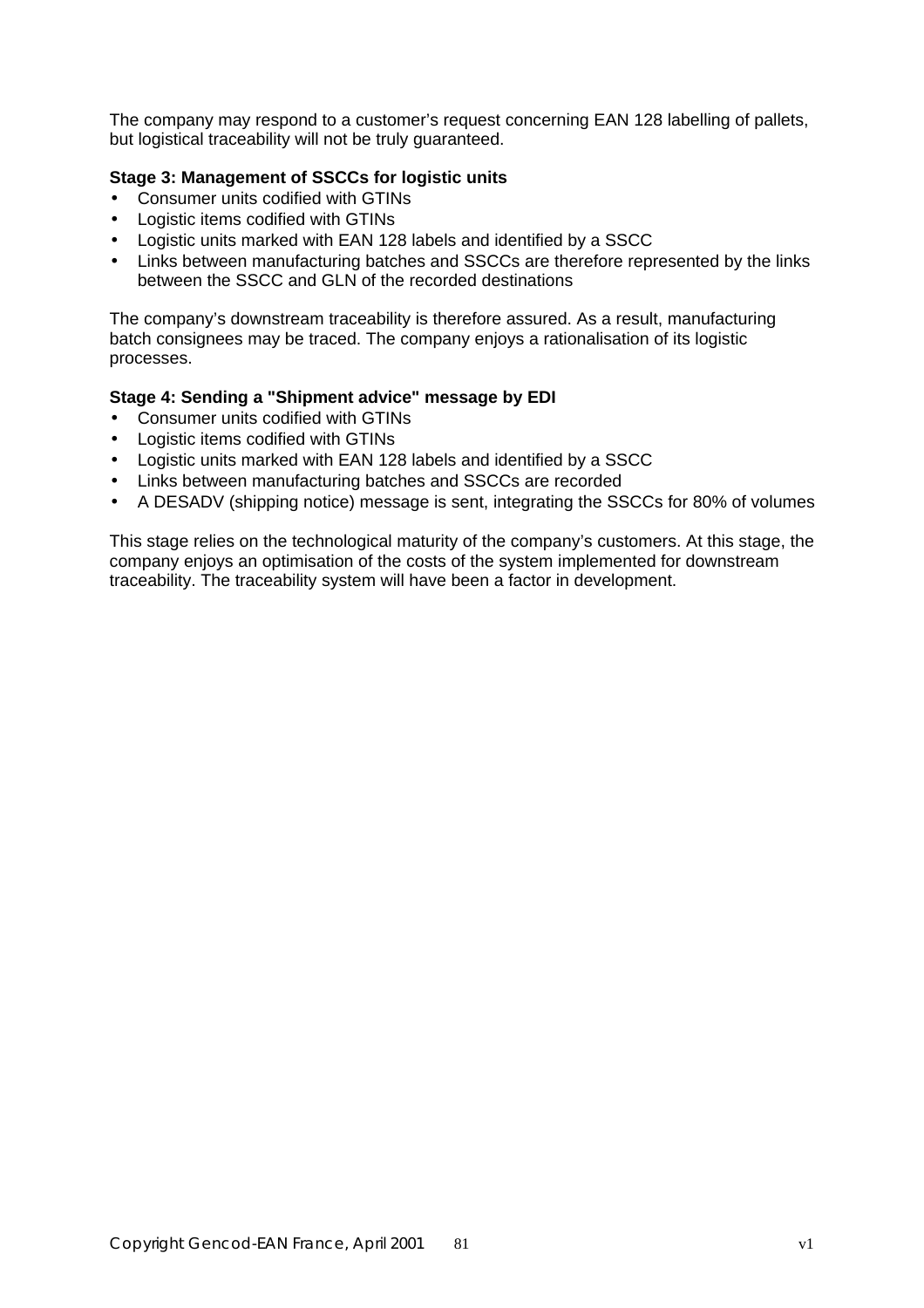# **3.4 A traceability system's analytical grid**

This analytical grid is shown in 'check list' form. It presents an idea of the application level of the company's traceability system. It may be used:

- during the evaluation of a traceability system;
- within the framework of a traceability system implementation project. With a view to preparing the action plan, it analyses the gap between the current situation and specific needs.

NA: not applicable UK: unknown

|    | <b>TRACED ELEMENTS</b>                                                                                                 | Yes/No/ | Action to be |
|----|------------------------------------------------------------------------------------------------------------------------|---------|--------------|
|    |                                                                                                                        | NA/UK   | anticipated  |
|    | <b>Scope</b>                                                                                                           |         |              |
|    | 1. I have defined the products (trade items, raw materials and                                                         |         |              |
|    | technical materials) that I wish to trace both upstream and                                                            |         |              |
|    | downstream, according to a risk analysis, quality objectives,                                                          |         |              |
|    | customer requests, the regulations in force and any other                                                              |         |              |
|    | possible issues.                                                                                                       |         |              |
|    | 2. An analysis of internal company rupture points has been<br>done.                                                    |         |              |
|    | 3. An analysis of rupture points in the supply chain has been<br>carried out either by the industry or by the company. |         |              |
|    | 4. I am aware of the limits of upstream traceability concerning                                                        |         |              |
|    | my products for all the raw materials and with all of my                                                               |         |              |
|    | suppliers.                                                                                                             |         |              |
|    | 5. I am aware of the limits of downstream traceability concerning                                                      |         |              |
|    | my products for all the raw materials and for each                                                                     |         |              |
|    | downstream partner and customer.                                                                                       |         |              |
| 6. | The limits of upstream traceability correspond to my                                                                   |         |              |
|    | company's choice or to an acceptable risk.                                                                             |         |              |
|    | 7. The limits of downstream traceability correspond to my                                                              |         |              |
|    | company's choice or to an acceptable risk.                                                                             |         |              |
| 8. | Unsold items are traced.                                                                                               |         |              |
|    | 9. Recycling is traced.                                                                                                |         |              |
|    |                                                                                                                        |         |              |
|    | <b>Products</b>                                                                                                        |         |              |
|    | 10. I am aware of the homogeneity and size of the manufacturing                                                        |         |              |
|    | batches.                                                                                                               |         |              |
|    | 11. The homogeneity and size of the manufacturing batches is                                                           |         |              |
|    | suitable for my company's choices in terms of traceability.                                                            |         |              |
|    | 12. I know the composition of the logistic units.                                                                      |         |              |
|    | 13. The logistic units composition is suited to my company's                                                           |         |              |
|    | traceability requirements.                                                                                             |         |              |
|    | 14. All the intermediary and end products have batch numbers.                                                          |         |              |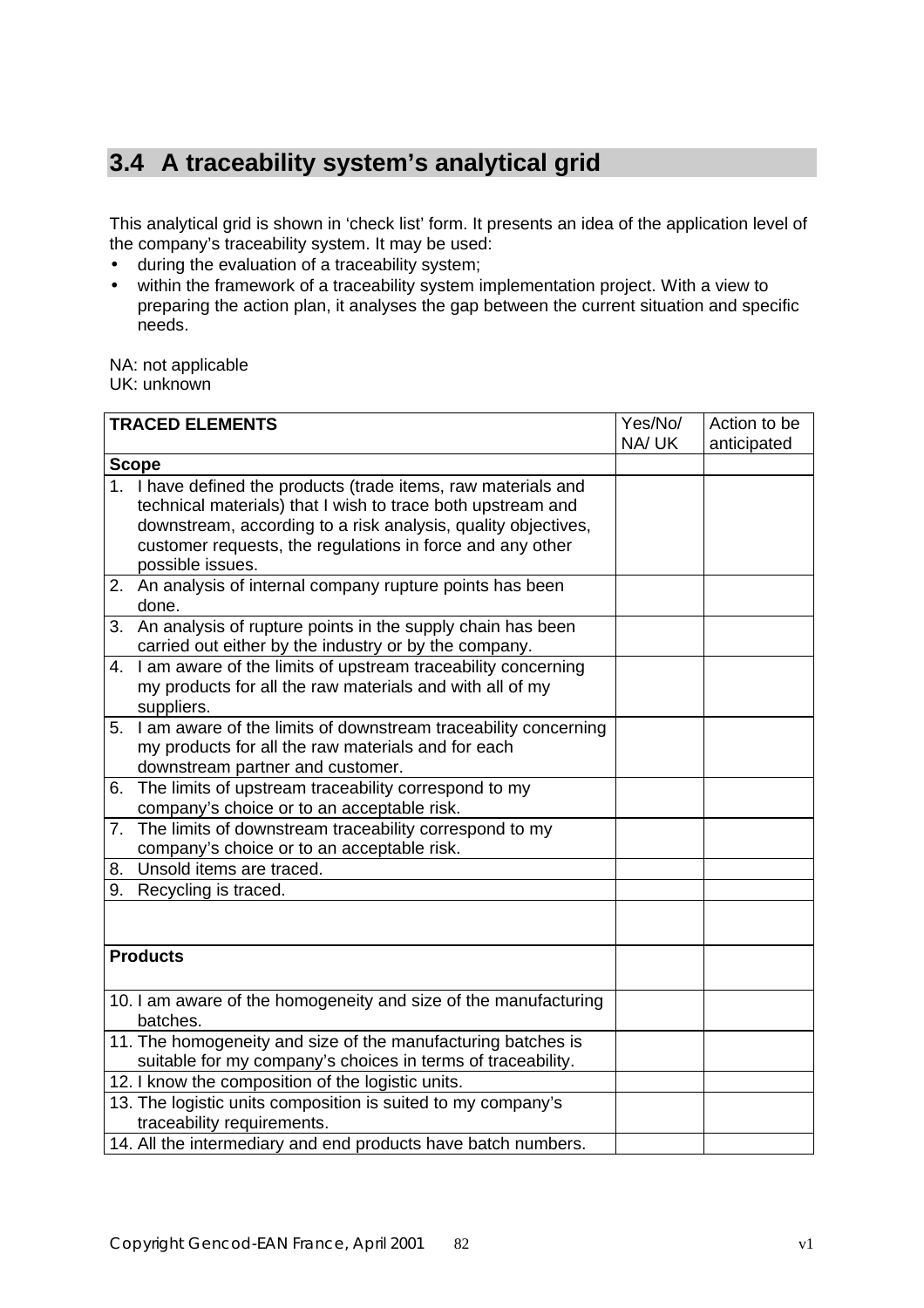| <b>Links</b>                                                                                                                |  |
|-----------------------------------------------------------------------------------------------------------------------------|--|
| 15. All the links between the successive entities traced during the<br>transformation process are controlled and recorded.  |  |
| 16. I know whether these links are "absolute" or "expanded".                                                                |  |
| 17. I know the suppliers of raw materials for a given end product                                                           |  |
| batch.                                                                                                                      |  |
| 18. I know the consignees of the end products resulting from a                                                              |  |
| given batch of raw material.                                                                                                |  |
| 19. I know how many suppliers and raw material batches I can                                                                |  |
| trace back in the event of a problem with an end product                                                                    |  |
| batch, for all traced elements.                                                                                             |  |
| 20. I know how many end products are involved, and the number                                                               |  |
| of customers concerned, in the event of a problem with a raw                                                                |  |
| material batch or any traced item involved.                                                                                 |  |
| 21. The accuracy of the upstream and downstream traceability                                                                |  |
| system corresponds to my company's choice, or to acceptable                                                                 |  |
| risks.                                                                                                                      |  |
|                                                                                                                             |  |
|                                                                                                                             |  |
| <b>Recorded information</b>                                                                                                 |  |
| 22. An internal analysis of critical points has been conducted                                                              |  |
| (using the HACCP principles, or another applicable method,<br>standard No. 9343).                                           |  |
| 23. The information regarded as critical, which could affect the                                                            |  |
| quality of the product, either adding value or of a compulsory                                                              |  |
| nature according to the law, has been listed.                                                                               |  |
| 24. All the critical information is recorded.                                                                               |  |
| 25. All critical information is linked to manufacturing batch                                                               |  |
| numbers, manufacturing orders, time indicators, logistic units                                                              |  |
| or any other information making it possible to create a link                                                                |  |
| with the manufacturing batches.                                                                                             |  |
| 26. All incidents regarded as critical are recorded.                                                                        |  |
| 27. All the incidents are linked to manufacturing batch numbers,                                                            |  |
| manufacturing orders, time indicators, logistic units or any                                                                |  |
| other information making it possible to create a link with the                                                              |  |
| manufacturing batches.                                                                                                      |  |
| 28. The links between physical and information flows are ensured                                                            |  |
| by key identifiers (SSCCs in shipping notices, message                                                                      |  |
| identifiers, receiving notices, etc.)                                                                                       |  |
|                                                                                                                             |  |
| <b>Archiving period</b>                                                                                                     |  |
| 29. The Expiry Date or Best Before Date of all the raw materials is                                                         |  |
| shorter than the Expiry Date or Best Before Date of the                                                                     |  |
| corresponding end products;                                                                                                 |  |
| 30. The archiving period for batch numbers, SSCCs and traced<br>data meets statutory, commercial and internal requirements. |  |
| 31. In any event, the archiving period is always longer than the                                                            |  |
| time between manufacturing and the Expiry or Best Before                                                                    |  |
| Date $+6$ months, or the estimated average life span of the                                                                 |  |
| product when no Expiry Date exists.                                                                                         |  |
| 32. The 'batch number + GTIN' pairing remains unique for the                                                                |  |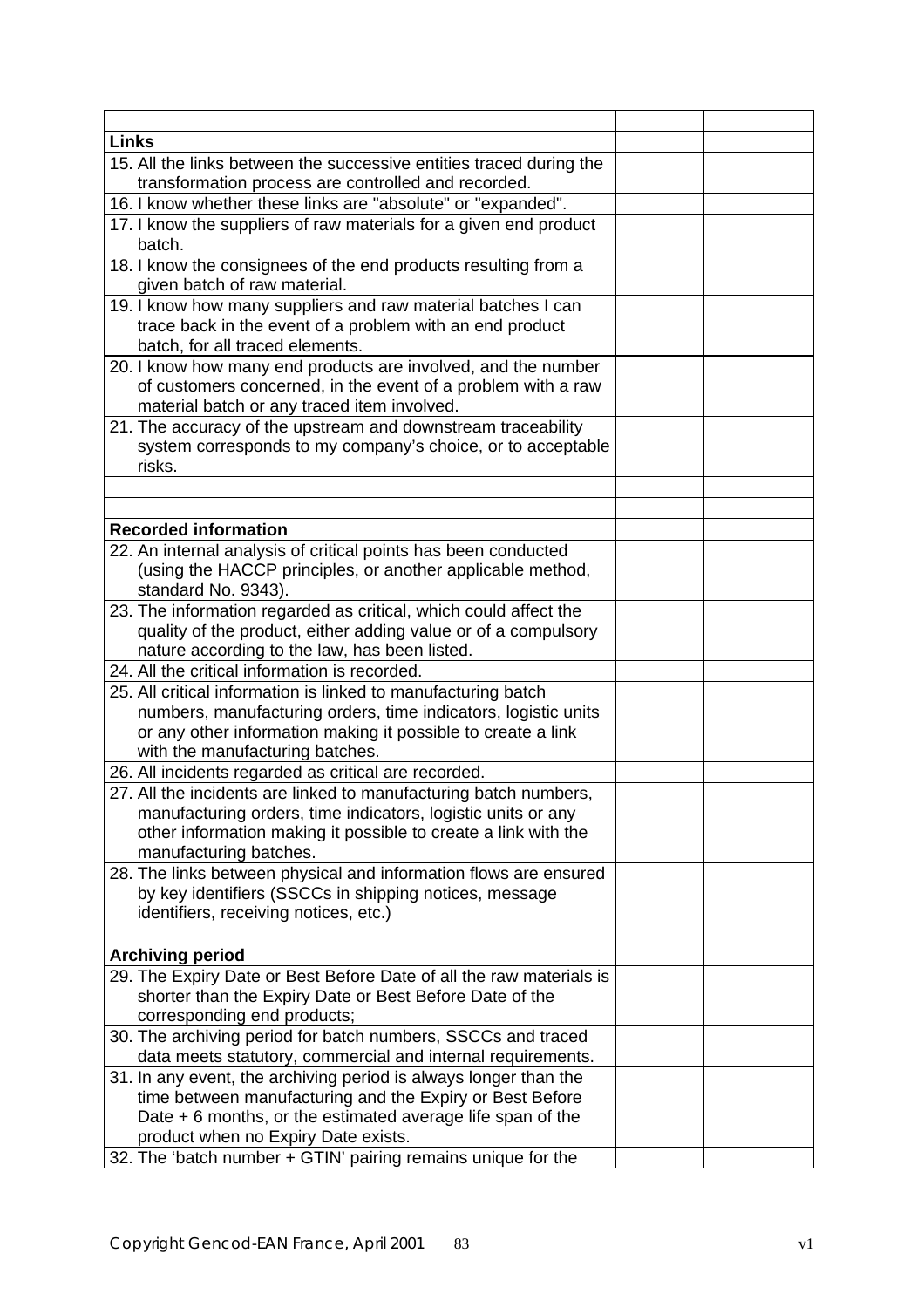| desired archiving period.                                           |  |
|---------------------------------------------------------------------|--|
| 33. The SSCCs remain unique for the desired archiving period.       |  |
|                                                                     |  |
|                                                                     |  |
|                                                                     |  |
| <b>EAN-UCC STANDARDS</b>                                            |  |
| 34. All the products (Consumer units, raw materials, etc.) are      |  |
| codified according to EAN-UCC standards.                            |  |
| 35. All the logistic items are codified according to EAN-UCC        |  |
| standards.                                                          |  |
| 36. The logistic items are marked with EAN 13, ITF14 or EAN 128     |  |
| according to the standards.                                         |  |
| 37. All the logistic units are identified by a SSCC with an EAN 128 |  |
| label that conforms with the standards.                             |  |
| 38. The main sites are identified by an EAN 13 global location      |  |
| number (GLN).                                                       |  |
| 39. The 'batch number + GTIN' pairing is unique.                    |  |
| 40. The raw materials and utilised items to be traced are codified  |  |
| according to EAN-UCC (UC and UL) standards.                         |  |
| 41. Received raw material logistic units are identified by a SSCC   |  |
| with an EAN 128 label that conforms to the standards (or            |  |
| otherwise by a different method).                                   |  |
| 42. The quality of my EAN 128 labels is high.                       |  |
| 43. The EAN 128 labels are correctly affixed.                       |  |
| 44. The EAN 128 labels are read before shipment.                    |  |
| 45. An EAN 128 re-labelling system exists in the event of poor      |  |
| quality printing, that ensures that traceability is not lost.       |  |
| 46. There is a high reading rate of my EAN labels when they         |  |
| arrive at the customer's site, following transport and storage.     |  |
| 47. "Shipping notice" messages integrating the SSCC are sent to     |  |
| end product consignees in EDI form (DESADV).                        |  |
| 48. "Shipping notice" messages integrating the SSCC are sent to     |  |
| end product consignees in Web EDI form.                             |  |
| 49. "Shipping notice" messages are received by suppliers in EDI     |  |
| or Web EDI form.                                                    |  |
| 50. "Receiving notice" messages are received by consignees in       |  |
| EDI or Web EDI form.                                                |  |
| 51. "Receiving notice" messages are sent to suppliers by EDI.       |  |
| 52. "Receiving notice" messages are sent to suppliers by Web        |  |
| EDI.                                                                |  |
| 53. My company is adequately equipped with labelling machines       |  |
| for shipments, and scanners for receiving goods.                    |  |
|                                                                     |  |
| <b>ORGANISATION</b>                                                 |  |
|                                                                     |  |
| Division of responsibilities and tasks                              |  |
| 54. The company has one or more traceability managers.              |  |
| 55. The traceability manager may intervene in company               |  |
| operations according to his objectives.                             |  |
| 56. All of the departments concerned by traceability have been      |  |
| identified and are familiar with the traceability system.           |  |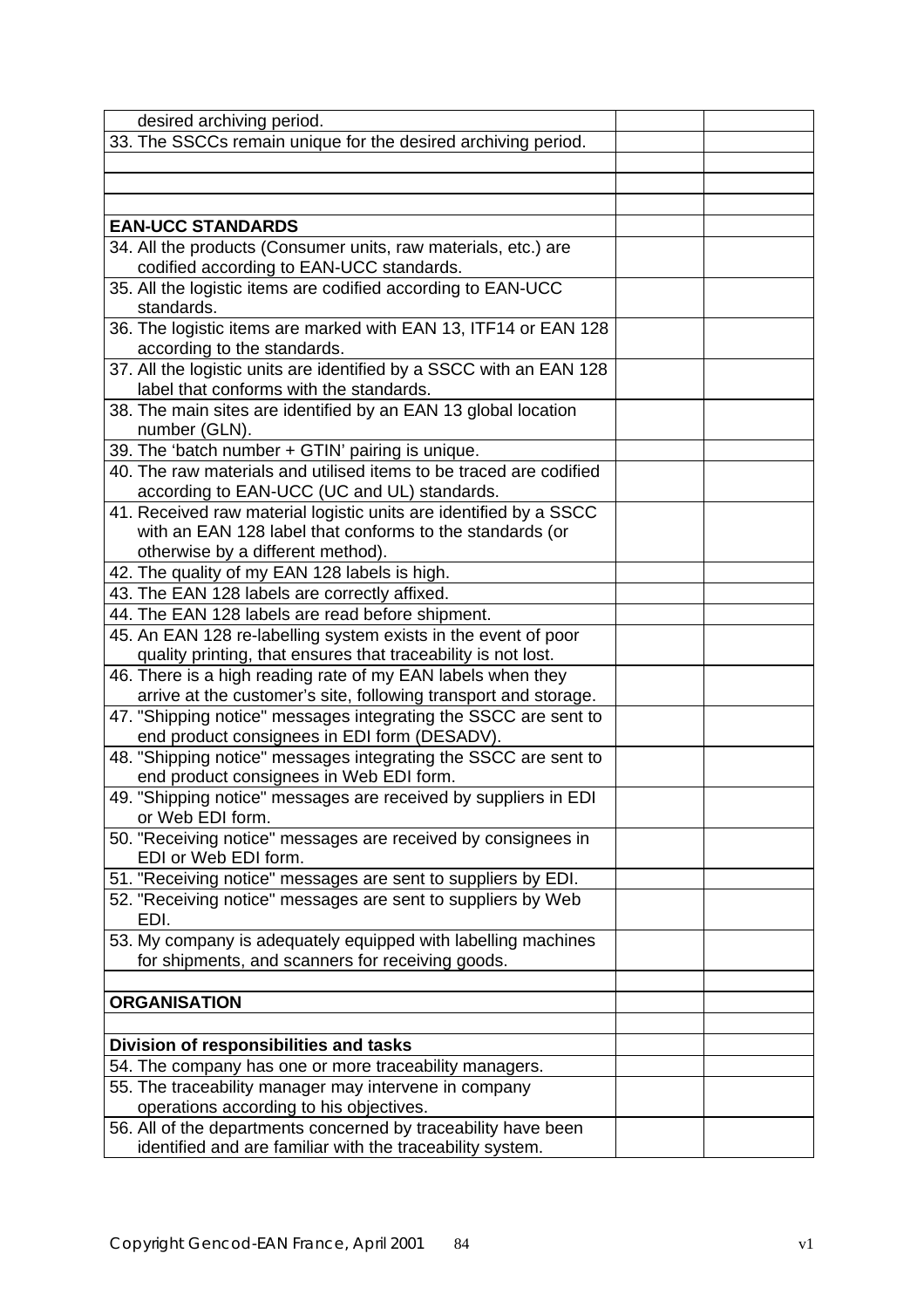| 57. All the operators concerned by traceability have been          |  |
|--------------------------------------------------------------------|--|
| identified (forklift truck operators, stock-keepers, etc.)         |  |
| 58. All the operators concerned have been familiarised with the    |  |
| traceability system, and trained if necessary.                     |  |
|                                                                    |  |
|                                                                    |  |
| <b>Operating and testing procedures</b>                            |  |
| 59. All the operating procedures are noted in written form and put |  |
| into practice for each item of traced information.                 |  |
| 60. Emergency procedures are defined for each item of traced       |  |
| information.                                                       |  |
| 61. An EAN 128 re-labelling system exists in the event of an       |  |
| incident or poor quality printing, that ensures that traceability  |  |
| is not lost.                                                       |  |
| 62. Testing procedures have been defined.                          |  |
| 63. Tests are conducted on a regular basis.                        |  |
| 64. Emergency procedures have been defined (contacts, storage      |  |
| site in the event of product recall, etc.) and tested.             |  |
|                                                                    |  |
| Information interchange scenarios between companies                |  |
| 65. Regular exchange scenarios have been defined. (order,          |  |
| shipping notice, receipt of shipping notice, etc.).                |  |
| 66. Information exchange scenarios in the event of a crisis or     |  |
| exceptional search have been defined. (product recalls).           |  |
|                                                                    |  |
| <b>PERFORMANCES</b>                                                |  |
| 67. I have defined all my target performance levels.               |  |
|                                                                    |  |
| <b>Reliability</b>                                                 |  |
| 68. The automation of input, management and information            |  |
| communication tools is geared to the volume and frequency of       |  |
| the information exchanges, and is compatible with the level of     |  |
| risk. The percentage of estimated errors is known and              |  |
| accepted.                                                          |  |
| 69. The information received is accurate (confidence in the        |  |
| nominator, checked by a third party, reliable measurement          |  |
| tools, etc.).                                                      |  |
| 70. The necessary tools have been implemented in the process.      |  |
| 71. Data transmission is of a good standard.                       |  |
| 72. Information accessibility has been defined and is of a good    |  |
| standard.                                                          |  |
| 73. The SSCC is read in order to be communicated in the            |  |
| DESADV or by Web EDI.                                              |  |
| <b>Rapidity</b>                                                    |  |
| 74. The speed of procedures concerning information searches,       |  |
| information transmission and product recalls has been tested       |  |
|                                                                    |  |
| with the various partners. It is known and accepted.               |  |
|                                                                    |  |
| <b>Coherence</b>                                                   |  |
| 75. Industry-wide consultation with chain partners has taken place |  |
| or is currently underway.                                          |  |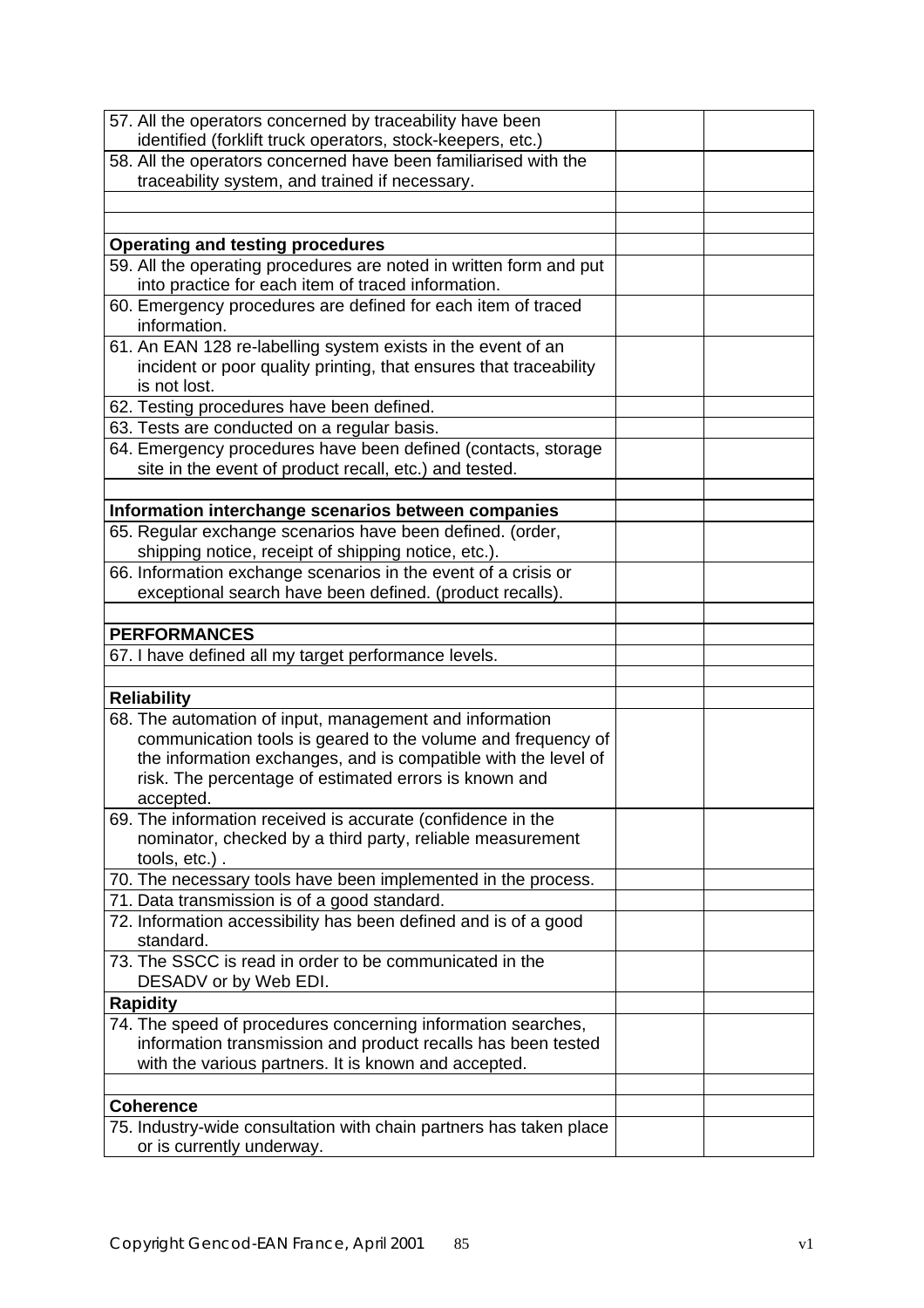| 76. I am sure that the same words are understood in the same<br>way by the various users. |  |
|-------------------------------------------------------------------------------------------|--|
|                                                                                           |  |
| 77. The status of upstream and downstream traceability is known                           |  |
| and accepted.                                                                             |  |
|                                                                                           |  |
| 78. Everything that is traced corresponds to the requirements of                          |  |
| consumers, customers, regulations, and contributes added                                  |  |
| value to production or risk management.                                                   |  |
|                                                                                           |  |
| 79. The automation of tools and procedures is in line with the                            |  |
| volume of products and information being managed.                                         |  |
| 80. The equipment installed is used for a critical mass of products                       |  |
|                                                                                           |  |
| or information.                                                                           |  |
| 81. Process rationalisation has accompanied the implementation                            |  |
| of the traceability system.                                                               |  |
| 82. All the applicable standards are used and make it possible to                         |  |
| use the system with the largest number of partners possible in                            |  |
|                                                                                           |  |
| the medium term.                                                                          |  |
| 83. The information system hardware can be adapted to new                                 |  |
| functions.                                                                                |  |
|                                                                                           |  |

## **Example of measurable performance criteria**

Within the framework of the scope of the traceability system defined by my company, for each type of product and ultimately at each stage:

| <b>CRITERIA</b>                                                                   | <b>Answer</b> |
|-----------------------------------------------------------------------------------|---------------|
| <b>Reliability</b>                                                                |               |
| 1. I am x % sure of being able to find the destination of an end product batch.   |               |
| 2. I am x % sure of being able to find the product batches employed in the        |               |
| manufacture of an end product batch.                                              |               |
| 3. I am x % sure of finding the information I am looking for.                     |               |
| 4. X % of the company's consumer units are codified according to EAN-UCC          |               |
| standards.                                                                        |               |
| 5. X % of the company's logistic items are codified according EAN-UCC             |               |
| standards.                                                                        |               |
| 6. X % of logistic units are identified by a SSCC and marked with EAN128          |               |
| labels.                                                                           |               |
| 7. An EDI shipping advice note is sent for X % of shipments.                      |               |
|                                                                                   |               |
| <b>Rapidity</b>                                                                   |               |
| 8. I am able to find the destination of a manufacturing batch in x (time).        |               |
| 9. I am able to find the origin and characteristics of a manufacturing batch in x |               |
| (time).                                                                           |               |
| 10. I can find the destination of a SSCC in x (time).                             |               |
| 11. I can find the origin and characteristics of a SSCC in x (time).              |               |
|                                                                                   |               |
| <b>Accuracy</b>                                                                   |               |
| 12. How far back, in terms of the number of suppliers and raw material batches    |               |
| or other utilised items, can tracing be done in order to determine the origin     |               |
| of an end product?                                                                |               |
| 13. Inversely, in how many end products or end product batches are traces of      |               |
| a raw material batch or another given utilised item likely to be found?           |               |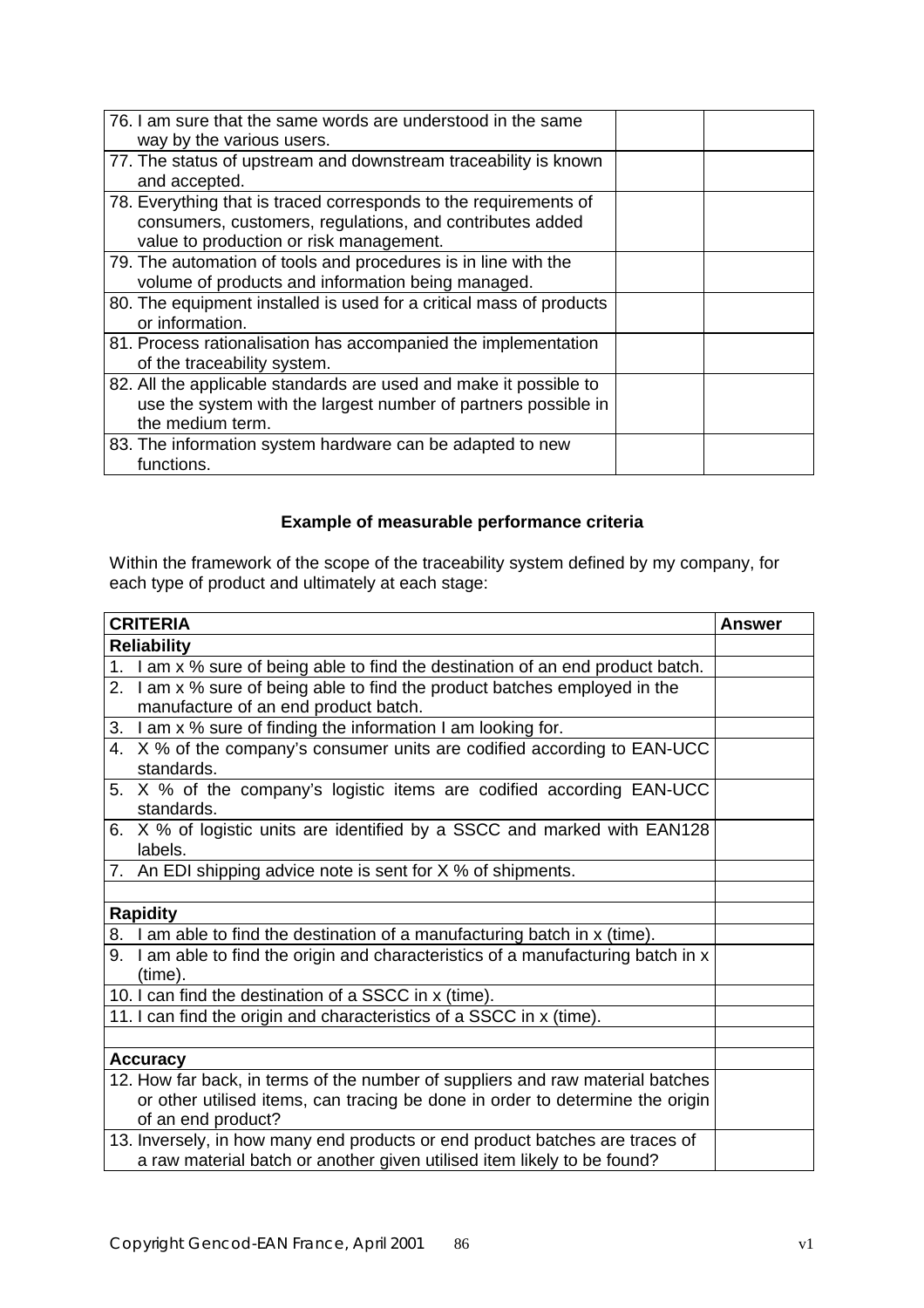| <b>Needs-solutions analysis</b>                                             |  |
|-----------------------------------------------------------------------------|--|
| 14. I use x% of searches defined in the traceability system.                |  |
| 15. X% of the information I look for may be found using searches defined in |  |
| the system.                                                                 |  |
| 16. I use the equipment installed at a level of x%.                         |  |
|                                                                             |  |
| <b>Coherence</b>                                                            |  |
| 17. In the case of existing industry recommendations, my<br>company's       |  |
| traceability system applies:                                                |  |
| less than is recommended                                                    |  |
| exactly what is recommended<br>٠                                            |  |
| more than is recommended                                                    |  |
| 18. On the EAN. UCC standards application scale for traceability, making a  |  |
| distinction between upstream and downstream partners, in terms of           |  |
| number and turnover:                                                        |  |
| • X% of my partners are at the same application level;                      |  |
| X% of my partners have a similar application level (slightly higher or      |  |
| lower level);                                                               |  |
| • X% of my partners have a significantly different application level.       |  |
| 19. The scheduled life span of my equipment is x (time). (per tool)         |  |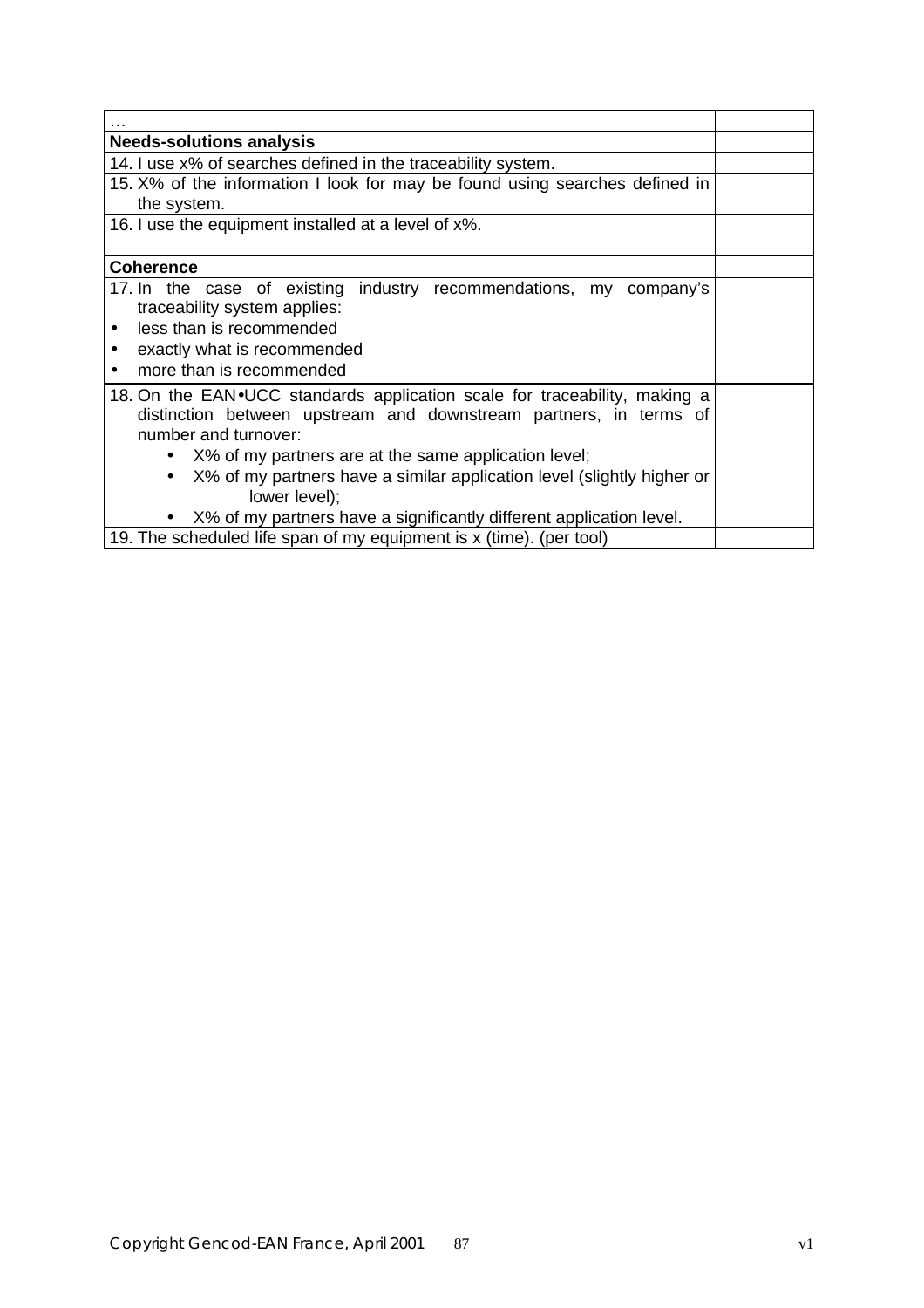# **4. CONCLUSION**

In our mass society - mass production, mass information, Megalopolis, multinational companies, traceability responds through singular or group identification.

In the apology of acceleration - acceleration of information exchanges - media acceleration, acceleration of the physical flows of both goods and people, traceability responds through memory.

On the complexity of the world socio-economic context - complexity of supply chains, media internationalisation, geopolitical and environmental interdependence, traceability responds through proximity, through a link with the origin, the link between items and between acts.

Is traceability therefore a symptom of the end of the reign of quantity? Or is it the sign of the maturity and sense of responsibility of organisations and individuals in our society?

Is it a fashion, the luxury of rich countries, in their insane race against BSE and towards the eternal myth of zero fault? Or a necessity for controlling real health risks?

It will be the consumers, companies and law-makers who will decide. In any event, there is still much left to do. We are only at the beginning of a fundamental movement in supply chains.

Research and conceptualisation work has only just begun. Where are the traceability gurus? Where are the reference books?

Implementation in the field is also on the move. Driven by consumer demand and by legal pressure, traceability is gaining ground in every sector.

The need for a common language between everyone involved in supply chains here exceeds the technological and economic stakes. Consultation and standards have therefore capital roles to play in the continuity of information flows. Gencod-EAN France and EAN International will be present to accompany companies and industries wishing to resume this Ariadne's thread and spin this other "web", although a concrete one this time.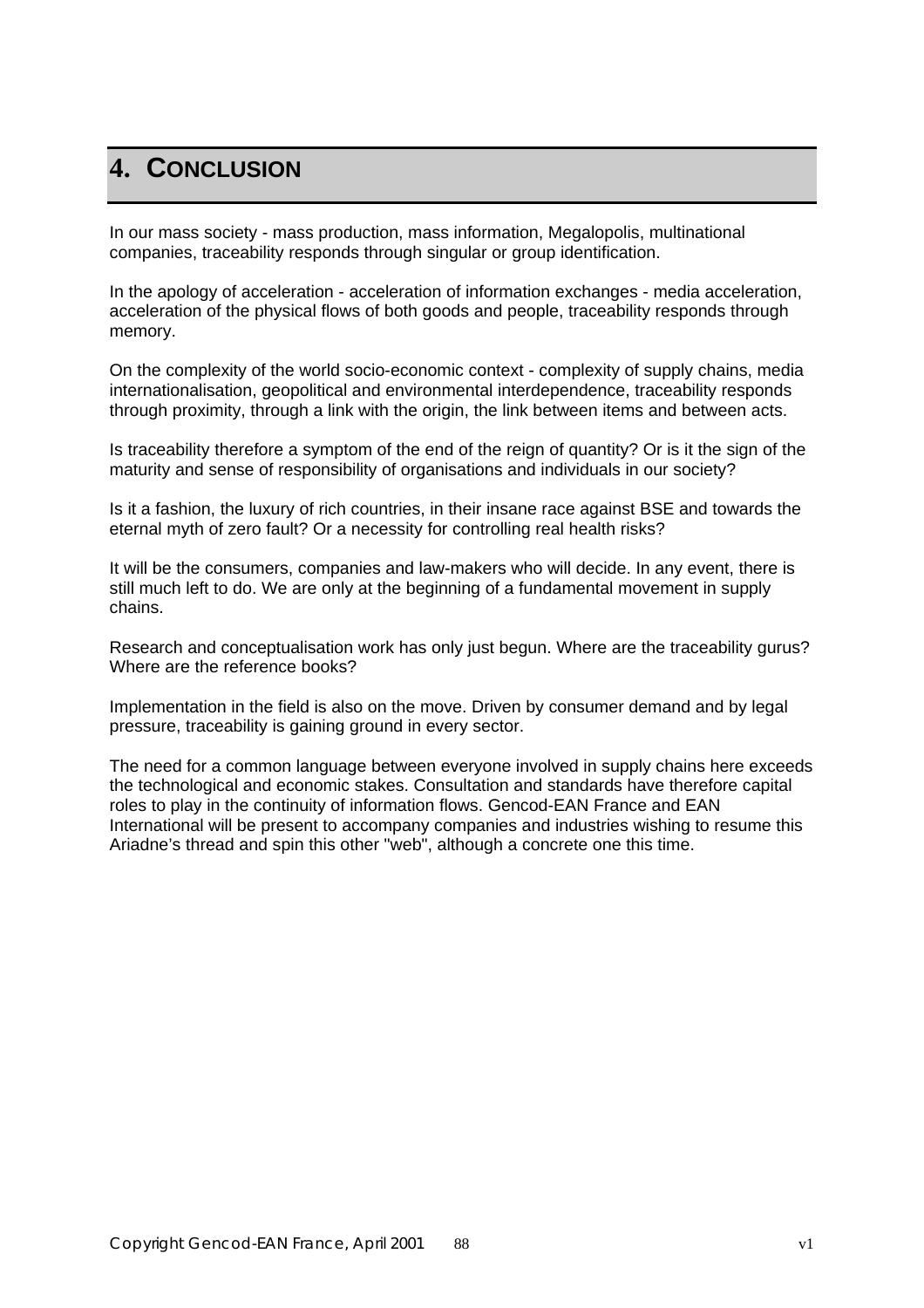# **5. CASE STUDIES**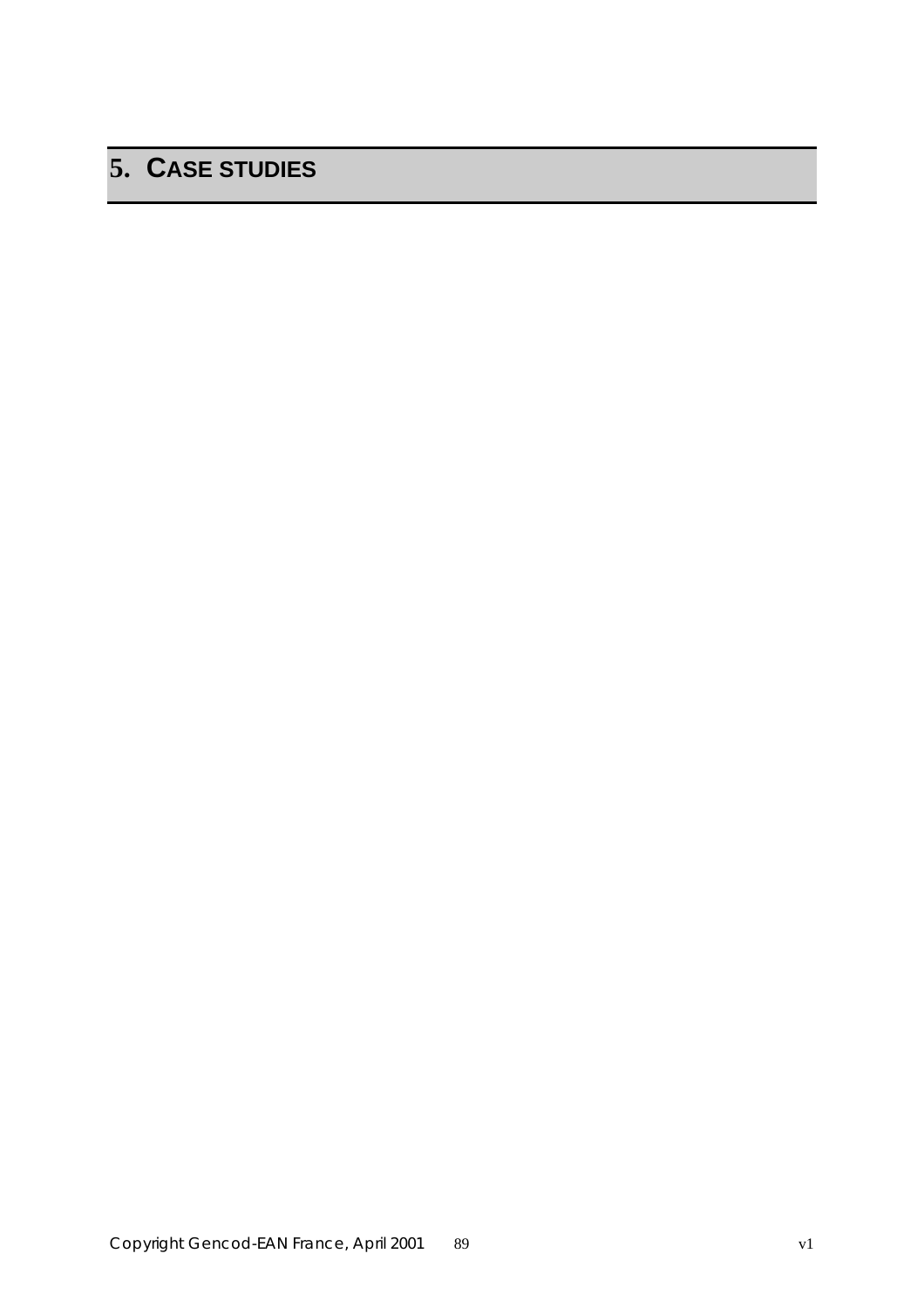# **TRACERBIO The organic cereals and oil and protein seed crop system (SETRAB)**

TRACERBIO is a centralised and secure database, accessible via the Internet. This tool was created by the SETRAB (Syndicat européen des transformateurs et préparateurs des produits de l'agriculture biologique) in partnership with the ONIC and ONIOL (National cereal and oil and protein seed crop inter-professional offices), Unigrains, French quality control bodies and Ecocert, together with FNAB, Bio convergence and the AGENA 3000 hardware firm. This system falls within the category of industry traceability.

## **Framework**

#### Context:

- Highly controlled market (regulation 2092/91 and CC REPAB-F specifications) and subject to controls by control agencies authorised by the Public Authorities
- National and loss-making offer: in 1997, the Ministry of Agriculture and Fishing initiated a partial catch-up phase in response to the accumulated delays of the past 10 years in terms of organic productions

#### Objectives:

- To guarantee the organic origin of industry products, also applicable in the case of products originating from intermediary countries
- To have more precise goods accounting and prevent fraud
- Harmonise the controls conducted by the various agencies
- Meet the traceability requirements provided in the regulations (CC REPAB-F of 28.8.2000) and the rules of use traceability requirements of the AB (Organic) trademark

## **Traced elements**

#### Scope:

- For the pilot phase, the perimeter extends from the producer to the primary processor. The operator in question could be:
- The farmer
- The collector-storer (or the producer storer)
- The wholesaler (or wholesaler storer)
- The distributor
- **Products**
- The products are followed up by the production batch number attributed to each movement of goods: harvest, delivery, storage

Links:

The link between operators is ensured via their identification number (EAN standard) at each connection to the system The link between goods movements is managed by Tracerbio by the automatic attribution of unique batch numbers.

#### Recorded data:

- Master data (name, address of operators, name of their certification body, etc.)
	- Variable data: quantity of goods received/dispatched
		- organic quality of products or in conversion of products identity of transport companies vehicle registration No. batch No. attributed by the system, etc.

Archiving period:

Unrestricted memorisation in the Tracerbio database Transmission of history to the control agencies

## **Standards**

The EN global location code has 13 numbers (GLN) which identify, in a unique manner and without ambiguity, each operator throughout the chain

## **Organisation**

Responsibilities:

The control agencies ensure operator referencing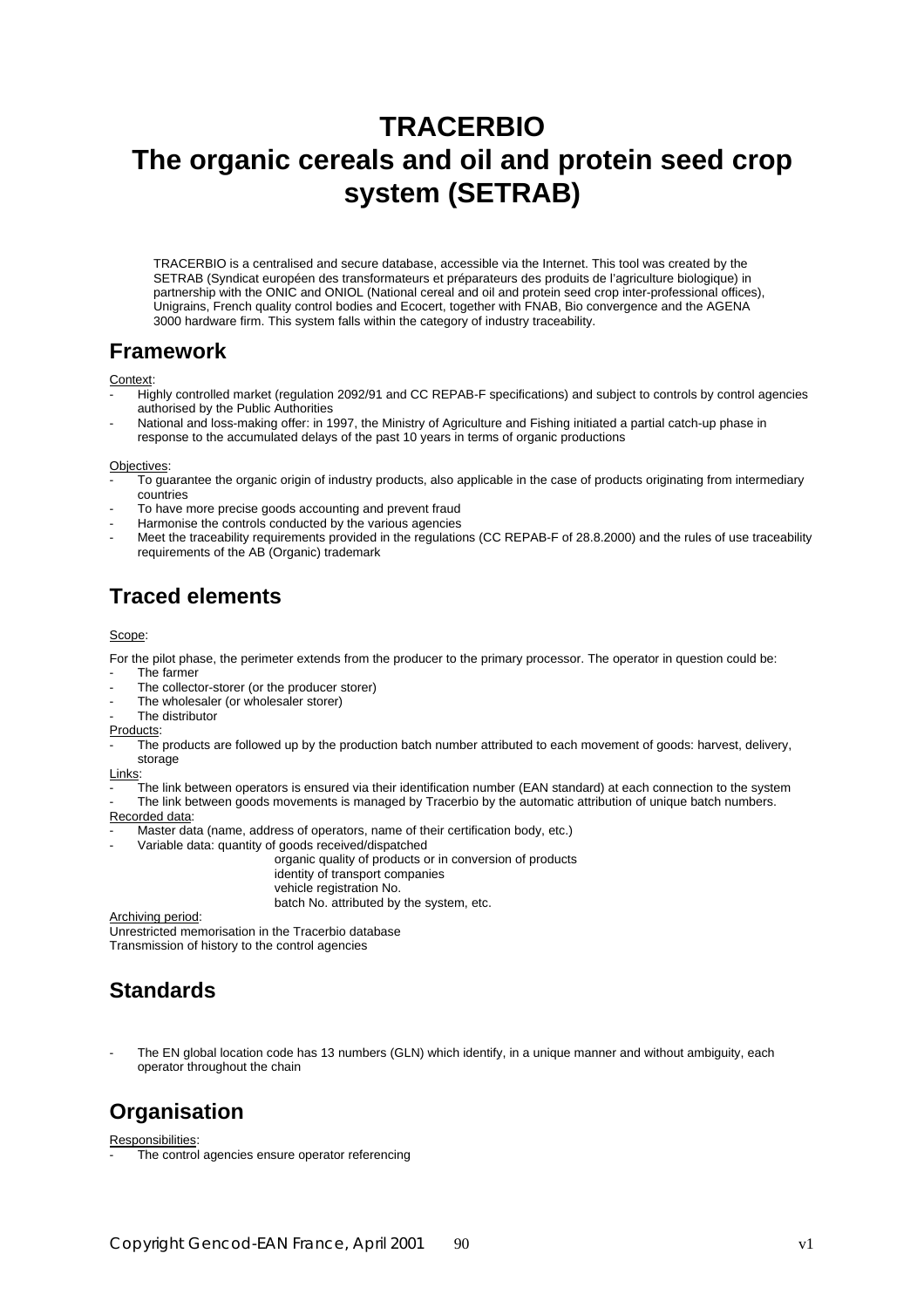- Each operator is responsible for the input of information
- The SETRAB and the partners ensure system coherence and data confidentiality

Procedures:

- Each operator connects to and accesses functions specific to their activity
- The operator fills in the production, storage, etc. data
- Periodic operating tests (product recalls, alerts management, etc.)
- Security testing (intrusion, system violation)
- Issuing of alerts for operators and certification bodies

## **Information system**

Information exchange means:

- Database input and storage of data is done via the Internet
- Information interchange between operators is also done in paper format (delivery note, etc.)
- Equipment:
- Database centralised and managed by a third party organisation
- Computer with Internet access for equipped operators
- Input of information by collection agencies for operators not equipped with computer equipment

## **Performance**

- possibility for certification bodies to block and downgrade batches

- transparency (according to the rights allocated to each type of user) and rapidity of access to information

possibility for certification bodies to issue certificates per sales batch on the basis of delivery notes issued by the system

# **SOLINEST**

The exclusive partner of brands like Freedent, Ricola, Frisk, Fisherman's Friend, Tetley, etc., SOLINEST has been involved in the development of the brands it distributes for the last 30 years. Today, it boasts a 1.316 billion franc turnover and a workforce of more than 300 employees.

## **Framework**

Context:

- $\overline{\text{The}}$  setting up of a 15,000 m2 logistics site in Mulhouse
- the overhaul of the entire logistics process, including traceability, SRM and the progressive setting up of the ECR Objectives:
- **Ensure reliable procurement while factoring in the new traceability requirement**
- Deployment of SRM with the Carrefour group, Casino, Système U, Comptoirs Modernes, etc.
- Allow for both enhanced productivity and reliability
- Reassure the customer

## **Traced elements**

Scope:

- All acceptance, warehousing, preparation (including picking and co-packing) and shipment operations
- Handing over to the carrier (pilot project with the TFE)
- Products:
- Logistic items
- Intermediate storage units
- Logistic units (homogeneous and mixed)

Links:

Links between primary and secondary logistic items

- Recorded data:
- All movements are traced
- Best Before Date, batch No., quantity, temperatures, etc.
- **Transfer times**
- Archiving period:

For now, everything is saved, as from system implementation, but this data will be the focus of a subsequent study.

## **Standards**

- GTIN for logistic items
- SSCC for non-standard logistic items and logistic units
- UCC/EAN 128 logistic label (product part)
- Logistic label transport part in project phase with TFE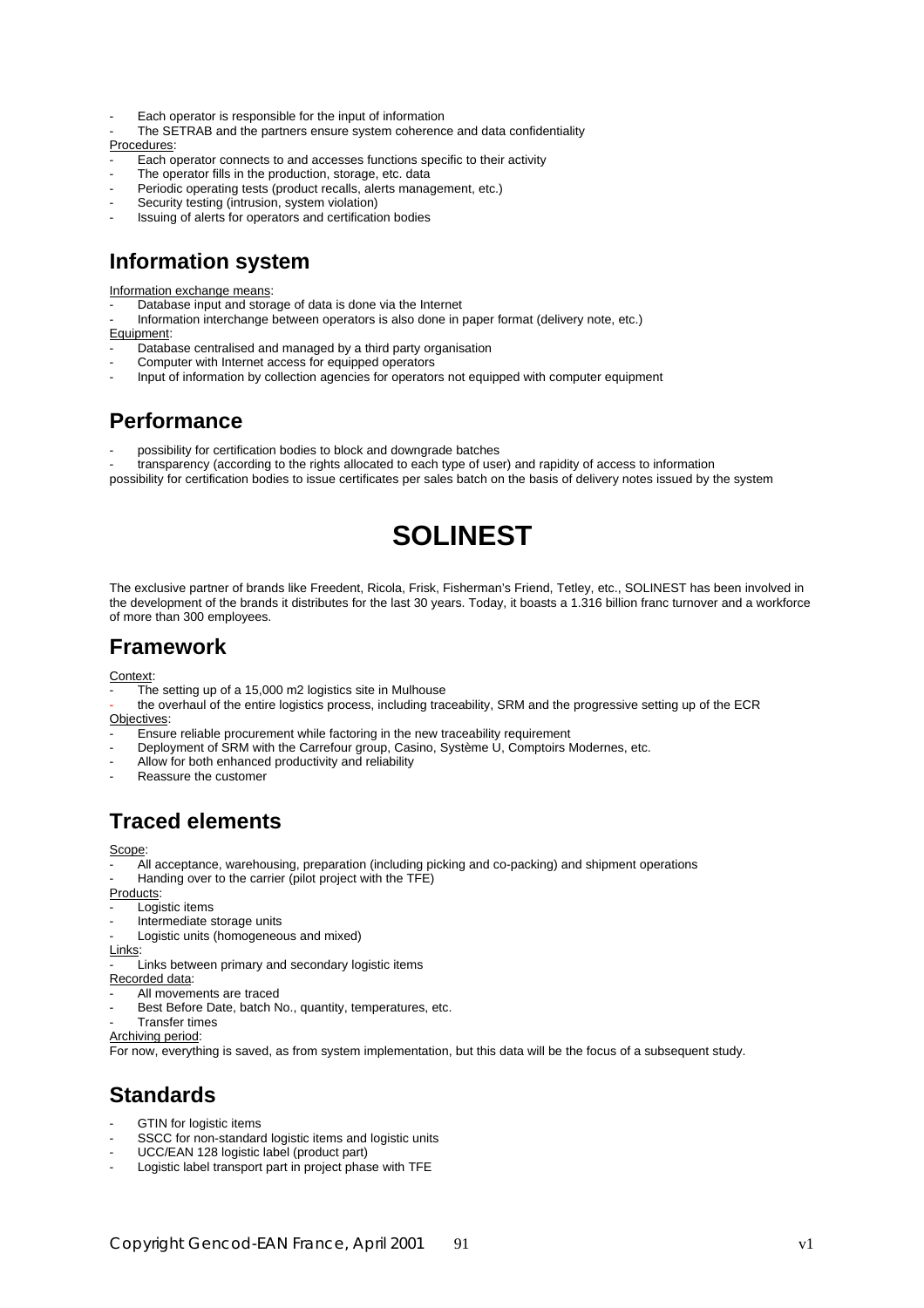- EDI messages in EANCOM/EDIFACT: order (ORDERS), invoice (INVOIC), sales report (SLSRPT) and shortly shipping notices (DESADV)

## **Organisation**

Responsibilities:

- Logistics and quality department for the co-ordination and implementation of traceability
- Sales administration for the validation and transmission of orders to the warehouse

Procedures:

- 50% of procurements are made by SRM (shared replenishment management)
- Identification of pallets as from their acceptance by an EAN 128-marked SSCC
- For each movement, the forklift truck operator enters information on the radio terminal
- The information is transmitted in real time to the warehousing software that manages pallet traffic
- For heterogeneous pallets, the system prints a new EAN 128 label that takes into account the original pallet number of each product
- The lorry loading plan is managed by the system with the lorry number, the loading order number, the destination, etc.

## **Information system**

- ERP for commercial applications and interfacing with the logistic site
- Warehousing software package for the warehouse part
- Radio terminals to ensure the input and transmission of information to the warehousing package
- **FDI** station
- 80% of orders received in EDI on ERP, transferred 5 times per day per batch on the warehouse software package, and which generates order preparation statements

## **Performance**

- Reduction of stocks through control of flow and better sales forecasts
- Possibility of making selective returns very quickly
- Productivity gains (40% increase in T/O in 3 years, with constant staff numbers)
- Reduced number of preparation errors
- Increase in the quality of service (with an index of 99.5% instead of 98.5%)
- Reduced delivery times from  $D+7$  to  $D+1$  or  $D+2$ , depending on the distance
- Extension of time frame (5am 9pm) and creation of a second work team



# **LAITERIE SAINT DENIS DE L'HOTEL 40, grande rue 45550 Saint Denis de l'Hôtel**

Formed in 1948, the Laiterie Saint Denis de l'Hotel is specialised in the production and aseptic or refrigerated packaging of liquids for consumption (milk, fruit juice, iced tea, diverse creams, soups, wine, soy milk and diverse flavoured beverages). It has a turnover of 800 MF with a daily production of 1,200,000 packagings. There are an average of 300 employees.

## **Framework**

#### **Context**

- Very fragile nature of products
- Food safety context
- national regulations, IPJF and IPLC standards

Objectives:

- **Establish products through quality**
- Localise defective products and intercede in a more selective manner
- Implement traceability through to distributor warehouses

## **Traced elements**

Scope: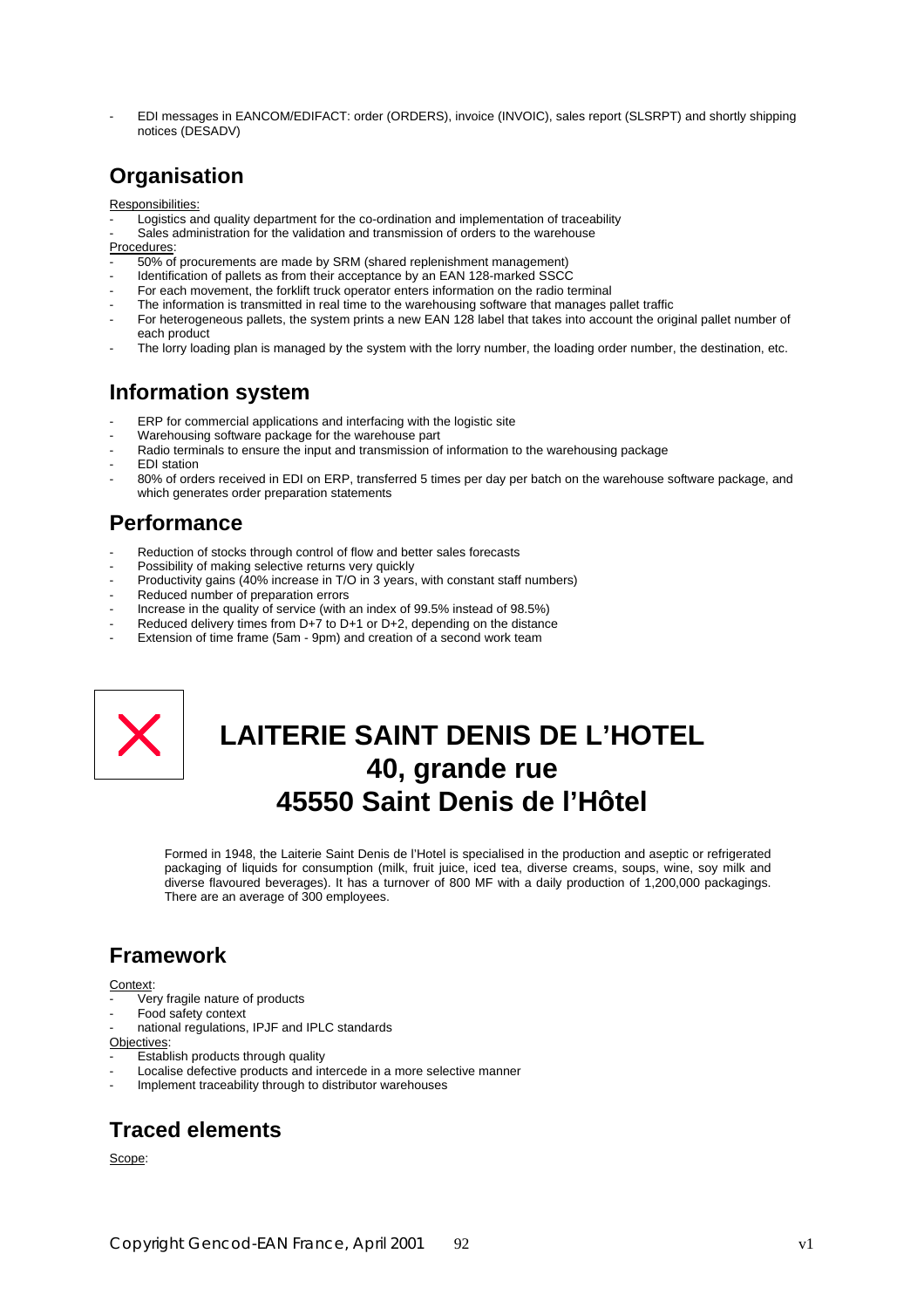- All raw materials
- All production, storage and shipment operations

Products:

- Manufacturing batches (day of the month, time, minute, etc.)
- Intermediate storage units
- Logistic units (homogeneous and mixed)
- Links:
- Information concerning the products and process (continuous) are recorded with an internal codification
- The SSCC ensures the link with internal codification
- Recorded data:
- Production (Preparation time, racking line, manufacturing number, the hour, the minute, the number of the carton and the machine)
- Shipment (Due delivery date, product reference and production batch No.)
- Archiving period:

According to the product expiry date or best before date

## **Standards**

- SSCC
- EAN/UCC logistic label
- GLN (global location number)
- Messages EDI: shipping notices (DESADV), order (ORDERS), etc.

# **Organisation**

- Responsibilities:
- Logistic centre (integrating sales administration, procurements, planning, scheduling, logistics with loading orders, shipment, etc.)
- Production department (laboratory, etc.)
- Procedures:
- 40% of volumes are handled by SRM (downstream with Carrefour and upstream with Otor and Tetra Pak)
- EDI orders with 70% of suppliers
- Orders are then forwarded to scheduling, planning and to the charter service
- Each carton is output from the machine with an internal codification
- At the end of production, the sealed pallets are identified and divided up according to destination (customer delivery or incoming stock)
- Identification of the content of each pallet, with the use of a pallet file (expiry date, receipt and traceability elements)
- When preparing an order, the robot controls the expiry date and product reference
- During shipment, the pallets receive EAN/UCC logistic labels established based on the link with the internal codification

## **Information system**

- With SRM, dairy product producers now are aware of the next 4 weeks' requirements, allowing them to plan production
- Order propositions and their processing through to scheduling are managed by specific Siemens-Nixdorf application software
- **EDI** station
- Use of the EAN/UCC logistic label with shipping notice for 50% of volumes

## **Performance**

- Significant reduction of stocks through better sales forecasts
- Greater responsiveness
- Possibility of ensuring faster and more selective product recalls

# **CARREFOUR (STAR-TRAC)**

With a 1999 turnover (constant scope) of 33,952 million Euros and over 50 billion Euros by integrating Promodès, more than 9,000 stores in 25 countries spread out over three zones (Europe, Asia, Americas), Carrefour is Europe's leading distributor, and second largest world-wide behind the American giant Wal Mart.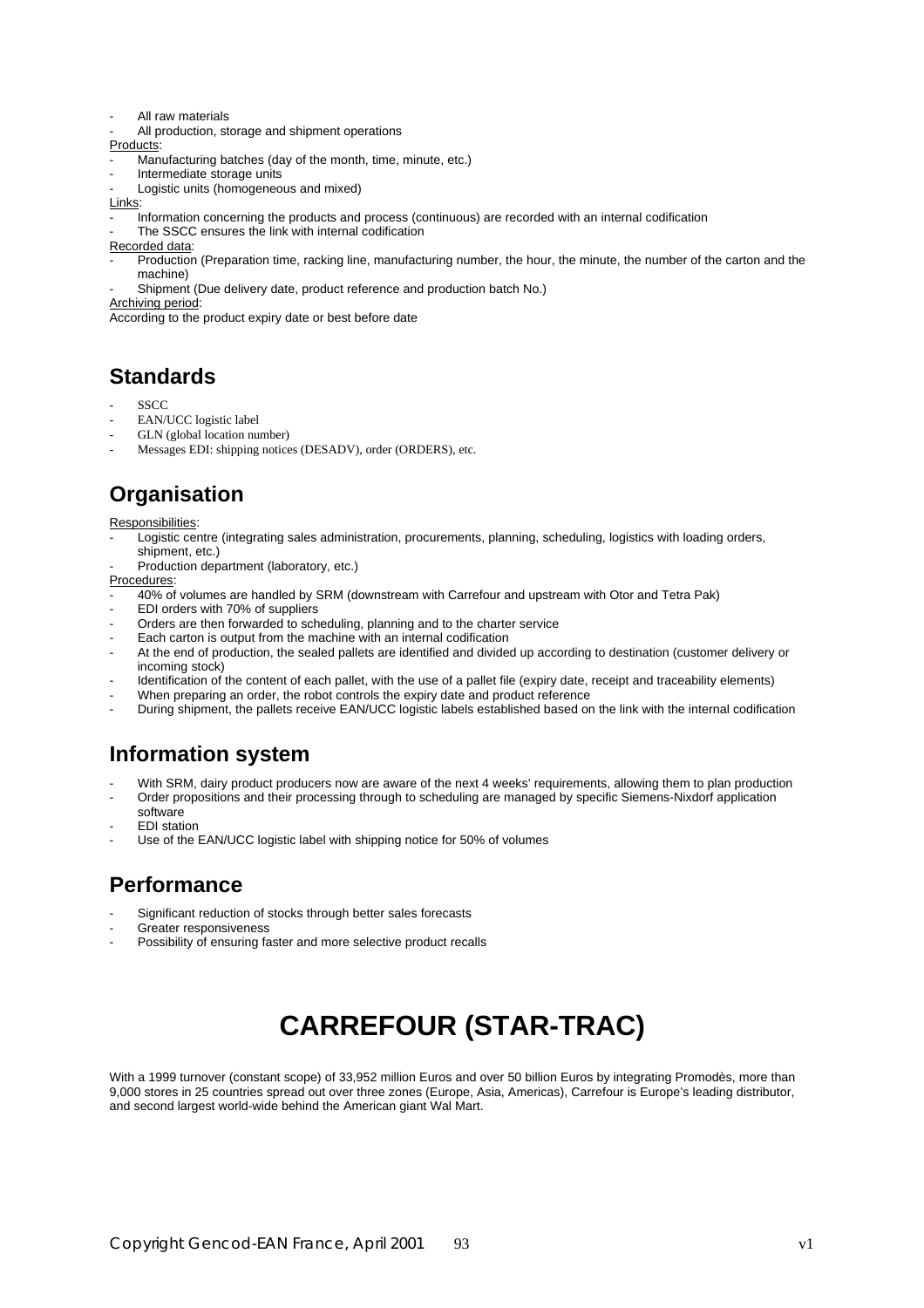## **Framework**

- Context: Installation of warehousing software for all Carrefour logistics service suppliers for supplying the logistic management centre
- Definition of a common and sole project for the group
- Food safety context

#### Objectives:

- Guarantee customer consumers the follow-up of products throughout the supply chain
- Be immediately aware of where (when and how) a logistic item can be found on the basis of a SSCC code transmitted by a manufacturer and delivered to a Carrefour warehouse
- Optimise and rationalise the physical flow of goods and information with a view to reducing the time it takes to unload, control, store and prepare in warehouses, reducing manual entries (a source of error) and reducing disputes, etc.
- Ensure continuity in the traceability chain, from supplier through to end consumer

# **Traced elements**

#### Scope:

- Dry food and brewery (stored flows)
- All acceptance, warehousing, preparation and shipment operations
- Products:
- Logistic items
- Intermediate storage units
- Logistic units (homogeneous and mixed)

Links: - Links between primary and secondary logistic items through the intermediary of SSCC

Recorded data:

- All movements
- Best Before Date, batch No., quantity, etc.

## **Standards**

- GTIN for logistic items
- SSCC for non-standard logistic items and logistic units
- FAN/UCC logistic label
- EDI messages: shipping notice (DESADV), order (ORDERS), receiving notice (RECADV), etc.

# **Organisation**

#### Responsibilities:

- Logistics department
- Supply service

#### Procedure:

- Automatic integration, by optical scanning, of pallets identified by the supplier EAN/UCC label (possibly completed by a shipping notice EDI message)
- For unlabelled pallets, Carrefour prints EAN/UCC labels on its products on behalf of the supplier
- Homogenous pallet shipment with the original SSCC or allocation of a new SSCC for heterogeneous pallets

## **Information system**

- EDI station for upstream data acquisition (shipping notice)
- Warehousing software package for the warehouse part
- Radio terminals to ensure the entry and transmission of information to the warehousing package

## **Performance**

- Application of procedures throughout the chain (from acceptance to store delivery) with a guarantee of complying, to an even greater extent, with the Best Before Date
- Productivity gains (transition from quantitative receiving to qualitative management)
- Possibility of quicker and more selective product recalls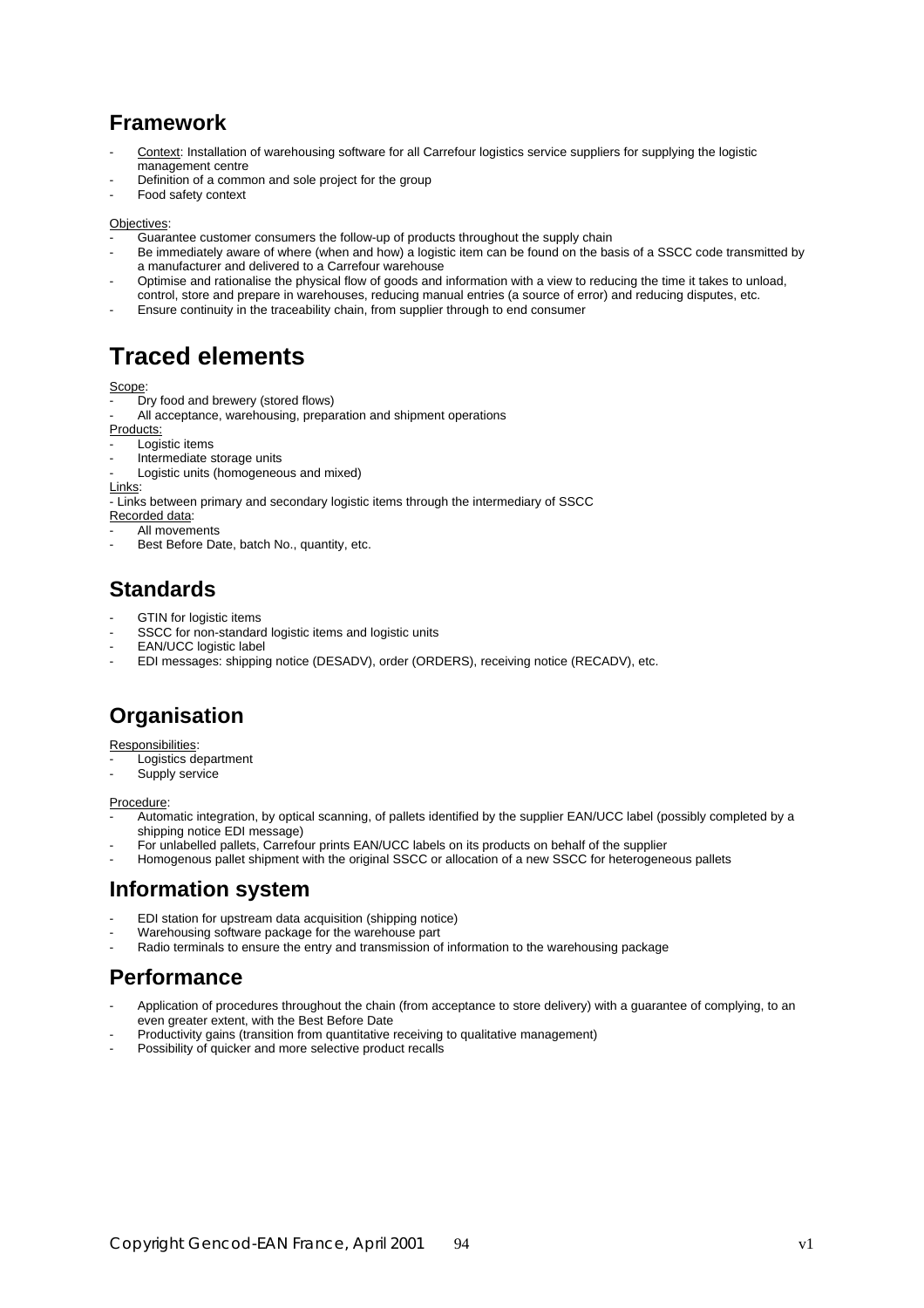# **6. BIBLIOGRAPHY**

## **GENCOD-EAN France and EAN international publications**

- Manuel utilisateur international, 2001
- Décodez l'actualité No.76 January 2001, p.4 to 6
- Des standards pour harmoniser les relations entre l'industrie, le commerce et leurs partenaires, January 2001
- Traceability of Beef, Application of EAN-UCC Standards in Implementing Regulation (EC) 1760/2000, Brussels, November 2000, second updated edition, EAN International
- Gencod-EAN France informations, No. 73, March 2000, « La traçabilité dans les produits alimentaires » p.10 to 17
- Les standards EAN pour la logistique et la traçabilité dans la santé, March 2000
- Fresh Produce Traceability Project, Input Paper, Brussels, February 2000, EAN International
- Supply Chain Management Tools for the Packaging Industry, "Current Best practice of EAN-UCC System Application in the Packaging Supply Chain", Brussels, February 2000, EAN International
- Gencod-EAN France informations, No. 71, November 1999, p.5 to 15
- La chaîne d'approvisionnement chez les transporteurs et les prestataires logistiques, « les standards EAN, outils de traçabilité », September 1999
- L'étiquette logistique et l'avis d'expédition, Manuel des Meilleures Pratiques, July 1999, Gencod-EAN France, ECR France
- Gencod-EAN France informations, March 1999, numéro spécial, « La traçabilité fait son chemin »
- Gencod-EAN France informations, numéro spécial Trophées 1999, « Comment Carrefour veut devenir le leader de la traçabilité », p.6 to 8
- Manuel d'identification des entreprises; édition No.2, February 1999
- Décodez le futur, hors-série January 1999, « De l'intérêt de la traçabilité », p. 66 to 72
- Applications logistiques des standards EAN, Guide pratique, Edition 1, November 1998

## **Publications, bulletins and letters**

- La recherche, February 2001, « Tout contrôler, de la graine à la fourchette ?» et «Les effets d'un trop-plein de traçabilité » p.62 to 68
- Notre Alimentation, January 2001, « Les Etats Généraux de l'alimentation »
- La lettre du Conseil National de l'Alimentation, January 2001, « Groupe de travail traçabilité »
- Lettre Reflets ESSEC magazine, December 2000, « La traçabilité des matières premières agricoles »
- Filalim.com, No.19, December 2000, « La traçabilité mobilise les équipementiers »
- Filalim.com, No.17, 9 November 2000, « Tracabilité, sécurité et qualité au cour des filières alimentaires »
- Lettre Industries agroalimentaires & distribution, No.71, 19 June 2000, « supplément sécurité alimentaire »
- Lettre AFNOR, No.20, 27 March 2000, « La traçabilité trouve ses marques »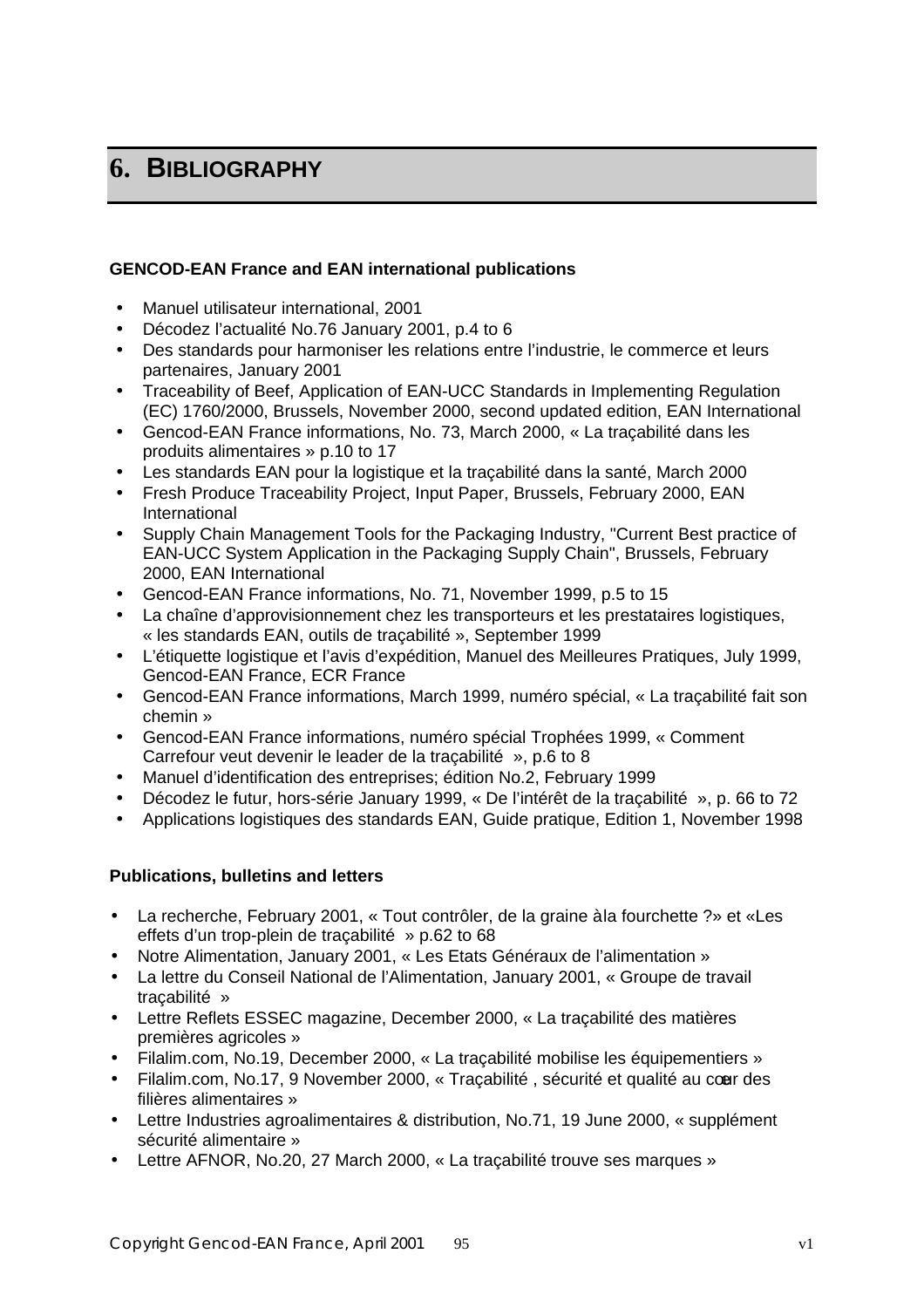- Bulletin de L'ILLEC, No.311, March 2000, « La traçabilité : de la sécurité à la qualité »
- Ctifl-Infos, No.158, January-February 2000, « Crises alimentaires et environnementales: les attitudes vis-à-vis des fruits et légumes »
- L'Echo, mensuel de la filière fruits et légumes, No.153, January 2000, « Les fruits et légumes face aux crises alimentaires et environnementales »
- Ctifl, agro-environnement, January 2000, " Attitudes des consommateurs de fruits et légumes face aux crises alimentaires et environnementales »
- Unit Loads Identification & Tracking (ULIT), ECR Europe, 2000
- Guide ACTA / ACTIA, 1998, « Traçabilité : guide pratique pour l'agriculture et l'industrie alimentaire »

## **Press**

- RIA, No.610, February 2001, « Traçabilité : des logiciels pour aller au-delà du discours » p.70 to 72
- LSA, No.1659, 13 January 2001, « Listéria: l'affaire de toute la chaîne » p.34 and 35
- RIA, supplément au No.607, November 2000, « Bien choisir son système de tracabilité »
- Transport & technologies No.17, November 2000, « Les outils de la traçabilité globale » p.25 to 38
- Points de vente No.827, 1<sup>er</sup> November 2000, « Vache folle, comment la distribution s'est organisée» p.10 to 15
- Stratégie logistique, No.30, October 2000, «Solinest: quand traceability rime avec productivité » p.40 to 42
- Les Echos, 25 October 2000, « Bien géré, un rappel de produit peut renforcer l'image de l'entreprise »
- Stratégie logistique, July/August 2000, « Traçabilité, un véritable projet d'entreprise » p.82 to 89
- Points de vente, No.805, 19 April 2000, « Tracer les routes du non-OGM » p.14 to 20
- RIA, March 2000, « Les premiers maillons de la supply chain » p.70 to 80
- EUREKA, No.53, March 2000, « Traçabilité : une fausse bonne idée » p.4 to 10
- LSA, No.1665, 24 February 2000, « Les filières agricoles sous surveillance » p.52 to 59
- Points de vente, No.792, 19 January 2000, « Chaîne du froid : mieux contrôler les maillons faibles » p.58 to 60
- Meat international, No.4, 1999, «International standard for beef labelling» p.21 to 23
- LSA No.1646, September 1999, « Les nouvelles missions de la traceability » p.54 to 63

## **Regulations and standards**

- Regulation (EC) No.1825/2000 of the commission, 25 August 2000, providing modes of application for regulation (EC) No.1760/2000 of the European Parliament and the Council
- Regulation (EC) No.1760/2000 repealing regulation (EC) No.820/97 of the Council
- European Commission White Paper on environmental responsibility, COM(2000) 66 final, February 2000
- Article 364 b of the new Rural Code (inserted by the Act No.99-574 of 9 July 1999 art.91) concerning 'the biological surveillance of the territory'
- Act No.98-389, 19 May 1998, concerning liability for defective products
- European Regulation (EC) No.820/97, 21 April 1997, establishing a system of identification and recording of bovines, and concerning the labelling of bovine meat and products bovine meat-based products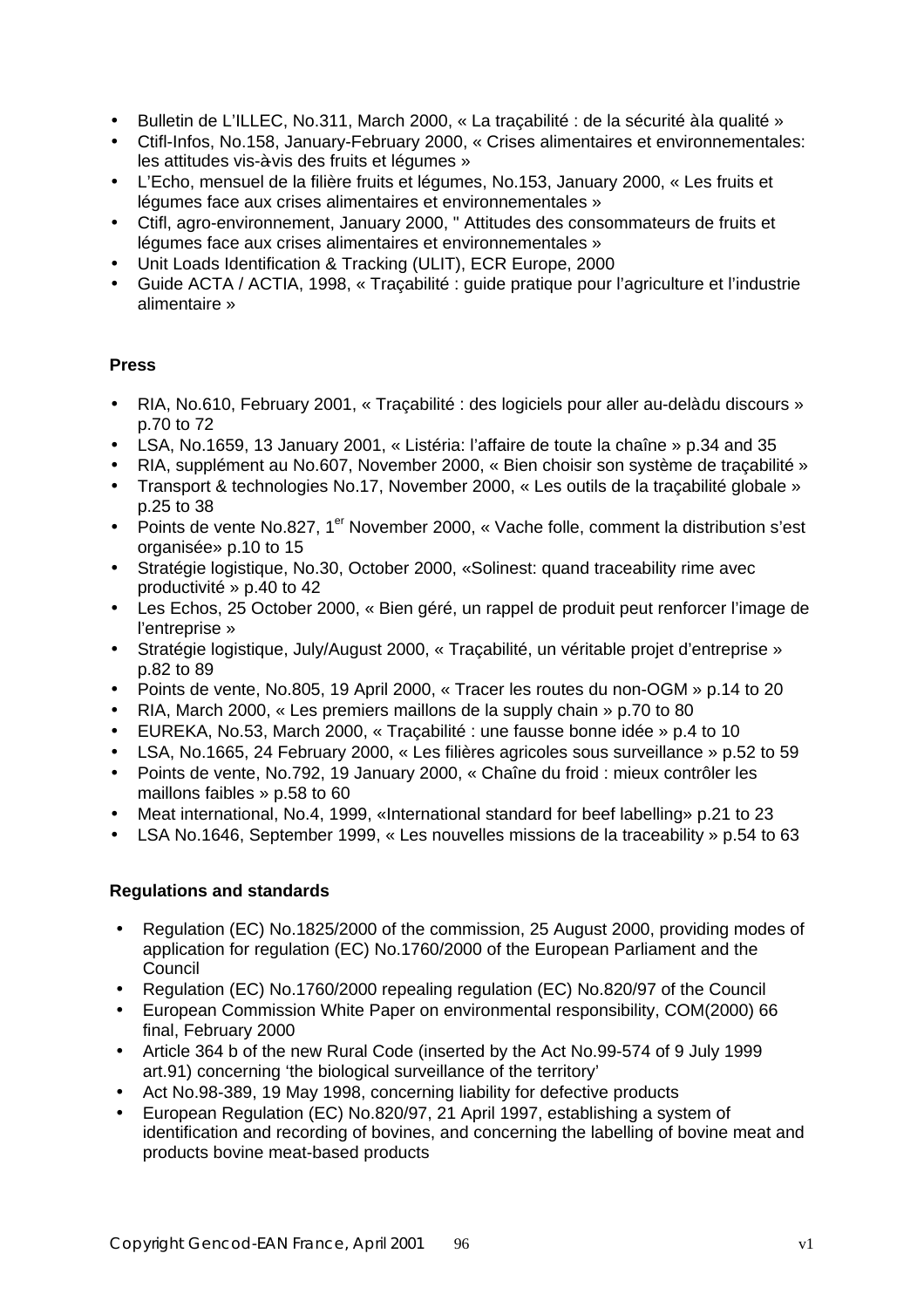- AFNOR NF V 46-010 standard, September 1998, 'Cattle, traceability of identified meats, cutting stations, boning, meat processing, packaging and sales'
- AFNOR NF V 46-007 standard, February 1997, "Cattle, traceability of identified meats, abattoirs"
- Order No.84-1147 of the Consumer Code, 7 December 1984, concerning the labelling of food products

## Films

- Food Safety Traceability Beef, "How it can be done! From Paddock to Plate", DNA Food Safety Traceability System and EAN Barcoding for the Meat Industry, Coles Supermarket, Australian Country Choice, Meat & Livestock Australia
- Star Trac, 1999, Carrefour, Gencod-EAN France

## **Internet sites**

- Direction Générale de la Concurrence, de la consommation et de la Répression des fraudes: http://www.minefi.gouv.fr/pratique/consommation/index.htm
- European Commission: http://www.europa.org
- French Department of Agriculture and Fisheries: http://www.agriculture.gouy.fr
- French Food Safety Agency: http://afssa.fr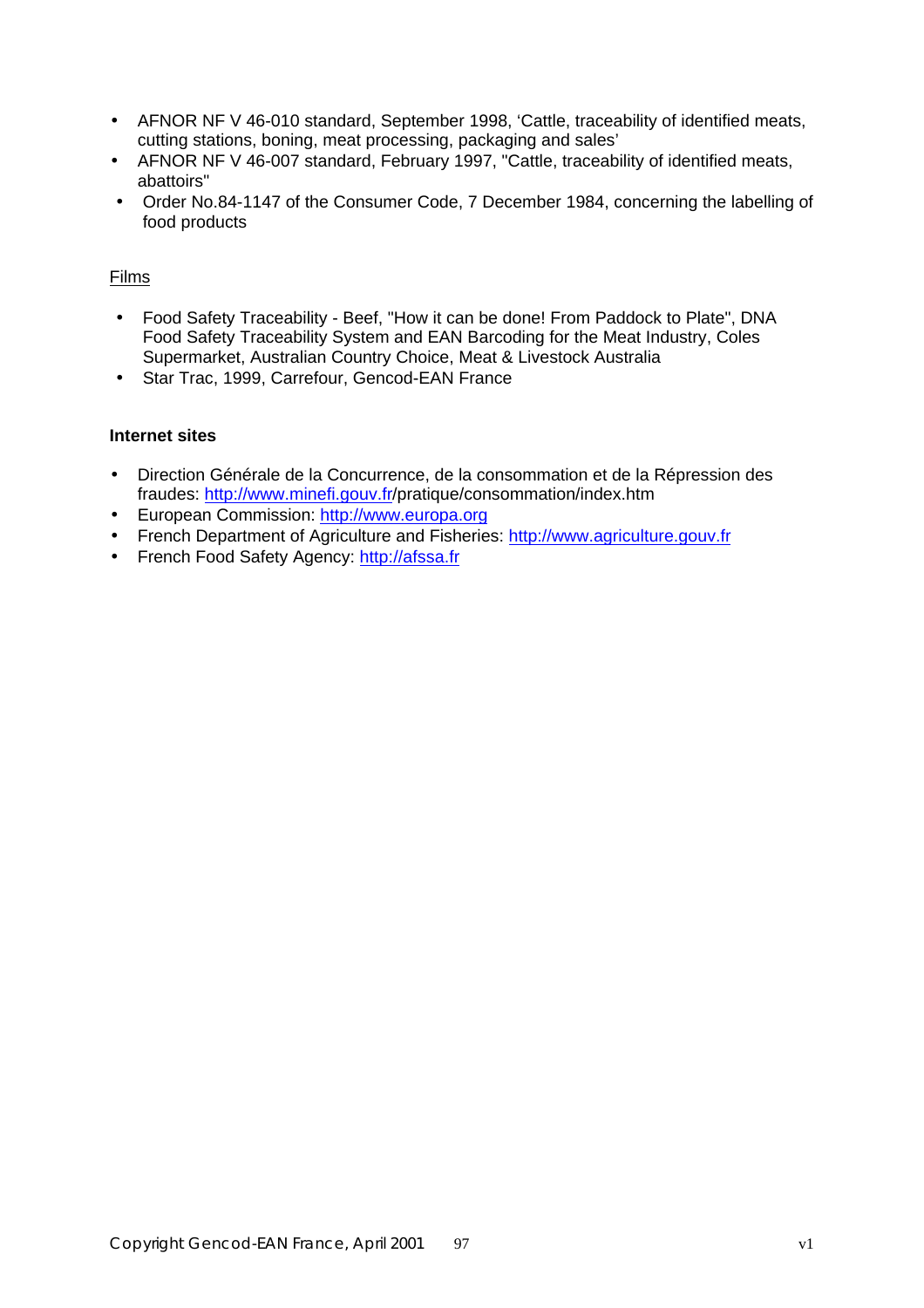# **7. APPENDICES**

## **7.1 Extracts from the new Rural Code**

Article 364 b of the new Rural Code (inserted by the Act No. 99-574 of 9 July 1999 art. 91 Journal Officiel of 10 July 1999):

"*Plant life, including seeds, pest control products for agricultural use and related products, fertilizing material and cultivation supports composed either wholly or in part of genetically modified organisms disseminated in the environment or made available on the market, are subject to close surveillance by agents responsible for the protection of exploitable plant life, through laws and regulations applicable to these products. (…)*

*The implementation of this surveillance should make it possible to identify and monitor the possible appearance of unintentional effects on agricultural or natural ecosystems, notably the effects on plant pest populations, wild flora and fauna, aquatic habitats and soils, together with microbial populations, including viruses.*

#### *(…)*

*The traceability of products should be assured by either monitoring or analysing the products concerned."*

Article 100 (Act No. 99-574 of 9 July concerning agriculture, the following article is inserted after article L.214-1 of the Consumer Code):

*Art*. 214-1-1. – *"A Council of State order establishes the list of products or commodities for which traceability should be assured. It specifies the obligations of producers and distributors who are held responsible for establishing and up-dating procedures concerning the recording of information and the identification of products or product batches. These procedures make it possible to know the origin of these products and batches, together with their production and distribution conditions. The administrative authority specifies, for each product or commodity, the production and marketing stages for which traceability should be assured, together with the resources to be implemented according to the size of the companies concerned."*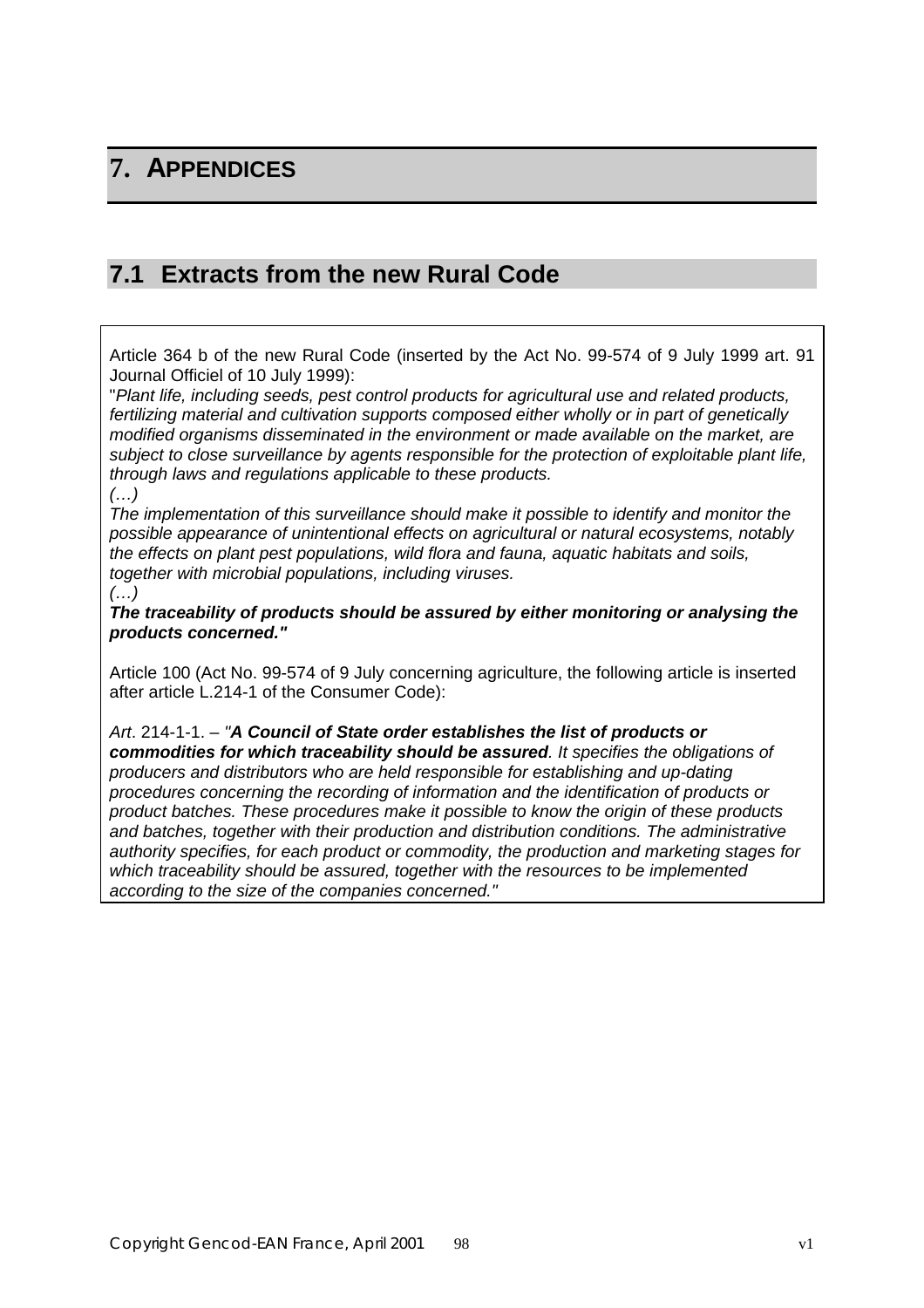## **7.2 Extracts from the Act concerning liability for defective products**

Extracts from Act No. 98-389 of 19 May 1998 concerning liability for defective products, book III of the French Code Civil:

"Art. 1386-1 – The producer is responsible for the damage caused by a defect in his product, whether or not he is linked to the victim by a contract."

"Art. 1386-4. – A product is considered to be defective when it does not offer the safety that could normally be expected of it.

When making an assessment of the safety that could normally be expected of a product, all circumstances should be taken into consideration, particularly the presentation of the product, the use it could reasonably be expected to fulfil, and the time of its release onto the market.

A product cannot be considered defective by the simple fact that another, more advanced product, has been subsequently released onto the market."

"Art. 1386-8. – In the event of damage caused by the defect of one product incorporated into another, the producer of the component part and the producer who has undertaken the incorporation are jointly liable."

"Art. 1386-10. – The producer may be liable for the defect, even when the product has been manufactured according to trade practices or existing standards, or where it has been subject to administrative authorisation."

"Art. 1386-11. – The producer is wholly liable unless he can prove:

1°. That he did not release the product onto the market;

2° That, given the circumstances, there are reasons to believe that the defect having caused the damage did not exist at the time he released the product onto the market, or that this defect occurred afterwards;

3° That the product was not intended for sale, or any other form of distribution;

4° That scientific and technical knowledge at the time the product was released onto the market did not allow the detection of the defect;

5° Or that the defect is due to the product's conformity with compulsory legal constraints or regulations.

Nor is the producer of the component part liable if he establishes that the defect is caused by the design of the product into which this part has been incorporated, or by the instructions given by the producer of this product."

"Art. 1386-15. – The clauses that aim to avoid or limit liability for defective products are forbidden and deemed to be unwritten.

However, insofar as concerns damage caused to goods that are not used by the victim principally for his personal use or consumption, the clauses stipulated between professionals are considered valid."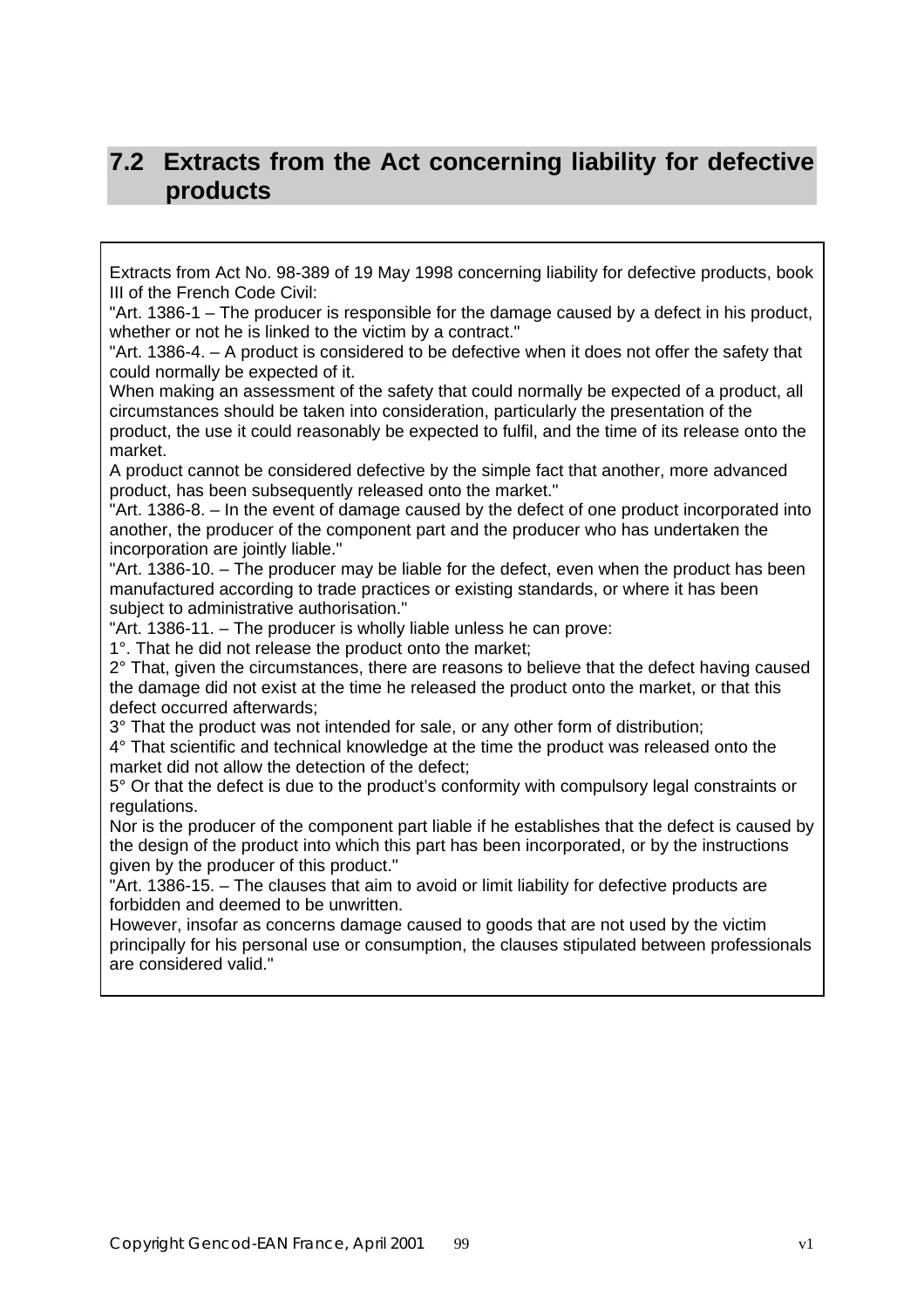# **7.3 Recalling goods**

(extract from the EAN-UCC standards logistical applications guide)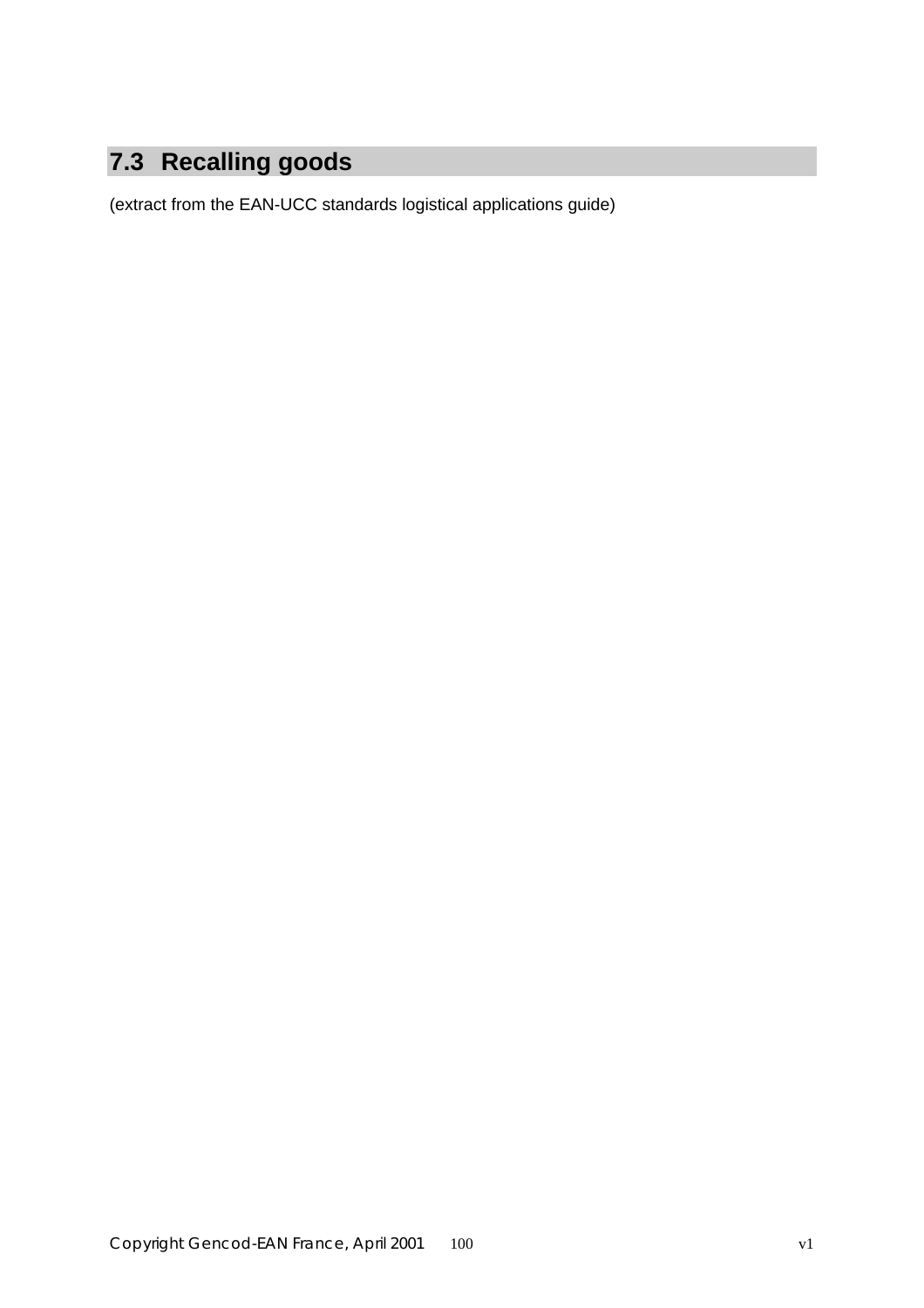# **7.4 Extract from the list of UCC/EAN 128 data identifiers**

| <b>Identifier</b> | <b>Description</b>                                          | <b>Format</b> |
|-------------------|-------------------------------------------------------------|---------------|
| 00                | Serial Shipping Container Code (SSCC)                       | $n2+n18$      |
| 01                | Item GTIN                                                   | $n2 + n14$    |
| 02                | GTIN of the item contained                                  | $n2+n14$      |
| 10                | Manufacturing batch number                                  | $n2+an.20$    |
| 11                | Manufacturing date (DDMMYY)                                 | $n2+n6$       |
| 12                | Due date                                                    | $n2+n6$       |
| 13                | Packing date (DDMMYY)                                       | $n2+n6$       |
| 15                | Minimum validity date (DDMMYY)                              | $n2+n6$       |
| 17                | Maximum validity date (DDMMYY)                              | $n2+n6$       |
| 20                | Product derivative                                          | $n2+n2$       |
| 21                | Serial number (unformatted)                                 | n2+an20       |
| 22                | <b>HIBCC Health sector</b>                                  | $n2+an.29$    |
| 23n               | Batch number (interim use)                                  | $n3 + n.19$   |
| 240               | Complementary product identification                        | $n3+an.30$    |
| 241               | Customer item code                                          | $n3+an.30$    |
| 250               | Secondary serial number (unformatted)                       | n3+an30       |
| 251               | Reference of a source entity                                | $n3+an.30$    |
| 30                | Unitary quantity                                            | $n2 + n.8$    |
| 31nn to 36nn      | Measurements                                                | $n4+n6$       |
| 337               | Kilos per square metre                                      | $n4+n6$       |
| 37                | Quantity of trade items contained in the logistic unit (LU) | $n2 + n.8$    |
| 390 <sub>n</sub>  | Amount due (local currency)                                 | $n4+n.15$     |
| 391 <sub>n</sub>  | Amount due (with currency code)                             | n4+n3+n15     |
| 392n              | Amount due (local currency) variable weight                 | $n4 + n.15$   |
| 393n              | Amount due (with currency code) variable weight             | n4+n3+n15     |
| 400               | Purchaser's order number                                    | $n3+an.30$    |
| 401               | Shipping code                                               | $n3+an.30$    |
| 402               | Supplier's shipping code                                    | $n3 + n17$    |
| 403               | Routing code                                                | $n3+an.30$    |
| 410               | Delivery location (Deliver to)                              | $n3+n13$      |
| 411               | Invoicing location (Invoice to)                             | $n3+n13$      |
| 412               | Supplier's location (supplied by)                           | $n3+n13$      |
| 413               | Final destination location                                  | $n3 + n13$    |
| 414               | <b>GLN</b>                                                  | $n3+n13$      |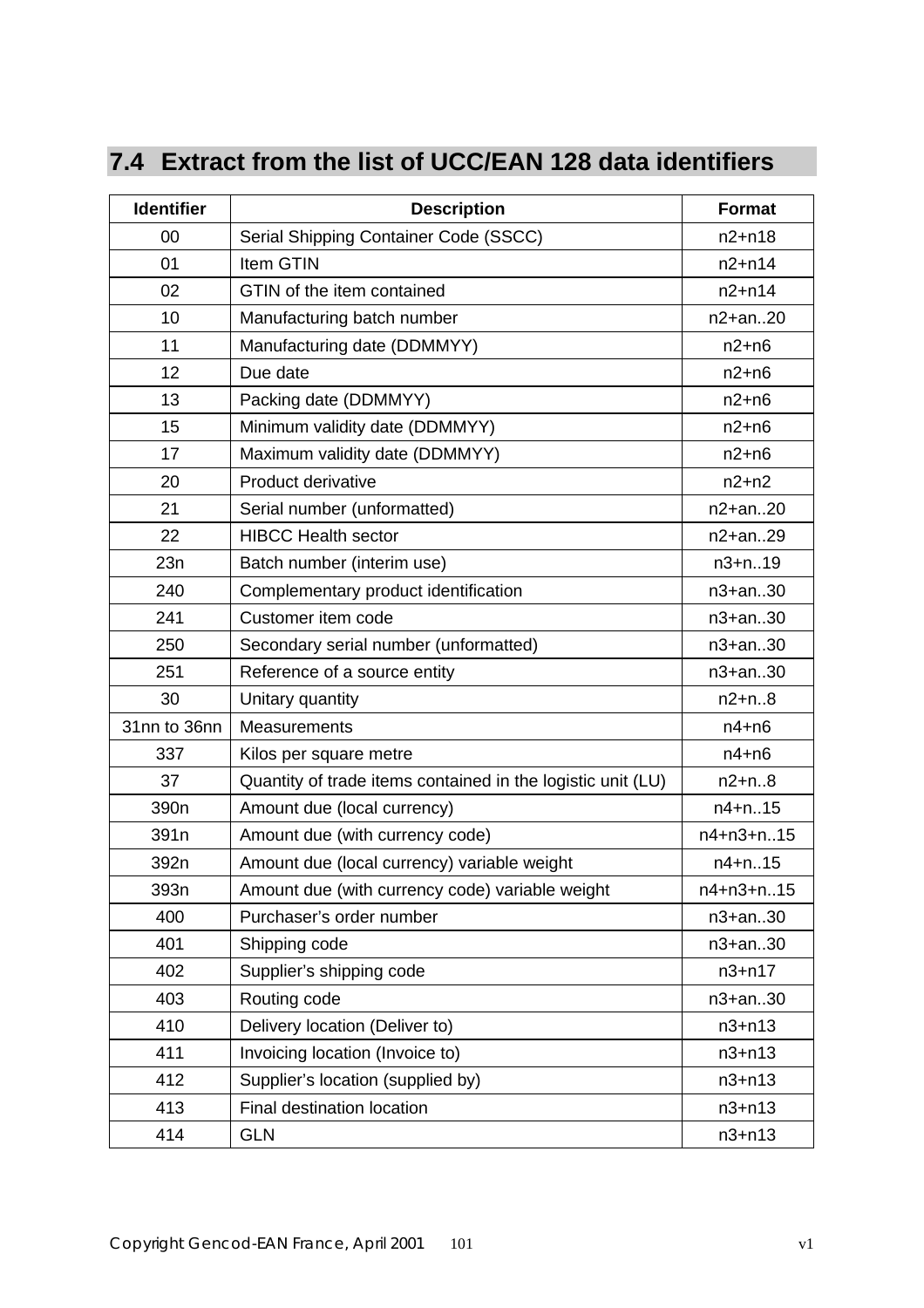| 415  | GLN of invoiced by                                             | $n3 + n13$          |
|------|----------------------------------------------------------------|---------------------|
| 420  | Delivery location (deliver to), postcode                       | $n3+an.20$          |
| 421  | Delivery location (deliver to), ISO country code +<br>postcode | $n3 + n3 + an.9$    |
| 422  | Product country of origin                                      | $n3+n3$             |
| 423  | Country of initial transformation process(es)                  | $n3 + n.15$         |
| 424  | Country of transformation                                      | $n3+n3$             |
| 425  | Country of disassembly                                         | $n3+n3$             |
| 426  | Country covering the entire transformation chain               | $n3+n3$             |
| 703n | Operator certification number with country code                | n4+n3+an27          |
| 8001 | Product in rolled form                                         | $n4+n14$            |
| 8002 | Electronic serial number for mobile cellular telephone         | $n4+an.30$          |
| 8003 | EAN code and serial number of returnable item (GRAI)           | n4+n14+an16         |
| 8004 | Identification of an individual UCC / EAN item                 | $n4+an.30$          |
| 8005 | Price per measured unit                                        | $n4+n6$             |
| 8006 | Item component                                                 | n4+n14+n2+n2        |
| 8007 | International bank account number                              | $n4+an.30$          |
| 8018 | Identification of the beneficiary of a service provided        | $n4+n18$            |
| 8020 | Payment slip number                                            | $n4+n.25$           |
| 8100 |                                                                |                     |
|      | UCC system coupon code                                         | $n4 + n1 + n5$      |
| 8101 | UCC system coupon code                                         | $n4 + n1 + n5 + n4$ |
| 8102 | UCC system coupon code                                         | $n4 + n1 + n1$      |
| 90   | Internal use or bilateral agreement                            | $n2+an.30$          |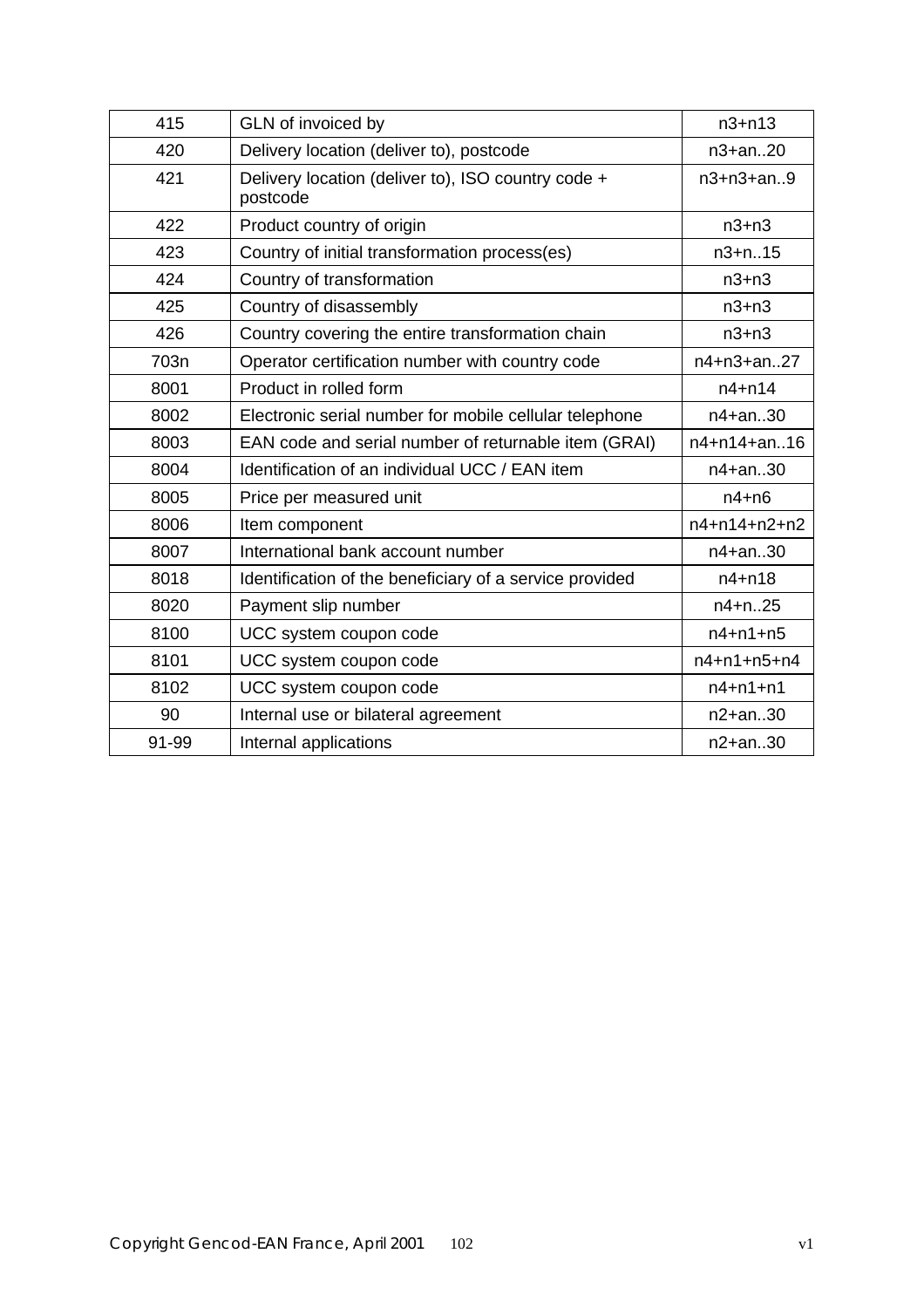# **7.5 Example of a logistic label**

Extract from the Logistical guide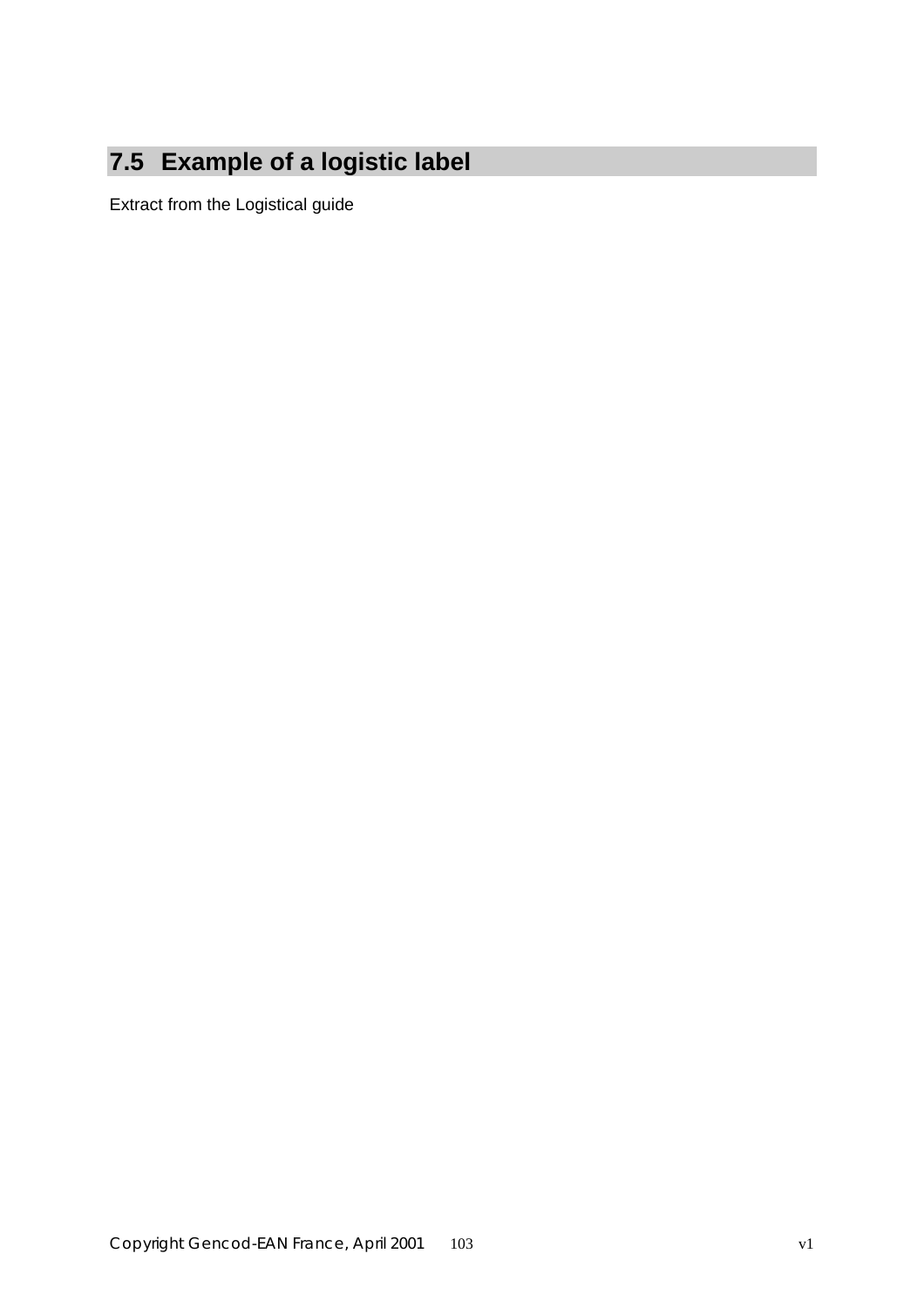## **8. GLOSSARY**

### **AGRI CONFIANCE®**

Agri Confiance® is a specific Quality Assurance programme, adapted to agricultural production organisations. It unites the producers and agricultural cooperatives in a joint progress approach and a reciprocal agreement on quality control and respect for the environment.

### **ALLOTMENT**

A consistent procurement process for suppliers to deliver products grouped together in separate batches, destined for different final locations (generally shops), to a single site (warehouse or platform). This supply method is initiated by a single order known as an 'allotment order', or by several orders (one per final delivery point) to deliver to the same place at the same time.

### **AMDEC (Analysis of Failure Modes, their Effects and their Criticality)**

A technique based on the examination of possible causes of failure for elements of a system, leading to the effects of this system. This method may be applied to a product, a procedure or production method.

#### **CODEX ALIMENTARIUS**

Inter-governmental body of the FAO (United Nations Food and Agriculture Organisation) and the WHO (World Health Organisation) charged with developing standards, use codes and food directives in the interests of protecting consumers' health and to improve the loyalty of commercial food practices.

### **CPFR (Collaborative Planning Forecasting and Replenishment)**

Shared replenishment application, which may appear in a variety of forms, but which consists of a common distributor - manufacturer approach regarding sales forecasts and delivery. Depending on the agreements between the partners, an order proposal exchange may then take place. This method requires substantial co-operation between the partners involved, insofar as concerns forecasts, supply methods and the management of promotions or the introduction of new products.

### **Expiry Date**

Final date for consumption (eat/use before…).

### **Best Before Date**

Final date for optimal use (best before…).

### **ECR (Efficient Consumer Response)**

The ECR is an Industry-Commerce strategy in which suppliers and distributors work together to provide a higher level of satisfaction among end consumers. The objective of the ECR is to build a reactive system based on the needs of the final consumer, to increase consumer satisfaction and reduce costs. The two axes of this system are a quality exchange of information based on the principle of zero paper, and an unbroken flow of goods. This, when applied from the manufacturing chain through to the retail checkout, should reduce ruptures, losses and all the negative points in the relations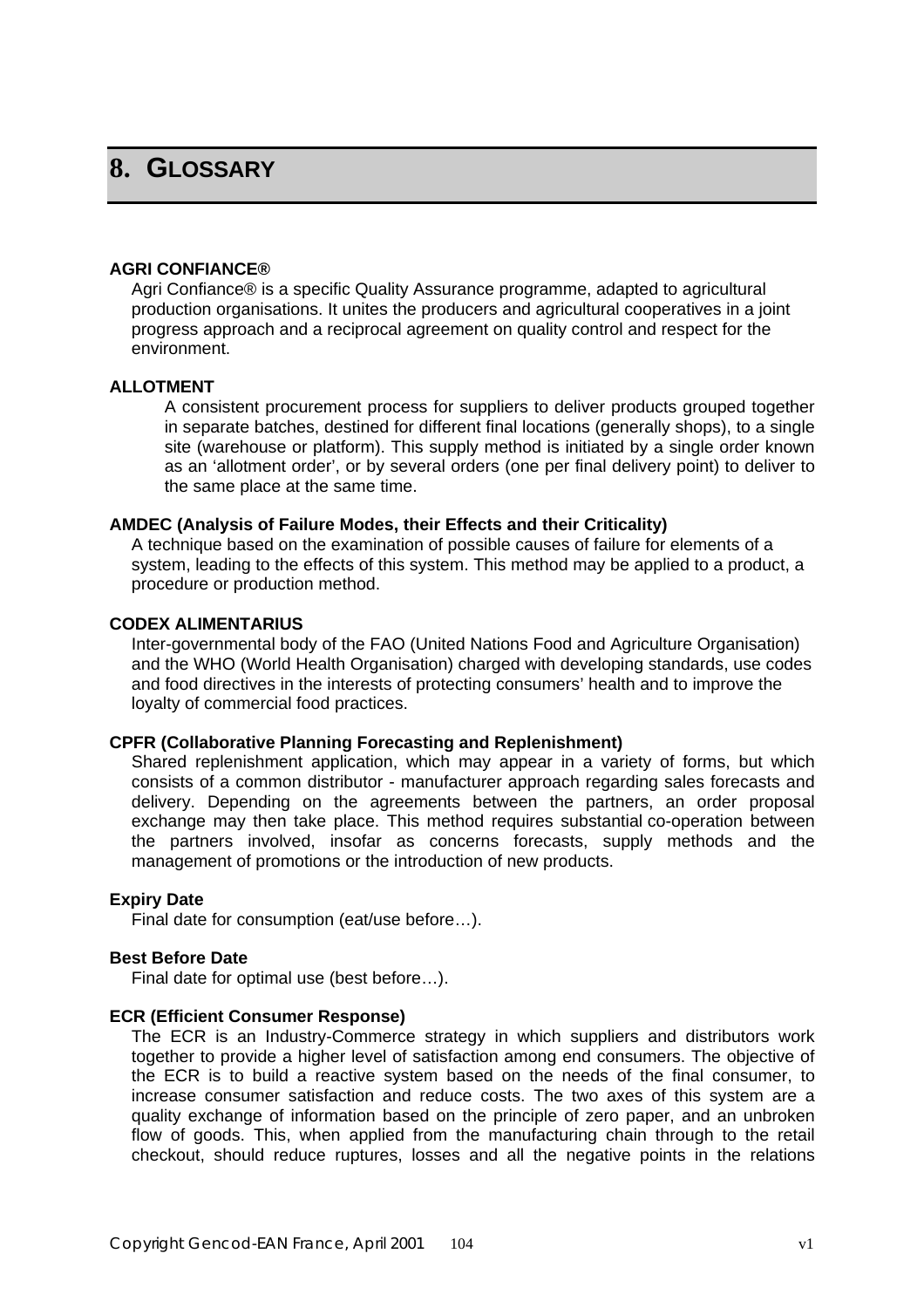between commercial partners, from production through to the end sale (see also the site www.ecr-europe.com).

### **EDI (Electronic Data Interchange)**

The exchange of structured data via tele-transmission from computer to computer, using standardised formats.

### **EUREP (Euro-retailer Produce Working Group)**

The EUREP is a working group which brings together the 15 major European supermarket chains. Its objective is to promote, encourage and define GAP (Good Agricultural Practice) criteria.

### **GLN (GLOBAL LOCATION NUMBER)**

The GLN is a 13-number code which identifies the company or any company service that is involved in one or more functions concerned in a commercial transaction.

#### **SRM (Shared Replenishment Management)**

This method of replenishment falls within the scope of ECR techniques. Using information concerning the stocks and/or sales submitted by the distributor, the manufacturer calculates the needs and sends an order proposal which is in turn confirmed or declined by the distributor. This may take a variety of forms: Co-Managed Inventory (CMI) or Vendor-Managed Inventory (VMI).

### **GTIN (Global Trade Item Number)**

The GTIN is the unique identifier for a consumer unit throughout the world, comprising 14 positions. When EAN 8, UCC-12, EAN 13 and EAN 14 codifications are included in a 14 position structure, they become GTINs.

### **HACCP (Hazard Analysis Critical Control Point)**

*This method makes it possible to:*

- identify and analyse the dangers associated with the various stages of a food stuff's production process;
- identify the resources necessary for their control;
- ensure that these resources are implemented in an effective and efficient manner; *This is a well-organised and systematic approach, which makes it possible to put together, implement or improve the assurance of food product safety.*

#### **Manufacturing batch**

The manufacturing batch is a consolidation of sale units of a commodity that has been produced, manufactured and/or packed under virtually identical circumstances.

### **SSCC (Serial Shipping Container Code)**

International 18-number code, with a structure defined by EAN International, making it possible to identify each container or package in a unique way. Symbolised by EAN128 on the container and shown on the shipping advice note, this code makes it possible to ensure the logistical traceability of products.

## **TRADE ITEM**

Any unit (item, product or service) for which predefined information needs to be found, where the price may be set, and which may be ordered or invoiced for commercial exchange purposes at any point in the supply chain.

#### **CONSUMER UNIT**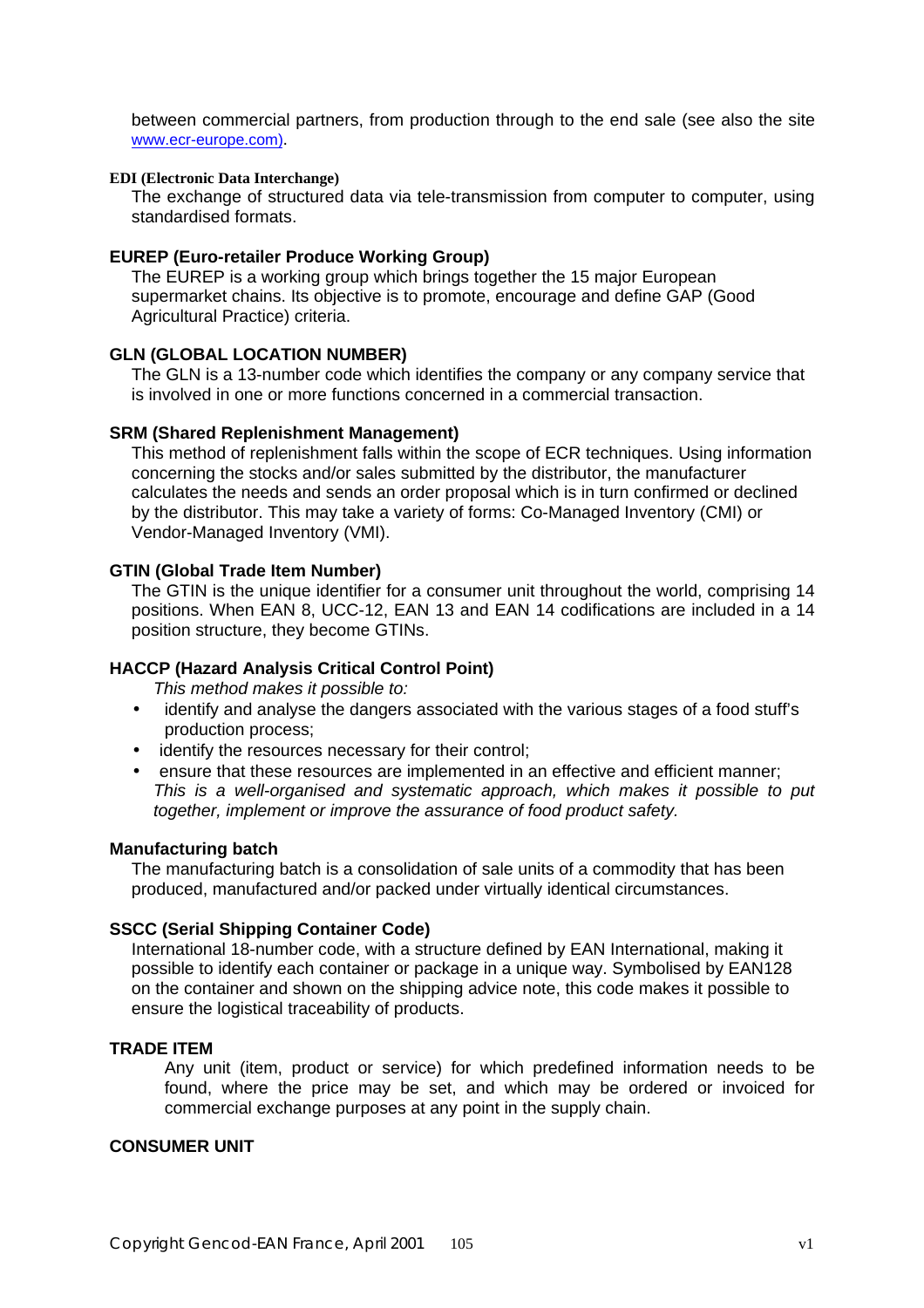An item that may be sold to a consumer as a single unit. It can represent basic items, multipacks and promotion items. A consumer unit is usually identified by an EAN8, EAN13 or UPC, completed according to GENCOD standards by the VA code (promotional variant).

## **INTERMEDIATE STORAGE UNIT**

A consolidation of consumer units carried out at the end of the manufacturing process to satisfy storage requirements, which can be identified by a SSCC.

### **LOGISTIC UNIT**

A transportable and non-divisible entity assembled for transport and/or storage, which needs to be controlled throughout the supply chain.

## **LOGISTIC ITEM**

Standard consolidation of basic items (generally consumer units)